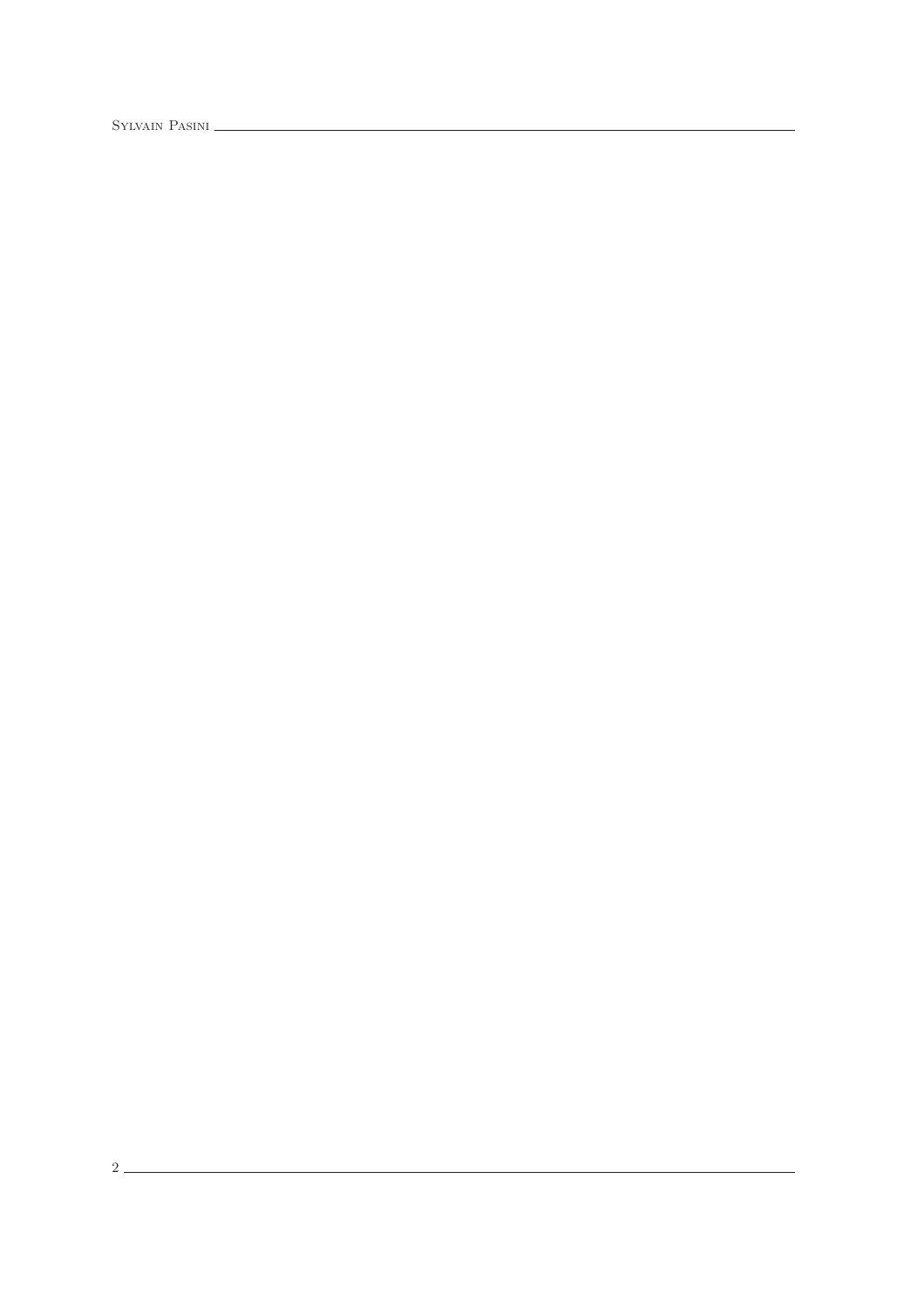To Elysa, my goddaughter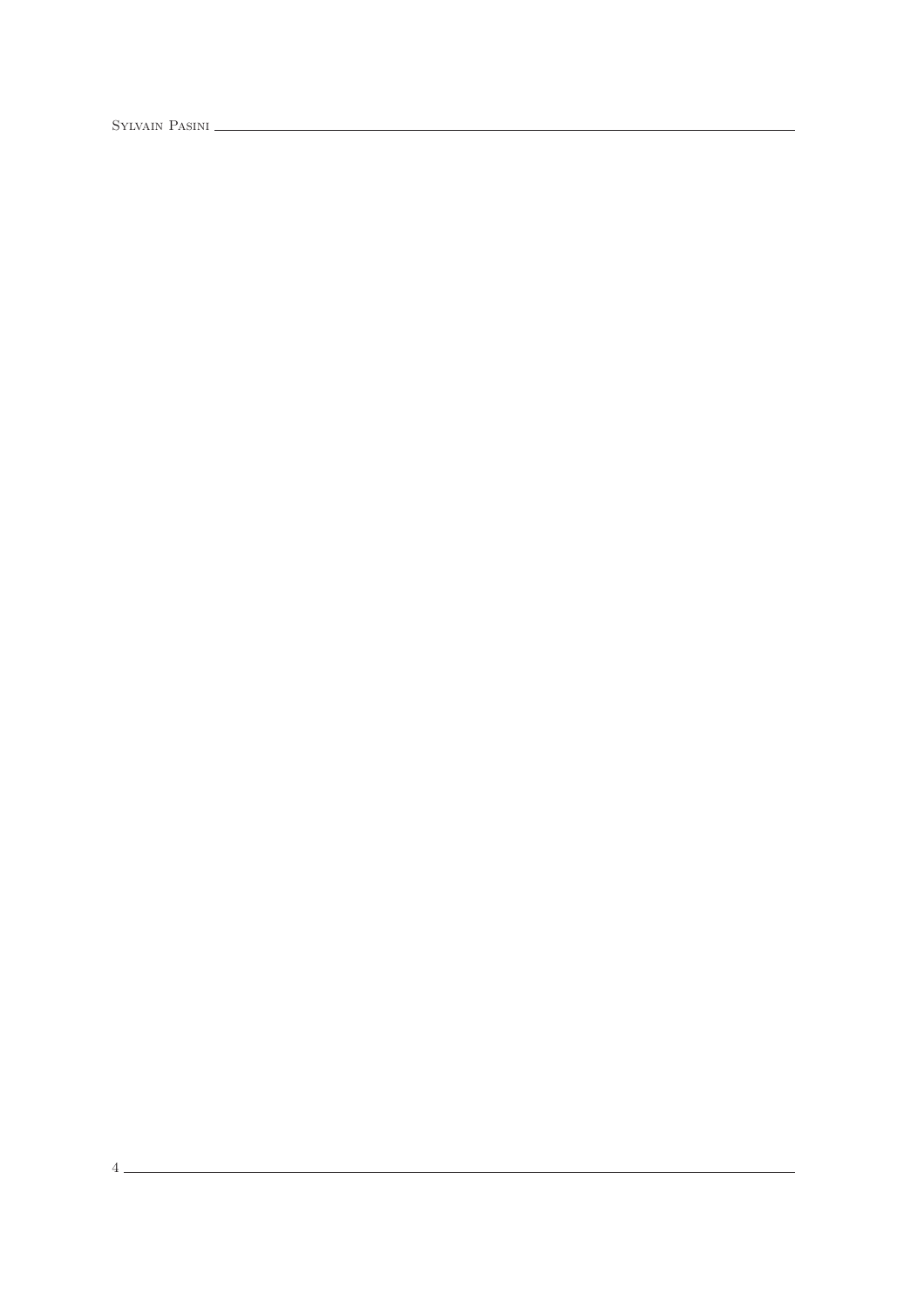# Acknowledgements

I would like to express my gratitude to my supervisor, Professor Serge Vaudenay, who offered me the chance to carry out my master thesis at the LASEC. Everything started in March 2004 with my first course "Security and Cryptography". I would like to start thanking Serge Vaudenay for having succeeded to pass his knowledge of cryptography to me. I was about to discover a new passion. Indeed, Cryptography is a mysterious world. I always have found funny the way mathematical tools can be applied to practical systems. A cryptograph has a special way thinking: everytime, everywhere, he tries to find "holes in every wall". Since then, I carried out a semester project and the present master thesis in LASEC. Thanks to his experience, vast knowledge, and rigour, I had the opportunity to discover the world of research. With his assistance, I was able to submit my first paper and to write the document you are holding.

During the six months of my master thesis, I was pleased to collaborate with all members of LASEC. The environment within this laboratory was very friendly and gave me the opportunity to acquire knowledge in many domains. I believe that all members deserve my  ${\rm thanks}^1$ :

As usual, Gildas Avoine is the first cited. I remember very good moments spent with him. I thank him for that and for all his advice, especially in LATEX. Between motorcyclists, the current is always on...

The person who supervised me during my semester project, and advised me to carry out my master thesis at the LASEC, is Thomas Baignères. Without him, I would not be part of the crypto world today. Thanks Thomas!

Let us not forget the two distant PhD students from Gemplus, Claude Barral and Julien Brouchier, who came a few times to visit us and who brought us the sun from the south. Unfortunately, they always took it back with them.

Our secretary Matine Corval deserves to be thanked, especially for her availability when it comes to helping us including administrative tasks (to which I really don't understand anything).

I would especially like to thank Matthieu Finiasz for all his help. Thanks to his very good availability, his friendliness, his patience, and his knowledge, I had many opportunities to exchange ideas and to expose problems, often coming out of his office with a solution. I get along very well with him and he became one of my best friends.

<sup>1</sup> alphabetic order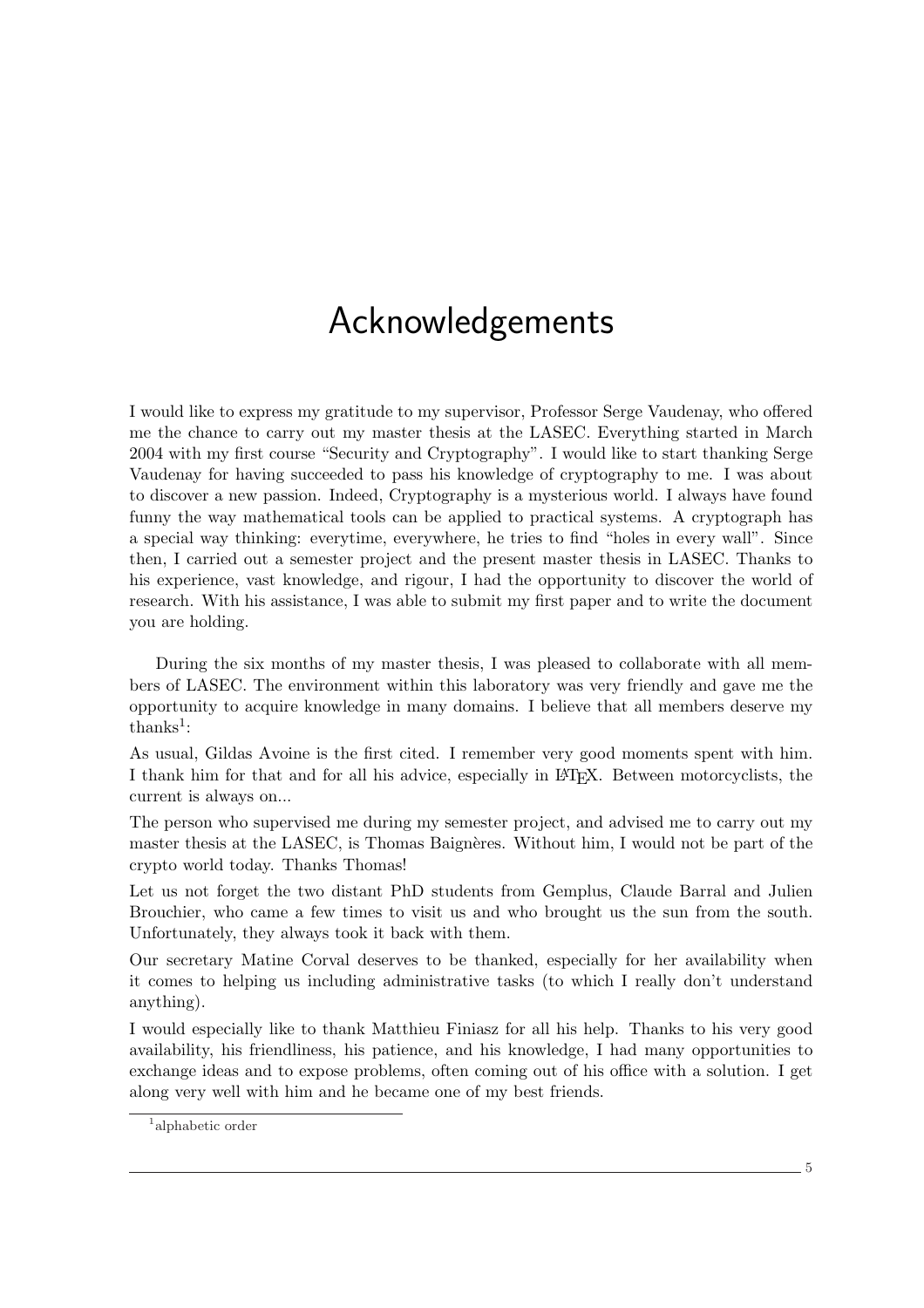Yi Lu was the only person sharing my room and I thank her for keeping me company.

Jean Monnerat, always of good mood and ready to defend Switzerland or his canton (the beautiful Jura), gave place to many animated debates. I thank him for his help, especially in mathematics and LAT<sub>EX</sub>.

The newest member of the LASEC, Martin Vuagnoux, deserves to be thanked for his funny stories which make us laugh so much, especially his spectacular side-channel attacks.

Sharing the majority of our projects, spending much hours together (mostly in the train), Israel Hernandez became one of my best friends. I also thank him for his assistance during this work, including his help in Java programming.

Dr. Michel Kocher, my supervisor during my first diploma at the Engineering School of Geneva, who motivated, and encouraged me also deserves my thanks. I would like to thank him for his collaboration during my months of diploma work and for advising me to continue my formation at the EPFL. Without him, I would never have known the EPFL.

My parents should obviously not be forgotten. Thanks to them, I had the chance (amongst other things!) to follow an excellent formation and I greatly thank them. My final thanks go to Nadia. The two of us shared both moments of happiness and a few more difficult times. It is probably these latter which helped bring us together even more. No matter when and why, she always kept encouraging me and took it upon herself to leave me enough spare time to conclude this work (even if it sometimes required a few negociations!). I finally thank her for her Love to which I had never found any limit. I think now it would be difficult for me to live without her... I want finally to thank all three of them for their support during these few years of studies.

After this pleasant period, I wanted to continue and I thus postulated for a PhD thesis... Thanks to everyone!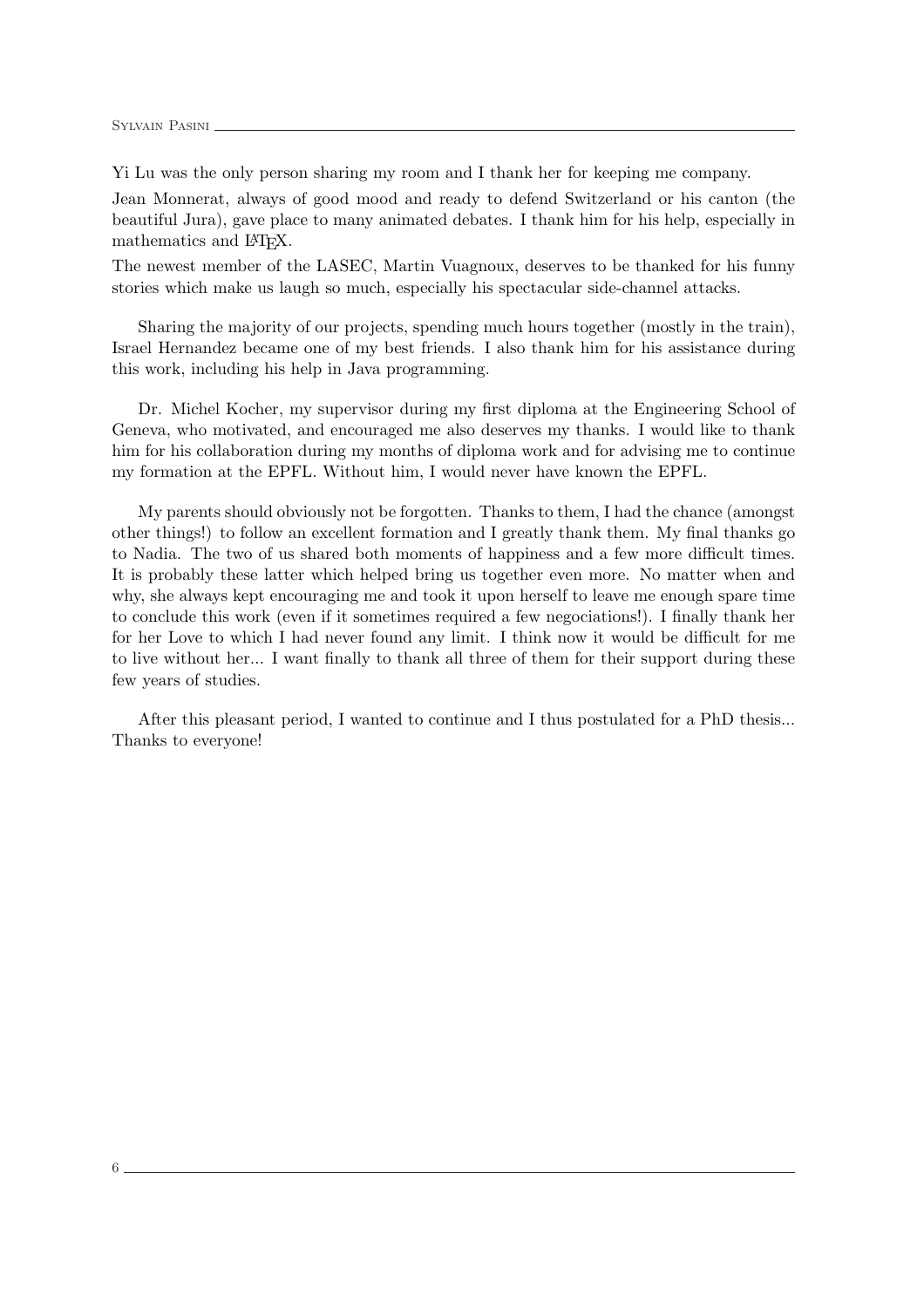# Abstract

A secure peer-to-peer communication over an insecure channel without any prior exchanged key can be established with the help of an authentication step to exchange a public key. Then, standard methods of public-key cryptography such as RSA can be used to communicate securely.

In this work, we concentrate on message authentication protocols which require an extra authenticated channel. We start by describing some possible human communications channels, such as telephone, and by analyzing them according to some properties, in particular authentication properties. Then, we recall some message authentication protocols which use an authenticated extra channel. In addition, we recall different types of authentication. For instance, we recall biometrics-based systems which use the ability of humans to recognize the voice of the distant user. We recall also distance bounding-based systems which assumes that there is no other systems in the "integrity area".

In a second step, we prove the maximal security of a message authentication protocol against adversaries and we show that a protocol using  $k$ -bit authenticated strings reaches the maximal security when the distribution among all possible authenticated strings is uniform. More precisely, we sketch three generic attacks against any message authentication protocol. Using these results, we study the security of different authentication protocols, either noninteractive or interactive.

In addition, we propose a new protocol which achieves the same security level against offline attacks as that of the one used today in many systems, such as SSH or GPG, but using much less authenticated bits.

Finally, we compare interactive and non-interactive authentication protocols and we study their usability in different applications.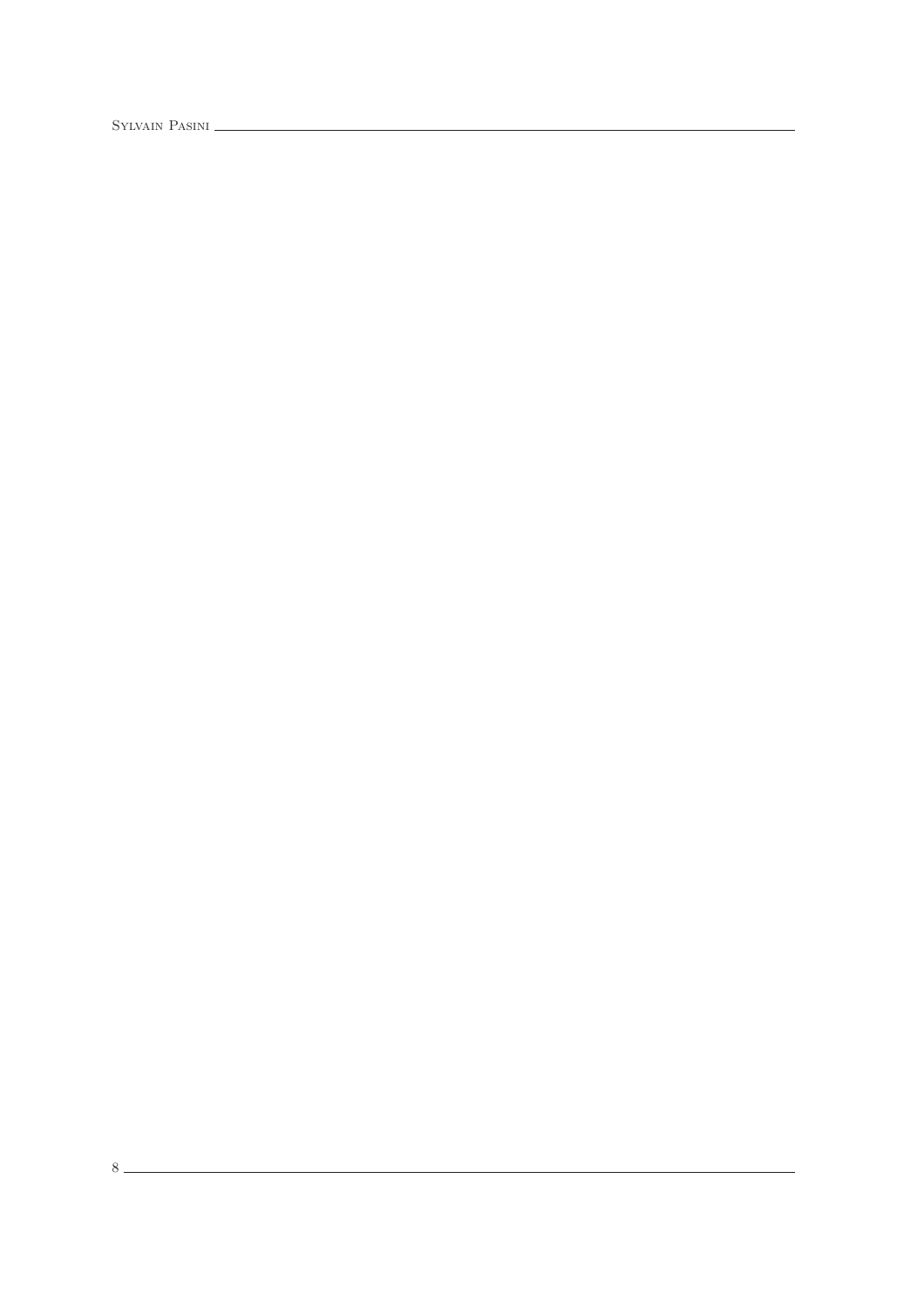# **Contents**

|                | Introduction<br>11 |                                                                  |    |  |  |  |  |  |
|----------------|--------------------|------------------------------------------------------------------|----|--|--|--|--|--|
| $\mathbf{1}$   |                    | The Authentication Problem                                       | 13 |  |  |  |  |  |
|                | 1.1                |                                                                  | 13 |  |  |  |  |  |
|                | 1.2                | Setup a Secure Communication over an Insecure Channel            | 15 |  |  |  |  |  |
|                |                    | 1.2.1                                                            | 15 |  |  |  |  |  |
|                |                    | Setting up Secure Channels without Confidential Channel<br>1.2.2 | 16 |  |  |  |  |  |
|                |                    | 1.2.3                                                            | 16 |  |  |  |  |  |
| $\overline{2}$ |                    | <b>Message Authentication Nowadays</b>                           | 19 |  |  |  |  |  |
|                | 2.1                |                                                                  | 19 |  |  |  |  |  |
|                | 2.2                |                                                                  | 21 |  |  |  |  |  |
|                | 2.3                |                                                                  | 23 |  |  |  |  |  |
| 3              |                    | Preliminaries                                                    | 27 |  |  |  |  |  |
|                | 3.1                | 27<br>Adversarial Model                                          |    |  |  |  |  |  |
|                | 3.2                | 29                                                               |    |  |  |  |  |  |
|                |                    | 321                                                              | 29 |  |  |  |  |  |
|                |                    | 3.2.2                                                            | 29 |  |  |  |  |  |
|                |                    | 3.2.3                                                            | 30 |  |  |  |  |  |
|                | 3.3                | 30<br>Message Authentication Protocols                           |    |  |  |  |  |  |
|                | 3.4                | 31                                                               |    |  |  |  |  |  |
|                |                    | 3.4.1                                                            | 32 |  |  |  |  |  |
|                |                    | 3.4.2<br>Completeness, Hiding, and Binding Properties            | 32 |  |  |  |  |  |
|                |                    | 3.4.3                                                            | 34 |  |  |  |  |  |
|                |                    | Extractable and Equivocable Commitment Schemes<br>3.4.4          | 35 |  |  |  |  |  |
|                |                    | 3.4.5                                                            | 36 |  |  |  |  |  |
|                |                    | 3.4.6                                                            | 37 |  |  |  |  |  |
|                | 3.5                | Hash functions                                                   | 40 |  |  |  |  |  |
|                |                    | 3.5.1                                                            | 40 |  |  |  |  |  |
|                |                    | Weakly Collision-Resistant Hash Functions<br>3.5.2               | 40 |  |  |  |  |  |
|                |                    | 3.5.3                                                            | 40 |  |  |  |  |  |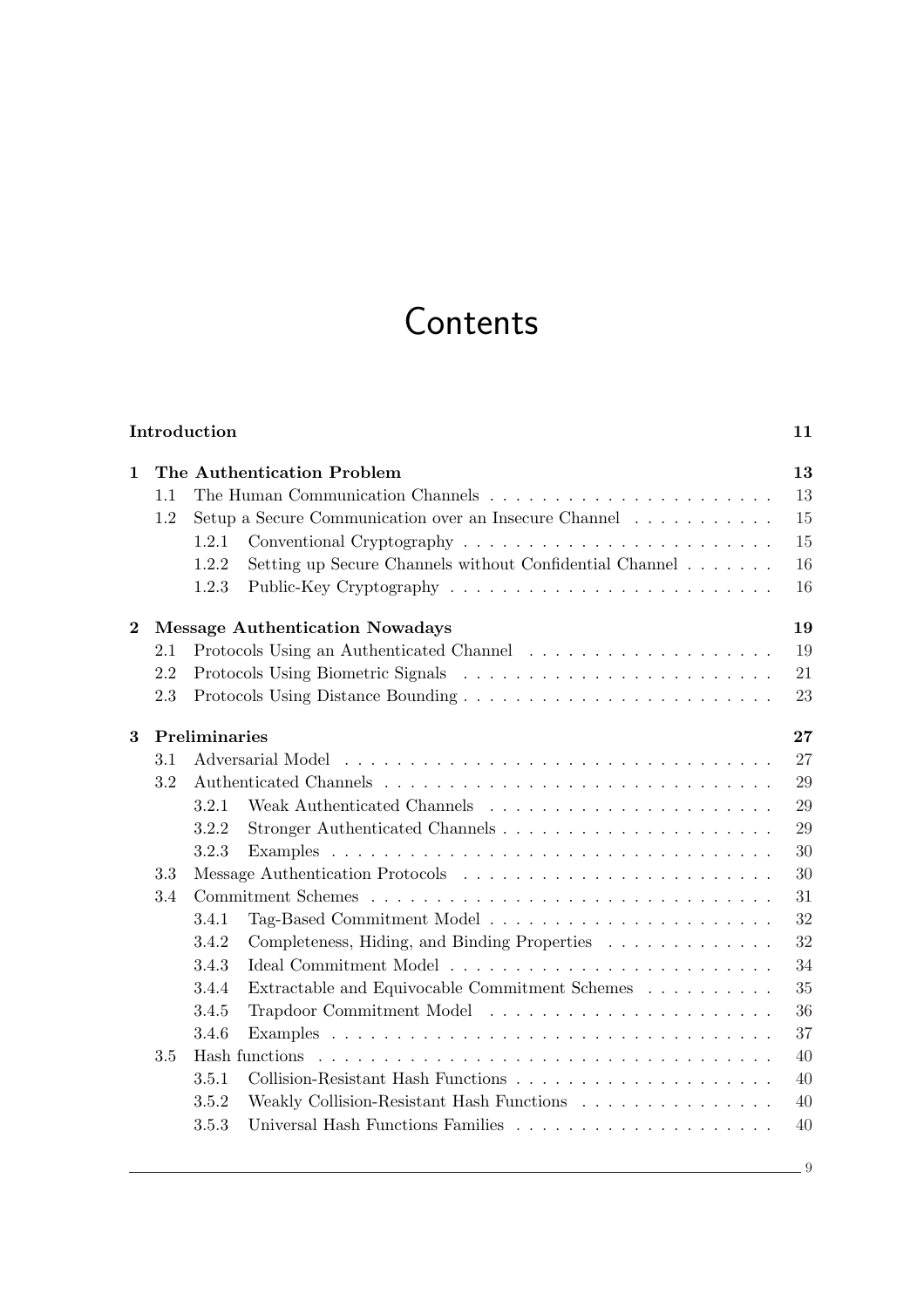| 4 |     | On the Required Entropy of Authenticated Communications                       | 41     |
|---|-----|-------------------------------------------------------------------------------|--------|
|   | 4.1 |                                                                               | 42     |
|   | 4.2 |                                                                               | 43     |
|   | 4.3 | A Generic Multi-Shot Attack Against Non-Interactive Protocols                 | 44     |
|   | 4.4 | A Short Overview                                                              | 44     |
| 5 |     | <b>Non-Interactive Authentication Protocols</b>                               | 45     |
|   | 5.1 | A Non-Interactive Authentication Protocol Based on a Collision-Resistant Hash |        |
|   |     |                                                                               | 46     |
|   | 5.2 | A Non-Interactive Authentication Protocol using Strong Authentication         | 46     |
|   | 5.3 | A Proposed Non-Interactive Authentication Protocol using Weak Authentica-     |        |
|   |     |                                                                               | 48     |
| 6 |     | <b>Interactive Authentication Protocol</b>                                    | 53     |
|   | 6.1 |                                                                               | 53     |
|   | 6.2 | Short Security Analysis, Optimality                                           | 54     |
|   | 6.3 |                                                                               | $54\,$ |
|   | 6.4 |                                                                               | 57     |
|   |     | 6.4.1                                                                         | 57     |
|   |     | 6.4.2                                                                         | 59     |
|   |     | 6.4.3                                                                         | 60     |
|   |     | 6.4.4                                                                         | 60     |
| 7 |     | Interactive vs. Non-Interactive Protocols and their Applications              | 63     |
|   | 7.1 |                                                                               | 63     |
|   | 7.2 |                                                                               | 64     |
|   |     | 7.2.1                                                                         | 64     |
|   |     | Bluetooth Devices Pairing and Wireless USB<br>7.2.2                           | 65     |
|   |     | Conclusion                                                                    | 67     |
|   |     | <b>Bibliography</b>                                                           | 69     |
|   |     | List of Figures                                                               | 75     |
|   |     | Appendix A                                                                    | 77     |
|   |     | Appendix B                                                                    | 79     |
|   |     |                                                                               |        |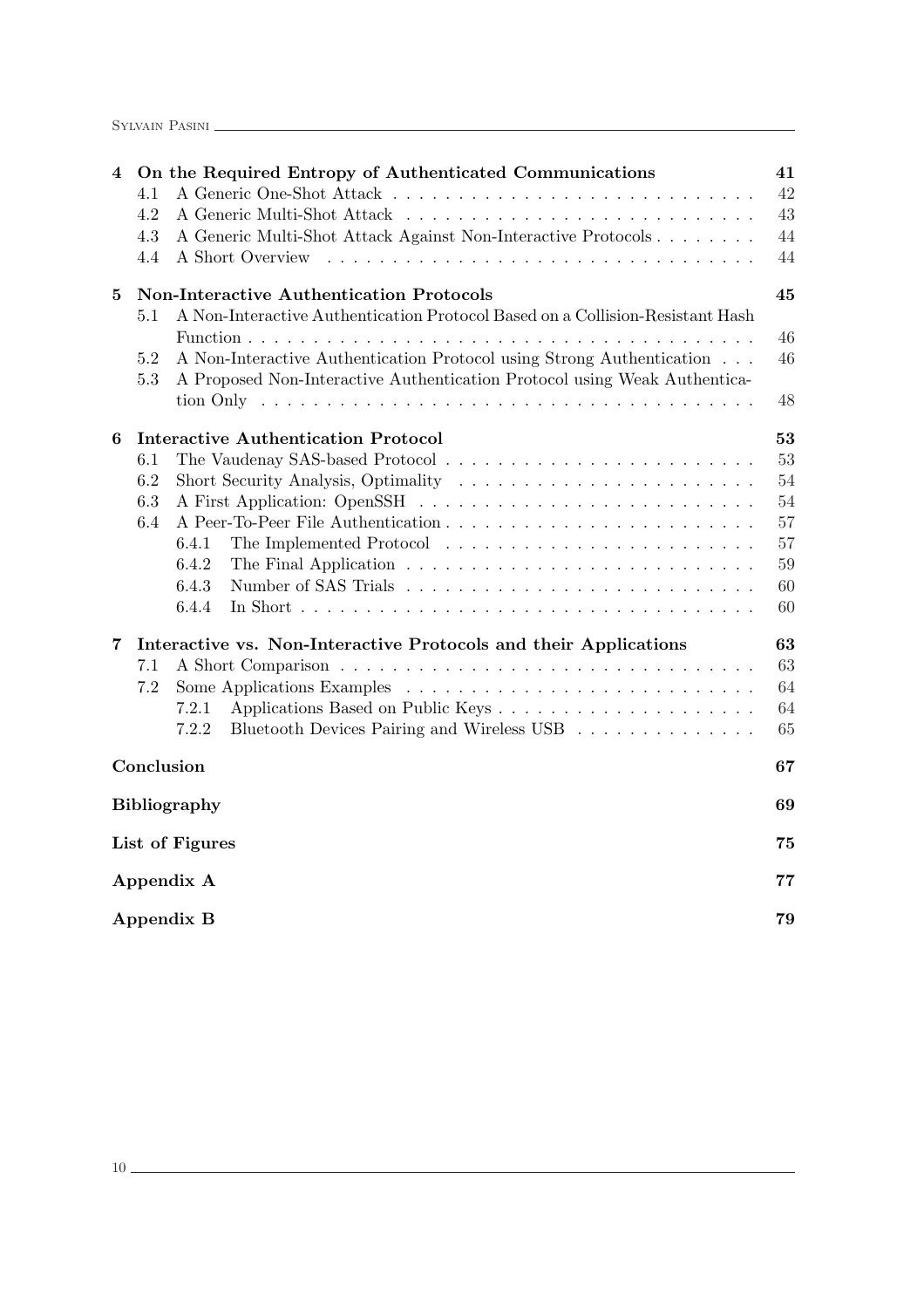# Introduction

One key issue in cryptography is to achieve secure peer-to-peer communications over insecure channels. Chapter 1 describes how to establish such a channel. In shot, using conventional cryptography, like DES  $[DES77]$ , it is necessary that the users share a confidential key K. The only human manner to exchange a private key is to encounter. Phone, mail and email are not secure. Consequently, the users must meet face to face which can be hard and expensive. Using the Diffie-Hellman model [DH76] the key establishment has been reduced to the exchange of authenticated messages. Using public key cryptography, like RSA [RSA78], we know that it is possible to reduce the problem of establishing a secure communication over an insecure channel by exchanging public keys in an authenticated way. This work is about how this exchange is performed.

Different solutions were proposed to authenticate a public key. In Chapter 2 we recall some of them. In particular, we describe authentication protocol using distance bounding which is well adapted for devices pairing. We also describe a biometric-based system which use the ability of human beings to identify a voice. Finally, we recall three systems which use an extra authenticated channel such as telephone. These three are described in short below.

The most straightforward way to authenticate public keys is a scheme which was formalized by Balfanz et al. [BSSW02]. The proposed protocol is non-interactive and based on a collision resistant hash function. It simply consists of first sending the message and then authenticating its hashed value. The authenticated value must contains at least 160 bits (to be collision resistant) which is quite long. Note that this protocol is actually used in OpenSSH for the server public key authentication, in PGP and GPG for the exchange of personal public key, and many others.

Gehrmann-Mitchell-Nyberg have proposed in [GMN04] the MANA I Protocol. It allows to authenticate a message in a non-interactive way using an authenticated string of 16-20 bits only. On the other hand, the security requires strong assumptions on the authentication channel since the protocol is known to be insecure in other cases. Note that MANA protocols have been designed for wireless devices such as Bluetooth devices.

Vaudenay proposed in [Vau05] an interactive message authentication protocol based on Short Authenticated String (SAS). It is shown that a 15-bit SAS provides pretty good security which is much shorter than the first protocol presented. Note that it uses a weak authentication channel while MANA requires a stronger one.

The problem of message authentication using extra authenticated channels was also formalized by Vaudenay [Vau05]. The present thesis is based on this formalism. Chapter 3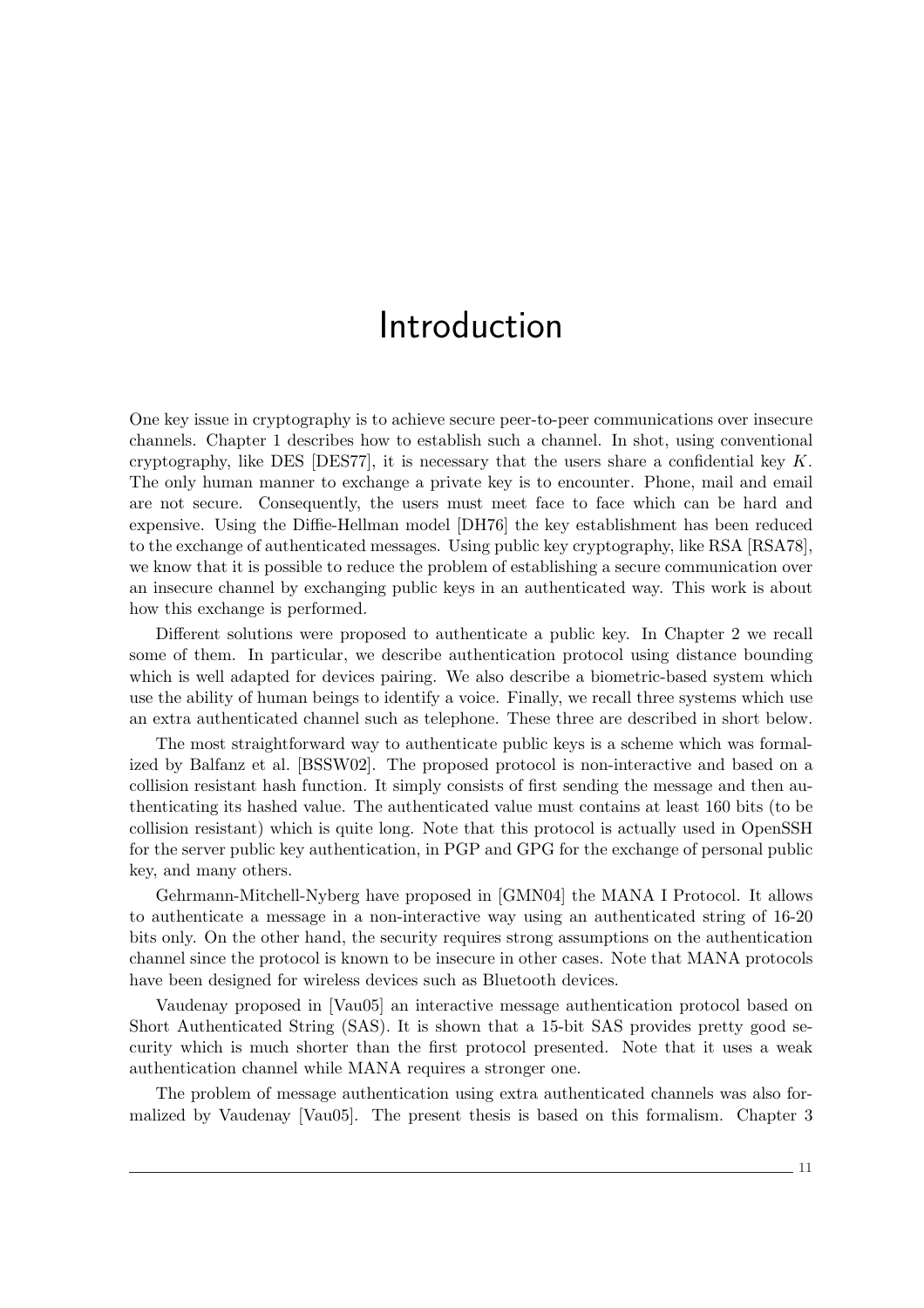describes the necessary preliminaries based on this formalism. First, this chapter starts by describing the adversarial model and defining authenticated channels and message authentication protocols. Then, it recalls some properties of commitment schemes and trapdoor commitment schemes. In particular, it explains that a commitment scheme can be seen as a "locked combination safe" which allows a user to commit on a value without revealing it. Finally, it defines properties of hash functions.

In Chapter 4, we analyze the maximal security of a general message authentication protocol. First, we consider only one-shot adversaries which can use one instance of each two peers. Then, we generalize to powerful adversaries that can use several instances of the two peers, i.e. considering collision attacks. In addition, we prove that a message authentication protocol is optimal when it uses uniformly distributed authenticated strings.

In Chapters 5 and 6, we discuss the security of the above message authentication protocols. We propose a new non-interactive protocol based on a commitment scheme and weakly collision resistant hash function. Our protocol allows shorter authenticated strings than the ones required by the protocol presented by Balfanz et al. [BSSW02]. We prove that our proposed protocol is optimal and we deduce the non-optimality of the other protocol.

The Vaudenay SAS-based protocol [Vau05] had never been used in a practical implementation. In Section 6.3, we propose an implementation in OpenSSH which is a straightforward application. A first advantage of [Vau05] is the fact that users are forced to enter the SAS since in the other case they can not establish the connection. More precisely, users can not agreed the key without authentication. A second advantage is the short length, in particular when users must establish a secure communication quickly. Suppose for example a disaster cause in a bank and the administrator is abroad. Thus, he must establish a very quick connection with the server using a new generated pair of keys. The administrator is forced to authenticate the public key quickly. Using the SAS-based protocol, he has just to call the bank, starts the protocol, and finally types the SAS which has been obtained with the help of a responsible person.

In this application, the interactivity of the protocol is a problem: Suppose a client would open a connection with an OpenSSH server using the SAS-based protocol. He requires to enter the authenticated SAS which is in general transmitted by telephone. Consequently, the administrator must reply to telephone and transmit the SAS for each new connection in his park of hosts. Clearly, the administrator becomes quickly overloaded by the fact of having to transmit many SAS. We have thus to discuss about interactivity and non-interactivity as it is made in Chapter 7.

Finally, we propose an application of the SAS-based authentication protocol proposed by Vaudenay [Vau05] in which the interactivity is not a problem. In Section 6.4, we consider file authentication and in particular peer-to-peer file authentication. Note that a public key is in reality a file and thus can be authenticated by using this new application. In this example, the SAS can be exchanged by telephone between the two persons as if they had to exchange a fingerprint but exchanging only 15 bits instead of the 160 bits of a fingerprint.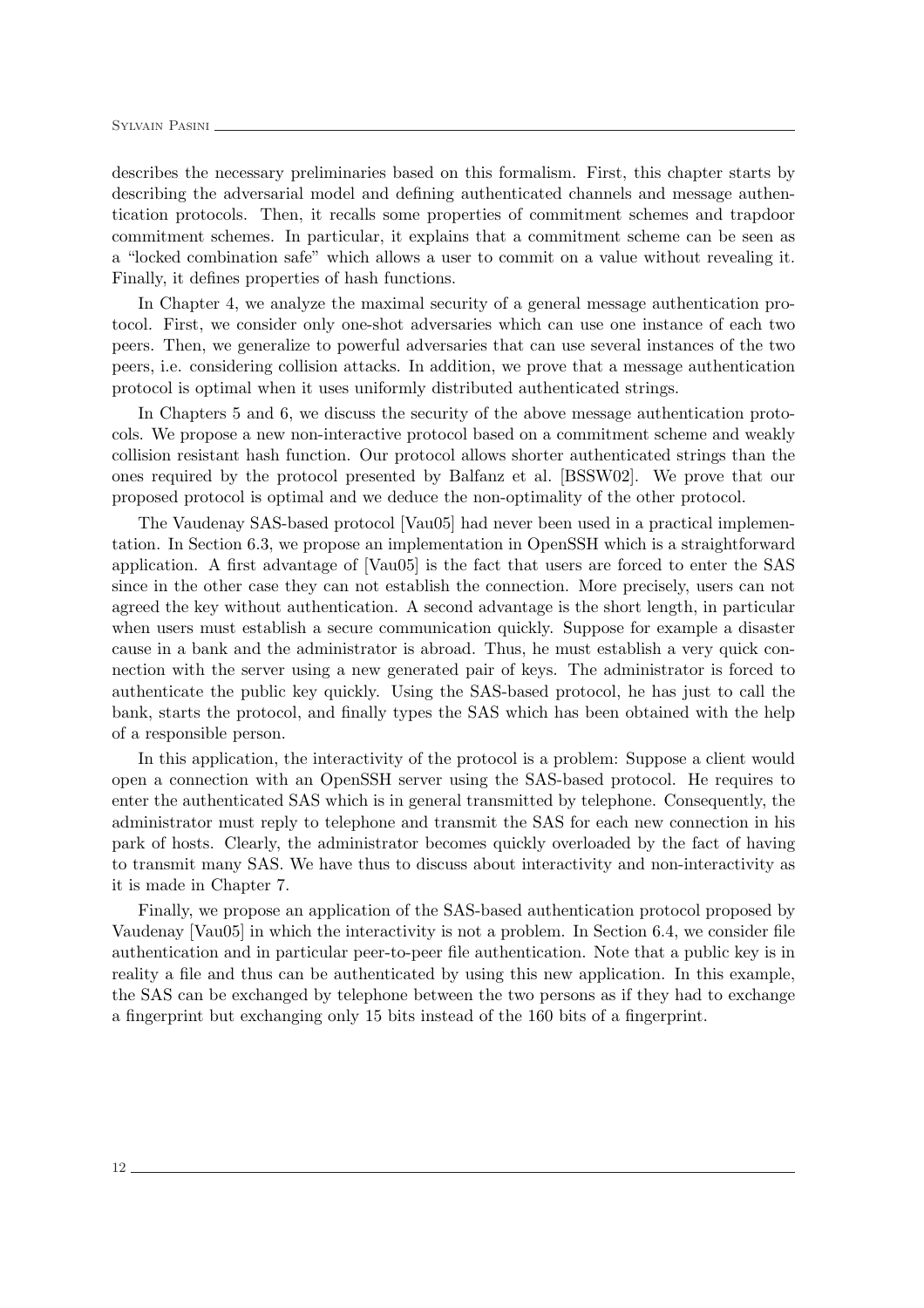| Chapter |  |  |  |  |
|---------|--|--|--|--|
| ONE     |  |  |  |  |

# The Authentication Problem

### 1.1 The Human Communication Channels

Humans can communicate in different ways, i.e. using different human communication channels. Depending on the requirements, he chooses one of them. For example, if a human being needs to reach another human being for urgent matters, he must choose a channel with high availability and low latency such as a telephone link. But, if he would transfer an amount of money, he must establish a reliable authentication by going to the desk to encounter the person of the bank. (Nowadays, he can use the Internet with prior established security association.)

The security of communication channels can be characterized by some security attributes which are defined below.

Definition 1 (Security Attributes). Suppose a communication channel between a sender, called Alice, and a receiver, called Bob. A message m is sent on the input and a message  $\hat{m}$ can be read on the output. We define the following security properties:

- Confidentiality assumes that only the legitimate receiver, i.e. Bob, can read the message  $\hat{m}$ .
- Integrity assumes that the received message  $\hat{m}$  is the same as the input message  $m$ , i.e.  $\hat{m} = m.$
- Authenticity assumes that only the legitimate sender, i.e. Alice, can input a message m into the channel. This is often combined with integrity, i.e.  $m = \hat{m}$  can only be issued by Alice.

Freshness assumes that the received message  $\hat{m}$  was not received before.

Liveliness assumes that a message m which has been sent by Alice will eventually be delivered to Bob.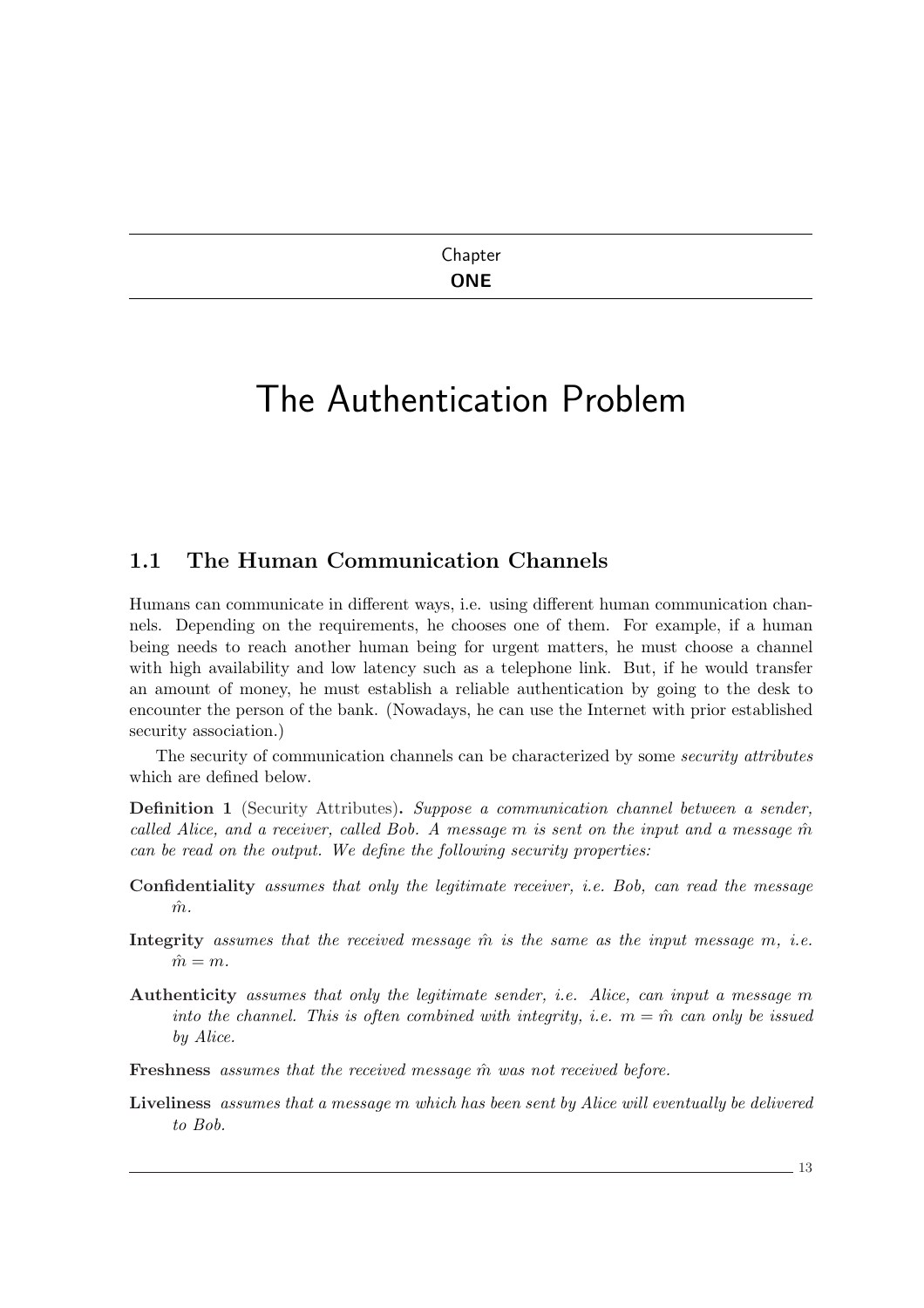Timeliness assumes that a message m which has been send by Alice will be delivered immediately to Bob.

In addition, to compare the different human communication channels, it is necessary to define other properties which characterize the usability of these channels. These communication properties are defined below.

Definition 2 (Communication Properties). Suppose a communication channel between a sender, called Alice, and a receiver, called Bob. We define the following communication properties:

- The cost represents the required amount of money spent to establish the communication channel and to transmit a message from Alice to Bob.
- The availability expresses the fact that the channel can easily be established at any time.
- The speed rate represents the amount of data that can be transfered from Alice to Bob for a fixed time duration.
- The latency represents the amount of time between the moment when Alice sends the message and the moment when Bob receives it.

Using Definition 1 and Definition 2, it is possible to compare the common human communication channels in a cryptographic way.

Face to face conversation allows perfect authentication, perfect integrity and in certain cases, confidentiality. In addition, freshness, liveliness, and timeliness are trivially ensured. However, this channel can have a very high cost if, for example, the two persons are far from each other. For the same reasons, the availability is also bad. Note that the communication has no latency but a low speed rate. In conclusion, this human channel achieves high security but low throughput.

Telephone is like a face to face conversation but allows a third party to spy the communication. Thus, this channel does not guarantee confidentiality.

On the other hand, it has a much lower cost and a higher availability. In short, it guarantees authentication assuming that both users can recognize the remote voice.

Mail, like a postcard or a parcel, is not confidential either. It can be easily lost and thus this channel does not guarantee liveliness.

We can consider that a handwritten mail achieves authentication by assuming that the recipient can identify the writing. As for telephone, this channel guarantees availability but has a long latency.

Electronic mail is the worst communication channel in terms of security, it protects nothing by itself.

However, it is the easiest communication channel and its costs is very small (too small if we consider the spam phenomenon), the availability and the speed rate are very high.

A short overview of the security and communication properties for each human communication channel is described on Fig. 1.1. Note that it is in fact a trade off between the security and the human usability. I.e. the more secure is a face to face conversation but it is the less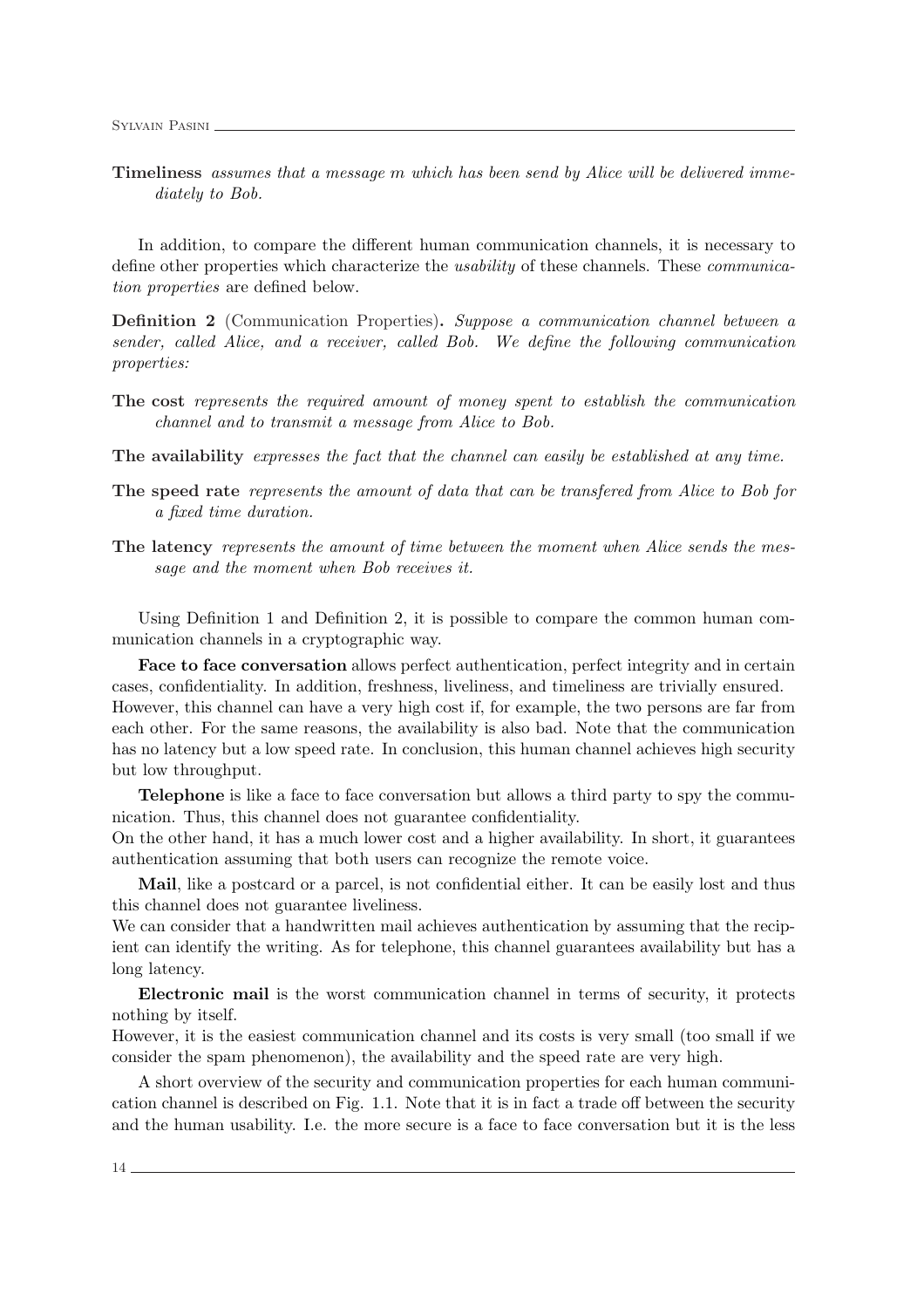|                 | Interactive            |  | Non-interactive |       |
|-----------------|------------------------|--|-----------------|-------|
|                 | Telephone<br>Encounter |  | Mail            | Email |
| Authenticity    |                        |  |                 |       |
| Integrity       |                        |  |                 |       |
| Confidentiality |                        |  |                 |       |
| Freshness       |                        |  |                 |       |
| Liveliness      |                        |  |                 |       |
| Timeliness      |                        |  |                 |       |
| Cost            |                        |  |                 |       |
| Availability    |                        |  |                 |       |
| Speed rate      |                        |  |                 |       |
| Latency         |                        |  |                 |       |

Figure 1.1. The Common Human Communications Channels

usable. In the other hand, the more usable is the email channel but it is the less secure. For a specific use, we have to choose the better human communication channel depending on the security required and the available cost.

Remark 1. Confidentiality is achieved only using a face to face conversation which can be very expensive in certain cases. However, a phone call, which is very easy to setup worldwide, achieves authentication assuming that the two speakers can identify the distant one by recognizing his voice.

## 1.2 Setup a Secure Communication over an Insecure Channel

One of the main cryptographic issues is the problem of establishing a secure peer-to-peer communication over an insecure channel. Often, users can use an extra channel which achieves confidentiality and/or authenticity. In this section, some solutions are analyzed depending on the extra channel assumptions.

### 1.2.1 Conventional Cryptography

Using conventional cryptography, it is possible to establish a secure peer-to-peer channel assuming that we can establish a private and authenticated key. In fact, we use the Shannon Model [Sha49] which is depicted on Fig. 1.2. Using this model, confidentiality can be achieved using symmetric encryption. Symmetric encryption can be done using either stream ciphers, like E0 [Blu03], or block ciphers, like DES [DES77], AES [AES01], or FOX [JV03]. Authenticity and integrity can also be achieved using message authentication codes (MAC). In general, MAC can be constructed from stream ciphers or block ciphers, like the One-Key CBC MAC (OMAC) by Iwata and Kurosawa [IK03], or hash functions, like HMAC by Bellare-Cannetti-Krawczyk [BCK96]. Note that confidentiality, authenticity and integrity can be achieved at the same time using a combined mode.

From the previous section, one can note that a face to face conversation is the only common human communication channel which achieves confidentiality, see Remark 1. These human communication channels can be very expensive and hard to establish. One would therefore favor the usage of channels which do not require confidentiality.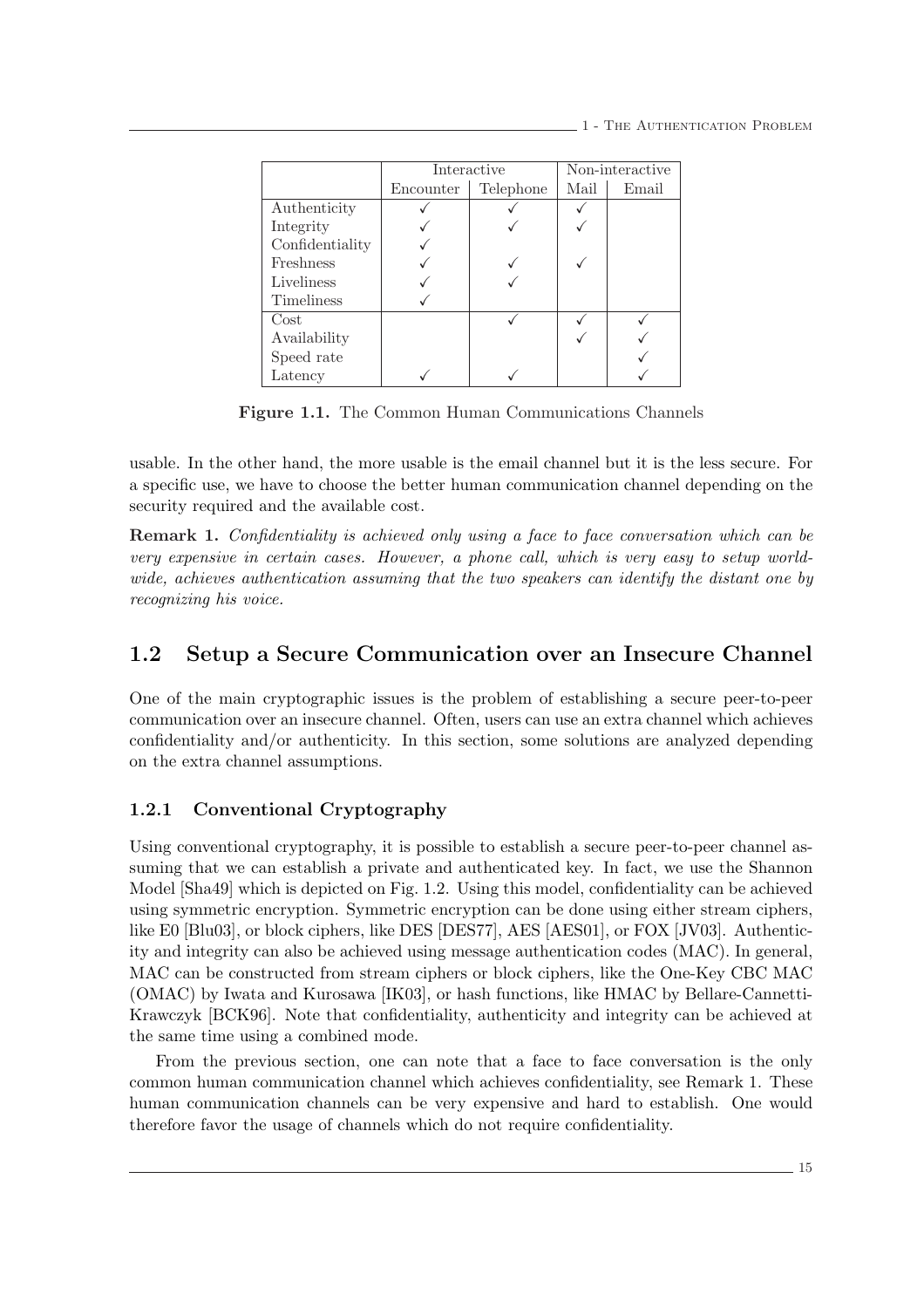

Figure 1.2. The Shannon Model [Sha49].

#### 1.2.2 Setting up Secure Channels without Confidential Channel

In Merkle [Mer78] and Diffie-Hellman [DH76], it was shown a way to reduce the confidential extra channel to an authenticated extra channel. This channel is used to agree on a private key only by authenticating the exchanged messages. This is described by the Merkle-Diffie-Hellman model [Mer78, DH76] which is depicted on Fig. 1.3.



Figure 1.3. The Merkle-Diffie-Hellman Model.

An example is the Diffie-Hellman key agreement protocol [DH76] which is depicted on Fig. 1.4. Each party knows the public parameter g which spans a group  $G$ . Alice, resp. Bob, picks a random number x, resp. y and computes  $X \leftarrow g^x$ , resp.  $Y \leftarrow g^y$ . Then, Alice sends X to Bob and Bob sends Y to Alice. Alice, resp. Bob, computes  $Y^x$ , resp.  $X^y$ , which are in fact  $g^{xy}$ . Thus, they share a secret key  $K = g^{xy}$ . Note that g is chosen such that for any adversary who knows  $X$  and  $Y$  it is hard to retrieve  $x$  and  $y$  (Discrete Logarithm Problem). Consequently, it is hard to find the key  $K$ . On the other hand, without authentication an adversary can run a man-in-the-middle attack between the two participants, so authentication is required for this protocol.

#### 1.2.3 Public-Key Cryptography

Using public-key cryptography, it is also possible to relax the private hypothesis (confidentiality) on the extra channel. It can further be assumed to be unidirectional. We obtain a semi-authenticated key transfer, for example using RSA [RSA78], as depicted in Fig. 1.5. For instance, it can be used to transfer a private symmetric key and thus establish a secure communication using an extra channel which achieves authenticity only. Thus, the required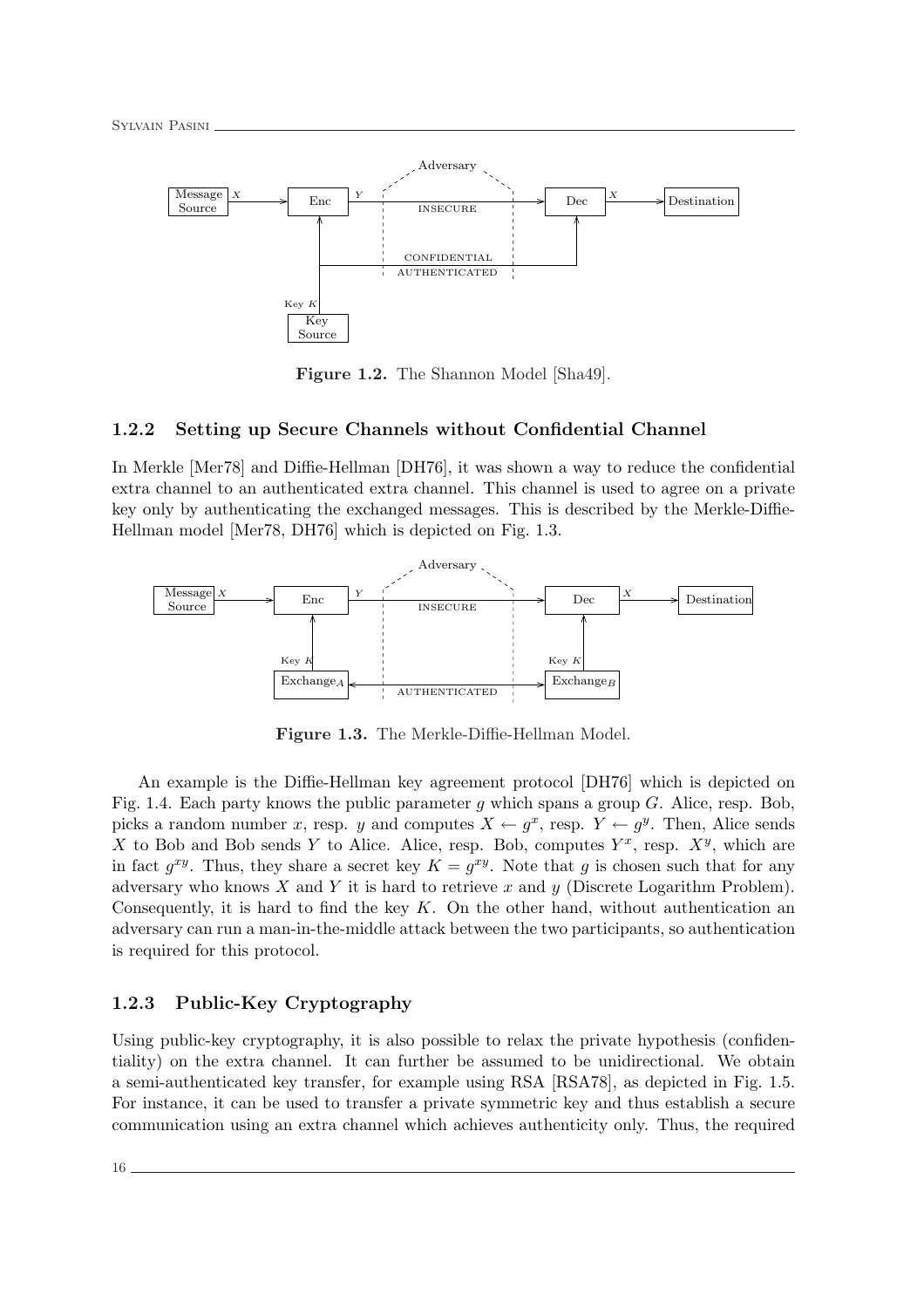1 - The Authentication Problem



Figure 1.4. The Diffie-Hellman Key Agreement Protocol.

channel, which before required confidentiality, has been reduced to an authenticated channel.



Figure 1.5. The Semi-Authenticated Key Transfer Using Public-Key Cryptography.

Remark 1 says that establishing a private channel, i.e. which achieves confidentiality and authenticity, is hard since it requires a face to face conversation. In addition, it says that an extra channel which achieves only authenticity can be established simply by telephone. Thus, we can setup a secure communication over an insecure channel without requiring to encounter, but simply using telephone by exchanging a public key in an authenticated way.

To conclude, establishing a secure peer-to-peer communication can be reduced to "simply" exchanging a public key in an authenticated way as described on Fig. 1.5. Note that RSA [RSA78] requires actually 1024 bits which is still long for authenticated human communication channels like telephone. We have thus to reduce the amount of authenticated bits by using protocols and by assuming that a fixed security  $S$  is enough, where  $S$  is a set containing the maximal probability of success  $p$ , the maximal complexity  $T$ , the maximal number of trials Q (instances). For instance, we can consider  $T \leq 2^{70}$ ,  $Q \leq 2^{10}$ , and  $p \leq 2^{-20}$ .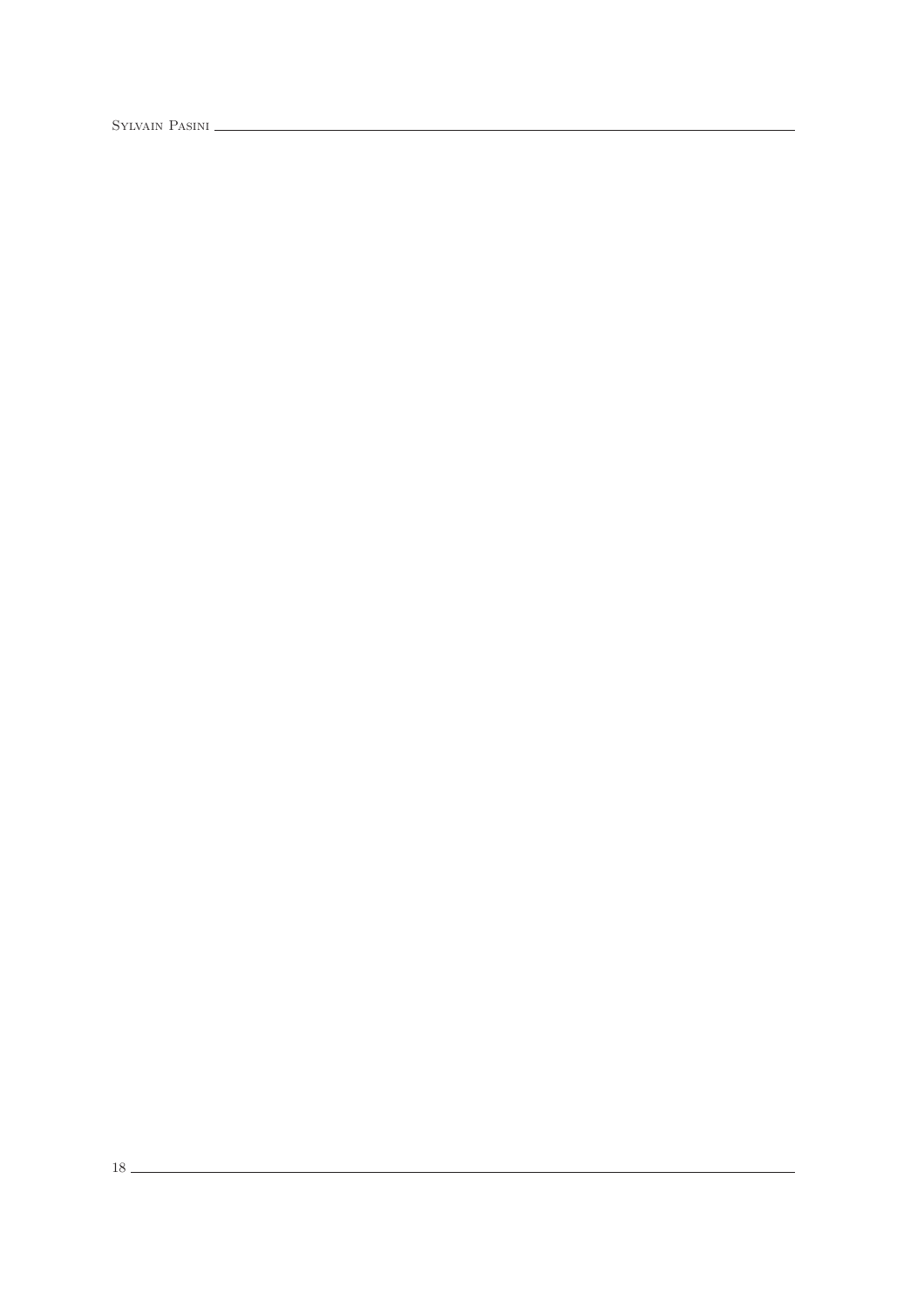| Chapter |  |
|---------|--|
| TWO     |  |

# Message Authentication Nowadays

In the previous chapter, we have reduced the problem of establishing a secure communication over an insecure channel to the problem of exchanging a public key in an authenticated way, e.g. using the telephone. We have also seen that a key is in general 1024 bits long.

In addition, we have seen some human authenticated channels that can be used. For instance, using telephone as the human authentication channel, it can take long time to authenticate the 1024 bits as is. Thus, human beings would use more user-friendly systems. In this chapter, we present protocols which allow to reduce the amount of authenticated data.

Many authentication methods exist and we describe briefly some of them. First, we discuss authentication methods which use an extra authenticated channel, such as telephone or mail (see Section 1.1). Then, we discuss about biometrics-based authentication. In particular, we talk about voice recorded signal that can be exchanged over the insecure channel. This records can be seen as an authenticated channel with particular assumptions. Finally, we discuss about distance bounding authentication. These methods check whether the two devices are alone in a bounded area, called *integrity area*, by measuring round trip times. Then, they conclude on an authenticated channel between them since they are ensured that they were communicating with no third party.

### 2.1 Protocols Using an Authenticated Channel

In this section, we present some message authentication protocols which can be used to authenticate a public key  $K_p$  by transmitting shorter authenticated strings through an authenticated channel and the complete message through an insecure channel.

Assume that Bob wants to authenticate the public key  $K_p$  of Alice with no prior exchanged keys. She can communicate over an insecure channel and over an extra authenticated channel. Note that the authenticated channel is expensive and she has to minimize the amount of authenticated data through them. Assume that the exchange of the public key (without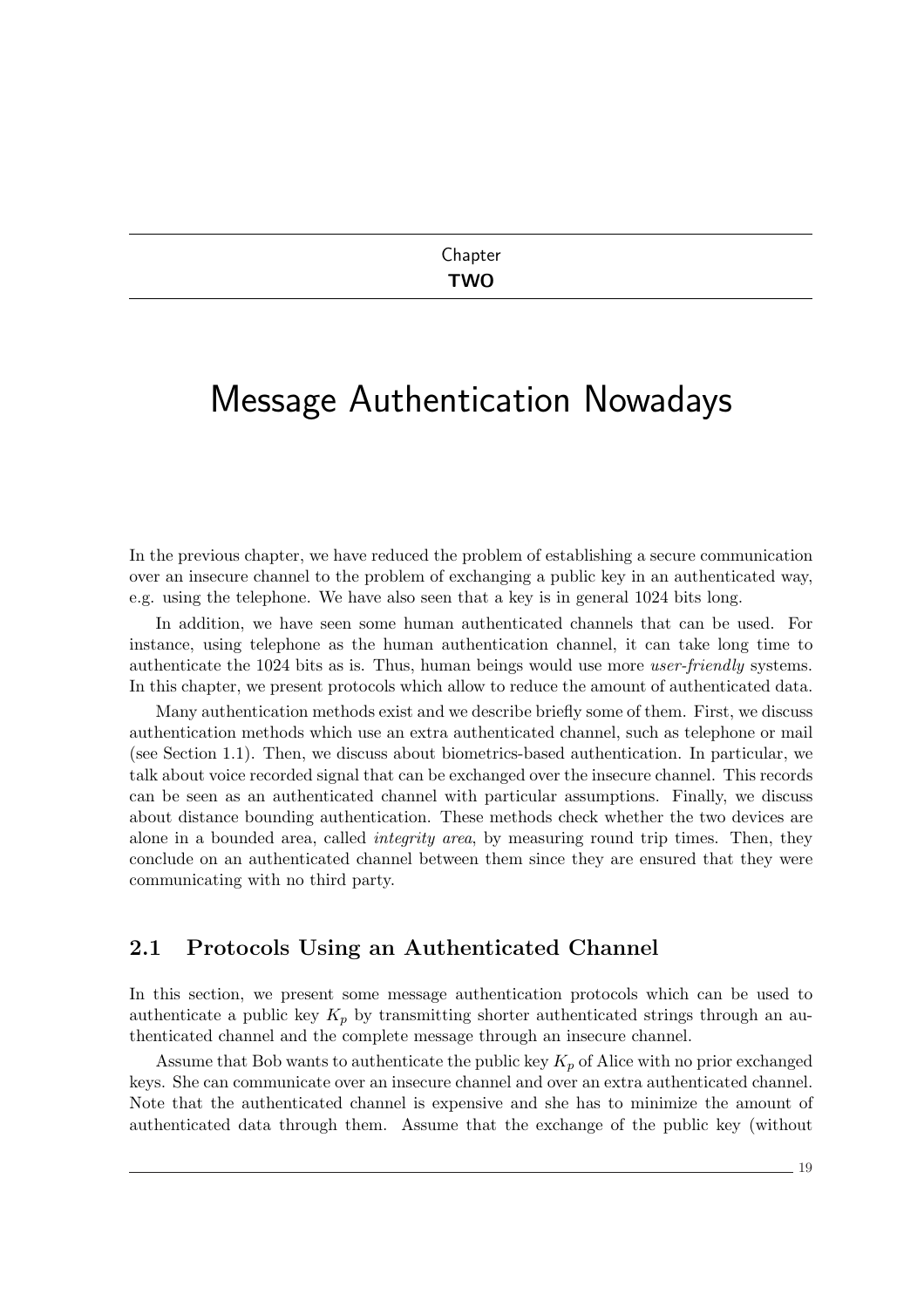authentication) is easy, it can be done for example by email. Many solutions exists for Bob to authenticate the public key of Alice. In the following, we discuss about three message authentication protocols and we consider the more general problem of authenticating an arbitrary message m, instead of a public key  $K_p$  (e.g.  $m = K_p$ ).

Today, the most common way to authenticate a message was presented by Balfanz et al. [BSSW02]. The protocol is based on a collision resistant hash function. It is depicted on Fig. 2.1. The sender of the message m, Alice, sends it to the recipient, Bob, using the insecure channel. Recall that  $m$  is not private. Note that we put a hat on the non authenticated values since they can differ from sent messages. Alice, resp. Bob, computes the hash value h, resp. h, of the message m, resp. of the received message  $\hat{m}$ . Now, Alice has to authenticate the hashed value h to Bob. Comparing the received value h and his computed value h, Bob can check whether the received message  $\hat{m}$  has been send by the owner. One advantage of this protocol is that it is non-interactive. On the other hand, due to the non-interactivity, offline attacks are possible and are often very dangerous. Collision attacks works with a complexity of  $\mathcal{O}(2^{k/2})$  where k is the size of h. Thus, the authenticated message must contains at least 160 bits to avoids attacks using the birthday paradox.

> Alice Bob input: m  $\stackrel{m}{\longrightarrow}$   $\hat{h} \leftarrow H(\hat{m})$  $h \leftarrow H(m)$ authenticate  $_{\rm Alice}(h)$ check  $h = \hat{h}$ output: Alice,  $\hat{m}$

Figure 2.1. Non-Interactive Message Authentication Using a Collision Resistant Hash Function.

To reduce the size of the authenticated strings, Gehrmann-Mitchell-Nyberg [GMN04] have proposed the MANA I protocol which is depicted on Fig. 2.2. As in [BSSW02], the sender of the message  $m$  Alice sends it to the recipient Bob using the insecure channel. As before, this step can be done for example by email. Then, she picks a key K uniformly in  $\{0,1\}^k$  and computes  $\mu \leftarrow H_K(m)$ . Finally, she authenticates  $K||\mu$  to Bob. Bob can also check whether the hashed value of the received message  $\hat{m}$ , i.e.  $H_K(\hat{m})$ , is equal to  $\mu$ . The security requires a "stronger" authenticated channel since the protocol is known to be insecure with "weak" authentication only. Note that the randomness of the key  $K$  avoids collision attacks. Indeed, an adversary must run several instances of the protocol which is easy to detect. It allows to authenticate a message in a non-interactive way using only a 16-20 bits authenticated string.

Finally, an interactive message authentication protocol based on Short Authenticated String (SAS) which uses very few authenticated bits was proposed by Vaudenay [Vau05]. His protocol is depicted on Fig. 2.3. The sender of the message  $m$  Alice, resp. the recipient Bob, picks a random value  $R_A$ , resp.  $R_B$ . Alice sends the message m to Bob and commits on his value of  $R_A$ . Note that this protocol uses a tag-based commitment scheme in which the tag m is revealed, but the value  $R_A$  is kept hidden to Bob. As before, the message can be exchanged for example by email from Alice to Bob. Due to the commitment, Alice cannot change his value of  $R_A$ . Bob sends his random value  $R_B$  and finally Alice sends the decommit value.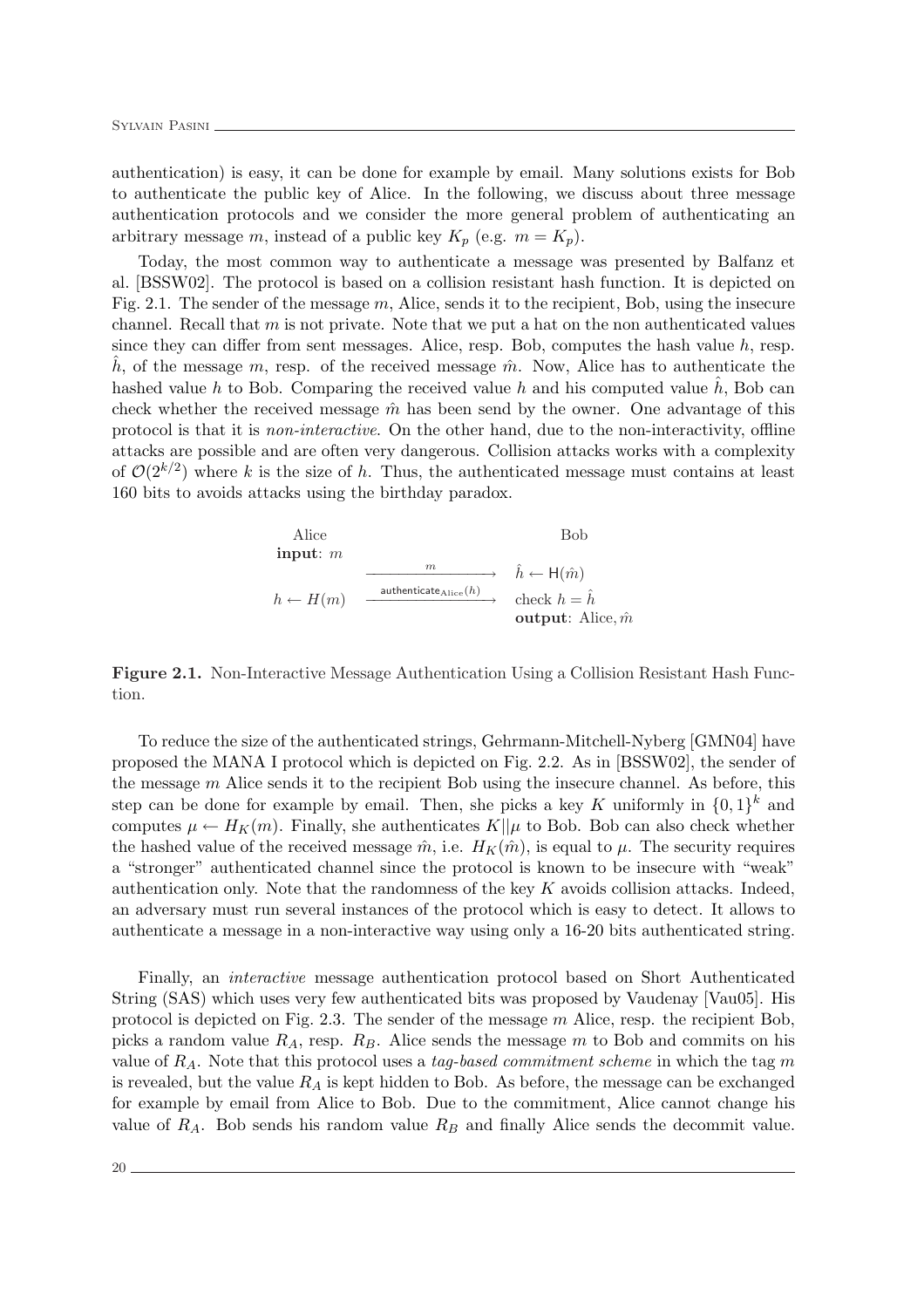2 - Message Authentication Nowadays





Both can compute its local SAS value. Alice authenticates, e.g. by telephone, the SAS value to Bob which can check whether it is valid. It is shown in [Vau05] that a 15-bit SAS using weak authentication provides pretty good security.

> Alice Bob input: m pick  $R_A \in U$  {0,1}<sup>k</sup>  $\text{pick } R_B \in_U \{0,1\}^k$  $(c, d) \leftarrow \text{commit}(m, R_A)$  $m||c$  $-$ <del>−−−</del>  $\leftarrow$   $\leftarrow$   $\leftarrow$   $\leftarrow$   $\leftarrow$   $\leftarrow$  $R_B$  $\stackrel{d}{\longrightarrow}$   $\hat{R}_A \leftarrow$  open $(\hat{m}, \hat{c}, \hat{d})$  $SAS \leftarrow R_A \oplus \hat{R}_B$  $a$ uthenticate $_{\rm Alice}({\sf SAS})$ check  $SAS = \hat{R}_A \oplus R_B$ output: Alice,  $\hat{m}$

Figure 2.3. Interactive SAS-based Message Authentication.

### 2.2 Protocols Using Biometric Signals

A method to setup secure communications based on vocal biometric signals was proposed by Wu-Bao-Deng [WBD05]. The protocol is depicted on Fig. 2.4. It allows Alice to authenticate Bob and to setup a secret session key. Note that it uses Diffie-Hellman values to establish the secret session key. These values are authenticated using voice signals and agreed with the help of a timer which allows to detect man-in-the-middle attacks.

In the proposed protocol, Alice, resp. Bob, chooses a value  $x$ , resp.  $y$ , and computes her Diffie-Hellman value  $X \leftarrow g^x$ , resp.  $Y \leftarrow g^y$ . Alice, resp. Bob, computes their local key by hashing their Diffie-Hellman value, i.e.  $K_A \leftarrow h(X)$ , resp.  $K_B \leftarrow h(Y)$ . Then, Alice records a "challenge"  $C_A$  which is authenticated by her voice and sends the encrypted value  $E_{C_A}$  to Bob. The encryption is done using her local key  $K_A$ . Note that this notion of "challenge" is quite trivial here. The only challenge is indeed, for Bob, to make an answer which is consistent with the "challenge" from Alice. For instance, the "challenge" can be the sentence "what did you wrote in your last mail?". Bob makes the same operations and sends  $E_{C_B}$ to Alice. Note that each recorded sound must be as least of duration T. We stress that at this time nobody can listen to the challenges since they are encrypted and the keys are kept secret. Alice starts a clock and reveals her Diffie-Hellman value X. Thus, Bob computes  $K_A$ , i.e.  $K_A \leftarrow h(X)$ , decrypts the challenge of Alice, listens to it and checks the voice identity. If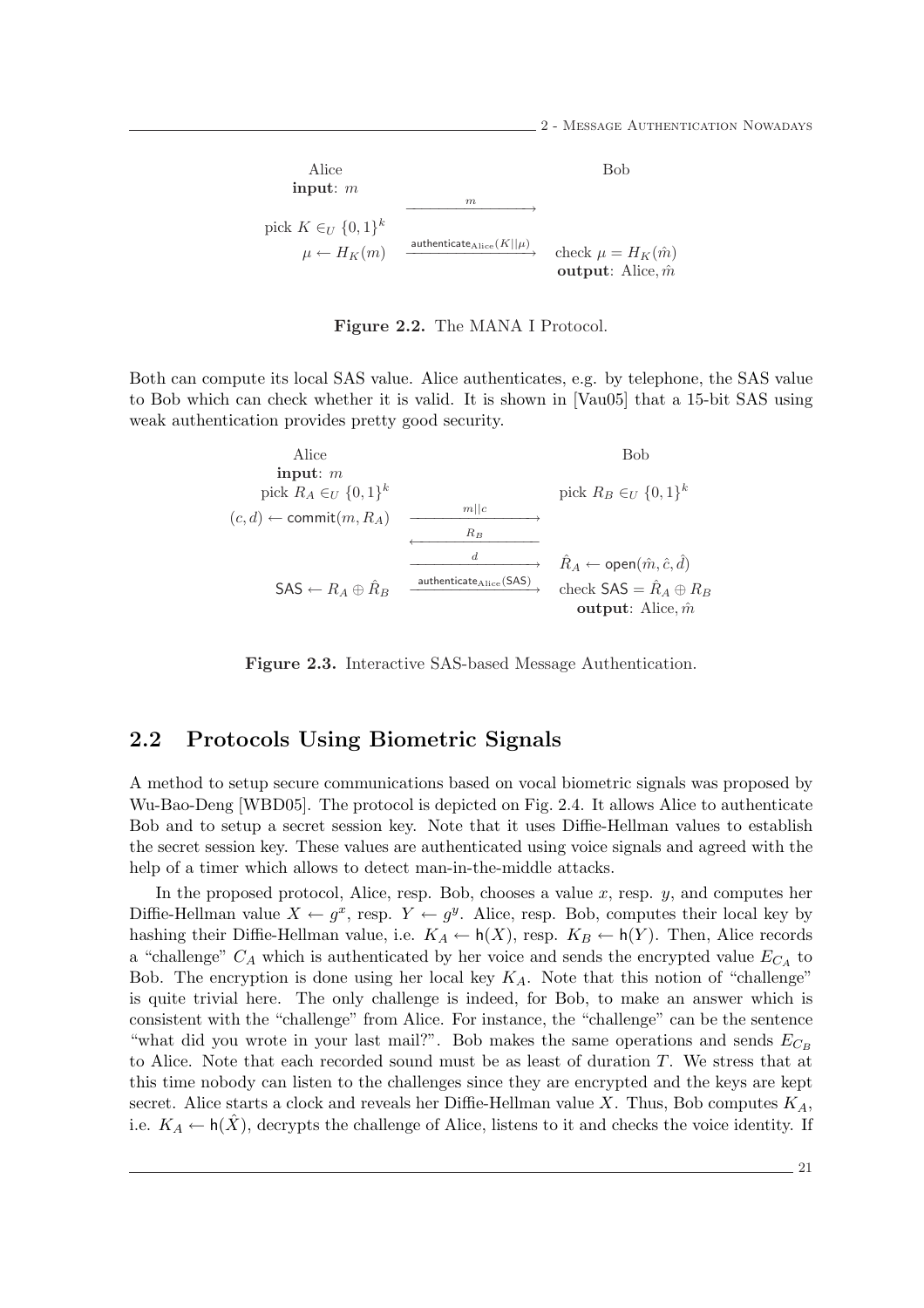the voice is not the one of Alice, Bob stops the protocol, otherwise he records a response  $R_B$ to the challenge  $C_A$ . Bob can now compute the common key  $K_{BA}$  using the Diffie-Hellman protocol, i.e.  $K_{BA} \leftarrow \hat{X}^y$ . He encrypts the response using the common key  $K_{BA}$ , sends the encrypted value and reveals his Diffie-Hellman value  $Y$ . When Alice receives the values, she stops the clock. She can now deduce the common key  $K_{AB}$ , i.e.  $K_{AB} \leftarrow \hat{Y}^x$ , and the key of Bob, i.e.  $K_B \leftarrow h(Y)$ . Now, she can listen to the challenge of Bob  $\hat{C}_B$  and the response of Bob  $R_B$  to her challenge  $C_A$ . Finally, she checks the time elapsed and the identity of the two sounds recorded by Bob and whether the response is consistent with the challenge. If no attack occurred, she outputs the identity, i.e. Bob, and the Diffie-Hellman session key.

Alice  
\npick 
$$
x \in_U \{0,1\}^k
$$
  
\n $X \leftarrow g^x$   
\n $K_A \leftarrow h(X)$   
\n $C_A \leftarrow \text{record}()$   
\n $E_{C_A} \leftarrow \text{Enc}_{K_A}(C_A)$   
\n $\xrightarrow{E_{C_B}}$   
\n $K_A \leftarrow h(Y)$   
\n $\xrightarrow{E_{C_B}}$   
\n $\xrightarrow{E_{C_B}} C_B \leftarrow \text{record}()$   
\n $\xrightarrow{E_{C_B}} \hat{K_A} \leftarrow h(\hat{X})$   
\n $K_{BA} \leftarrow h(\hat{X})$   
\n $K_{BA} \leftarrow h(\hat{X})$   
\n $\xrightarrow{\hat{K}_A} \leftarrow \text{bc}_{\hat{K}_A}(\hat{E}_{C_A})$   
\ncheck identity( $\hat{C}_A$ )  
\n $t_a \leftarrow \text{stop}(clk1)$   
\n $\xrightarrow{E_{R_B}} ||Y$   
\n $\hat{K}_B \leftarrow \text{hc}(Y)$   
\n $K_{AB} \leftarrow h(\hat{Y}^x)$   
\n $\hat{K}_B \leftarrow h(\hat{Y}^x)$   
\n $\hat{K}_B \leftarrow \text{bc}_{\hat{K}_B}(\hat{E}_{C_B})$   
\n $\hat{R}_B \leftarrow \text{Dec}_{K_{AB}}(\hat{E}_{R_B})$   
\ncheck  $t_a, \hat{C}_B, \hat{R}_B$   
\noutput: Bob,  $K_{AB}$   
\noutput: Bob,  $K_{AB}$   
\noutput:  $K_{BA}$ 

Figure 2.4. Semi-Authenticated Key Agreement Using Voice Records.

To understand the role of the timer, we present the man-in-the-middle attack depicted on Fig. 2.5. An adversary can obtain a challenge from Alice  $C_A$  simply by answering a challenge  $C'_B$  since it is encrypted and thus cannot be verified by Alice at this moment. Alice responds with her Diffie-Hellman value  $X$  and gives  $C_A$  to any adversary. Note that the adversary cannot mimic Bob, but he can encrypt an old challenge of Bob (replay), i.e.  $C_B^{old}$ . The adversary has now to respond to the challenge of Alice. It cannot mimic Bob and consequently he has to request Bob to respond to the challenge  $C_A$  from Alice. He proceeds simply by impersonating Alice to Bob, submitting the challenge  $C_A$  and obtaining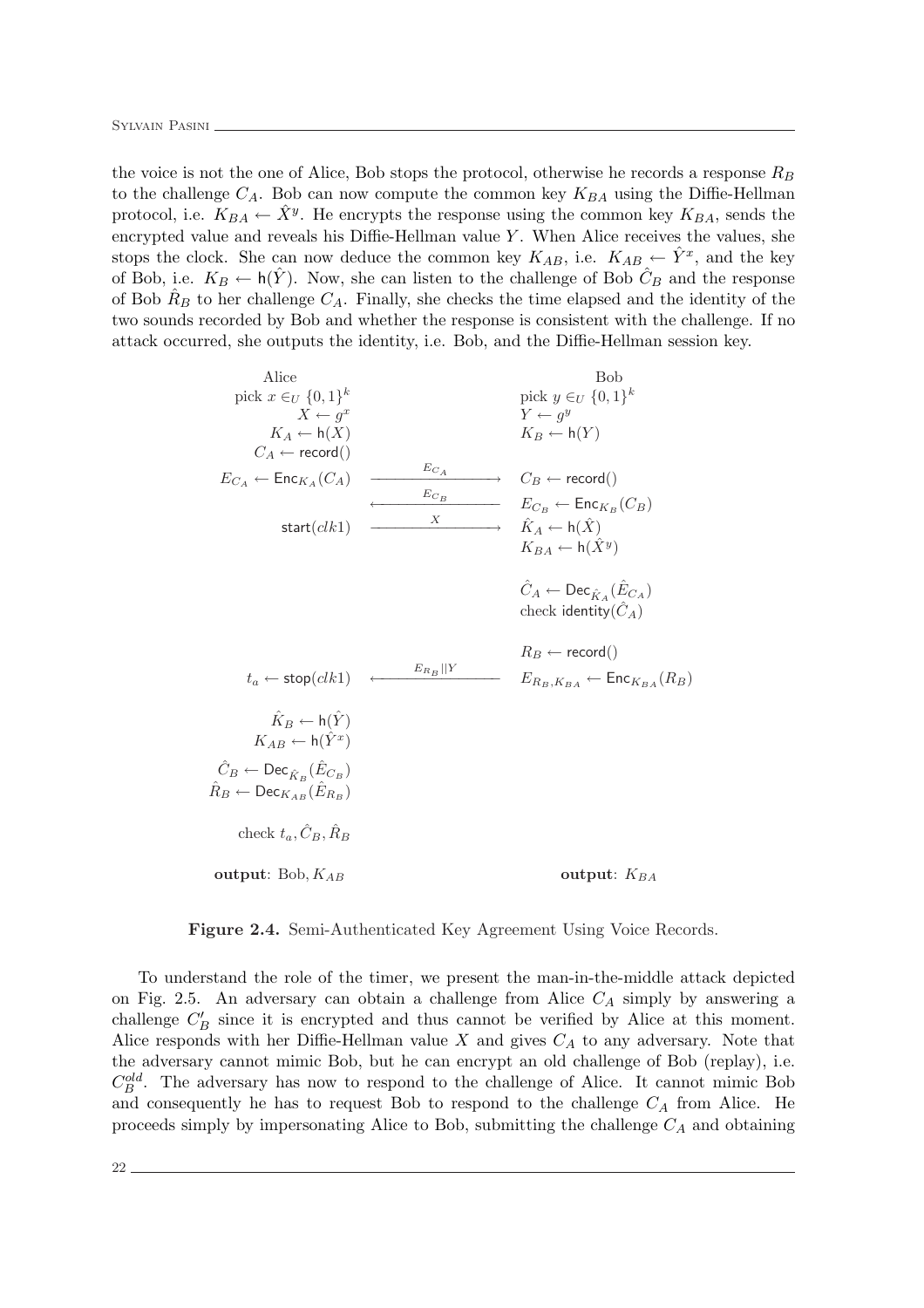the response  $R_B$ . Finally, the adversary answers to Alice with the response  $R_B$  (encrypted) from Bob.

Alice  
\n
$$
K_A
$$
  
\n $K_B$   
\n $K_B$   
\n $K_B$   
\n $K_B$   
\n $K_B$   
\n $K_B$   
\n $K_B$   
\n $K_B$   
\n $K_B$   
\n $K_B$   
\n $K_B$   
\n $K_B$   
\n $K_B$   
\n $K_B$   
\n $K_B$   
\n $K_B$   
\n $K_B$   
\n $K_B$   
\n $K_B$   
\n $K_B$   
\n $K_B$   
\n $K_B$   
\n $K_B$   
\n $K_B$   
\n $K_B$   
\n $K_B$   
\n $K_B$   
\n $\hat{E}_{C_A}$   
\n $\hat{E}_{C_B}$   
\n $\hat{E}_{C_B}$   
\n $\hat{E}_{C_B}$   
\n $\hat{E}_{C_B}$   
\n $\hat{E}_{C_B}$   
\n $\hat{E}_{C_B}$   
\n $\hat{E}_{C_B}$   
\n $\hat{E}_{C_B}$   
\n $\hat{E}_{C_B}$   
\n $\hat{E}_{C_B}$   
\n $\hat{E}_{C_B}$   
\n $\hat{E}_{C_B}$   
\n $\hat{E}_{C_B}$   
\n $\hat{E}_{C_B}$   
\n $\hat{E}_{C_B}$   
\n $\hat{E}_{C_B}$   
\n $\hat{E}_{C_B}$   
\n $\hat{E}_{C_B}$   
\n $\hat{E}_{C_B}$   
\n $\hat{E}_{C_B}$   
\n $\hat{E}_{C_B}$   
\n $\hat{E}_{C_B}$   
\n $\hat{E}_{C_B}$   
\n $\hat{E}_{C_B}$   
\n $\hat{E}_{C_B}$   
\n $\hat{E}_{C_B}$   
\n $\hat{E}_{C_B}$   
\n $\hat{E}_{C_B}$   
\n $\hat{E}_{C_B}$   
\n $\hat{E}_{C_B}$   
\n $\hat{E}_{C_B}$   
\n<

Figure 2.5. Man-In-The-Middle Attack (Simplified Version).

Note that the time elapsed  $t_a$  corresponds to the time for Bob to record the challenge  $C_B$ , to listen to the challenge from Alice  $C_A$ , to record the response  $R_B$ , and some duration  $\delta$  for computations and transmissions, i.e.  $t_a = |C_B| + |C_A| + |R_B| + \delta \geq 3T + \delta$ . Without attack, Bob does not have to record his challenge during this time since it has been recorded before, i.e.  $t_a = |C_A| + |R_B| + \delta \geq 2T + \delta$ . Using the timer, Alice can detect man-in-the-middle attacks. This attack shows the important role of the timer in this protocol.

We note that this protocol is very sensitive to the time in which Bob responds. Suppose Bob has make a mistake in his record sample and records another one. He have listened to the challenge of Alice and recorded two samples. Thus, the time elapsed seems to be a man-inthe-middle attack. In conclusion, this protocol is quite hard to implement in a user-friendly way since the timing is constraining for Bob.

### 2.3 Protocols Using Distance Bounding

Brands and Chaum [BC93] have proposed a practical method to upper-bound the physical distance between two devices. For instance, during an authentication phase between an employee and an access control, the system would like to be ensured that the employee is near, i.e. a few meters. The proposed principle is quite simple. It consists of a challenge-response using only one bit on each message. The verifier  $V$  sends a bit (challenge) and the prover  $\mathcal P$ replies immediately with a bit (response). They assume that electronic devices which play the role of prover can have very short timings between the reception of a challenge and the sending of the corresponding response. The verifier  $\mathcal V$  has simply to measure the time elapsed between the sending of the challenge and the reception of the response. Knowing the time elapsed, it can easily deduce the maximal distance between them. Two attacks are described in [BC93]: the mafia fraud which is a man-in-the-middle attack where the adversary is a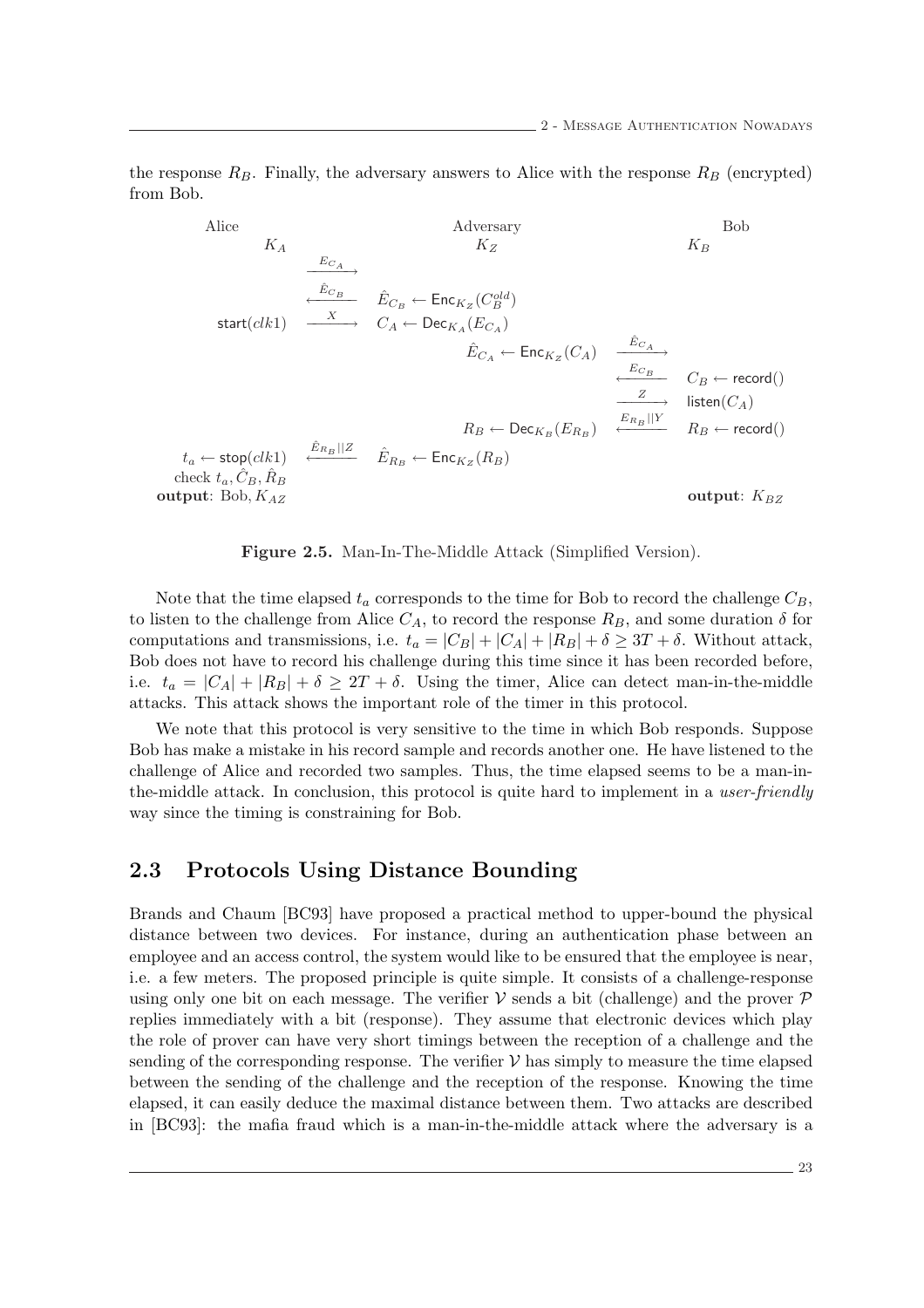fraudulent verifier at the same time as a fraudulent prover and an attack in which the prover  $P$  sends bits out too soon. Solutions for preventing both attacks are proposed in [BC93] and the final protocol proposed is depicted on Fig. 2.6.

$$
\begin{array}{ccc}\n & \mathcal{P} & & \mathcal{V} \\
\forall i \in 1..k \ m_i \in_R \{0,1\} & & \forall i \in 1..k \ \alpha_i \in_R \{0,1\} \\
(c,d) \leftarrow \text{commit}(m_1 || \cdots || m_k) & \xrightarrow{c} & & \end{array}
$$

Begin of rapid exchange  $\leftarrow$ <sup> $\alpha_i$ </sup>  $\overline{\alpha_i}$  $\beta_i \leftarrow \hat{\alpha}_i \oplus m_i \quad \xrightarrow{\beta_i} \quad \hat{m}_i \leftarrow \hat{\beta}_i \oplus \alpha_i$ End of rapid exchange

 $m \leftarrow \alpha_1 ||\beta_1|| \cdots ||\alpha_k|| \beta_k$  $\sigma \leftarrow \mathsf{sign}(m) \quad \xrightarrow{d||\sigma} \quad m \leftarrow \alpha_1 ||\hat{\beta}_1|| \cdots ||\alpha_k|| \hat{\beta}_k$ check  $(c, d) = \text{commit}(\hat{m}_1 || \cdots || \hat{m}_k)$ check  $\hat{\sigma} = \text{sign}(m)$ 

Figure 2.6. Distance-Bounding Protocol.

Based on this distance upper-bounding, Cagalj, Capkun and Hubaux [CCH05] have proposed a key agreement protocol for wireless network, in particular for peer-to-peer communication. In the previous protocol, it is not clear how the prover should sign the message. Cagalj, Capkun and Hubaux [CCH05] propose a method which only need authentication. The protocol is depicted on Fig. 2.7.

Brands and Chaum [BC93] proposed a method that prevents frauds where an adversary runs a man-in-the-middle attack between a legitimate prover and legitimate verifier. Frauds where a malicious prover and an adversary collaborate to cheat a verifier have been left opened. Bussard and Bagga [BB05] propose a solution for preventing both types of attacks.

Distance-bounding authentication cannot be used through the Internet since users are in general far and some others users are closer to the distant one (with very high probability). In general, this not very useful for wired links.

In conclusion, this method is not useful for authentication through a large network, but it is well adapted for local wireless networks such as mobile phones, headset or PDA's which are very close. We don't go more in detail into distance bounding protocols since we concentrate on general methods to do worldwide authentication.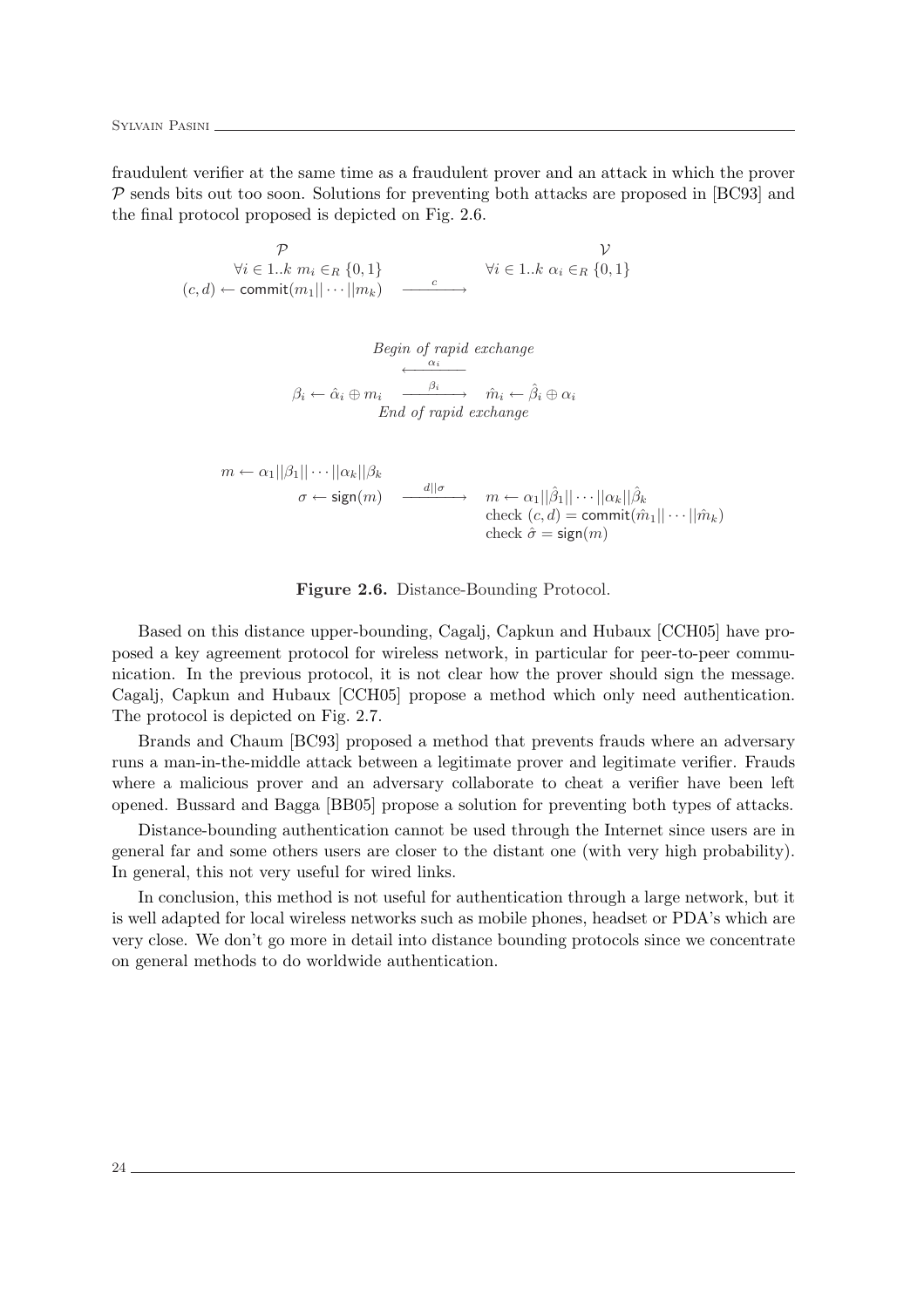Alice  
\n**input:** 
$$
ID_{A}, g^{X_A}
$$
  
\nPick  $N_A, R_A \in U \{0, 1\}^k$   
\n $m_A \leftarrow 0 || ID_A||g^{X_A}||N_A$   
\n $(c_A, d_A) \leftarrow \text{commit}(m_A)$   
\n $(c'_A, d'_A) \leftarrow \text{commit}(0 || R_A)$   
\n $(c'_A, d'_A) \leftarrow \text{commit}(0 || R_A)$   
\n $(c'_B, d'_B) \leftarrow \text{commit}(1 || R_B)$   
\n $(c'_B, d'_B) \leftarrow \text{commit}(1 || R_B)$   
\n $(c'_B, d'_B) \leftarrow \text{commit}(1 || R_B)$   
\n $(c'_B, d'_B) \leftarrow \text{commit}(1 || R_B)$   
\n $(c'_B, d'_B) \leftarrow \text{commit}(1 || R_B)$   
\n $(c'_B, d'_B) \leftarrow \text{commit}(1 || R_B)$   
\n $(c'_B, d'_B) \leftarrow \text{commit}(1 || R_B)$   
\n $(c'_B, d'_B) \leftarrow \text{format}(1 || R_B)$   
\n $(c'_B, d'_B) \leftarrow \text{format}(1 || R_B)$   
\n $(c'_B, d'_B) \leftarrow \text{format}(1 || R_B)$   
\n $(c'_B, d'_B) \leftarrow \text{format}(1 || R_B)$   
\n $(c'_B, d'_B) \leftarrow \text{format}(1 || R_B)$   
\n $(c'_B, d'_B) \leftarrow \text{format}(1 || R_B)$ 

Begin of Distance Bounding Phase  $\beta_0 = 0$  $\alpha_i \leftarrow R_{A,\text{bit}}\;_{i} \oplus i_{A,\text{bit}}\;_{i} \oplus \hat{\beta}_{i-1}$  $\overrightarrow{\alpha_i}$  $\overline{\beta_i} \longleftarrow \beta_i \leftarrow R_{B, \text{bit } i} \oplus i_{B, \text{bit } i} \oplus \hat{\alpha}_i$ End of Distance Bounding Phase

$$
\frac{d'_A}{\hat{i}_{B,\text{bit }i}} \xrightarrow{\qquad \text{open}(\hat{c}'_B, (\hat{d}'_B) \qquad \qquad \overbrace{\qquad \qquad }^{d'_B} \qquad \qquad } \qquad 0 || \hat{R}_A \leftarrow \text{open}(\hat{c}'_A, (\hat{d}'_A) \qquad \qquad \hat{i}_{B,\text{bit }i} \leftarrow \alpha_i \oplus \hat{\beta}_i \oplus \hat{R}_{B,\text{bit }i} \qquad \qquad \hat{i}_{A,\text{bit }1} \leftarrow \hat{\alpha}_1 \oplus \hat{R}_{A,\text{bit }1} \qquad \qquad \hat{i}_{A,\text{bit }i} \leftarrow \hat{\alpha}_i \oplus \beta_{i-1} \oplus \hat{R}_{A,\text{bit }i} \qquad \qquad \text{check } i_A = \hat{i}_B \qquad \qquad \text{check } i_B = \hat{i}_A \qquad \qquad \text{check } i_B \oplus \hat{i}_A \qquad \qquad \text{check } i_B \oplus \hat{i}_A \qquad \qquad \text{output: } \hat{ID}_B, \; i_A \qquad \qquad \qquad \text{output: } \hat{ID}_A, \; i_B
$$

Figure 2.7. Key Agreement Protocol Using Distance Bounding.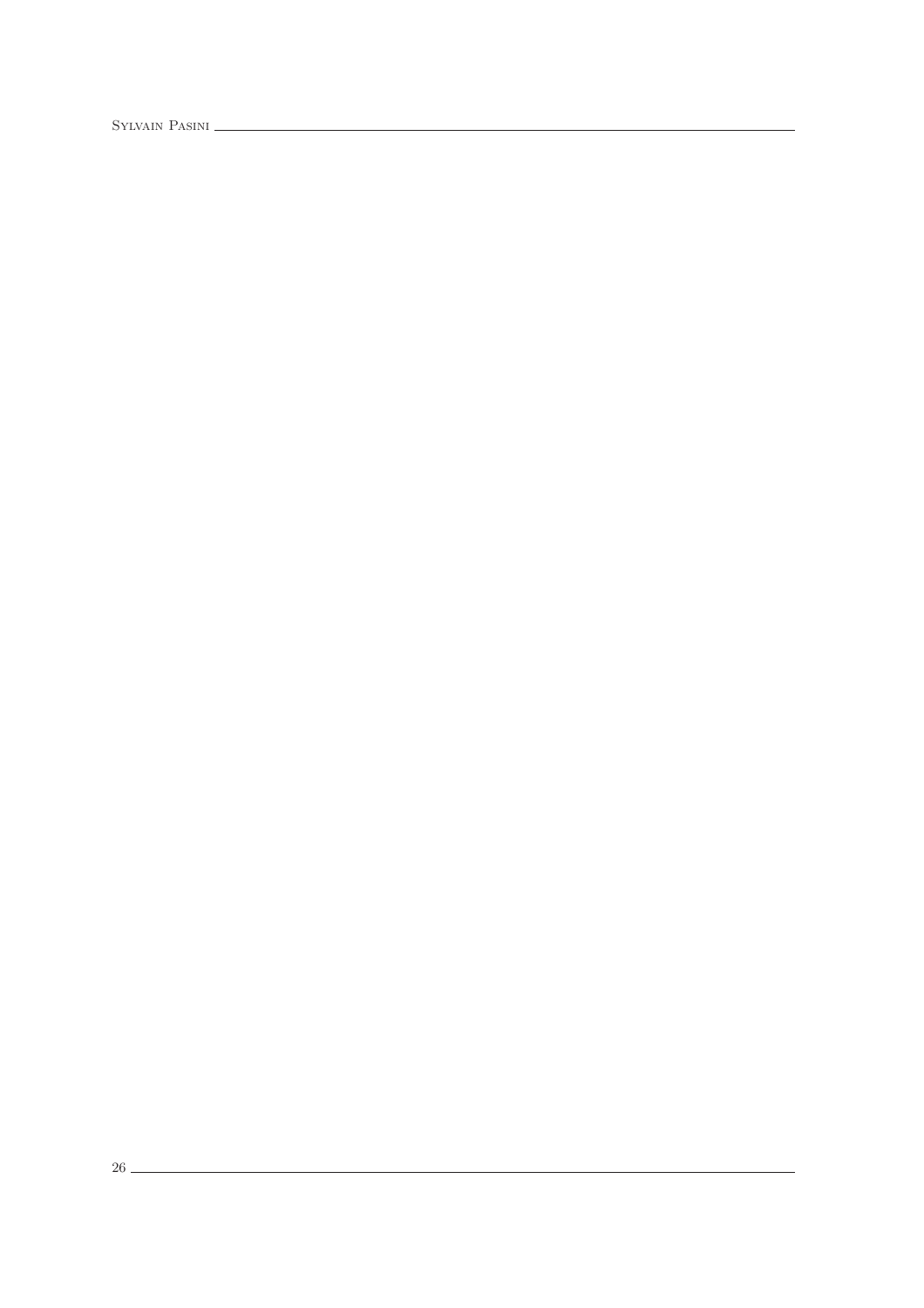| Chapter      |  |  |  |  |  |
|--------------|--|--|--|--|--|
| <b>THREE</b> |  |  |  |  |  |

# Preliminaries

This chapter explains and defines the necessary prerequisites. Definitions and formalism are used in the following chapters and thus need to be recalled. Note that the formalism used in this thesis was published by Vaudenay [Vau05].

The considered model is a communication network made up of devices which use insecure broadband communication channels between them. Note that "device" is a generic term for communication entities. For instance, a device can be a personal computer, a mobile phone, or a satellite antenna. In our model, devices can in addition use narrowband channels which can be used to authenticate short messages, i.e. short authenticated strings (SAS). We consider that a verifier Bob would authenticate a message  $m$  from a claimant Alice using the model depicted in Fig. 3.1. A device is located on a network node n of a given identity  $\mathsf{ID}_n$ .



Figure 3.1. Message Authentication Protocol Channels (General) Model

In addition, it can run several instances which are formally denoted by a unique instance tag  $\pi_n^i$ .

### 3.1 Adversarial Model

We assume that adversaries have full control on the broadband communication channel. Indeed, an adversary can read messages from the channel, he can prevent a message from being delivered, he can delay it, replay it, modify it, and change its recipient address.

The security model is based on Bellare-Rogaway [BR93] which places the adversary at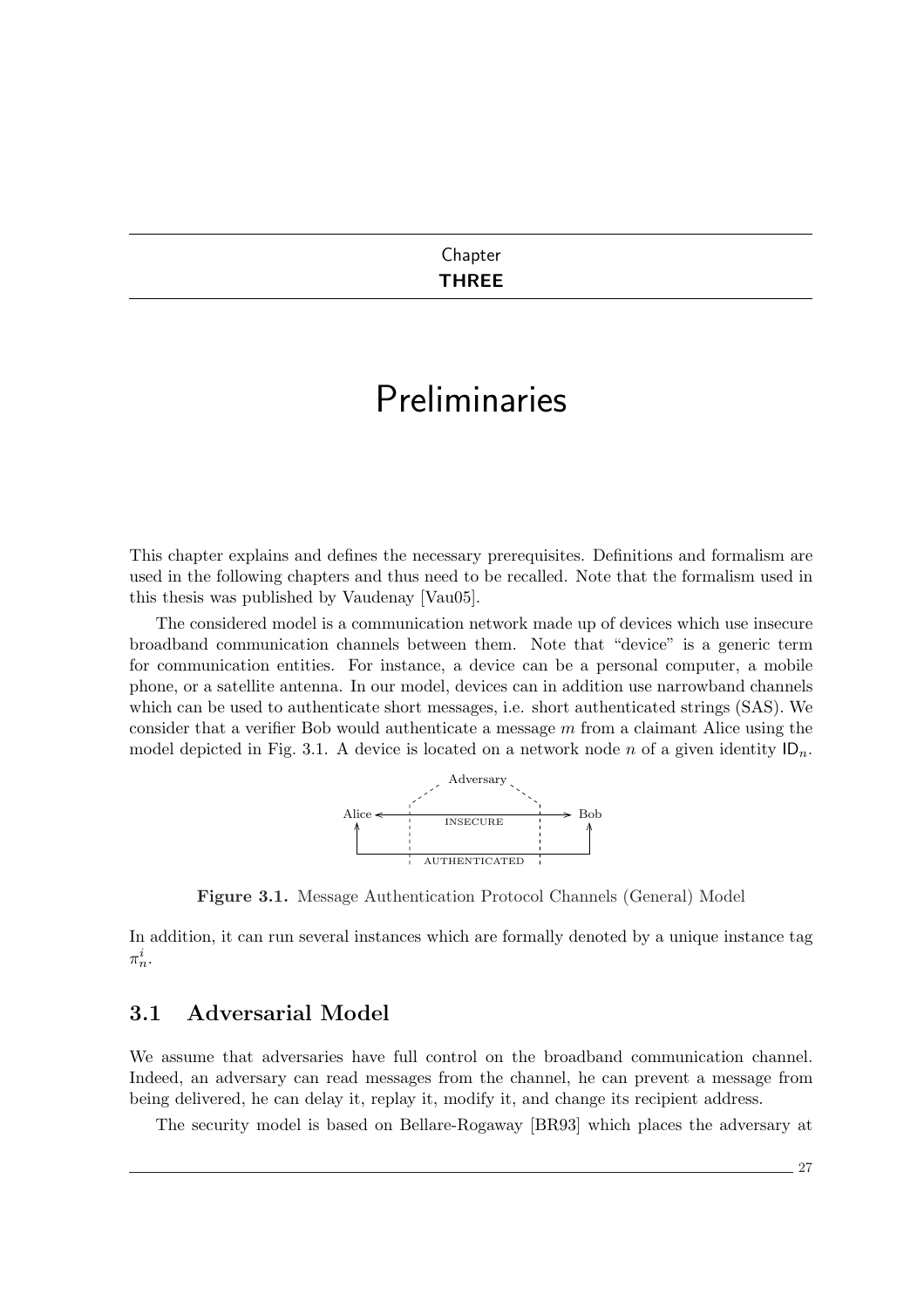the center of the network. The adversary can make queries to any instances on any nodes. He has full control on which node launches a new instance of a protocol, on the input of the protocol, and on which protocol instance runs a new step of the protocol. Namely, we assume that the adversary has access to a launch $(n, r, x)$  oracle in which n is a node of the network,  $r$  is a character (i.e. a role to play in the protocol), and  $x$  is the input of the protocol for this character. This oracle returns a unique instance tag  $\pi_n^i$ . Since a node can a priori run concurrent protocols, there may be several instances related to the same node n. We restrict ourselves to 2-party protocols so that there are only two characters Alice and Bob in protocols. Any node can play any of these characters. The adversary also has access to oracles

- execute  $(\pi_p^i, \pi_q^j)$  which runs the full protocol with a given instance pairs and returns the full transcript of protocol messages (this models passive attacks);
- send $(\pi_p^i, m)$  which sends a message m to a given instance and returns a message m' which is meant to be sent to the other participant (this models active attacks).

For example, a protocol with input  $x$  and  $y$  can be run on node  $A$  and  $B$  respectively as follows.

- 1.  $\pi_A^1 \leftarrow \text{Iaunch}(A, \text{Alice}, x)$
- 2.  $\pi_B^1 \leftarrow \textsf{launch}(B, \text{Bob}, y)$
- 3.  $m_1 \leftarrow \mathsf{send}(\pi^1_A, \emptyset)$
- 4.  $m_2 \leftarrow \mathsf{send}(\pi_B^1, m_1)$

$$
5. \, m_3 \leftarrow \text{send}(\pi_A^1, m_2)
$$

6. ...

until a message is a termination message. Note that the Bellare-Rogaway [BR93] model considers additional oracles which are shortly described below.

- reveal $(\pi_n^i)$  which reveals the session key sk to the adversary if the instance  $\pi_n^i$  have accepted them before. This query models the loss of the session key and can be used to show the consequences on others instances.
- corrupt(n) which corrupts the collection of instances related to the node n. This query models the corruption of a node (all instances), for example a user-password has been stolen or a "Trojan horse" has been installed on the device on node  $n$ .
- test which is specific to the semantic security of key agreement protocols. This query is used to measure the probability of success of an adversary.

These requests are not relevant in this paper since we never use long-term secrets and the output of the protocols are not secret.

By convention, we describe protocols by putting a *hat* on the notation for received messages which are not authenticated since they can differ from sent messages in the case of an active attack.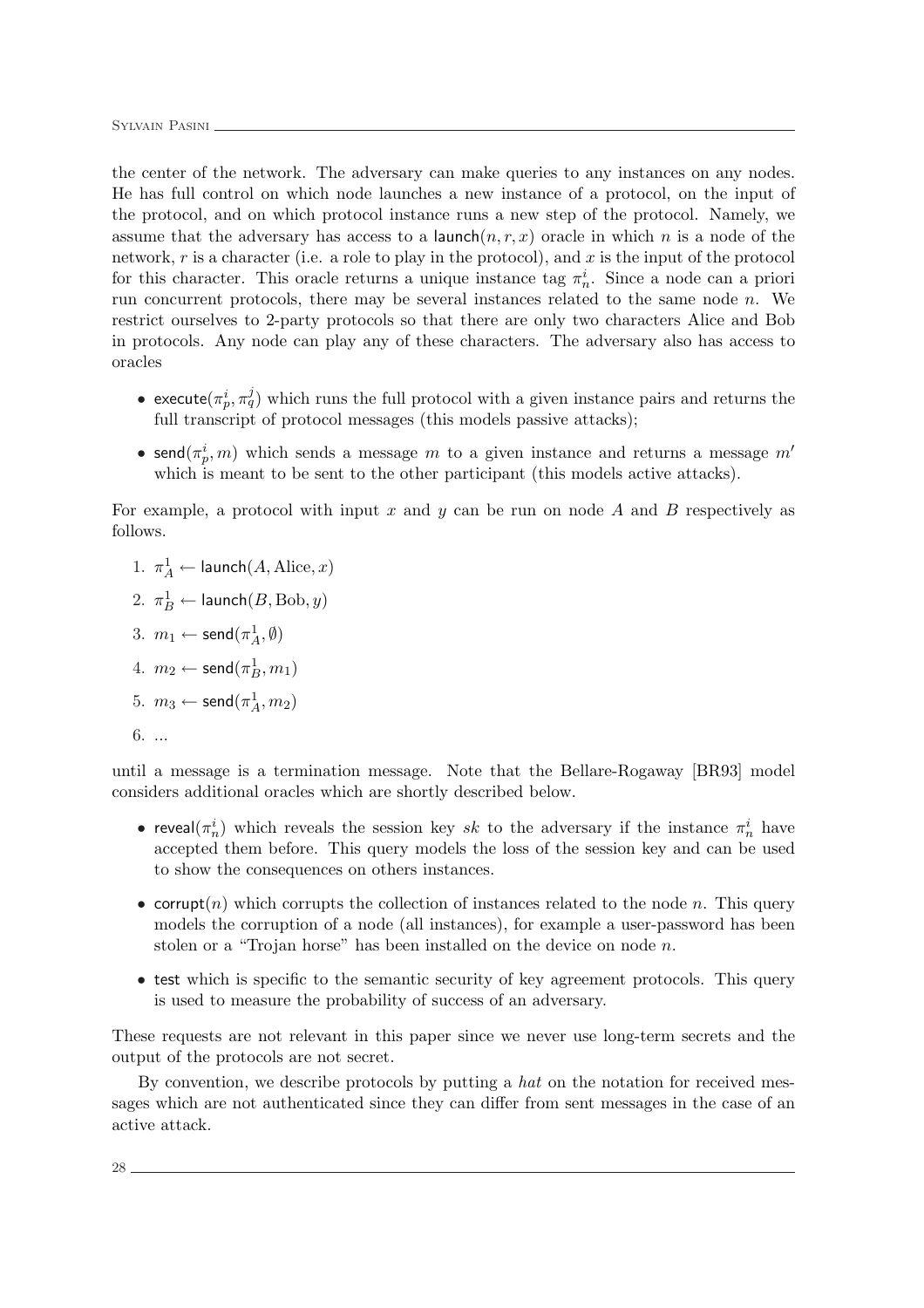# 3.2 Authenticated Channels

When referring to "channel", we refer by default to an insecure broadband channel without any assumption. As mentioned before, the devices can use an authenticated channel.

An authenticated channel is related to a node identity ID. Formally, an authenticated channel from a node n has an identifier  $ID_n$ . It allows to the recipient of a message to know the identity of the node from which the message has been sent as is. Note that an adversary cannot modify it (i.e. integrity is implicitly protected), but she can delay it, remove it, replay it, and of course read it. Precisely, an authenticated channel does not provide confidentiality.

By convention, we note authenticate $_{\mathsf{ID}_n}(x)$  a message x which has been sent from node n through the authenticated channel.

The send oracle maintains unordered sets of authenticated messages in every channel  $\mathsf{ID}_n$ from node *n*. Only send oracles with a  $\pi_n^i$  instance can insert a new message in this set. When a send oracle is queried with any instance and any message authenticate ${}_{\mathsf{ID}_n}(x)$ , it is accepted by the oracle only if x is in the set related to channel  $ID_n$ . Note that concurrent or successive instances related to the same node write in the same channel, i.e. in the same set. Thus, when an instance  $\pi_n^i$  sends a message, the recipient of this message can only authenticates the node from which it has been sent, i.e.  $n$ , but not the connection to the right instance, i.e. i.

For simplicity, we assume that the input or output to the send oracle are either authenticated or non-authenticated messages, but not both. Namely, protocols do not concatenate authenticated and non-authenticated messages.

#### 3.2.1 Weak Authenticated Channels

By default, authenticated channels without any other assumption are called *weak*. This means that an adversary can delay a message, remove it, or replay it. In particular, the owner of the message has not the insurance that the message has been delivered to the recipient.

#### 3.2.2 Stronger Authenticated Channels

In some cases we need special assumptions on the authenticated channel. Thus, we can consider stronger authenticated channels, namely channels in which additional properties are achieved. In the following, we propose some possible properties that can be assumed on a stronger authentication channel.

- Stall-free transmission assumes that when a message is released by a send oracle either it is used as input in the just following send oracle query (either authenticated or not) or it is never used.
- Transmission with acknowledgment assumes that messages are released with a destination node identifier and the sender can check whether an instance at the destination node has received the message or not.
- Listener-ready transmission assumes that the sender can check if an instance at the destination node is currently ready to listen to the authenticated channel.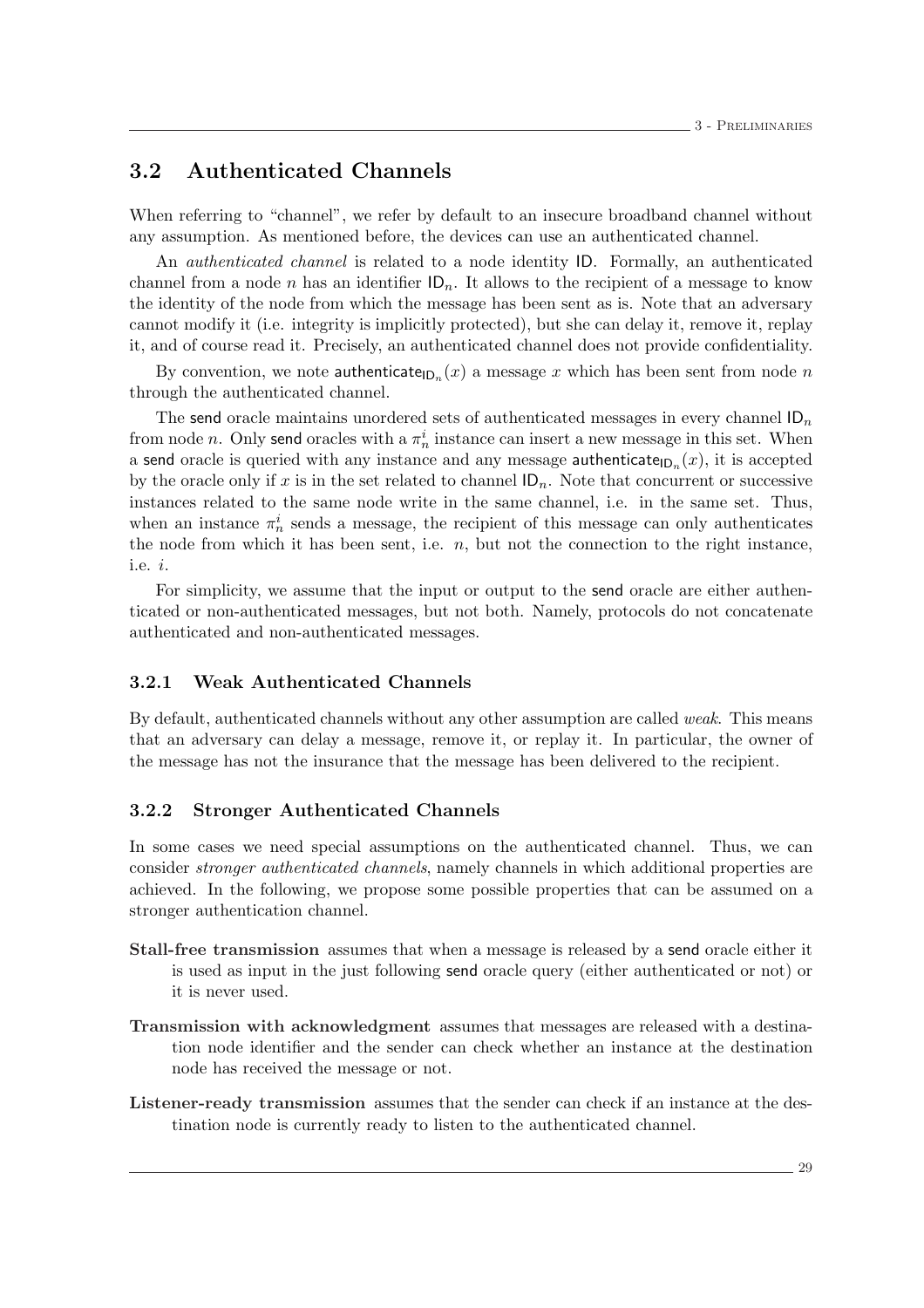|                    | Interactive |           | Non-interactive |  |                             |
|--------------------|-------------|-----------|-----------------|--|-----------------------------|
|                    | Encounter   | Telephone |                 |  | Mail   Email   Voice record |
| Stall-free         |             |           |                 |  |                             |
| Acknowledgment     |             |           |                 |  |                             |
| Listener-ready     |             |           |                 |  |                             |
| Immediate delivery |             |           |                 |  |                             |

Figure 3.2. Stronger Properties of Human Authenticated Channels

Transmission with immediate delivery assumes that an input message of a send oracle is immediately delivered to the recipient.

#### 3.2.3 Examples

As seen in Section 1.1, a face to face conversation and a telephone call achieve authenticity. In addition, these channels achieve some of the stronger properties described above. Suppose two persons would communicate. When the first person starts talking, he knows that the second one is listening (listener-ready). When one talks to the other one, he know that the message has not been recorded since interactivity implies coherent conversations (stall-free). Humans can also sense if the other one has listened to the message (acknowledgment). Finally, when a person talks face to face with another one, he has the insurance that the another one has received immediately the sound (immediate delivery). Using telephone, this is not the case: sometimes we feel a delay between the moment when one starts to speak and the other hears. Often this delay brings collisions of voices.

A mail can be stalled and released in a different order. The sender has no confirmation in general that the mail has been received (except using a registered mail). Finally, the recipient may not be ready to receive it. Thus, a conventional mail achieves none of these properties and a registered mail is a transmission with acknowledgment only.

An electronic mail is worst in term of security as a mail and also achieves none of these properties. Note that an email without any cryptographic appendix tools such as a GPG signature is in fact not an authenticated channel since it can easily be forged.

A voice record achieves none of these properties since the message could be a recorded one. The recorder has no confirmation that the destination has heard it. The recipient is in general not ready to listen.

It is clear that mail, electronic mail and voice record are not delivered immediately.

### 3.3 Message Authentication Protocols

A message authentication protocol has an input m on the side of the claimant Alice and nothing on the side of the verifier Bob. It has an output  $\hat{ID}||\hat{m}$  on Bob's side and nothing on Alice's side. Authentication is successful if the output is  $I\hat{D} = I\mathsf{D}_A$  and  $\hat{m} = m$ , meaning that  $\hat{m}$  coming to Bob was authenticated as sent by a node of identity  $ID_A$ .

We call a protocol *non-interactive* if only it uses messages send by Alice to Bob. Otherwise, we say that the protocol is interactive.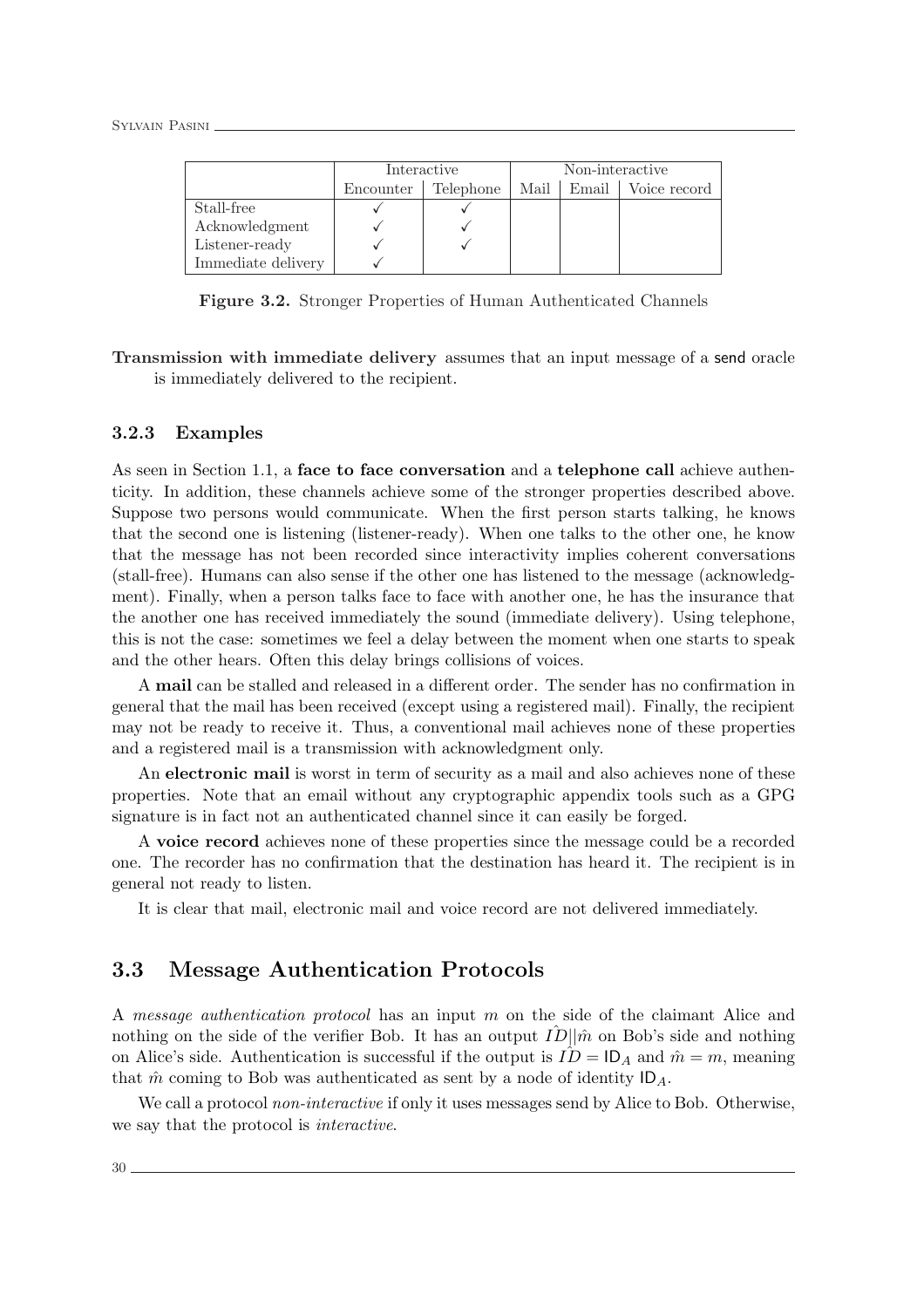On a global perspective, several launch $(A_k, \text{Alice}, m_k)$  and several launch $(B_\ell, \text{Bob}, \emptyset)$  can be queried. These queries create several  $\pi_A^{i_k}$  $\frac{i_k}{A_k}$  instances of Alice (authentication claims) and several  $\pi^{j_{\ell}}_B$  $\frac{\partial \ell}{\partial R_\ell}$  instances of Bob (authentication verifications). We may have a perfect matching between the  $k$ 's and  $\ell$ 's such that related instances have matching conversations which fully follow the protocol specifications, and the  $\pi_R^{j_\ell}$  $\frac{\partial \ell}{\partial R_{\ell}}$  ends with output  $|D_{A_k}| |m_k$  for the matching k. In any other case, we say that an attack occurred.

Attack Definition. We say that an attack is successful if there exists at least an instance  $\pi^{j_\ell}_B$  $\hat{B}_{\ell}^{i}$  which terminated and output  $\hat{ID}||\hat{m}$  such that there is no k for which  $\hat{ID} = \mathsf{ID}_{A_k}$  and  $\hat{m} = m_k$ . Note that many protocol instances can endlessly stay in an unterminated state or turn in an abort state.

We call one-shot attacks the attacks which launch a single instance of Alice and Bob. We call attacks the general attacks that can use several instances of Alice and Bob. The attack cost is measured by

- the number Q of launched instances of Alice and Bob, i.e. the *online complexity*.
- the additional complexity  $C$ , i.e. the *offline complexity*.
- the probability of success  $p$ .

An attack of cost  $(Q, C, p)$  is cheaper than an attack of cost  $(Q', C', p')$  if  $Q \leq Q', C \leq C'$ , and  $p \geq p'$ , but note that some attacks are incomparable in terms of cost without any more implementation assumptions.

Here is a useful lemma taken from [Vau05].

Lemma 1. We consider a message authentication protocol with claimant Alice and verifier Bob in which a single SAS is sent. We denote by  $\mu_A$  (resp.  $\mu_B$ ) the complexity of Alice's (resp. Bob's) part. We consider adversaries such that the number of instances of Alice (resp. Bob) is at most  $Q_A$  (resp.  $Q_B$ ). We further denote  $T_0$  and  $p_0$  their time complexity and probability of success, respectively. There is generic transformation which, for any  $Q_A$ ,  $Q_B$ , and any adversary, transforms it into a one-shot adversary with complexity  $T \leq T_0 + \mu_A Q_A + \mu_B Q_B$ and probability of success  $p \geq p_0/Q_AQ_B$ .

Assuming that no adversary running a one-shot attack has a probability of success larger than  $p$ , using Lemma 1, we can upper bound the probability of success of an attack which uses  $Q_A$ , resp.  $Q_B$ , instances of Alice, resp. Bob. More precisely, it has a probability of success at most  $Q_A Q_B p$ .

### 3.4 Commitment Schemes

A commitment scheme can be seen as a "locked combination safe". When Alice would commit on a message  $m$ , she placed  $m$  into the "safe" and closed it. The safe is also the commit object  $c$  and can be given to another party. The message is revealed only when the combination is known, i.e. the decommit d is revealed. Obviously, the message  $m$  cannot be known by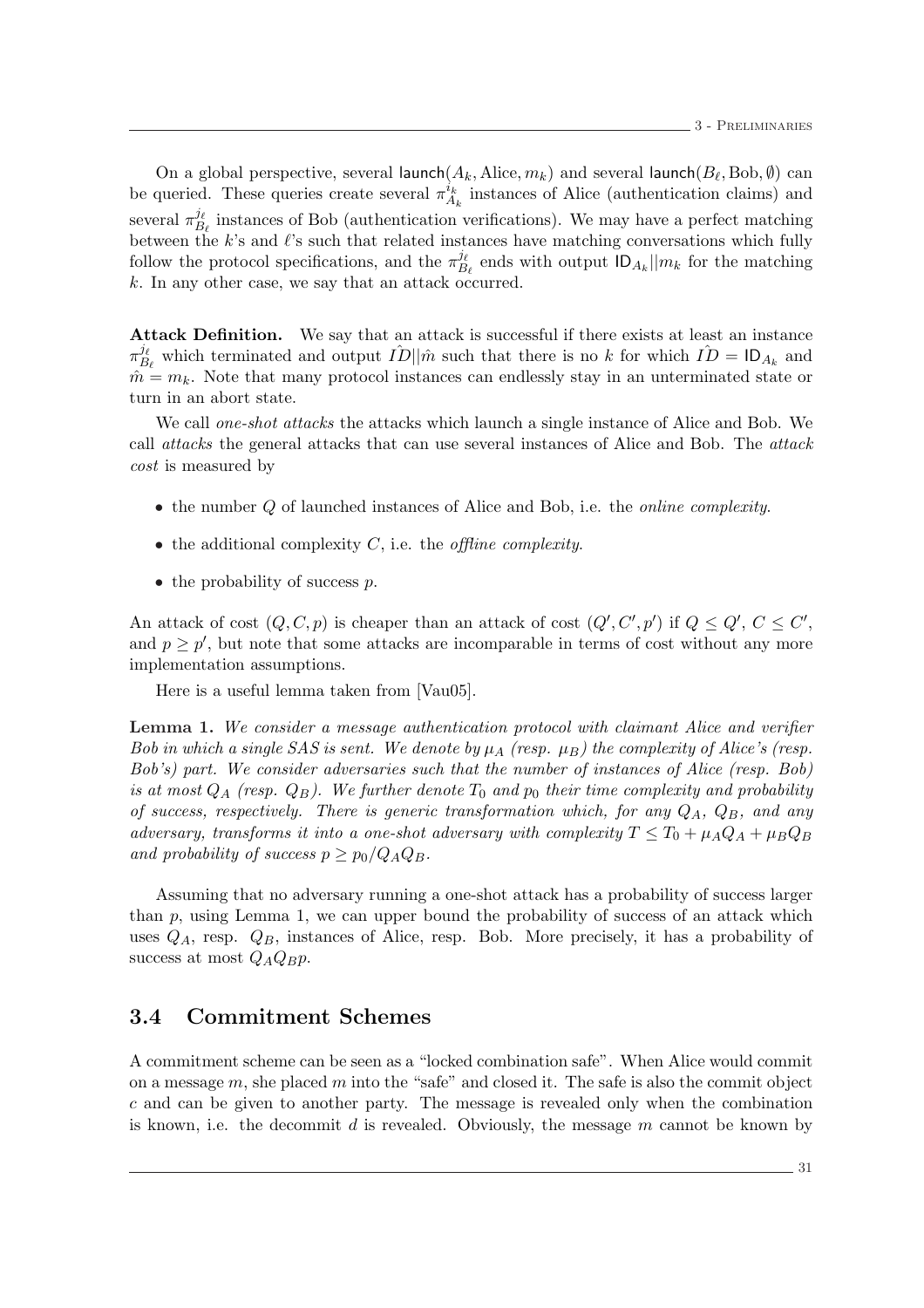others party prior its opening, i.e. the "locked safe" is "hiding", and cannot be modified by Alice, i.e. the "locked safe" is "binding".

We can formalize a commitment scheme by two algorithms commit and open. For any message m we have  $(c, d) \leftarrow$  commit $(m)$ . The c value is called the commit value and the d value the *decommit* value. Knowing both  $c$  and  $d$ , the message can be recovered using the open oracle, i.e.  $m \leftarrow$  open(c, d). As a "locked safe", a commitment scheme should be hiding. meaning that for any  $c$ , it is hard to deduce any information about the corresponding message m, and binding, meaning that one cannot find  $c,d,d'$  such that  $(c,d)$  and  $(c,d')$  open to two different messages.

We also introduce *keyed commitment schemes* which have in addition a **setup** oracle to initialize a pair of keys, i.e.  $(K_p, K_s) \leftarrow \mathsf{setup}()$ . The public key  $K_p$  is used in commit and open oracles. Note that  $K_p$  may be empty.

#### 3.4.1 Tag-Based Commitment Model

Tag-based commitment schemes are particular commitments schemes in which the message  $x$ is composed of two parts: a known part  $m$  called tag and an hidden part  $r$ . Let  $k$  be the bit length of the hidden value r. The setup algorithm is the same as for tag-less commitments, but the two algorithms commit and open are redefined. The three algorithms are finally defined as follows.

**Setup algorithm.** It yields a pair of keys  $(K_p, K_s)$ .

**Commit algorithm.** For any pair of keys  $(K_p, K_s)$ , any tag m, and any value r we have  $(c, d) \leftarrow \text{commit}(K_n, m, r).$ 

**Open algorithm.** From  $K_p$ , c, d and the tag m, the hidden value r can be recovered using the open oracle, i.e.  $r \leftarrow \text{open}(K_p, m, c, d)$ .

Standard commitment schemes, as previously defined in which the message  $m'$  is kept hidden, can be constructed using a tag-based commitment scheme with an empty tag, i.e.  $m = \perp$ , and an hidden value equals to the conventional message, i.e.  $r = m'$ . We have finally  $x = m||r = m'.$ 

#### 3.4.2 Completeness, Hiding, and Binding Properties

We define here the completeness, hiding and binding properties for tag-based commitment schemes.

Any commitment scheme must clearly satisfy the completeness property, i.e. a commit value c and a decommit value d which has been yield by the commit algorithm with input  $m$ and  $r$  would open to  $r$ . More formally, the completeness property is defined as follows.

**Completeness property.** For any pair of keys  $(K_p, K_s)$ , any tag m, any value r, and any  $(c, d) \leftarrow$  commit $(K_p, m, r)$ , we have  $r =$  open $(K_p, m, c, d)$ 

In addition, commitments schemes should be *hiding*, i.e. the commit value c reveals no information about the hidden value  $r$ . More formally, the hiding property is defined as follows.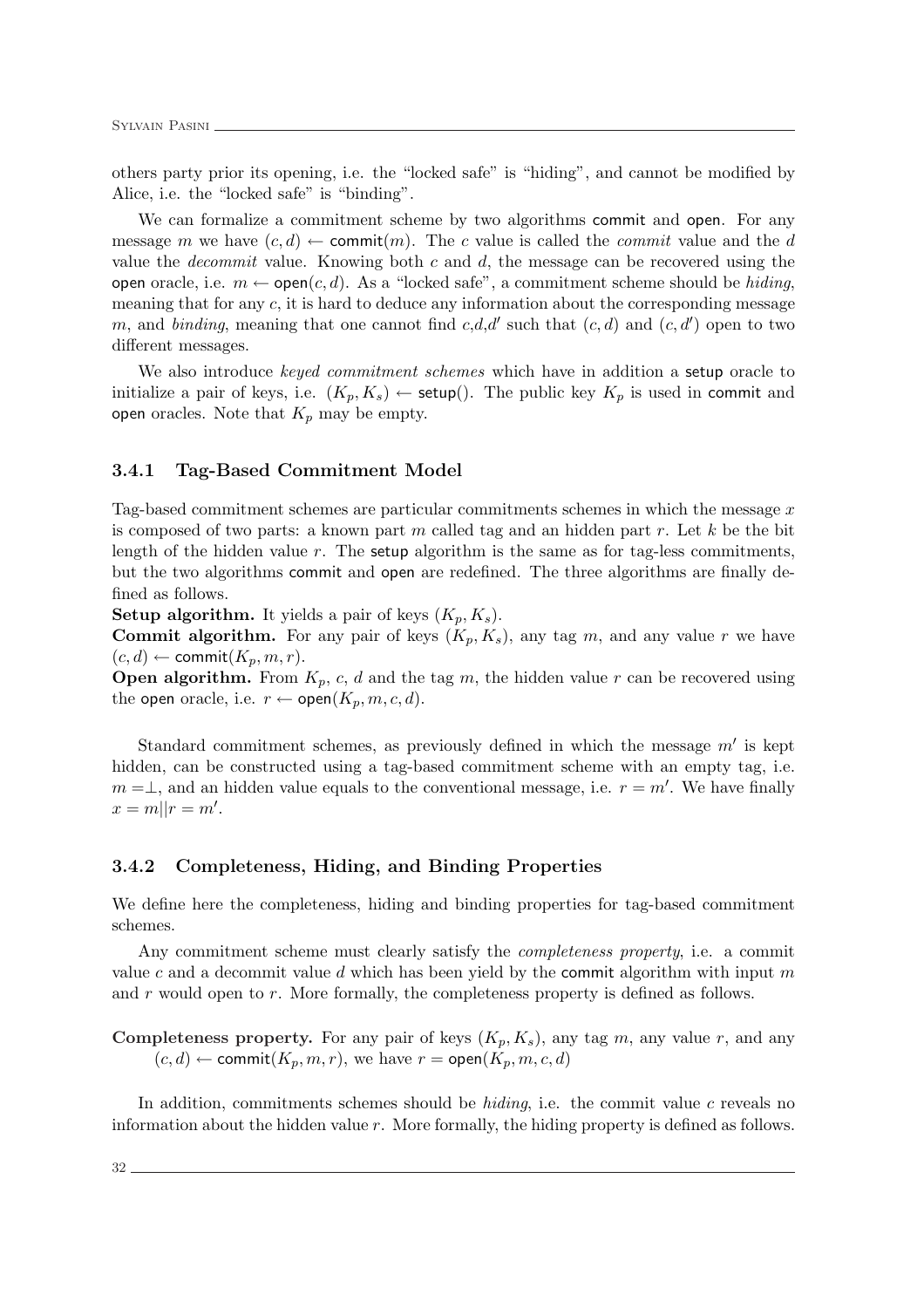**Hiding property.** For any pair of keys  $(K_p, K_s)$ , any tag m, any values  $r_0, r_1$ , and any  $(c, d) \leftarrow$  commit $(K_p, m, r_b)$ , c gives no information on the random binary value b.

We defeat the hiding property with the semantic hiding (SH) game which is described on Fig. 3.3: the adversary A selects a tag m and two hidden values  $r_0$  and  $r_1$  and sends them to the challenger C. The challenger flips an unbiased coin b and commits to  $(m, r_b)$ . Given the commit value the adversary guesses  $b$  and succeeds if the guess is correct. The scheme is  $(T, \epsilon_h)$ -semantically hiding if any adversary A bounded by a complexity T has a probability of success at most  $\frac{1}{2} + \epsilon_h$ .

> $\mathcal A$  contracts the contract of  $\mathcal C$  $\longleftarrow \qquad \begin{array}{c} K_p \qquad \qquad (K_p, K_s) \leftarrow \mathsf{setup}() \end{array}$ select  $m, r_0, r_1$  $m||r_0||r_1 \longrightarrow$ pick  $b \in \{0, 1\}$ pick  $b \in \{0, 1\}$ <br>  $(c, d) \leftarrow \text{commit}(K_p, m, r_b)$  $\widehat{b} \leftarrow$  guess on  $b$ Winning condition:  $\hat{b} = b$



We also can defeat the hiding property with the full hiding (FH) game which is described on Fig. 3.4: The adversary picks a tag m and sends it to the the challenger  $\mathcal{C}$ .  $\mathcal{C}$  picks a hidden value  $r \in \{0,1\}^k$  and commits on  $(m,r)$ . C reveals the value c to the adversary A. The adversary guesses r and succeeds if the guess is correct. The scheme is  $(T, \epsilon_h)$ -fully hiding if any adversaries A bounded by a complexity T has a probability of success at most  $2^{-k} + \epsilon_h$ .

$$
\begin{array}{ccc}\n\mathcal{A} & & & \mathcal{C} \\
\downarrow & & & K_p & & (K_p, K_s) \leftarrow \text{setup}() \\
\text{select } m & & & \text{pick } r \in \{0, 1\}^k \\
\hline\n\hat{r} \leftarrow \text{guess on } r & & & (c, d) \leftarrow \text{commit}(K_p, m, r)\n\end{array}
$$

Figure 3.4. FH Game.

Note that a scheme is perfectly hiding if it is  $(\infty, 0)$ -hiding.

**Lemma 2** ([Vau05]). There exists a (small) constant v such that for any T and  $\epsilon_h$ , a (T +  $v, \epsilon_h$ )-semantically hiding scheme is a  $(T, 2\epsilon_h)$ -fully hiding commitment scheme.

Obviously, a  $(T + v, \epsilon_h)$ -fully hiding commitment scheme is  $(T, \epsilon_h)$ -semantically hiding. Hence, the two notions of hiding commitment schemes are essentially equivalent.

In addition, commitments should be binding, i.e. an adversary which has committed on a value with c can not opens to two different hidden values  $r_0$  and  $r_1$ . More formally, the binding property is defined as follows.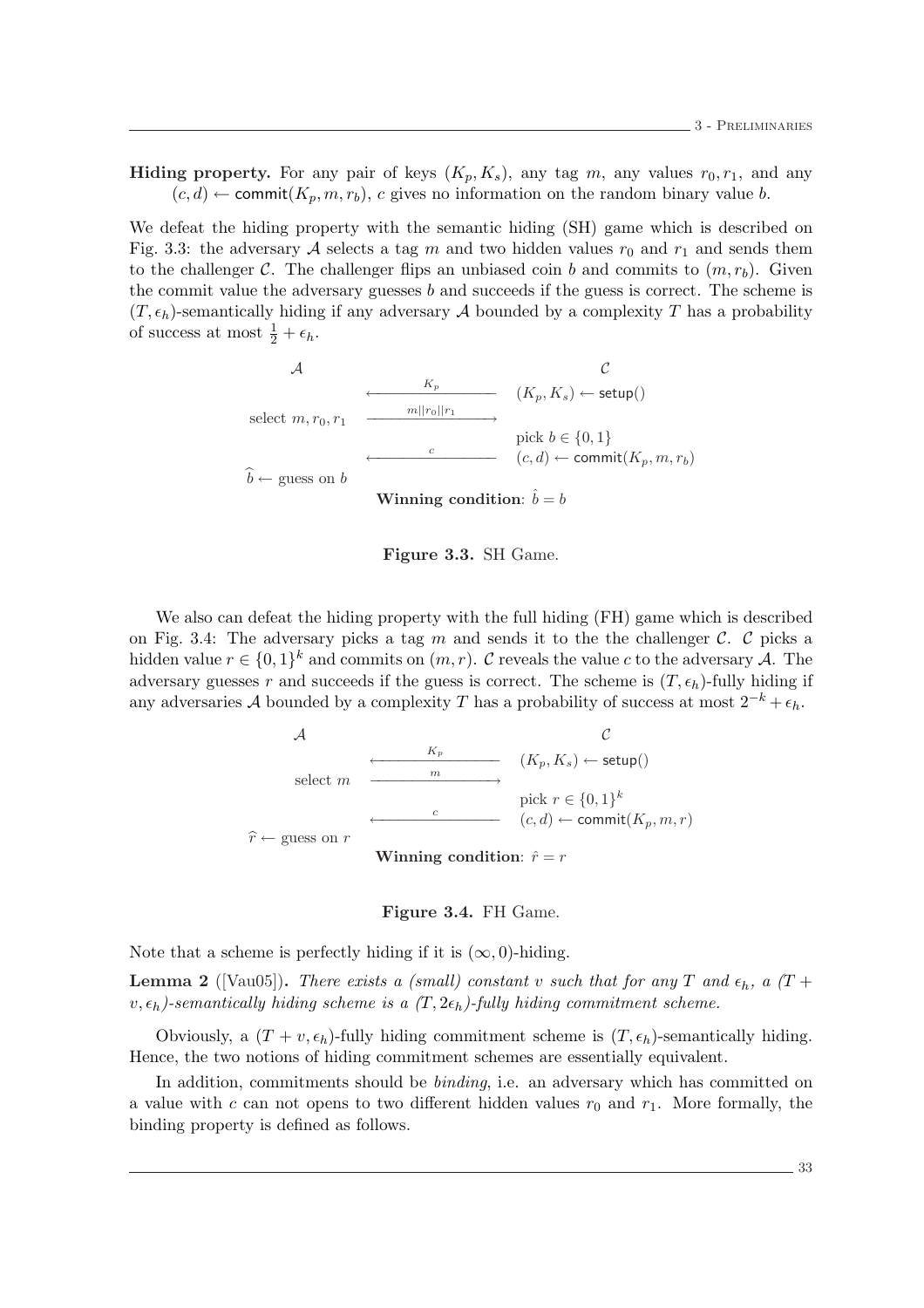**Binding property.** For any pair of keys  $(K_p, K_s)$  and any adversary A bounded by a complexity T, there exists a small  $\epsilon$  such that A cannot find  $(m, r_0, r_1, c, d_0, d_1)$  where open( $K_p, m, c, d_b$ ) yields  $r_b$  respectively for  $b = 0$  and  $b = 1$  and  $r_0 \neq r_1$  with probability bigger than  $\epsilon$ .

The semantic binding  $(SB)$  game of Fig. 3.5 must be hard, i.e. for any tag m and any commit value c, it is hard to find two decommit values d and d' such that  $r \leftarrow \text{open}(K_p, m, c, d)$  and  $r' \leftarrow \mathsf{open}(K_p, m, c, d')$  with  $r \neq r'$ . The scheme is  $(T, \epsilon_b)$ -semantically binding if given m and c any adversaries  $A$  bounded by a complexity  $T$  has a probability to find two decommit values d and d' which is at most  $\epsilon_b$ .

> $\mathcal A$  contracts the contract of  $\mathcal C$  $\begin{CD} \overline{K_p} & (K_p,K_s) \leftarrow \mathsf{setup}() \ \overline{m||c||d||d'} & \gamma & \mathsf{p} \leftarrow \mathsf{open}(K_p,m,c,d) \end{CD}$ select  $m, c, d, d'$  $r' \leftarrow \mathsf{open}(\tilde{K_p}, m, c, d')$ Winning condition:  $r, r' \neq \perp$  and  $r' \neq r$



We can also define the full binding (FB) game. As described on Fig. 3.6, it works as follows: the adversary  $A$  selects a tag  $m$  and a commit value  $c$ . Then, he sends it to the challenger C. C picks a random value r and sends it to A. The adversary A proposes a decommit value d and succeeds if it opens to r, i.e.  $r = \text{open}(K_p, m, c, d)$ . The scheme is  $(T, \epsilon_b)$ -fully binding if any adversaries A bounded by a complexity T has a probability of success at most  $2^{-k} + \epsilon_b$ .

> $\mathcal A$  contracts the contract of  $\mathcal C$  $\longleftarrow$  K<sub>p</sub> (K<sub>p</sub>, K<sub>s</sub>) ← setup() select  $m,c$  $m||c$  $-$ <del>−−−</del>  $\longleftarrow$  r pick  $r \in \{0, 1\}^k$  $\stackrel{d}{\longrightarrow}$   $\stackrel{\sim}{r}$  ← open $(K_n, m, c, d)$ Winning condition:  $\hat{r} = r$

> > Figure 3.6. FB Game.

Note that a scheme is perfectly binding if it is  $(\infty, 0) - binding$ .

#### 3.4.3 Ideal Commitment Model

The notion of *ideal commitment model* describes a scheme which is perfectly hiding and perfectly binding.

For instance, an ideal commitment scheme can be implemented using a trusted third party (TTP) as follows.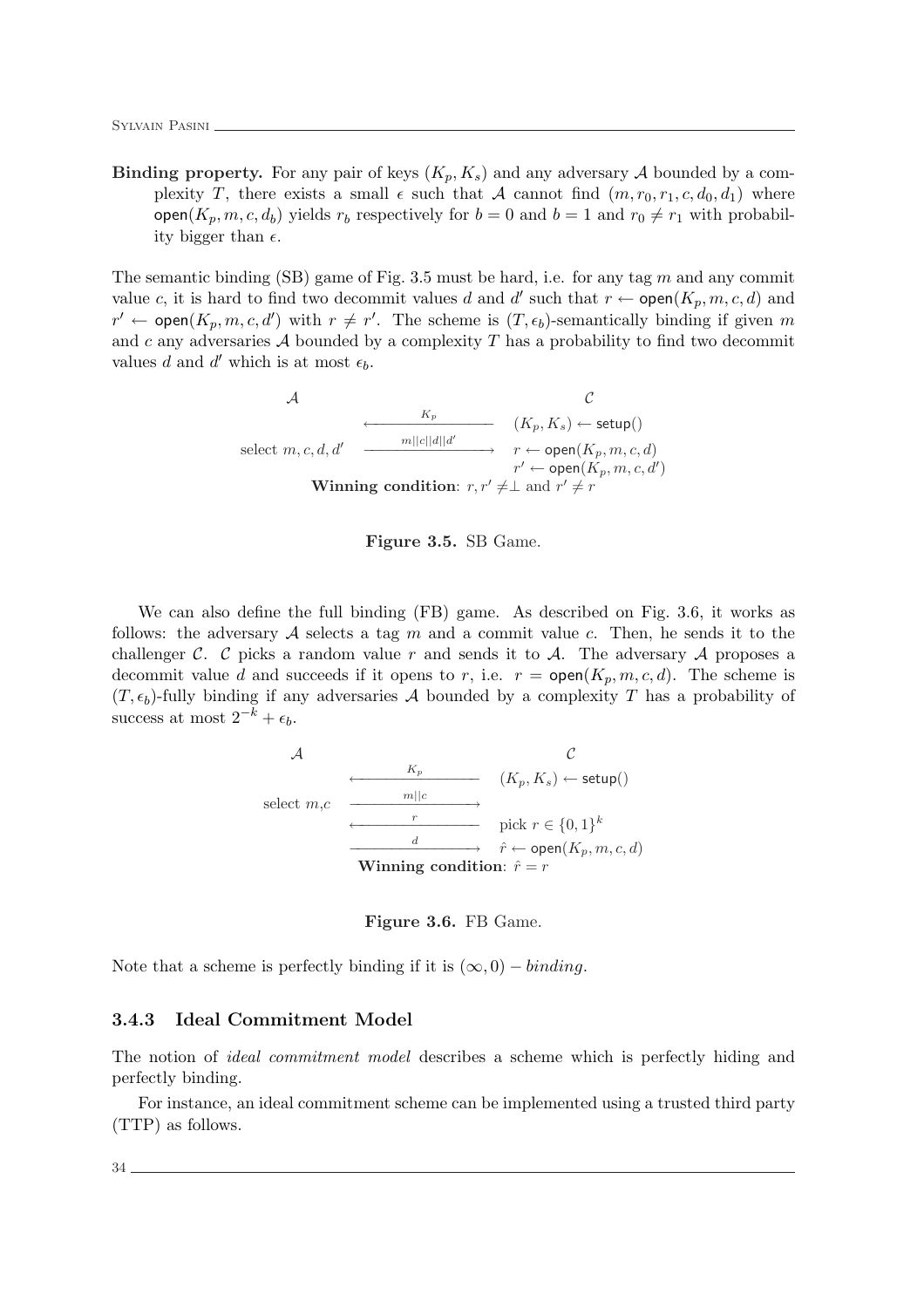The commit $(m)$  algorithm consists of sending the message m securely to the TTP. The TTP binds it to a unique commit value c, inserts  $(c, m)$  in a database with a protection flag and returns  $c$  to the owner. There is no decommit value.



Figure 3.7. Ideal Commitment: Commit Algorithm.

The open $(c)$  algorithm is in fact a call to the TTP. The TTP clears the protection flag of  $(c, m)$  which becomes available for anyone.



Figure 3.8. Ideal Commitment, Decommit Algorithm.

Ideal commitment can be also implemented using the notion of universal composable commitment schemes as proposed by Damgård and Nielsen in [DN02]. Canetti and Fischlin in [CF01] propose another commitment scheme which behaves like an "ideal commitment service". It is based on the *common reference string model* (CRS), see after, where all parties uses or can access to the same common string.

#### 3.4.4 Extractable and Equivocable Commitment Schemes

We define an *extractable commitment scheme* as an extension of a general tag-based commitment scheme in which there is an additional deterministic algorithm extract. With inputs m and c, the extract algorithm yields a r value, i.e.  $r \leftarrow$  extract $(K_s, m, c)$  whenever there exists d which opens to r using  $r \leftarrow \text{open}(K_p, m, c, d)$ . Note that extractable commitments are perfectly binding since for a given  $m$  and a given  $c$ , only one  $r$  can be yield by the extract algorithm. Thus, there exists only one  $d$  and any adversary looses the SB game with probability 1.

We define an *equivocable commitment scheme* as an extension of a tag-based commitment scheme in which there are two additional algorithms commit and equivocate. With input m, the commit algorithm yields a fake commit value c and an information value  $\xi$  using the secrete key  $K_s$ , i.e.  $(c, \xi) \leftarrow \overline{\text{commit}}(K_s, m)$ . Using  $K_s$ , and with inputs  $(m, r, c, \xi)$  where c and  $\xi$  are outputs of commit algorithm, the equivocate algorithm yields a decommit value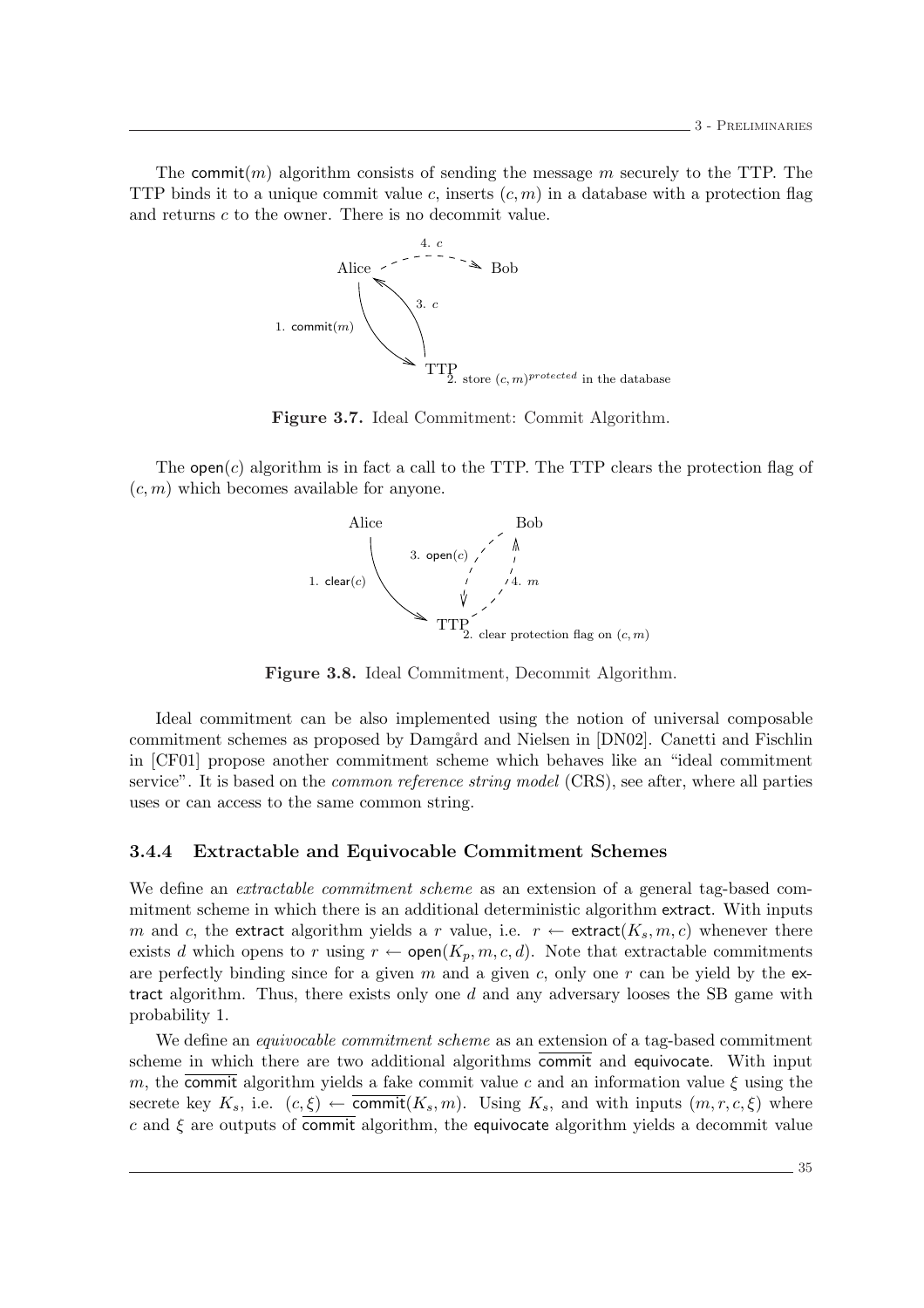$d \leftarrow$  equivocate $(K_s, m, r, c, \xi)$  such that  $(m, c, d)$  opens to the r value. Assume that for any  $K_p||K_s$  and any m, the distribution of fake commit values are identical to the distribution of real commit values for any r, equivocable commitments are perfectly hiding since a c can be generated before and independently of the hidden value r.

Adversaries playing the SH, FH, SB, or FB games may have access or not to oracles. For extractable commitments, they may query an extract( $K_s, \cdot, \cdot$ ) oracle, except on the target tag m. (Note that they have no access to  $K_s$ , but the oracle has.) For equivocable commitments, they may query commit( $K_s$ , ·) and the related equivocate( $K_s$ ,  $m$ , ·,  $c$ ,  $\xi$ ) oracles, except on the target tag m, but cannot see the value  $\xi$ . (Namely: an oracle equivocate( $K_s, m, \cdot, c, \xi$ ) is created by  $\overline{\text{commit}}(K_s, \cdot)$  so that  $K_s$  and  $\xi$  remain hidden to the adversary.)

#### 3.4.5 Trapdoor Commitment Model

The notion of trapdoor commitment was introduced by Brassard-Chaum-Crepeau [BCC88]. We define (tag-less)  $(T, \epsilon)$ -trapdoor commitment schemes by four algorithms setup, commit, open, and equivocate. The first three work as before. The algorithm equivocate defeats the binding property by using the secret key  $K_s$ . There is no fake commitment algorithm. Indeed, the algorithm equivocate needs no additional information except  $K_s$ . Note that this primitive is a particular case of *strongly equivocable commitment* as described by Damgård-Groth [DG03].

More precisely, for any  $(K_p, K_s) \leftarrow \mathsf{setup}()$ , a trapdoor commitment scheme is such that

- Commitment properties. The algorithms setup, commit and open form a tag-less commitment scheme which satisfies the completeness property, which is perfectly hiding, and which is  $(T, \epsilon)$ -binding.
- **Trapdoor property.** For any pair of keys  $(K_p, K_s)$  and any message m, the two distributions

 $(c, d) \leftarrow \text{commit}(K_p, m)$ 

and

$$
\Big(c\in_{U}\mathcal{C},d\leftarrow \text{equivocate}(K_{s},m,c)\Big)
$$

are indistinguishable.

For instance, a trapdoor commitment based on the discrete logarithm problem was proposed by Boyar and Kurtz [BK90]. Another trapdoor commitment scheme was proposed by Catalano et al. [CGHGN01] which is detailed in the next section.

Trapdoor commitment schemes are perfectly hiding and computationnaly binding commitment schemes. Note that it is impossible to distinguish whether a committed value and its corresponding decommit value, i.e.  $(c, d)$  have been yield by using the standard commit algorithm or by using the trapdoor, the equivocate algorithm, and choosing c uniformly at random.

In the Damgård-Groth construction, adversaries can query equivocate  $(K_s, \cdot, \cdot, \cdot)$  oracle (except on the selected c). In the Boyar-Kurtz and Catalano et al. constructions, they cannot.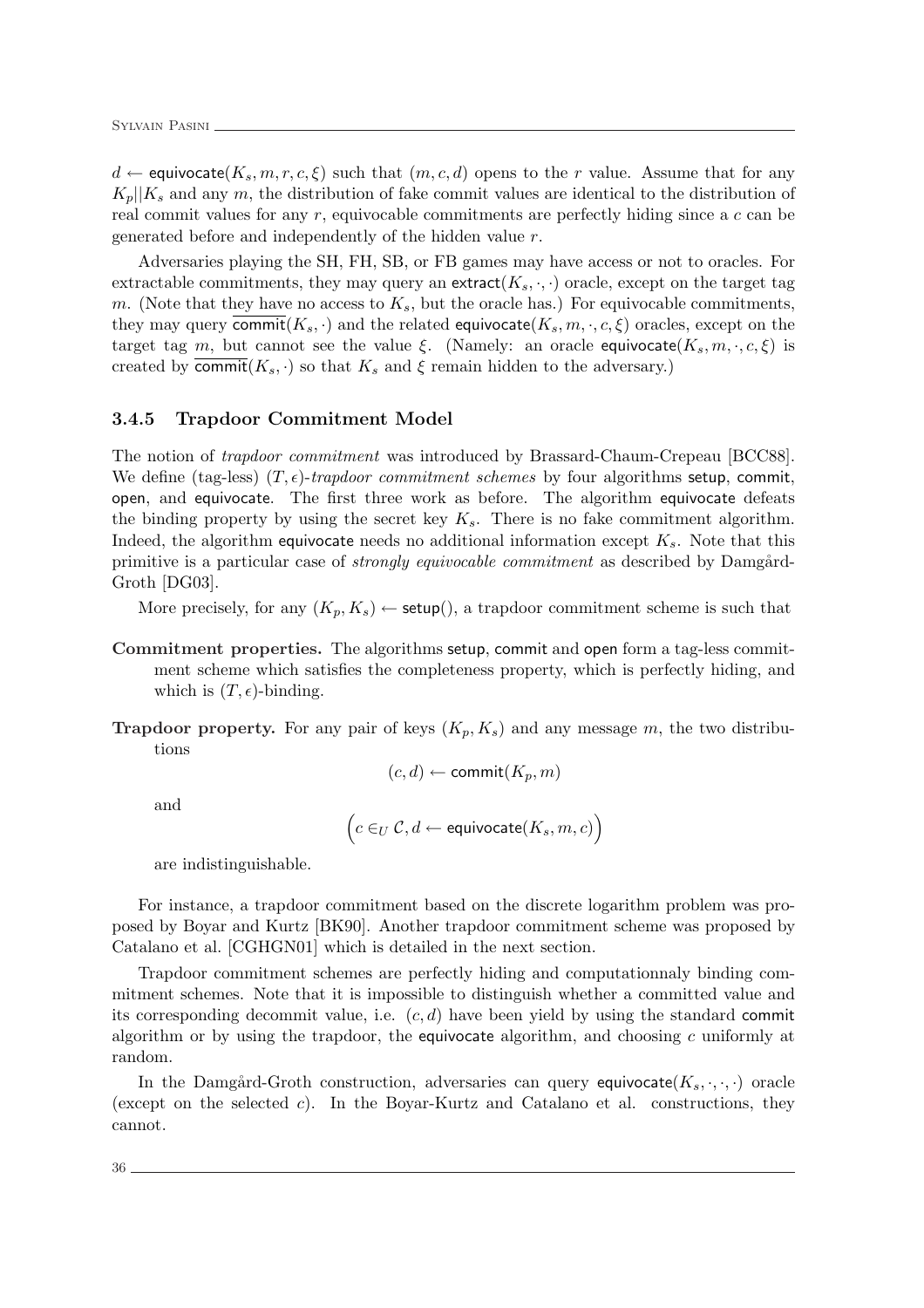#### 3.4.6 Examples

Extractable Commitment Model Using a Random Oracle. Extractable commitment schemes can be designed from a random oracle H. Such a schemes were defined in Pass [Pas03]. The random oracle H yields from any input d a value  $c \leftarrow H(d)$ , with  $c \in \{0,1\}^h$ . The setup() algorithm actually returns no key at all.

The commit $(m, r)$  algorithm with input hidden value r in  $\{0, 1\}^k$  picks a random value e in  $\{0,1\}^{\ell}$ , builds  $d \leftarrow r||e$ , and call the random oracle  $c \leftarrow H(m||d)$ .

The open $(m, c, d)$  algorithm simply extracts r from d and checks that  $c = H(m||d)$ .

An extract $(m, c)$  oracle can be added to this commitment scheme. Indeed, when there was no collision on the outputs of the oracle  $H$ , the hidden value corresponding to a given tag m and commit value  $c$  queried to the oracle  $H$  can be extracted from the history of  $H$  queries.

Note that by allowing q queries to the oracle H, the scheme is  $(\infty, q \cdot 2^{-\ell-k})$ -extractable with probability at least  $1-q^2 \cdot 2^{-h-1}$ . This scheme is pretty safe with  $h = 2\ell$  and  $k = 80$  (see e.g. [Vau05]) and the oracle H can be typically an hash function, e.g. SHA-1 [SHA93, SHA95].

Commitment Scheme in the Common Reference String Model. We assume all implementations to use the same trusted public key, a common reference string (CRS), and believe that no corresponding secrete key is kept by anyone. Note that the use of the common public key can be "hard-coded" or can be an access. As said before, Canetti and Fischlin [CF01] propose a commitment scheme based on the CRS model which behaves like "ideal commitment scheme". All commitment schemes below are in the CRS model.

Paillier-based Trapdoor Commitment Scheme. A trapdoor commitment scheme was proposed by Catalano et al. [CGHGN01] based on the Paillier's trapdoor permutation [Pai99]. The proposed scheme is tag-less. It uses a RSA modulus  $N = pq$  and a value  $h \in \mathbb{Z}_{N^2}$  such that its order is a multiple of N. The public key is  $K_p \leftarrow (N, h)$  and the private key is  $K_s \leftarrow (p, q, h).$ 

The setup() algorithm outputs the two keys,  $K_p$  and  $K_s$ , as described previously.

The commit( $K_p$ , m) algorithm of a message  $m \in \mathbb{Z}_N$  picks uniformly two random values r, s and outputs  $c \leftarrow (1 + mN)r^N h^s \mod N^2$  and  $d \leftarrow (r, s)$ . Note that the commit value c is uniformly distributed for any m since r and s are uniformly distributed and  $(r, s) \mapsto$  $r^N h^s$  mod  $N^2$  is the Paillier trapdoor permutation (see [Pai99]). We denote  $\mathcal{F}_h(r,s)$  this permutation.

The open $(K_p, c, d)$  algorithm yields m by solving  $c = (1 + mN)r^Nh^s \mod N^2$  from  $d =$  $(r, s)$  and  $K_p = (N, h)$ .

The equivocate( $K_s, m, \hat{c}$ ) algorithm uses the collision-finding function, i.e. given a commit ĉ and a message m, one can find  $\hat{d} \leftarrow (\hat{r}, \hat{s})$  such that  $\hat{c} = (1 + mN)\mathcal{F}_h(\hat{r}, \hat{s})$  mod  $N^2$  by using the trapdoor on the Paillier permutation and knowing  $p, q$ , i.e.  $(\hat{r}, \hat{s}) \leftarrow \mathcal{F}_h^{-1}(\hat{c}(1 + mN)^{-1}).$ Thus, given a  $\hat{c}$ , an adversary can find  $\hat{d}$  for any message m and thus defeats the binding property.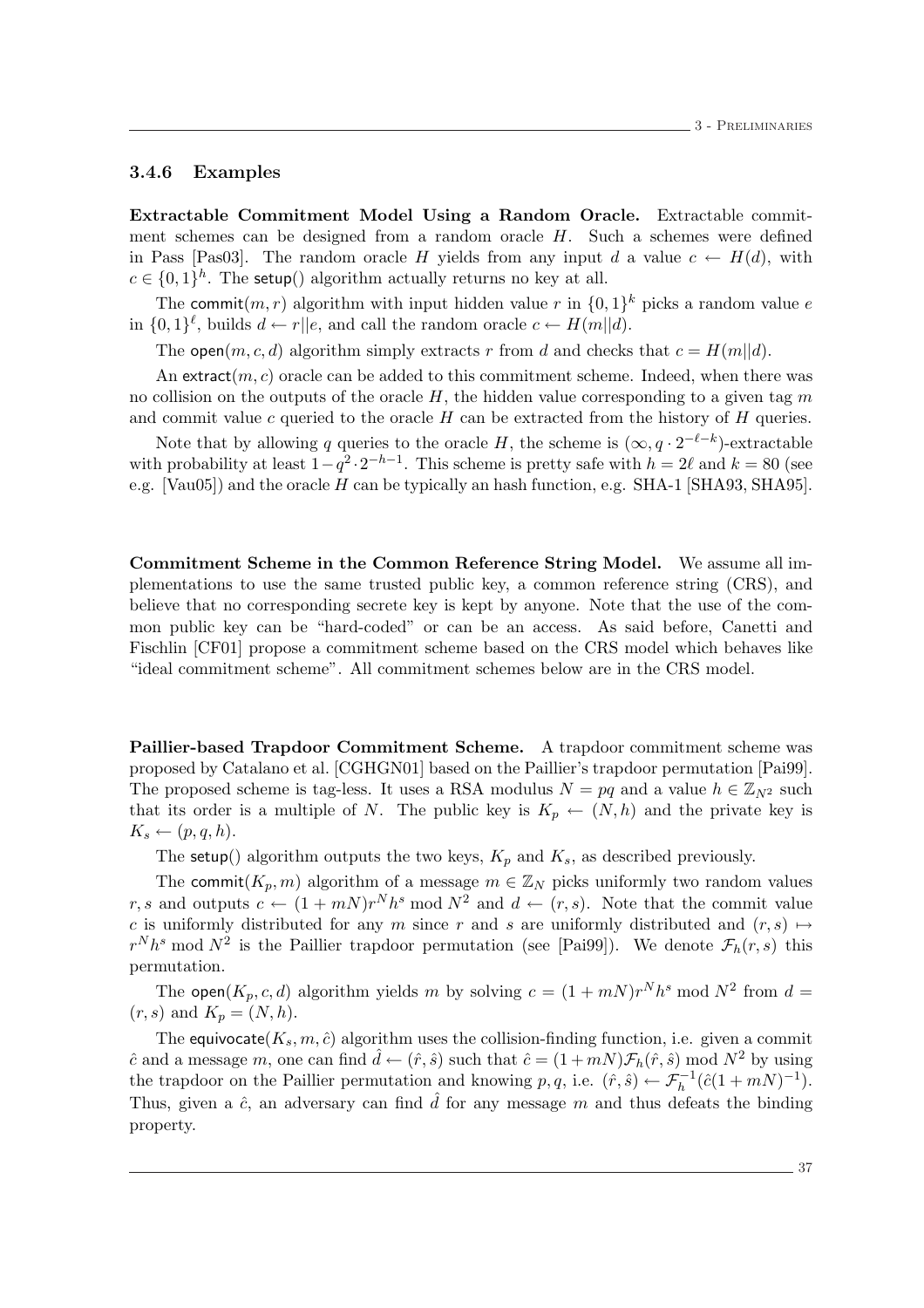Sylvain Pasini

Pedersen Commitment Scheme. An interesting and simple tag-less commitment scheme was proposed by Pedersen in [Ped91].

The setup() phase consists of choosing two prime numbers  $p$  and  $q$  such that  $q$  divides  $p-1$ . Let  $G_q$  the unique subgroup of order q of  $\mathbb{Z}_p^*$  and let g a generator of  $G_q$ . In addition, it picks a random  $y \in G_q$  such that nobody knows  $\log_q y$ . The public parameters are  $(p, q, g, y)$ . Note that the setup phase can be done by a trust third party.

The commit( $K_p$ , m) algorithm with input message  $m \in \mathbb{Z}_q$  starts by picking a random  $\ell \in G_q$  and then computes  $c \leftarrow g^m y^{\ell}$ . The decommit value is simply  $d \leftarrow (m, \ell)$ .

The open $(K_p, c, d)$  algorithm has just to check that  $c = g^m y^{\ell}$ .

This scheme is perfectly hiding since  $y^{\ell}$  is a random value and thus c reveals no information about  $m$ . On the other hand, this scheme is computationally binding. Indeed, an adversary who can win against the tag-less SB game proceeds as follows: He discloses some  $c, d, d'$  such that  $d = (m, \ell), d' = (m', \ell'), m \neq m'$ , and  $c = g^m y^\ell = g^{m'} y^{\ell'}$ . The secret parameter leaks by  $\log_g(h) = \frac{m - m'}{\ell' - \ell}$ 

A Tag-based Equivocable Commitment Scheme. We present here a tag-based trapdoor commitment scheme from MacKenzie and Yang [MY04]. The scheme is based on the Pedersen commitment scheme [Ped91] and on the DSA signature scheme [DSS94, DSS00].

The setup() algorithm generates a DSA pair of keys  $(K_p, K_s)$ , i.e.

$$
K_p = (g, p, q, y), \qquad K_s = x.
$$

The commit $(K_p, m, r)$  algorithm with input r in  $\mathbb{Z}_q$  picks a k and computes g' and h as follows.

$$
k \in U \mathbb{Z}_q
$$
,  $g' \leftarrow g^k \mod p$ ,  $h \leftarrow g^{H(m)} y^{g'} \mod p$ .

Note that  $(r_{DSA}, s_{DSA})$  is a DSA signature of m where  $r_{DSA} = g' \mod q$  and  $s_{DSA} = \log_{g'}(h)$ , *i.e.*  $s_{DSA} = \frac{H(m)+xr}{k}$  $\frac{\hbar x}{k}$ .

Then, it uses the Pedersen commitment scheme to commit on r using  $(g', h)$  as public parameters, i.e. it picks  $\ell$  and computes  $c'$  as follows.

$$
\ell \in \mathbb{Z}_q, \qquad c' \leftarrow (g')^{\ell} h^r.
$$

Finally, the commit value  $c$  and the decommit value  $d$  are the following.

$$
c \leftarrow (g', c'), \qquad d \leftarrow (r, \ell)
$$

The open $(K_p, m, c, d)$  algorithm computes h as follows.

$$
h \leftarrow g^{H(m)} y^{g'} \bmod p
$$

Then, it checks that

$$
c' = (g')^{\ell} h^r
$$

and if the condition is verified it outputs r, otherwise it outputs  $\bot$ .

These three first algorithms form a commitment scheme. In addition, this scheme as a  $\overline{\text{commit}}(K_s, m)$  algorithm which use the secrete key  $K_s$  to yield a fake commit value and additional information which are required by the equivocate algorithm.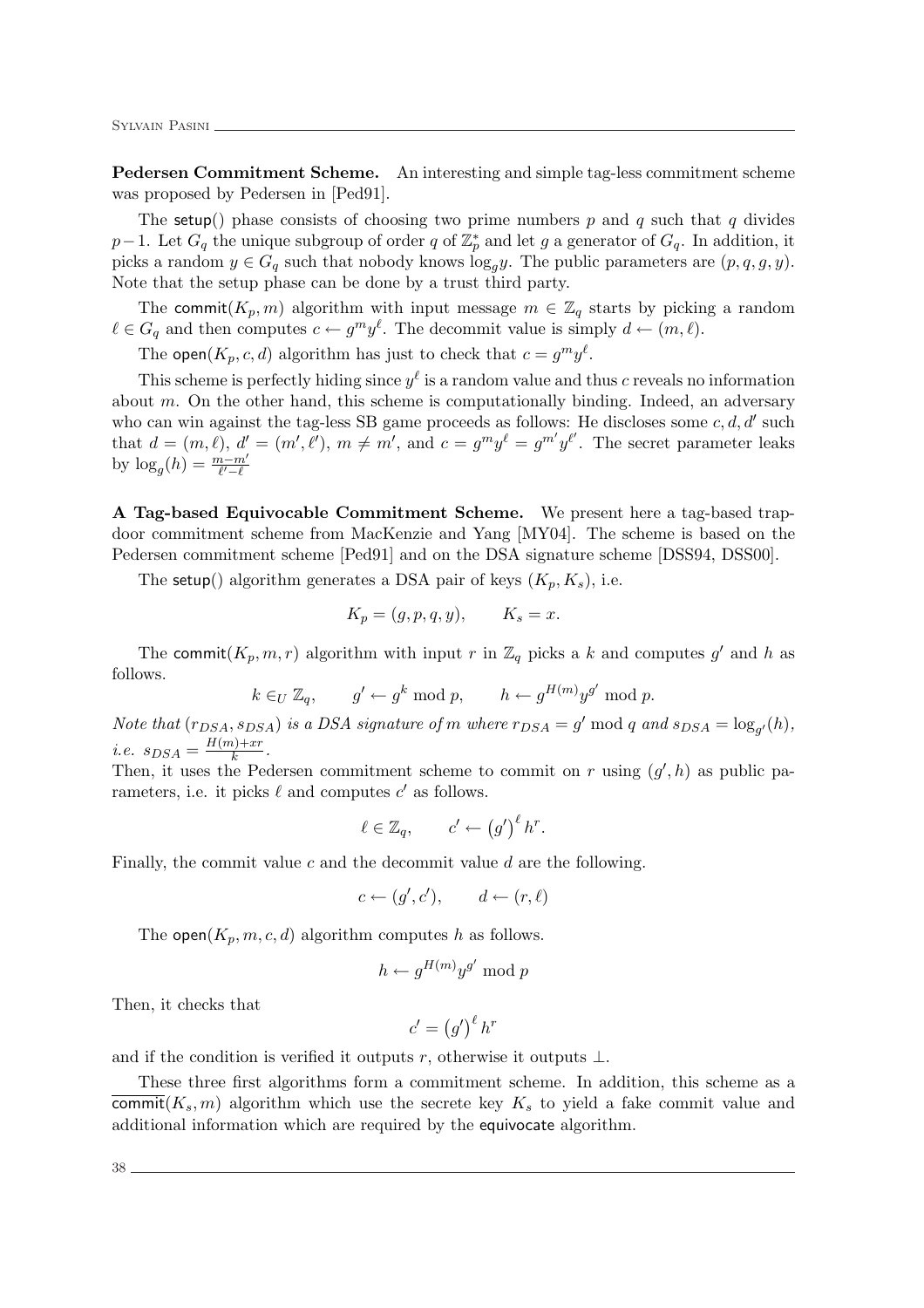The commit( $K_s$ , m) algorithm computes a DSA signature  $\sigma_{DSA} \leftarrow (r_{DSA}, s_{DSA})$  on m using the secrete key  $K_s$ , i.e.

 $k \in \mathbb{Z}_q^*,$   $r_{DSA} \leftarrow g^k \bmod p \bmod q,$   $s_{DSA} \leftarrow \frac{H(m) + xr_{DSA}}{k}$  $\frac{k}{k}$  mod q.

Then, it computes  $g'$  and h as

$$
h \leftarrow g^{H(m)} y^{r_{DSA}} \bmod p, \qquad g' \leftarrow h^{s_{DSA}^{-1}} \bmod p
$$

and picks  $\ell$  and computes  $c'$  as

$$
\ell\in\mathbb{Z}_q,\qquad c'\leftarrow h^{\ell} \bmod p.
$$

Finally, the fake commit value  $\hat{c}$  and the auxiliary information  $\xi$  are

$$
\hat{c} \leftarrow (g', c'), \qquad \xi \leftarrow (\ell, s_{DSA}).
$$

Note that g' is in fact equal to  $g^k \mod p$ .

The equivocate $(K_s, m, \hat{r}, \hat{c}, \xi)$  algorithm outputs a fake decommit value  $\hat{d}$  such that open $(K_p, m, \hat{c}, \hat{d})$ yields  $\hat{r}$ . Thus, it must find a  $\hat{d}$ , i.e. a  $\hat{\ell}$  (since  $\hat{r}$  is given), such that

$$
c' = (g')^{\hat{\ell}} h^{\hat{r}} \bmod p
$$

which can be written as

$$
c' = (g')^{\hat{\ell}} g^{\hat{r}H(m)} y^{\hat{r}g'} \bmod p.
$$

But, we know that  $y = g^x \mod p$  and  $g' = g^k \mod p$  and we obtain

$$
c' = g^{k\hat{\ell} + \hat{r}H(m) + x\hat{r}g'} \mod p.
$$

In reality, the  $c'$  value yields by the commit algorithm is

$$
c' = h^{\ell} \bmod p = g^{H(m)\ell + xr_{DSA}\ell} \bmod p.
$$

Recall from DSA that  $g$  is of order  $q$ . Thus, we can deduce that

$$
k\hat{\ell} + \hat{r}H(m) + x\hat{r}g' = H(m)\ell + xr_{DSA}\ell \text{ mod } p-1.
$$

Note that  $r_{DSA} = g' \mod q$ . We have

$$
\hat{\ell} = (\ell - \hat{r}) \frac{H(m) + x r_{DSA}}{k} \text{ mod } q
$$

Consequently, we obtain

$$
\hat{\ell} = (\ell - \hat{r})s_{DSA} \bmod q
$$

and this is the reason why  $\ell$  and  $s_{DSA}$  are in the extra information  $\xi$ .

Note that this scheme has a stronger binding property called simulation sound binding property which guarantees that a commitment made by an adversary with tag  $m$  is binding even if he has seen many *simulated* commit values but never a commitment using  $m$ . It is showed in [MY04] that if an adversary can break this property then it can also break DSA.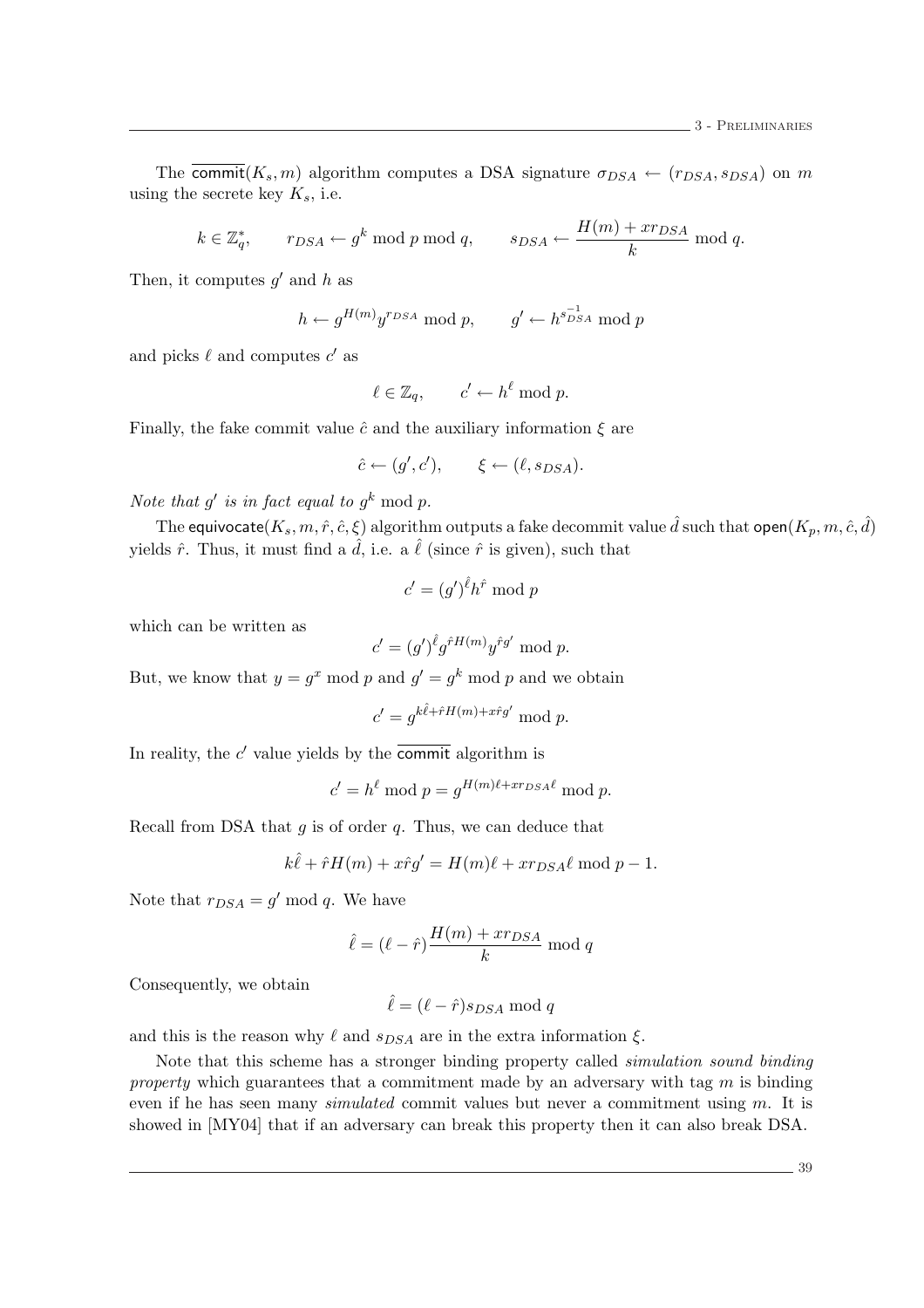## 3.5 Hash functions

#### 3.5.1 Collision-Resistant Hash Functions

A collision-resistant hash function (CRHF) is a hash function in which it should be hard to find two inputs x and y such that  $H(x) = H(y)$  and  $x \neq y$ . Due to the birthday attacks, the output space must be at least of  $2^{160}$ .

#### 3.5.2 Weakly Collision-Resistant Hash Functions

Weak collision resistance means that the game of Fig. 3.9 is hard. Assume a  $(T, \epsilon)$ -weakly collision-resistant hash function (WCRHF) H defined on a finite set  $\mathcal{X}$ . For any adversary A bounded by a complexity  $T$ ,  $A$  wins the WCR game on Fig. 3.9 with probability smaller than  $\epsilon$ .

> $\mathcal A$  c  $\longleftrightarrow$  pick  $x \in U$  X winning condition:  $H(y) = H(x)$  and  $y \neq x$

> > Figure 3.9. WCR game.

#### 3.5.3 Universal Hash Functions Families

An  $\epsilon$ -universal hash function family (UHFF) is a collection of functions  $H_K$  from a message space to a finite set  $\{0,1\}^k$  which depends on a random parameter K such that for any  $x \neq y$ we have

$$
\Pr[H_K(x) = H_K(y)] \le \epsilon.
$$

where the probability is over the random selection of  $K$ .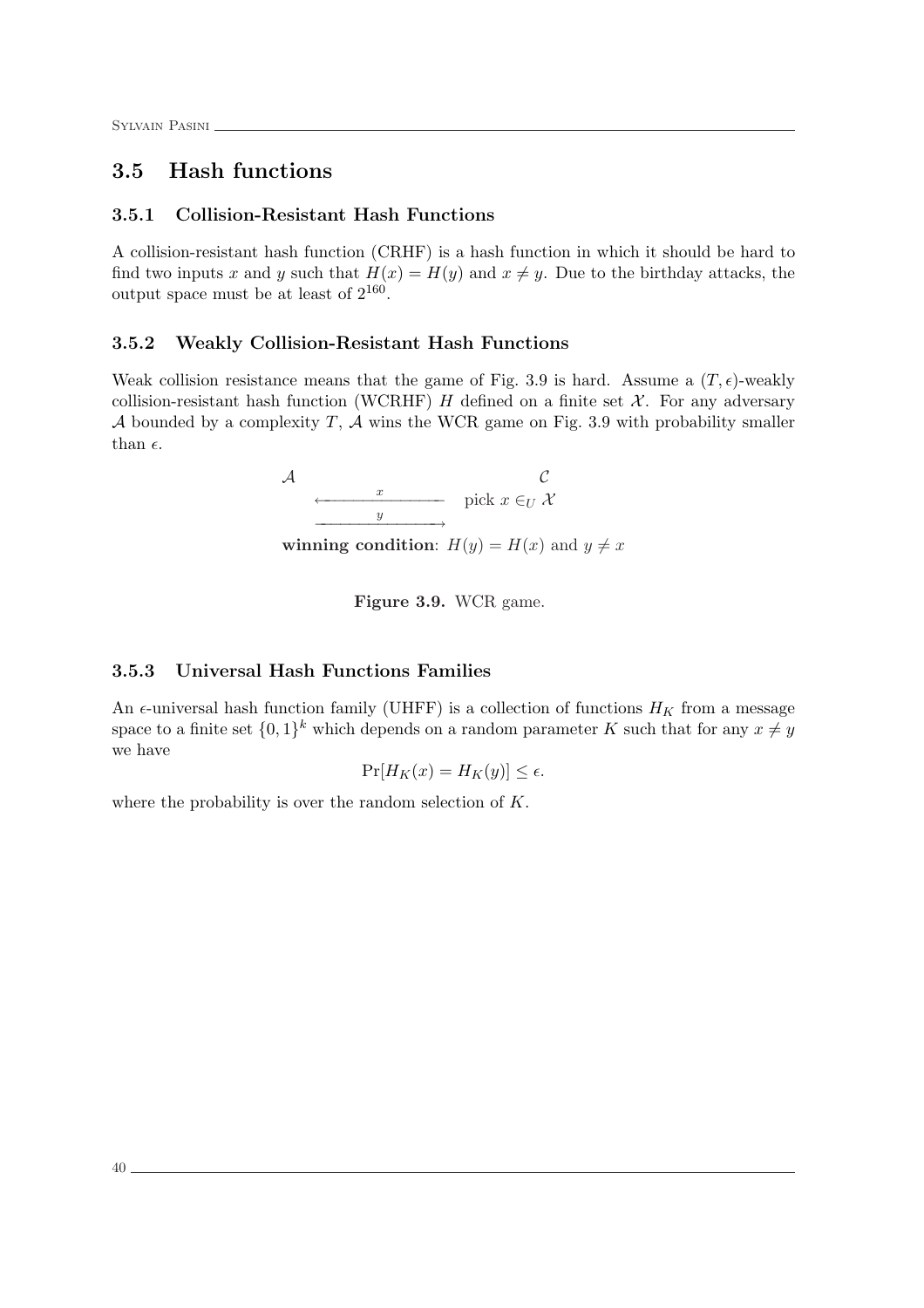| Chapter     |  |
|-------------|--|
| <b>FOUR</b> |  |

# On the Required Entropy of Authenticated Communications

In this chapter, we would like to upper bound the security of an arbitrary message authentication protocol P given the amount of authenticated strings it uses. Assume that the protocol is used between Alice and Bob. We consider the more general case by supposing that the protocol can use any sequence of authenticated messages in a given set S during the protocol. We call it a *transcript*. Note that authenticated strings are interleaved with regular messages which are not represented in the transcript. For any input message  $m$ , the used transcript during a protocol instance is picked in the set  $S$  of all possible transcripts with a distribution  $\mathcal{D}_m$ .

First, we analyze the security against one-shot adversaries, which can only use one instance of Alice and one instance of Bob.

Second, we consider adversaries which can use many instances of Alice and Bob. Using a weak authenticated channel, adversaries can delay or replay authenticated messages. With protocols using a single k-bit SAS, we have the following attacks.

- Delay attack. An attacker can start a protocol with Alice to recover an authenticated SAS. Then he can launch several protocols with Bob until a SAS matches and then deliver the SAS to this instance of Bob.
- Catalog attack. Similarly, an attacker can launch several instances of Alice and use an authenticated SAS to pass the authentication with Bob. This attack works when the SAS catalog is close to the complete one.
- Trade-off attack. We can further trade the number of Bob's instances against the number of Alice's instances and have a birthday paradox effect.

Note that the first two attacks work within a number of trials around  $2^k$  but the third one needs only around  $2^{k/2}$  trials.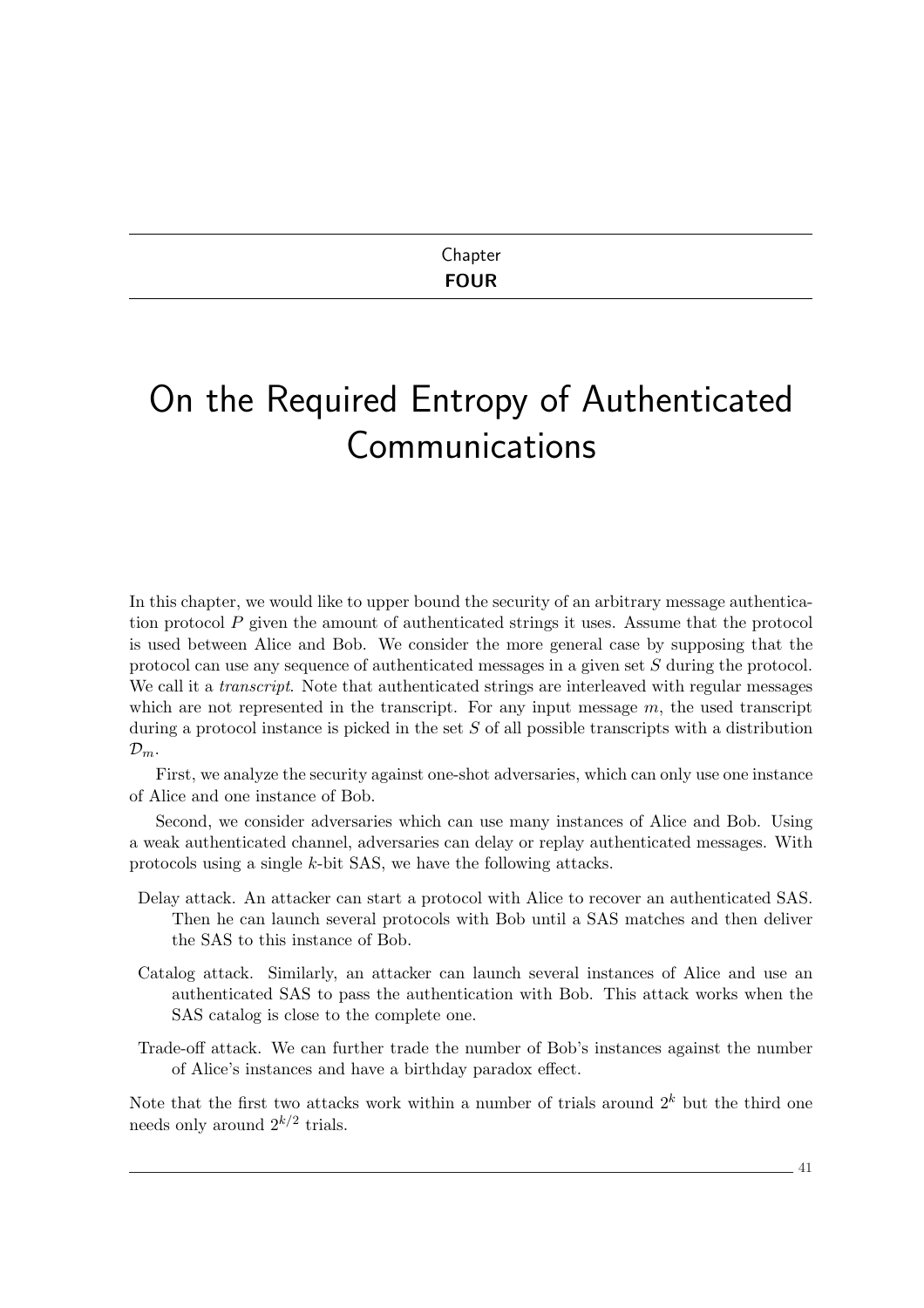### 4.1 A Generic One-Shot Attack

Theorem 1. We consider an arbitrary message authentication protocol between Alice and Bob which uses an authentication channel. Let S be the set of all possible protocol transcripts through the authentication channel for any input message. Let s be its cardinality. There exists a generic one-shot attack with probability of success greater than  $\frac{1}{s} - 2^{-t}$  which runs in polynomial time in terms of t (with equality  $\frac{1}{s} - 2^{-t}$  if and only if the SAS distribution is uniform among S).

Theorem 1 says that there exists a one-shot attack against any message authentication protocol which succeeds with probability at least essentially  $\frac{1}{s}$  where s is the size of S. Thus, any message authentication protocol which has no better one-shot attack is essentially optimal since any other protocol can be attacked using this generic attack and consequently can not have a better security. In addition, Theorem 1 says that a protocol is more resistant to one-shot attacks when its SAS distribution is uniform.

Proof. We consider a general man-in-the-middle attack in which the adversary first picks  $m \in U$   $\{0,1\}^t$  and  $\hat{m} \in U$   $\{0,1\}^t$  and launches Alice with input m. The attack runs synchronized protocols between Alice and a simulator for Bob, and a simulator for Alice with input  $\hat{m}$  and Bob as depicted on Fig. 4.1. Following the attack, every authenticated message which



Figure 4.1. Generic One-Shot Attack

must be sent by the simulator is replaced by an authenticated message which has just been received by the simulator.

Let  $SAS_m$  be the (random) sequence of all authenticated strings (the transcript) which would be exchanged in the protocol between Alice and the simulator if the simulator where honest, and  $SAS_{\hat{m}}$  be the similar sequence between the simulator and Bob. Clearly, if  $SAS_{\hat{m}} = SAS_m$ , the attack succeeds. Note that an attack makes sense only if  $\hat{m}$  is different of m.

We have

$$
Pr[success] = Pr[ SAS_m = SAS_{\hat{m}} \text{ and } m = \hat{m}]
$$
  
\n
$$
\geq Pr[ SAS_m = SAS_{\hat{m}}] - Pr[m = \hat{m}].
$$

Note that  $SAS_m$  and  $SAS_m$  are two identically distributed independent random variables whose support are included in  $S$ . Due to Lemma 4 (see Appendix) we can write

$$
\Pr[ SAS_m = SAS_{\hat{m}}] \ge \frac{1}{s}
$$

where the equality occurs if and only if the SAS distribution is uniform.

Since m and  $\hat{m}$  are uniformly distributed in  $\{0,1\}^t$ , we have  $Pr[m = \hat{m}] = 2^{-t}$ . Finally, we obtain

$$
\Pr[\text{success}] \ge \frac{1}{s} - 2^{-t}
$$

42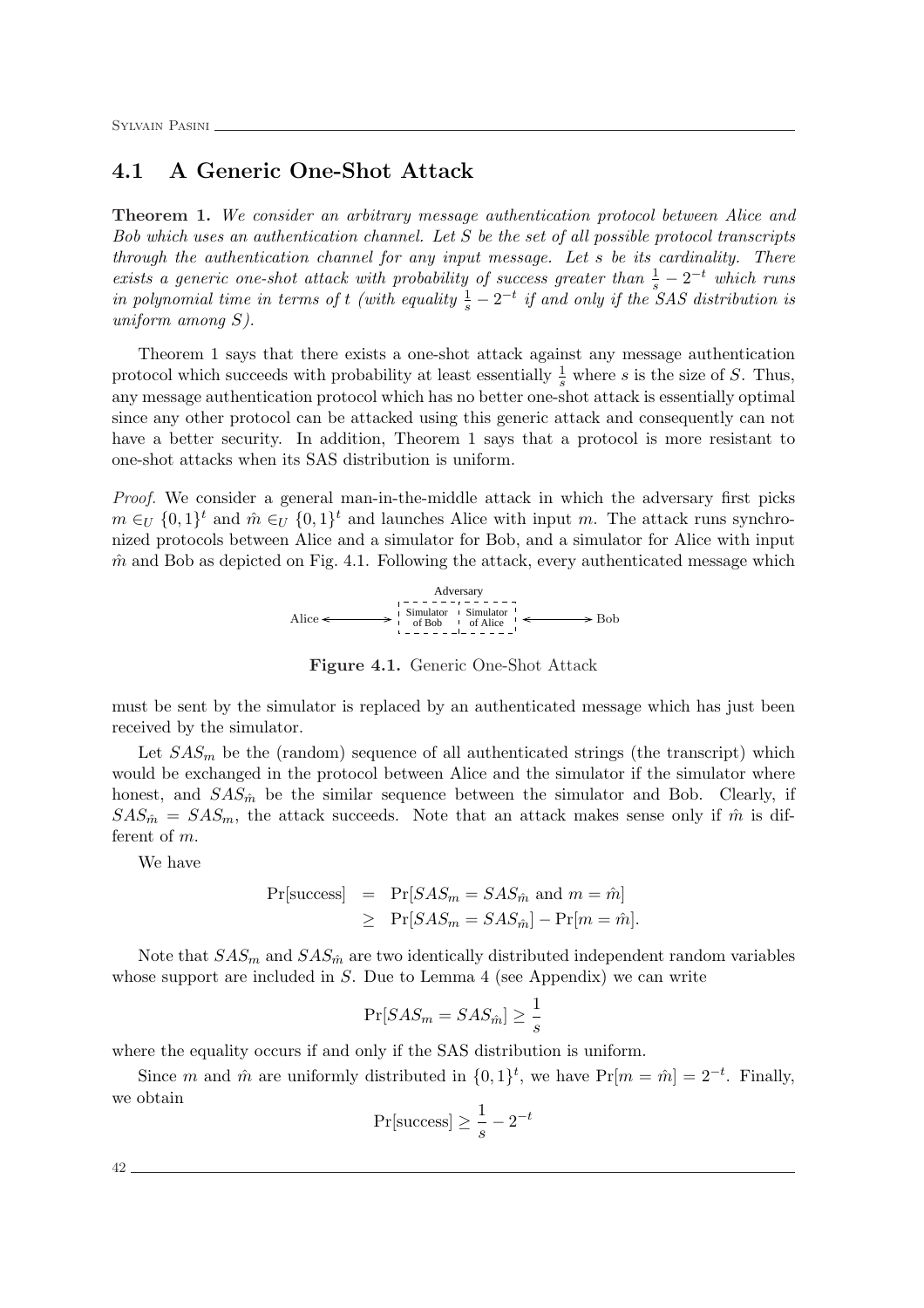4 - On the Required Entropy of Authenticated Communications

where the equality occurs if and only if the SAS distribution is uniform among the set  $S$ .  $\Box$ 

#### 4.2 A Generic Multi-Shot Attack

In this section, we sketch a generic attack bounded by  $Q_A$ , resp.  $Q_B$ , instances of Alice, resp. Bob, which works against any message authentication protocol.

Theorem 2. We consider an arbitrary message authentication protocol between Alice and Bob which uses a weak authenticated channel. Let  $S$  be the set of all possible protocol transcripts through the authenticated channel for any input message and let s be its cardinality.

There exists a generic attack which uses  $Q_A$  instances of Alice and  $Q_B$  instances of Bob with probability of success approximatively  $1 - e^{-\frac{Q_A Q_B}{s}}$ .

*Proof.* We consider that the adversary can use  $Q_A$  instances of Alice and  $Q_B$  instances of Bob. As before, we consider a general man-in-the-middle attack. The adversary first picks  $m_i \in U$   $\{0,1\}^t$  with  $i = 1,..,Q_A$  and  $\hat{m}_j \in U$   $\{0,1\}^t$  with  $j = 1,..,Q_B$  and launches several instances of Alice with input  $m_i$ . For each instance of Alice, the attack runs a synchronized protocol with a simulator for Bob and for each instance of Bob, it runs a simulator for Alice with input  $\hat{m}_i$ . Every authenticated message which must be sent by a simulator of Alice is replaced by an authenticated message which has just been received by a simulator of Bob.

Let  $SAS_i$  be the (random) sequence of all authenticated strings (the transcript) which would be exchanged in the protocol between Alice and the simulator of Bob if the simulator where honest, and  $SAS_j$  be the similar sequence between the simulator of Alice and Bob. Let S the set of all possible protocol authenticated transcripts and s its cardinality. Note that all  $SAS_i$  and all  $\widetilde{SAS}_i$  are independent and identically distributed among the set S and let D their distribution.

Clearly, if there exists a couple  $(i, j)$  such that  $\widehat{SAS}_j = SAS_i$ , the attack succeeds. Note that an attack makes sense only if the  $\hat{m}_j$  is different of the  $m_i$ . Consequently, the probability of success can be written as

$$
Pr[\text{success}] = Pr[\exists i, j \text{ s.t. } (SAS_i = \widehat{SAS}_j \text{ and } m_i \neq \hat{m}_j)]
$$
  
= 1 - Pr[\forall i, j, (SAS\_i \neq \widehat{SAS}\_j \text{ or } m\_i = \hat{m}\_j)]  

$$
\geq 1 - Pr[\forall i, j, SAS_i \neq \widehat{SAS}_j \text{ or } \forall i, j, m_i = \hat{m}_j]
$$
  

$$
\geq Pr[\exists i, j \text{ s.t. } SAS_i = \widehat{SAS}_j] - Pr[\exists i, j \text{ s.t. } m_i = \hat{m}_j]
$$

 $Pr[\exists i, j \text{ s.t. } m_i = \hat{m}_j]$  is constant for all message authentication protocols and is smaller than  $Q_A Q_B 2^{-t}$ .

Thus, it remains to upper bound  $Pr[\exists i, j \text{ s.t. } SAS_i = \overline{SAS}_i].$  Using Lemma 5 (see Appendix B), we can bound this probability by the one using a uniform distribution, i.e.

$$
\Pr[\exists i, j \text{ s.t. } SAS_i = \widehat{SAS}_j] \ge \Pr[\exists i, j \text{ s.t. } SAS_i = \widehat{SAS}_j | D \text{ is uniform}].
$$

Consequently, we can approximate the probability of collision using the birthday paradox and finally we obtain

$$
\Pr[\text{success}] \approx 1 - e^{-\frac{Q_A Q_B}{s}} - Q_A Q_B 2^{-t}.
$$

 $\Box$ 

43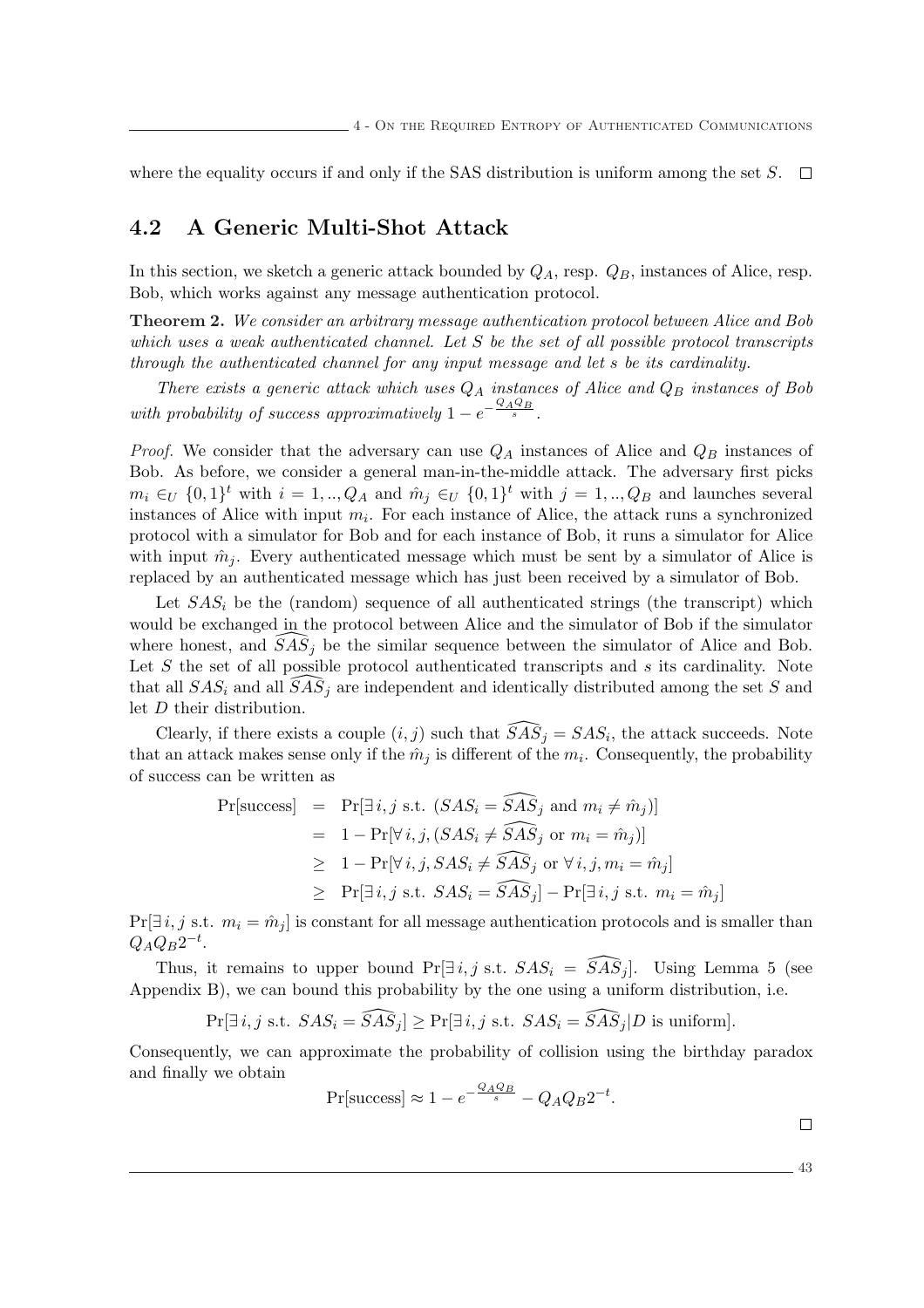## 4.3 A Generic Multi-Shot Attack Against Non-Interactive Protocols

We can also provide a generic attack against *any* non-interactive message authentication protocol (NIMAP).

Theorem 3. We consider an arbitrary NIMAP between Alice and Bob which uses a weak authenticated channel. Let  $S$  be the set of all possible protocol transcripts through the authentication channel for any input message. Let s be its cardinality. There exists a generic attack which uses  $Q_A$  instances of Alice, one instance of Bob, and an offline complexity  $\mathcal{O}(T)$  with probability of success approximately  $1 - e^{-\frac{T \cdot Q_A}{s}}$ .

*Proof.* We consider the generic attack in which the adversary starts by simulating  $T$  Alice instances launched with random inputs  $\hat{m}_i$  and obtains a list of possible SAS, i.e.  $\widehat{SAS}_i$ . Then, he launches  $Q_A$  real instances of Alice with random inputs  $m_i$  and consequently obtains  $Q_A$  authenticated SAS, i.e.  $SAS_i$ . The attack succeeds when at least one authenticated SAS released by Alice corresponds to a computed one, i.e. there exists  $k, \ell$  such that  $SAS_k = \widehat{SAS}_\ell$ . The adversary can launch a single Bob with input  $\hat{m}_\ell$  by simulating Alice and can use  $SAS_k$ for the authentication when needed.

If the distribution of all SAS is uniform, we have a birthday effect and thus the probability of success is approximately  $1-e^{-\frac{T \cdot Q_A}{s}}$ . When the distribution is not uniform, the probability is even larger du to Lemma 5 (see Appendix B).  $\Box$ 

#### 4.4 A Short Overview

In conclusion, we have three theorems which are proving the best expected security of any message authentication protocol. More precisely,

- Theorem 1 says that there exists a one-shot attack against any message authentication protocol, either interactive or non-interactive, which succeeds with probability essentially  $\frac{1}{s}$  where s is the size of the set S of all possible transcripts.
- **Theorem 2** says that there exists a generic attack bounded by  $Q_A$  instances of Alice and  $Q_B$  instances of Bob against *any* message authentication protocol which succeeds with probability essentially  $1 - e^{-\frac{Q_A \bar{Q}_B}{s}}$ .
- **Theorem 3** says that there exists a generic attack bounded by a complexity  $T$  against any NIMAP which uses a weak authenticated channel which succeeds with probability essentially  $1 - e^{-\frac{T \cdot Q_A}{s}}$  where  $Q_A$  is the number of instances of Alice used. Hence, they cannot be secure unless  $T \cdot Q_A$  is negligible against s.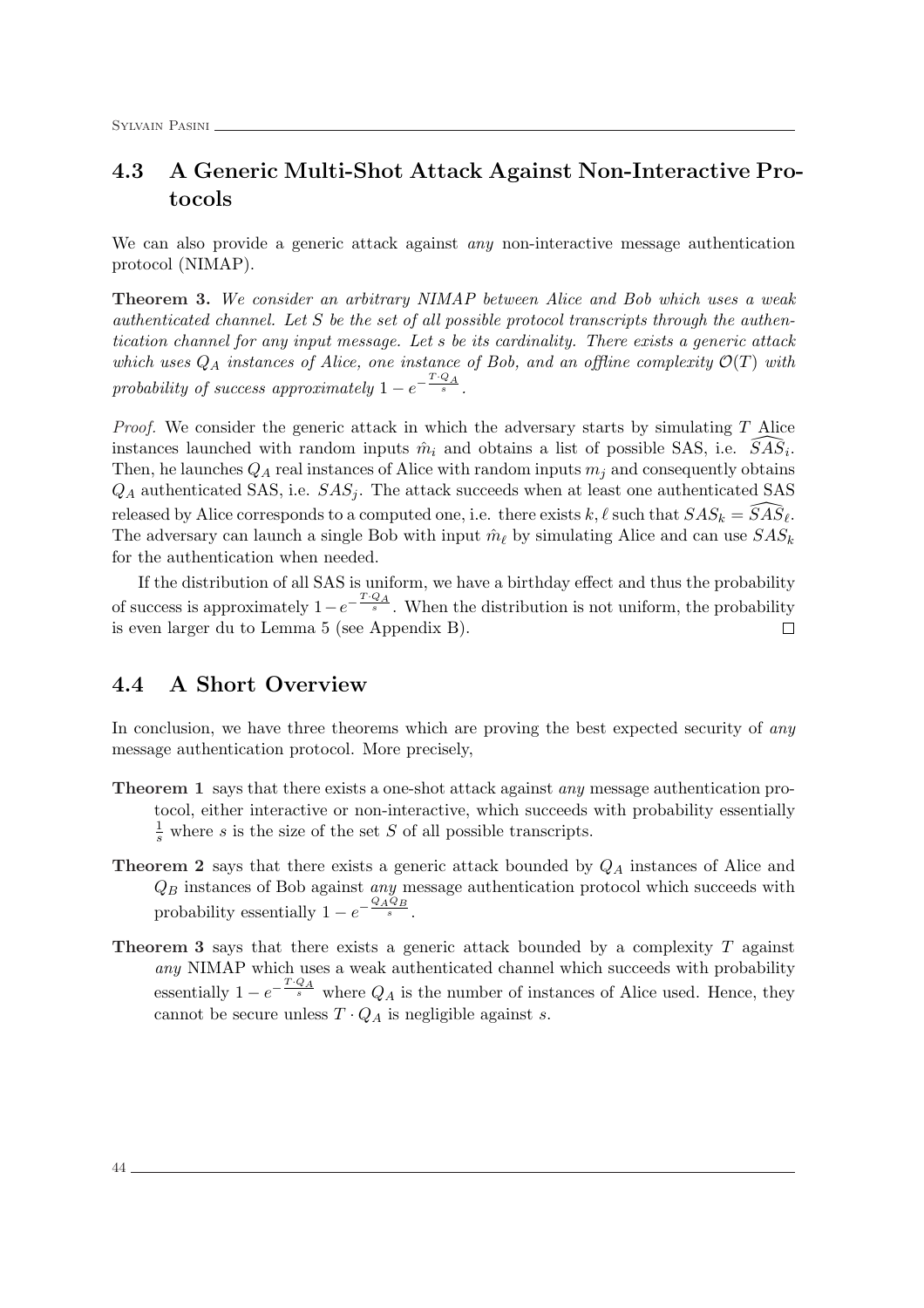| Chapter     |  |
|-------------|--|
| <b>FIVE</b> |  |

# Non-Interactive Authentication Protocols

We call *non-interactive* message authentication protocols (NIMAP) the message authentication protocols in which the insecure and the authenticated channels are unidirectional, i.e. from Alice to Bob. Consequently, Alice can only send messages and Bob can only receive it.



Figure 5.1. Non-Interactive Channels Model

We will start to study two popular protocols. The first one is used nowadays in many applications which require key exchange, for instance applications such as GPG or SSH. It was presented by Balfanz et al. [BSSW02] and requires a collision resistant hash function (CRHF) but weak authentication only. To achieve enough security, it requires 160 authenticated bits. The second protocol was published by Gehrmann-Mitchell-Nyberg [GMN04]. It allows to authenticate a message with only 16–20 authenticated bits but requires a stronger authenticated channel.

In a second time, we will propose a new protocol which has the same security than the first one presented but using less authenticated bits, without any stronger communication model, and without requiring the hash function to be collision-resistant. Our protocol is based on a trapdoor commitment scheme.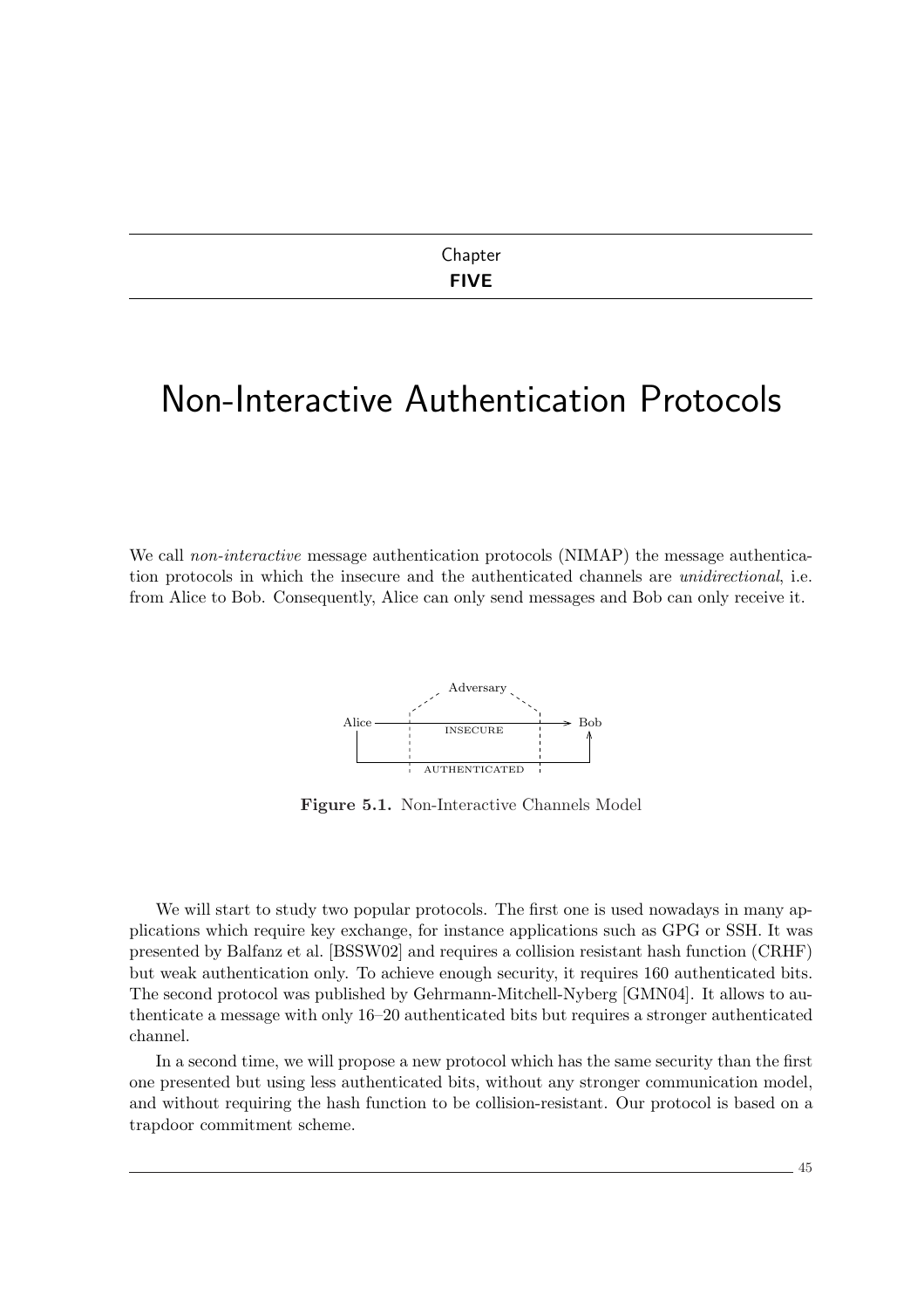# 5.1 A Non-Interactive Authentication Protocol Based on a Collision-Resistant Hash Function

On Fig. 5.2 is depicted the non-interactive protocol presented by Balfanz et al. [BSSW02] which is based on a collision resistant hash function.

> Alice Bob input: m  $m \longrightarrow$  $h \leftarrow H(m)$  $\mathsf{authenticate}_{\mathrm{Alice}}(h)$  $\text{check } h = H(\hat{m})$ output: Alice,  $\hat{m}$



Note that the authenticated string is fixed by a non-probabilistic algorithm from the input message m, i.e. the authenticated string is  $H(m)$ . Thus, the authenticated string is the same for each instance of the protocol which uses the same input  $m$ . This particularity allows adversaries to run attacks completely offline. An adversary has simply to find a collision on the hash function H between two messages  $m_1$  and  $m_2$ , i.e.  $H(m_1) = H(m_2)$  and then succeeds with probability 1.

**Theorem 4** ([Vau05]). Let  $\mu$  be the overall time complexity of the message authentication protocol in Fig. 5.2 using weak authentication. We denote by  $T$ ,  $Q$ , and  $p$  the time complexity, number of oracle queries launch, and probability of success of adversaries, respectively. There is a generic transformation which transforms any adversary into a collision finder on H whose complexity is  $T + \mu Q$  and probability of success is p.

In short, the best known offline attack against this protocol is the collision attack. Using a time complexity of T hash computations, an adversary has a probability of success of  $1-e^{-\frac{1}{2}T^22^{-k}}$ . It clearly succeeds for  $T=\mathcal{O}(2^{k/2})$ 

The generic attack against non-interactive protocol of Theorem 3 can be run here. Any adversary has a probability of success  $1-e^{-\frac{-T \cdot Q_A}{s}}$  where the adversary is bounded by T hash computations and  $Q_A$  instances of Alice and a single instance of Bob. Obviously, this attack is not optimal for small  $Q_A$ .

Collision resistance requires the number of authenticated bits to be at least 160 and cannot be reduced considering offline attacks and using only weak authentication.

# 5.2 A Non-Interactive Authentication Protocol using Strong Authentication

On Fig. 2.2 is depicted a non-interactive authentication protocol taken from Gehrmann-Mitchell-Nyberg [GMN04]<sup>1</sup>. They have proposed three protocols, MANA I, MANA II, and MANA III. The name MANA was chosen for MANual Authentication.

<sup>&</sup>lt;sup>1</sup>Note that the original MANA I protocol is followed by an authenticated acknowledgment from Bob to Alice in [GMN04].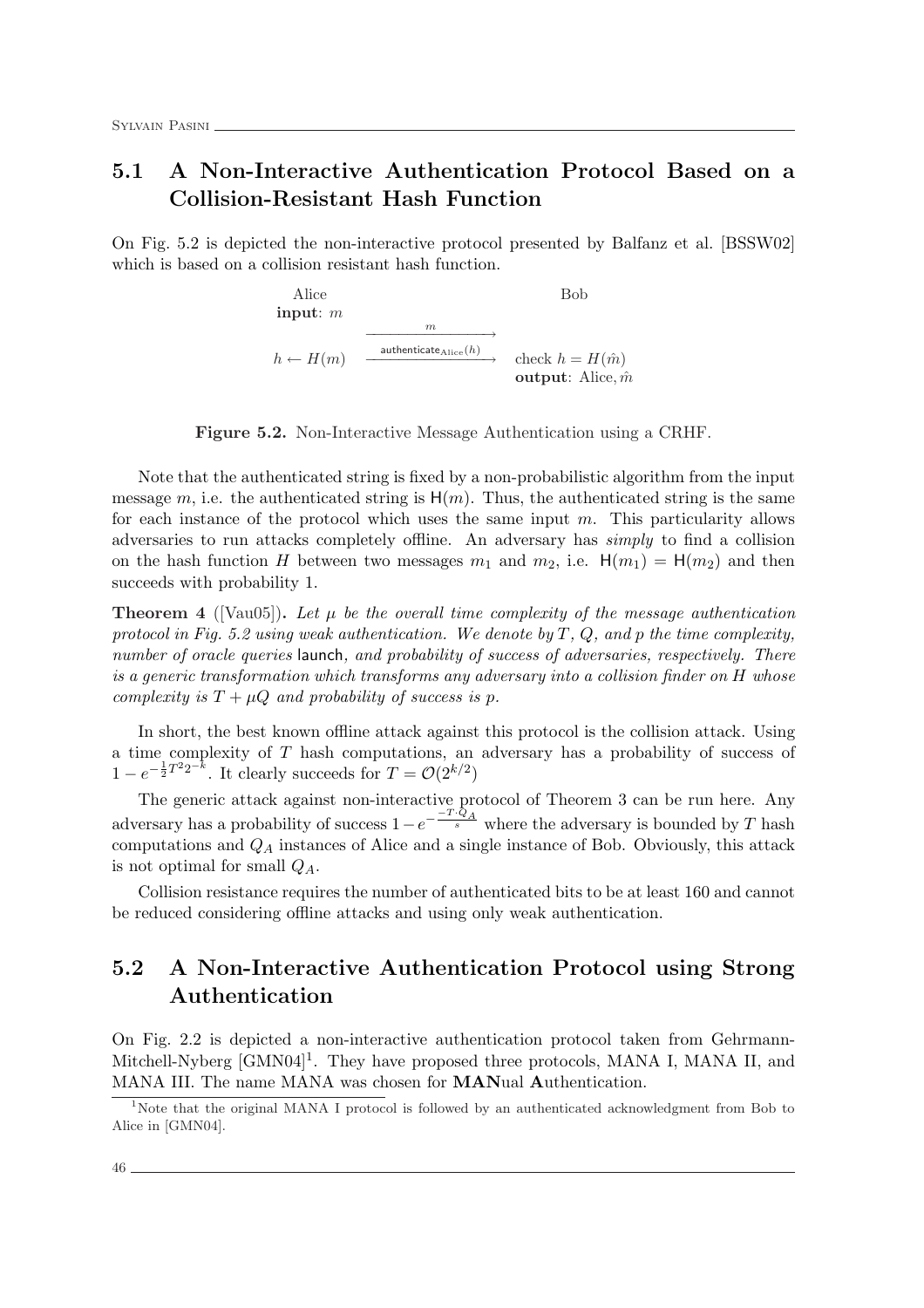In short, MANA I was designed for situation where one device has a display and the other has a keypad. MANA II is a variant of MANA I for situations where the second device has in addition a display. Finally, MANA III was designed for situation where both devices have a keypad. Note that MANA I and MANA II were originally published in [GN01]. Then, the first one was called MANA I in [GN04] and Mechanism I in [MUM03].

MANA I uses a universal hash function family  $H$ . Proposed constructions lead to 16–20 bit long SAS values but require strong authentication<sup>2</sup>. Indeed, using weak authentication, an adversary who gets authenticate $(K||\mu)$  has enough time to find a message  $\hat{m}$  such that  $\mu = H_K(\hat{m})$  and to substitute m with  $\hat{m}$ . We can also achieve security with a stronger authenticated channel which achieves stall-free transmissions.

> Alice Bob input: m  $m \longrightarrow$ pick  $K \in U$   $\{0,1\}^k$  $\mu \leftarrow H_K(m)$ authenticate $_{\rm Alice}(K||\mu)$ check  $\mu = H_K(\hat{m})$ output: Alice,  $\hat{m}$

Figure 5.3. The MANA I Protocol.

Using only an authenticated hash value, i.e.  $k = 0$ , an offline attack succeeds with probability 1 and time complexity  $\mathcal{O}(2^{\ell/2})$  by simply finding a collision. In fact, it is the protocol of Fig. 5.2. Using only an authenticated random variable makes no sense since it doesn't authenticate the message. MANA I is a trade off: it authenticates the message, but uses a random value to avoid offline attacks.

**Theorem 5.** Given an  $\epsilon$ -universal hash function family H, any adversary bounded by a complexity T and by  $Q_A$  (resp.  $Q_B$ ) instances of Alice (resp. Bob) against the protocol of Fig. 5.3 and using stall-free authentication has a probability of success at most  $Q_A Q_B \epsilon$ .

*Proof.* A one-shot adversary has no advantage to send  $\hat{m}$  before it has received m and he cannot send  $\hat{m}$  after K|| $\mu$  is released. Indeed, he would not be able to send  $\hat{m}$  after receiving  $K||\mu$  due to the stall-free assumption. Thus, the attacker must select m and  $\hat{m}$  and hope that  $H_K(\hat{m}) = H_K(m)$ . Clearly, the assumption on H limits the probability of success to  $\epsilon$ .

Now, consider powerful adversaries. Using Lemma 1, we can deduce that the probability of success of an adversary is at most  $Q_A Q_B \epsilon$ .  $\Box$ 

We see that any adversary has a non-negligible probability of success when  $Q_A Q_B$  is near  $1/\epsilon$ .

<sup>2</sup>Note that strong authentication renders the protocol "less non-interactive".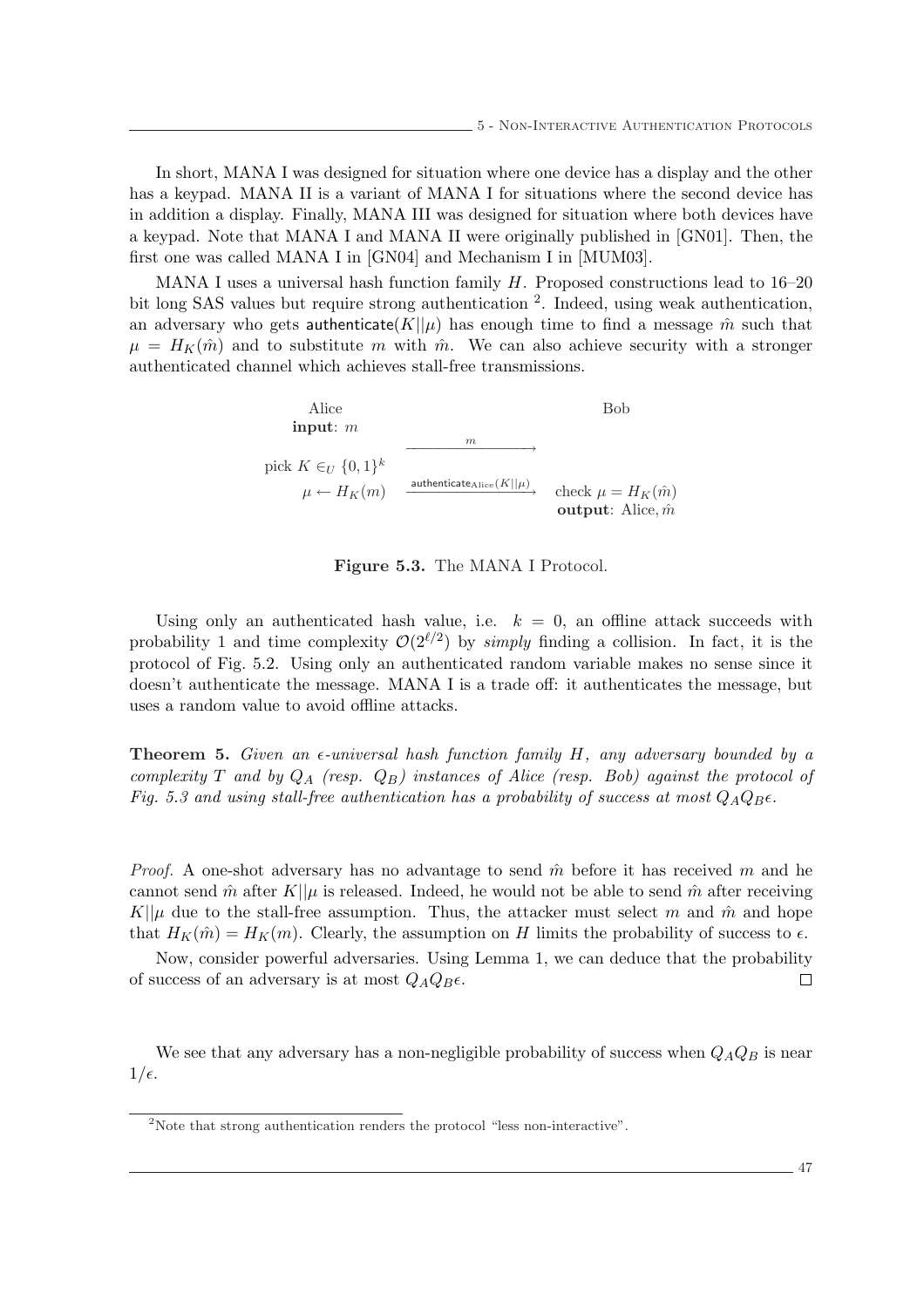Sylvain Pasini

# 5.3 A Proposed Non-Interactive Authentication Protocol using Weak Authentication Only

Consider the protocol depicted on Fig. 5.4 in which the message  $m$  is transmitted by sending  $(c, d) \leftarrow$  commit $(m)$ . This message can be recovered by anyone using the open function. To authenticate this message, the hashed value of  $c$  is sent using an authenticated channel. We prove that this protocol is secure with authenticated strings which can be shorter than in the actual protocol of Fig. 5.2.

> $K_p$ ↓  $K_p$ Alice Bob input: m  $(c, d) \leftarrow \textsf{commit}(K_p, m) \quad \xrightarrow{c||d} \quad \hat{m} \leftarrow \textsf{open}(K_p, \hat{c}, \hat{d})$  $h \leftarrow H(c)$  authenticate Alice  $(h)$  check  $h = H(\hat{c})$ output: Alice,  $\hat{m}$

Figure 5.4. Non-Interactive Message Authentication Based on a WCRHF.

A non-deterministic commitment scheme is the heart of this protocol since an attacker cannot predict the c value and thus cannot predict the  $H(c)$  value which is the authenticated one. Commitment is assumed to be set up in the Common Reference String (CRS) model.

Lemma 3. Consider the message authentication protocol depicted in Fig. 5.4. We assume that the function H is a  $(T + \mu, \epsilon_h)$ -weakly collision resistant hash function and the commitment scheme is a  $(T + \mu, \epsilon_c)$ -trapdoor commitment scheme in the CRS model. There exists a (small) constant  $\mu$  such that for any T, any one-shot adversary against this message authentication protocol with complexity bounded by  $T$  has a probability of success p smaller than  $\epsilon_h + \epsilon_c$ .

Recall that the c value is sent through the insecure broadband channel and thus has not to be minimized. Thus, we can use an  $\epsilon_c$  as small as desired since we can use any commitment scheme as secure (as long) as desired.

Assuming that  $H$  is optimally WCR, the best WCR attack using  $T$  hash computations has a probability of success  $\epsilon_h \approx 1 - e^{-T2^{-k}}$ . So, we need  $T = \Omega(2^k)$  to succeed with a oneshot attack. Thus, using the same amount of authenticated bits as the protocol of Fig. 5.2, our protocol has a better resistance against offline attacks. Equivalently, we can achieve the same security as the protocol of Fig. 5.2 using only half amount of authenticated bits, e.g. 80 bits.

*Proof.* A one-shot adversary  $\mathcal A$  against the protocol in Fig. 5.4 follows the game depicted on Fig. 5.5 in which it runs a man-in-the middle attack.

Clearly, it can be reduced to an adversary  $A$  who plays the game described in Fig. 5.6.

Assume a one-shot adversary A bounded by a complexity T. Given c, the adversary A has to find a  $\hat{c}$  such that  $H(\hat{c}) = H(c)$ . In addition, it must find a d which opens to  $\hat{m}$  (using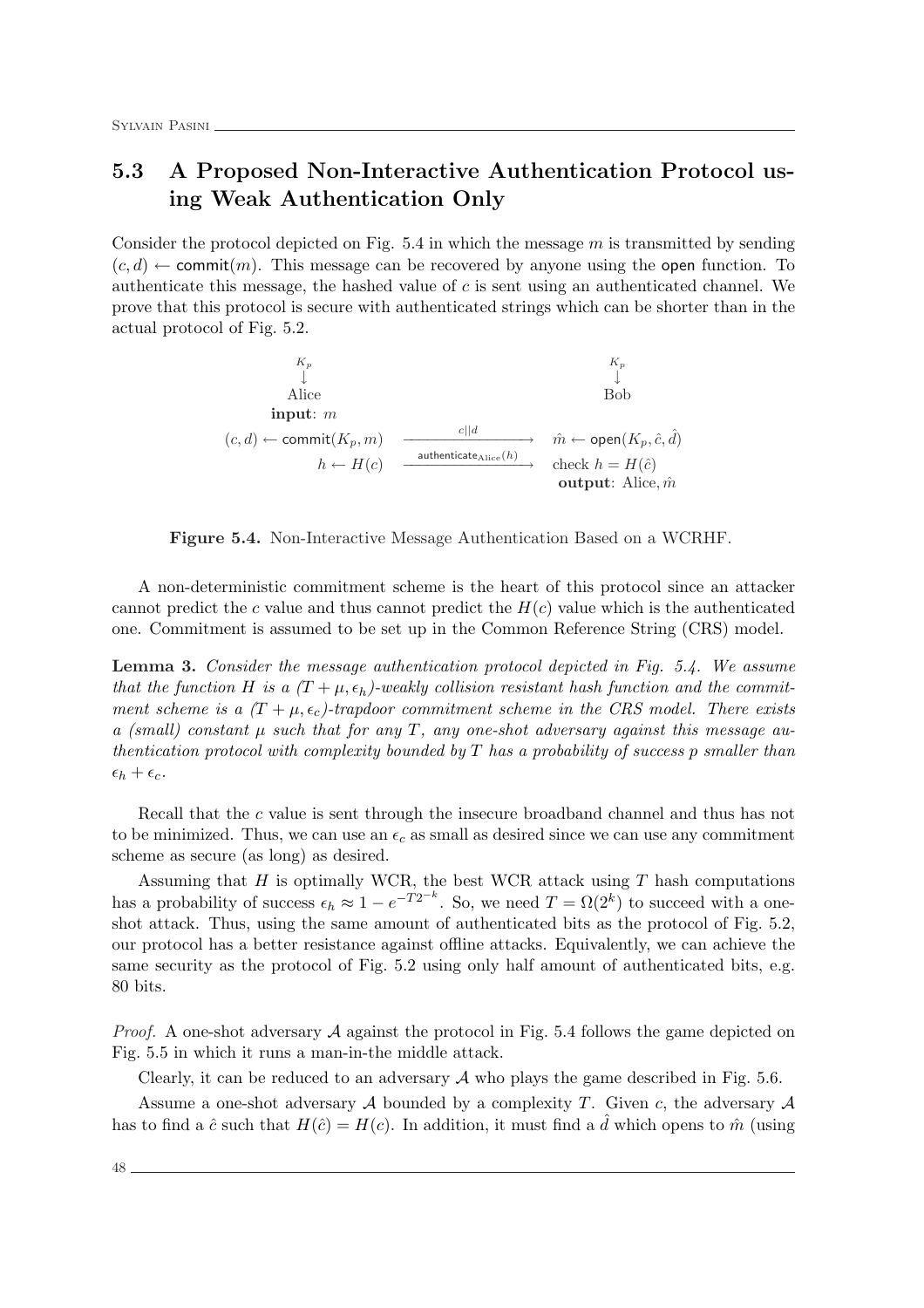



$$
\begin{array}{ccc}\n\mathcal{A} & & \mathcal{C} \\
\xrightarrow{K_p} & (K_p, K_s) \leftarrow \text{setup}() \\
\hline\n\end{array}
$$
\n
$$
\begin{array}{ccc}\n\text{cl}|d & & (c, d) \leftarrow \text{commit}(K_p, m) \\
\hline\n\hat{e}||\hat{d} & & \hat{m} \leftarrow \text{open}(K_p, \hat{c}, \hat{d}) \\
\text{Winning condition: } H(\hat{c}) = H(c) \text{ and } m \neq \hat{m}\n\end{array}
$$



 $\hat{c}$ ) which is different from the input m. He can of course choose a  $\hat{c}$  either equal or either different to c. We study the two cases.

**Case 1.**  $(\hat{c} = c)$  The adversary A chooses  $\hat{c}$  equal to c and obviously fulfills the condition  $H(\hat{c}) = H(c)$ . As depicted on Fig. 5.7, we can reduce the adversary A to an adversary against the binding game of Fig. 5.4. We use an algorithm  $\beta$  bounded by complexity  $\mu$ which plays the binding game with a challenger  $C$  on one side and simulates a challenger for A on the other side at the same time. Using adversary A and algorithm  $\beta$ , we construct an adversary  $\mathcal{AB}$  which plays the binding game. Note that adversary  $\mathcal{AB}$  has a complexity bounded by  $T + \mu$ .

First, the challenger C generates the pair of keys  $(K_p, K_S)$  and sends  $K_p$  to B. B sends it to A and receives a message m from A. He computes  $(c, d)$  using the commit function with  $K_p$  and sends  $c||d$  to A. As assumed, A chooses a  $\hat{c}$  equal to c and also sends  $\hat{c}||d$ to B. B can now deduce  $\hat{m}$  using the open function with inputs c and  $\hat{d}$ . Finally, B sends all required values to the challenger  $\mathcal{C}$ .

Note that  $\beta$  simulates perfectly a challenger for  $\mathcal{A}$ . Hence,  $\mathcal{A}$  and  $\mathcal{A}\mathcal{B}$  win their respective game at the same time. Consequently, both win with the same probability of success. Recall that the probability of success of an adversary bounded by a complexity  $T + \mu$  against the binding game of Fig. 5.4 is smaller than  $\epsilon_c$  when the commitment scheme is a  $(T + \mu, \epsilon_c)$ -trapdoor commitment. Hence, the probability that A succeeds and  $c = \hat{c}$  is at most  $\epsilon_c$ .

**Case 2.**  $(\hat{c} \neq c)$  The adversary A searches a  $\hat{c}$  different from c. As depicted on Fig. 5.8, we can reduce the adversary  $A$  to an adversary against a second preimage search game. We use an algorithm  $\beta$  bounded by a complexity  $\mu$  with the help of one query to the equivocate oracle.  $\beta$  plays the second preimage game with a challenger  $\mathcal C$  on one side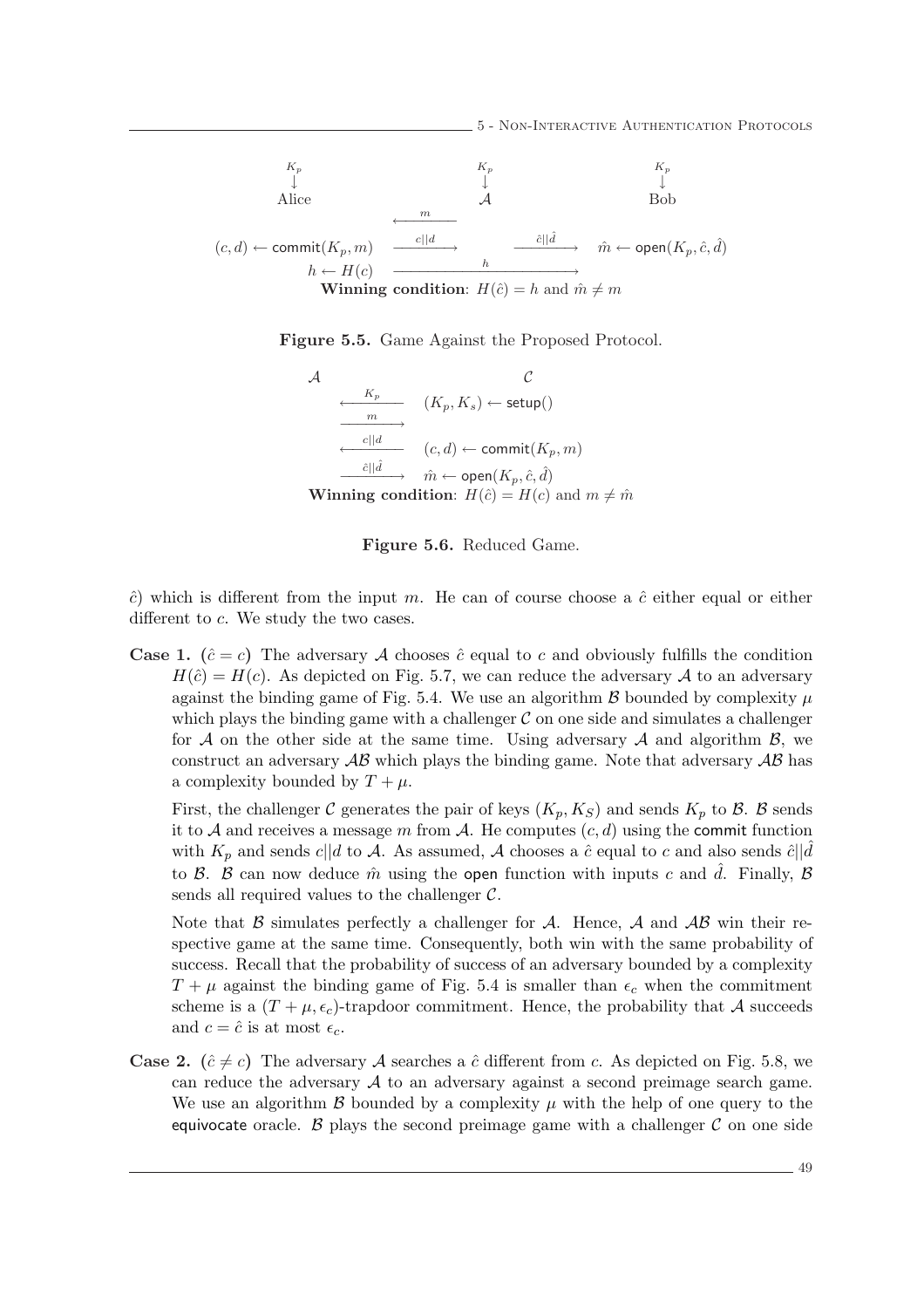$$
\begin{array}{ccccc}\n\mathcal{A} & & & \mathcal{B} & & & \mathcal{C} \\
\hline\n\frac{m}{m} & & & & & (K_p, K_s) \leftarrow \text{setup} & & \\
\hline\n\frac{c||d}{m} & & & & (c, d) \leftarrow \text{commit}(K_p, m) & & \\
\hat{c} = c) & & \xrightarrow{\hat{c}||\hat{d}} & & \hat{m} \leftarrow \text{open}(K_p, c, \hat{d}) & & \xrightarrow{\text{cell}||\hat{d}} & & \hat{m} \leftarrow \text{open}(K_p, c, \hat{d}) \\
\hat{m} & & & & \hat{m} \leftarrow \text{open}(K_p, c, \hat{d}) & & \\
\end{array}
$$

Winning condition:  $\hat{m}, m \neq \perp$  and  $\hat{m} \neq m$ 

**Figure 5.7.** Reduction to the SB Game ( $\hat{c} = c$ ).

$$
\begin{array}{ccc}\n\mathcal{A} & \mathcal{B} & \mathcal{C} \\
\hline\n\frac{m}{m} & (K_p, K_s) \leftarrow \text{setup}() & \\
\downarrow \\
\hline\n\frac{c||d}{m} & d \leftarrow \text{equivocate}(K_s, m, c) & \\
\hline\n\hat{m} \leftarrow \text{open}(K_p, \hat{c}, \hat{d}) & \\
\hline\n\end{array}
$$

**Winning condition:**  $H(\hat{c}) = H(c)$  and  $m \neq \hat{m}$ 

**Figure 5.8.** Reduction to the WCR Game ( $\hat{c} \neq c$ ).

and simulate a challenger for  $A$  on the other side at the same time. Using adversary  $A$ and algorithm  $\beta$ , we construct an adversary  $\mathcal{AB}$  which plays the second preimage game with the challenger C. Note that adversary  $\mathcal{AB}$  has a complexity bounded by  $T + \mu$ .

First, B generates the keys and sends  $K_p$  to A. B receives a message m from A and receives a challenge c from  $\mathcal C$ .  $\mathcal B$  can deduce the decommit value d by calling the oracle equivocate $(m, c)$ . Note that c has been picked uniformly and consequently the distribution of  $(c, d)$  is the same as if they have been yield by the commit algorithm. Then, B can send c||d to A. A sends a  $\hat{c}$ ||d to B. Finally, B sends it to the challenger C.

Note that  $\beta$  simulates perfectly a challenger for  $\mathcal{A}$ . Hence,  $\mathcal{A}$  and  $\mathcal{A}\mathcal{B}$  win their respective game at the same time and consequently with the same probability of success. Recall that the probability of success of an adversary against a second preimage game bounded by a complexity  $T + \mu$  is smaller than  $\epsilon_h$  when H is a  $(T + \mu, \epsilon_h)$ -weakly collision-resistant hash function. Hence, the probability that A succeeds and  $c \neq \hat{c}$  is at most  $\epsilon_h$ .

We conclude that any one-shot adversary bounded by a complexity  $T$  against the protocol of Fig. 5.4 has a probability of success smaller than  $\epsilon_c + \epsilon_h$  when the protocol uses a  $(T + \mu, \epsilon_h)$ weakly collision resistant hash function H and a  $(T+\mu, \epsilon_c)$ -trapdoor commitment scheme.

We now consider powerful adversaries.

Theorem 6. Consider the message authentication protocol depicted in Fig. 5.4. We assume that the function H is a  $(T + \mu, \epsilon_h)$ -weakly collision resistant hash function and the commit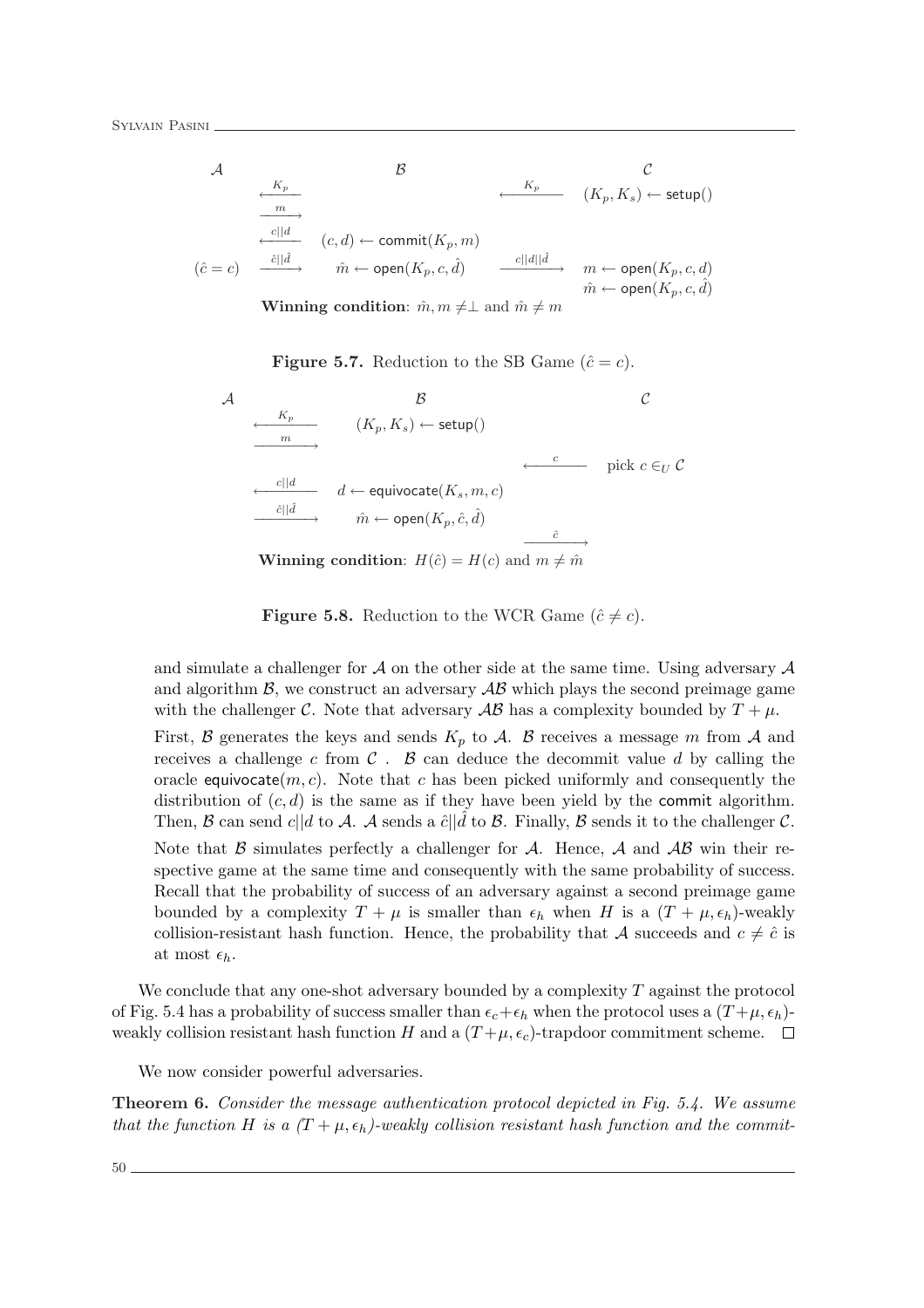ment scheme is a  $(T + \mu, \epsilon_c)$ -trapdoor commitment scheme in the CRS model. There exists a (small) constant  $\mu$  such that for any T, any adversary against this message authentication protocol with complexity bounded by  $T$  and with number of Alice's (resp. Bob's) instances bounded by  $Q_A$  (resp.  $Q_B$ ) has a probability of success p at most  $Q_A(\epsilon_h + \epsilon_c)$ .

Assuming that WCR hash functions and trapdoor commitments such that  $\epsilon_c \ll \epsilon_h$  =  $\mathcal{O}(T2^{-k})$  exist, we have  $p = \mathcal{O}(T \cdot Q_A 2^{-k})$  which meets the data of the generic attack from Theorem 3 for  $T \cdot Q_A \ll 2^k$ . Hence, our protocol is essentially optimal. As an example, assuming that an adversary is limited to  $Q_A \leq 2^{10}$ ,  $T \leq 2^{70}$ , and that the security level requires  $p \le 2^{-20}$ , the protocol of Fig. 5.2 requires  $k \ge 160$  and our protocol requires  $k \ge 100$ . Using MD5 [Riv92], our protocol still achieves a quite luxurious security even though collisions have been found on MD5 [WY05].

*Proof.* Consider an adversary who launches  $Q_A$  instances of Alice and  $Q_B$  instances of Bob. Clearly, we can simulate all instances of Bob, pick one who will make the attack succeed, and launch only this one. Hence, we reduce to  $Q_B = 1$ . Recall from Lemma 3 that any one-shot adversary has a probability of success smaller than  $\epsilon_h + \epsilon_c$ . Using Lemma 1, we conclude that  $\Box$ any adversary has a probability of success at most  $Q_A(\epsilon_h + \epsilon_c)$ .

In conclusion, using the same amount of authenticated bits than the protocol of Fig. 5.2, we conclude that both have the same security against online attacks, but this latter protocol has a better resistance against offline attacks.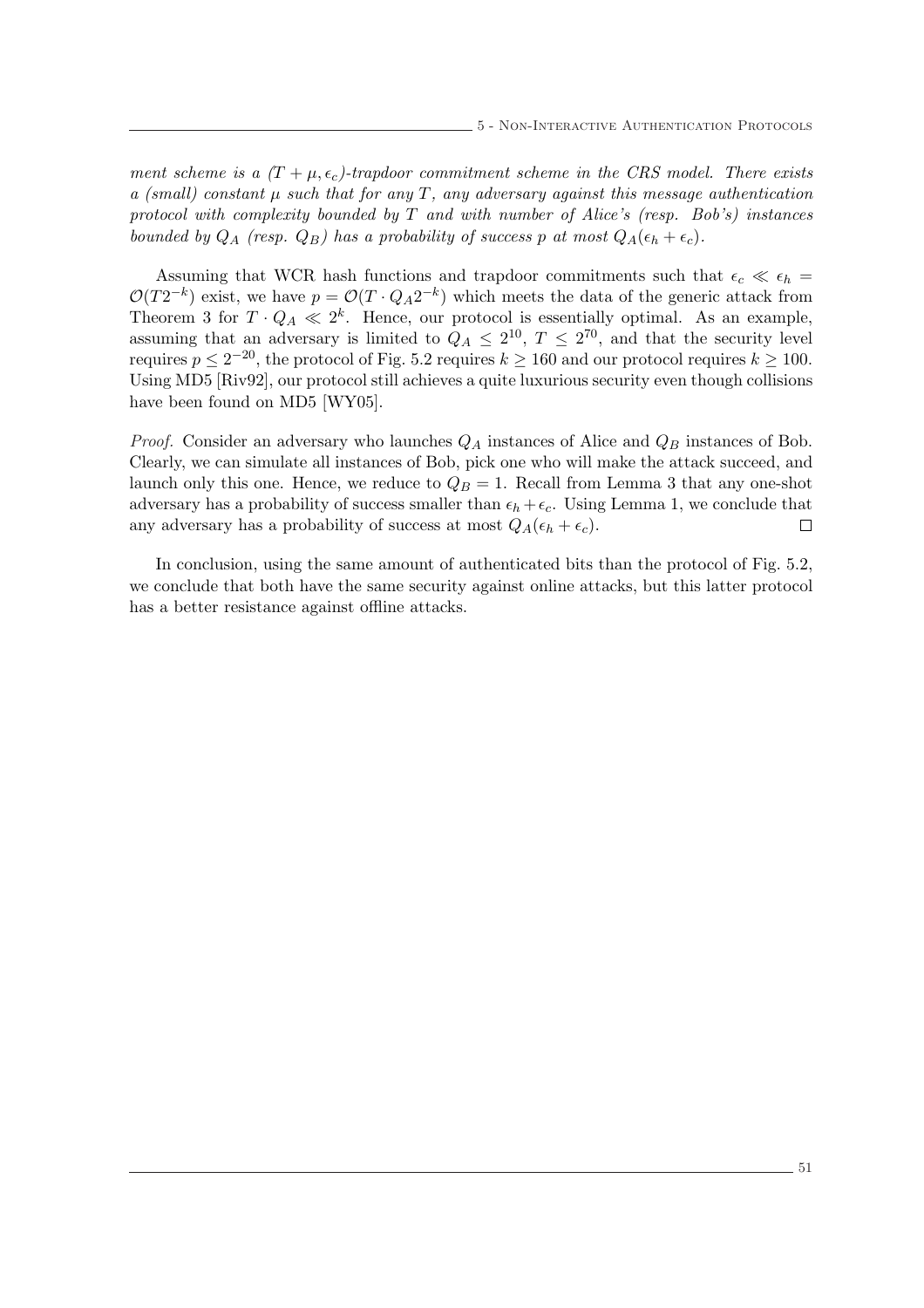Sylvain Pasini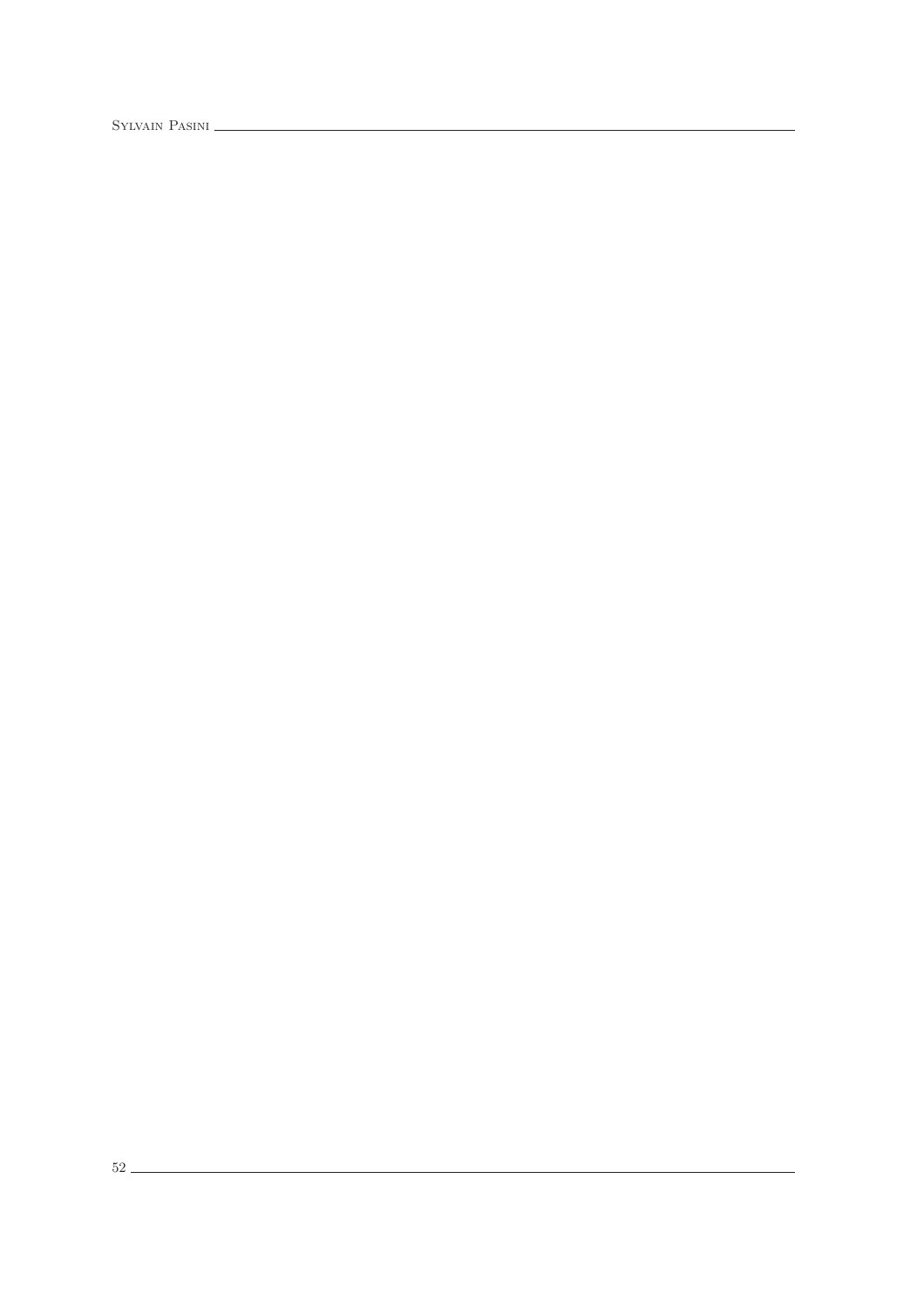| Chapter |
|---------|
| SIX     |

# Interactive Authentication Protocol

In this chapter, we will recall the Vaudenay [Vau05] SAS-based message authentication protocol. In a second time, we will present two implementations. The first one is a modification of OpenSSH which allows users to use this protocol. The second application is a generic peer-to-peer file authentication which allows two distant users to authenticate any files such as public keys, and if required to exchange it assuming that they knows the distant voice and they can authenticate it.

### 6.1 The Vaudenay SAS-based Protocol

On Fig. 6.1 is depicted the SAS-based message authentication protocol taken from Vaudenay [Vau05]. In this protocol, Bob will authenticate a message  $m$  from Alice. After the exchange of the three first messages through the insecure channel, Alice has to authenticate a short string  $SAS = R_A \oplus R_B$  where  $R_A$  and  $R_B$  are randomly selected at the beginning by Alice and Bob respectively.

> Alice Bob input: m pick  $R_A \in U \{0,1\}^k$ k pick  $R_B \in U \{0,1\}^k$  $c||d \leftarrow$  commit $(m||R_A)$  $m||c$  $-$ <del>−−−</del>  $\leftarrow$   $\leftarrow$   $\leftarrow$   $\leftarrow$   $\leftarrow$  $\mathcal{R}_B$  $\stackrel{d}{\longrightarrow}$   $\hat{R}_A \leftarrow$  open $(\hat{m}, \hat{c}, \hat{d})$  $\mathsf{SAS} \leftarrow R_A \oplus \hat{R}_B$  authenticate $_{\mathrm{Alice}}(\mathsf{SAS})$ check  $\mathsf{SAS} = \hat{R}_A \oplus R_B$ output: Alice,  $\hat{m}$

Figure 6.1. SAS-based Message Authentication.

Recall that using a weak authentication channel, the adversary can delay or replay au-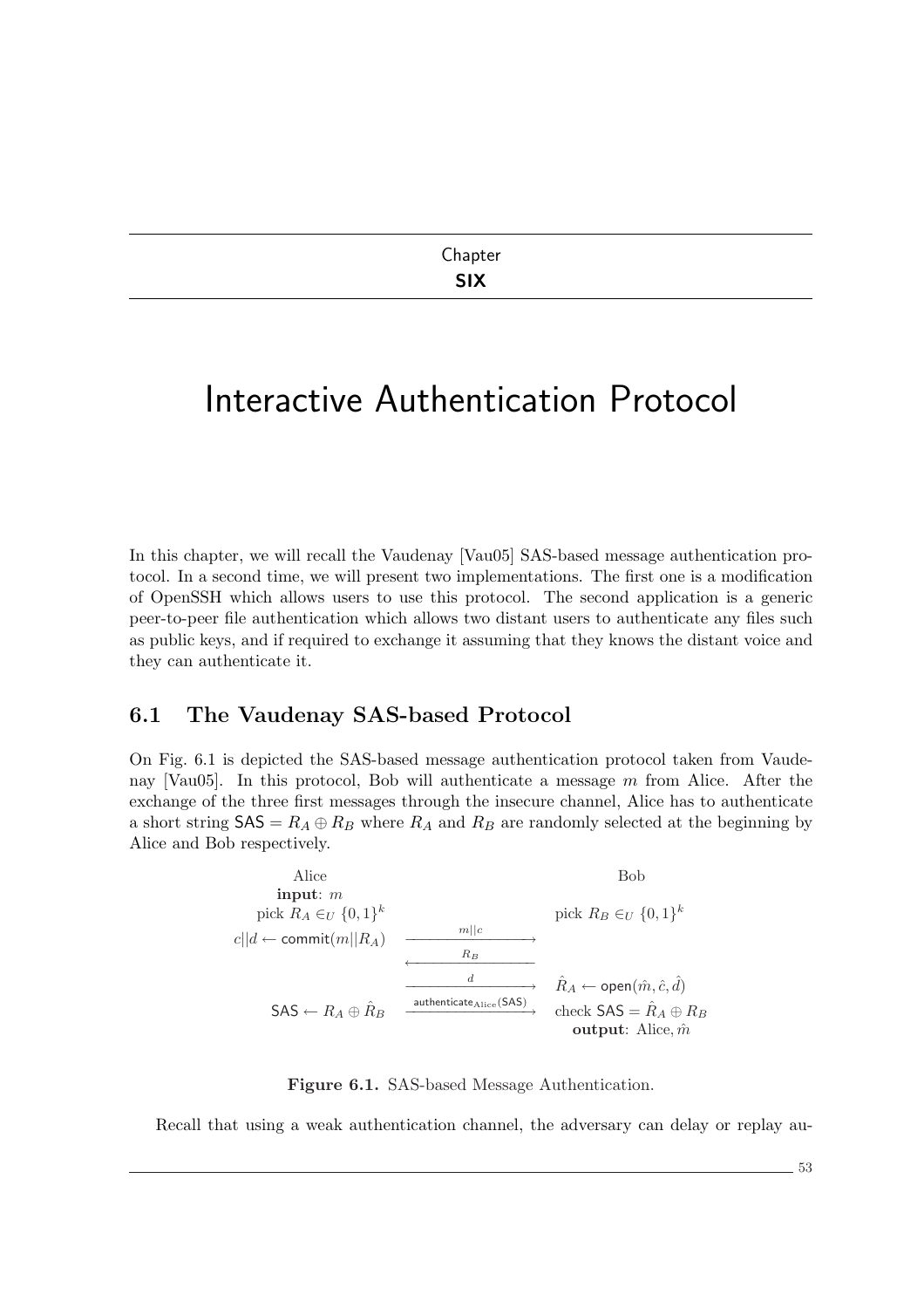thenticated messages. These two channel defects can lead to powerful attacks as seen on the beginning of Chapter 4. This protocol resists to general attacks run by any adversary bounded by a number of protocol runs, i.e. the online complexity. Indeed, assuming that hiding commitment schemes exist, this protocol resists to offline attacks.

#### 6.2 Short Security Analysis, Optimality

Due to interactivity, this protocol does not allow offline attacks. In addition, the authenticated string is uniformly distributed and independent of the message m. Vaudenay [Vau05] proves that a one-shot attack has a probability of success at most  $2^{-k} + \epsilon$  where  $\epsilon \geq 0$  represents a small advantage for attackers due to a non-perfect commitment scheme (non perfectly hiding).

**Theorem 7** ( $[Van05]$ ). We consider one-shot adversaries against the message authentication protocol in Fig. 6.1. We denote by  $T$  and  $p$  their time complexity and probability of success, respectively. We assume that the commitment scheme is either  $(T_C, \epsilon)$ -extractable or  $(T_C, \epsilon)$ equivocable. There exists a (small) constant  $\mu$  such that for any adversary, we have either  $p \leq 2^{-k} + \epsilon \text{ or } T \geq T_C + \mu.$ 

In addition, he proves in [Vau05] that attacks which use  $Q_A$  instances of Alice and  $Q_B$ instances of Bob have a probability of success against this protocol at most  $Q_A Q_B(2^{-k} + \epsilon)$ . Note that the proof was done using Lemma 1. Consequently, any adversary which can use at least Q instances of Alice and Bob have a probability of success less than  $\frac{Q^2}{4}(2^{-k} + \epsilon)$ . This meets the data of the generic attack from Theorem 1 for  $q \ll 2^k$ . So, the protocol is essentially optimal.

Theorem 1 tells us that the security of the protocol of Fig. 6.1 is optimal among all comparable protocols since it reaches the maximal security of a message authentication protocol and these it cannot exists a better protocol using the same amount of authenticated bits.

## 6.3 A First Application: OpenSSH

Since SSH uses public key cryptography, it needs public key exchange and thus an authentication step is required. Most of the time, the authentication of the distant public key is made by comparing the footprint computed locally by the client with the distant footprint, which is obtained from the SSH server in an authenticated way. One advantage of this way is the non-interactivity. Fig. 6.2 shows a possible SSH connection setup between a client and a server.

Actually, the *major drawback* is that users often accept the distant public key by just answering "yes" to the first question without checking the fingerprints. This leads to the non-authentication of the distant public key and thus to a security problem.

To improve the security of OpenSSH, we have implemented the Vaudenay SAS-based message authentication protocol [Vau05] in addition to the existent method. We use the authentication protocol to authenticate the remote public key (from the server). This new method forces the user to authenticate the public key since it can not continue until it has not entered the valid SAS. Indeed, he must type the true SAS (and not just answer "yes").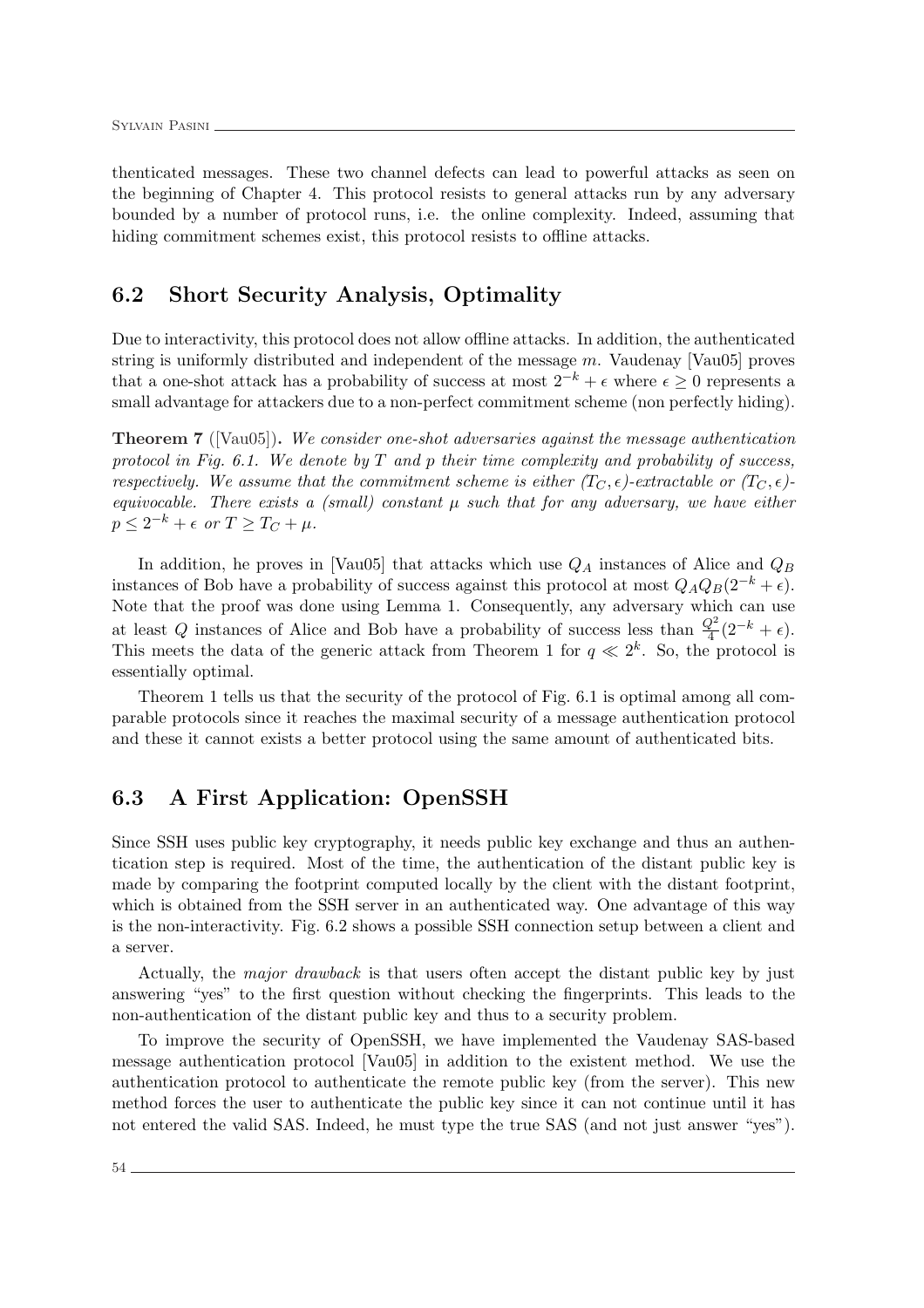```
#> ssh pasini@lasecpc12
The authenticity of host 'lasecpc12 (128.178.73.67)' can't be
established.
RSA key fingerprint is
fb:0c:0e:bc:fd:c7:3d:68:e9:8b:2d:6b:c6:ae:88:e2.
Are you sure you want to continue connecting (yes/no)? yes
30651: Warning: Permanently added 'lasecpc12,128.178.73.67' (RSA)
to the list of known hosts.
Password: ********
Have a lot of fun...
#> exit
logout
Connection to lasecpc12 closed.
```
Figure 6.2. Connection to a Remote Host using a Conventional Protocol

Unconscious users cannot use the system as before accepting all keys without authentication. Thus, this new system guarantees to the network a higher security. Fig. 6.3 gives us an example of an OpenSSH connection setup using the Vaudenay SAS-based message authentication.

We have tried to render our implementation compatible with other OpenSSH systems. Indeed, we have added the option  $-Z$  to both client and server. In particular, if the server would accept to use the Vaudenay SAS-based protocol [Vau05], the administrator must specify the option -Z when he launches the daemon. Consequently, when the server send his version to the client, the string is  $SSH - 1.99 - OpenSSH_3.9p1-sas$ . The last option indicates that the server could use the Vaudenay SAS-based protocol [Vau05]. The conventional implementations of OpenSSH would accept this version since it stops before the -. Similarly, if the client would use the Vaudenay SAS-based protocol [Vau05] for the authentication, he have to specify the option  $-\mathbf{Z}$  in the command line. During the parameters negotiation, they determine whether they use the new protocol or not. Four cases are now possible. The new protocol is of course used only if both have enabled the SAS protocol, i.e. they sends a version terminating with -sas.

Recall that the only manner to attack the SAS-based protocol of Fig. 6.1 is launching several protocol instances which is not hard to detect.

This method of authentication would be perfect if it did not have the following defect:

The SAS must be obtained (and authenticated) for each unknown distant public key, for instance by phone if the administrator voice is known, or physically otherwise.

Suppose an administrator is responsible of a very big number of hosts, for instance a department of EPFL. He has to respond to a big number of phone calls or to encounter some students since his voice is not known by them. When a user starts a connection with an unknown host, he needs the corresponding SAS. The administrator must be available at this moment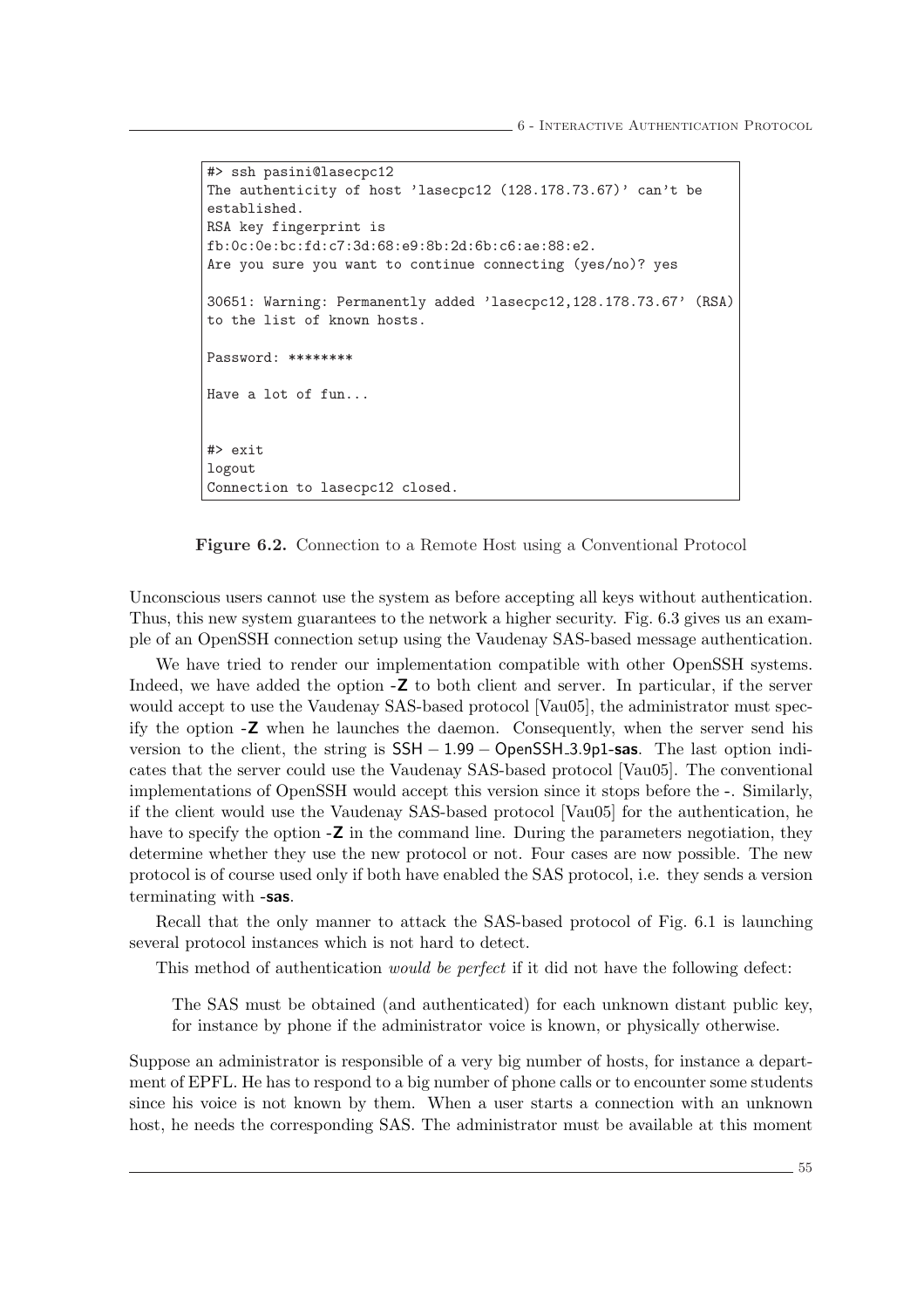SYLVAIN PASINI \_

On the client side:

```
#> /scratch/pasini/myssh/bin/ssh -Z pasini@lasecpc16
From the server : SSH-1.99-OpenSSH_3.9p1-sas
Use SAS authentication.
Start SAS protocol:
  Wait on commit... Done.
    Commit=22348769876106551
 Pick Rc. Rc=747
  Send Rc.
  Wait on decommit...Done.
    Fingerprint=37:3a:3d:96:4b:c8:04:de:bc:3a:2b:c3:5c:d5:bd:f6
    Rs = 990Commit received valid
 Enter the SAS: 1737 [entered by the user]
 SAS correct
pasini@lasecpc16's password: ******** [entered by the user]
#> exit
logout
Connection to lasecpc16 closed.
```
On the server side (daemon output):

```
#> /scratch/pasini/myssh/sbin/sshd -Z
SAS authentication enabled by the daemon.
Start infinite loop
Child created to handle connection, pid=28649.
Start SAS protocol:
  Compute commit and decommit
    Decommit=37:3a:3d:96:4b:c8:04:de:bc:3a:2b:c3:5c:d5:bd:f6-990
    Commit=22348769876106551
  Send the commit.
  Wait on Rc...Done.
    Received Rc=747
  Send the decommit.
  Compute the SAS.
    SAS=1737
  Save the SAS in the SAS database (for administrator).
```
On the server side (SAS database):

128.178.73.71 1737 [new line created]

Figure 6.3. Connection to a Remote Host using the SAS-Based Protocol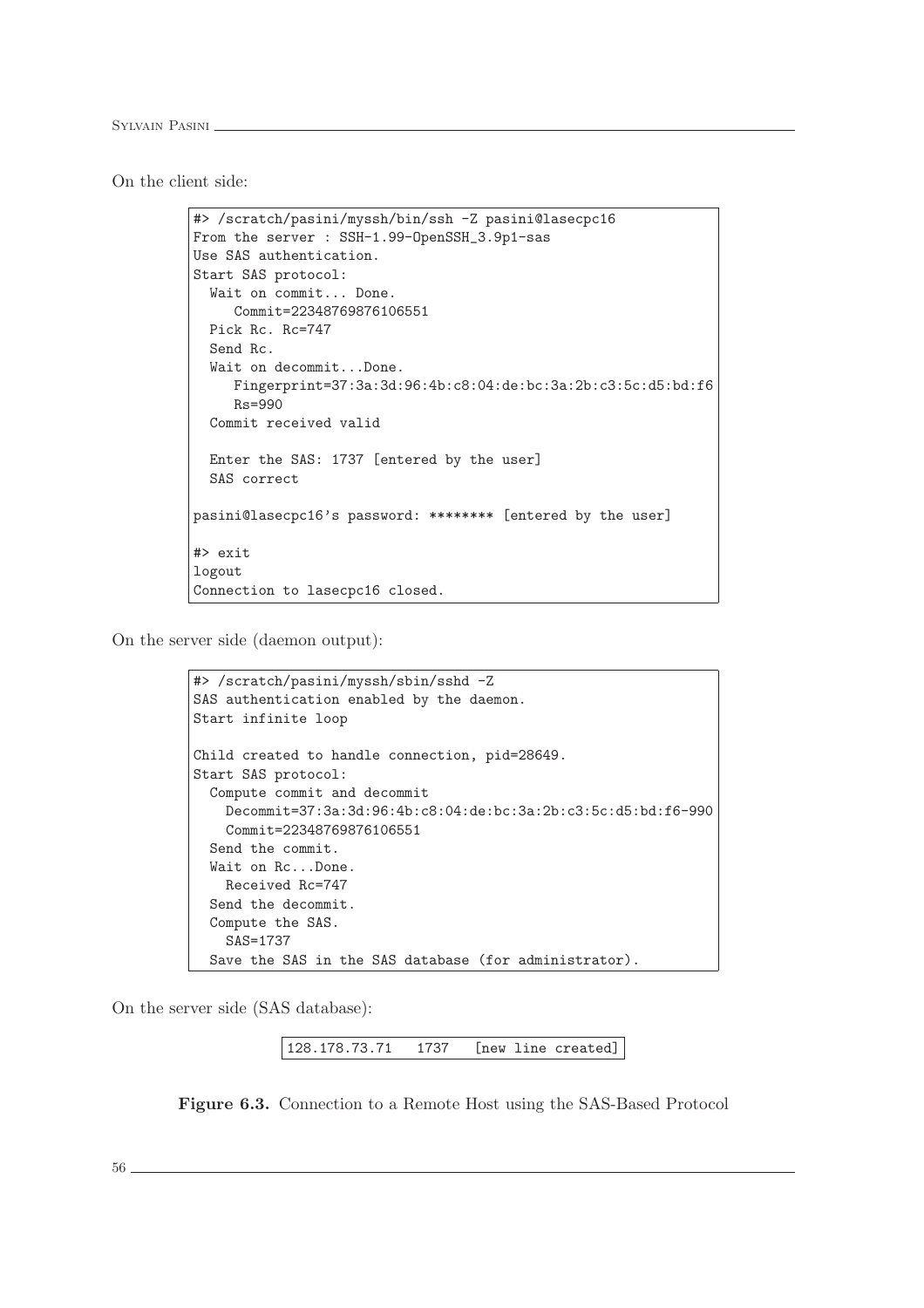which can be impossible in some cases. Using the conventional way, the administrator must be available too, but not necessarily at the same time since the protocol is non-interactive. In conclusion, this new system is more secure in particular for unconscious users. On the other hand, it is not practically usable in most cases.

Possible applications of this implementation can be the exchange of public keys between distant users (or companies) that require a high security and very quickly. As presented in the introduction, suppose for instance a disaster cause in a bank and the administrator is in trip. Thus, he must establish a very quick connection with the server using a new generated pair of keys. The administrator is forced to authenticate the public key (very) quickly. Using the SAS-based protocol, he has just to call the bank, starts the protocol, and finally types the SAS which has been obtained with the help of a responsible person. In this case, the security can be achieved with few bits, typically 15 bits, which is much less than the 160 bits of a fingerprint.

#### 6.4 A Peer-To-Peer File Authentication

In Section 6.3, we have seen that the implementation in OpenSSH of the Vaudenay SAS-based message authentication protocol [Vau05] was a problem. Indeed, the interactivity forced the administrator to be available at "any time" to exchange some SAS. This reason encouraged us to propose a better application for this protocol. It seems reasonable to assume that two users, who can arrange themselves between them, can be available during the exchange of a message, e.g. a public key. In this section, we propose a peer-to-peer application that help to authenticate public keys. In fact, the proposed system is more general and allows users to authenticate, and if required to exchange, files like GPG public key files.

The application which have been implemented communicates through the Internet network using a chosen port (the insecure channel). In addition, they needs an human communication channel, which achieves authentication, typically telephone (the authenticated channel). The application is based on the client-server model and works in short as follow: Suppose two persons: Alice and Bob. Bob would authenticate a file from Alice (e.g. her GPG public key). First, he launches the SAS File Exchange application and wait for connection (i.e. he is the server). Then, he contacts Alice, for example by telephone, and asks him to authenticate one of her files. Alice launches the application too, selects the file to authenticate and the destination address, i.e. IP address and port number. Then, she starts the authentication protocol (i.e. she is the client).

#### 6.4.1 The Implemented Protocol

The Vaudenay SAS-based authentication protocol depicted on Fig. 6.1 has been adapted for a practical implementation. The implemented version works as described on Fig. 6.4. In particular, the file which has to be authenticated can be exchanged or not. If Alice and Bob has already exchanged the file, e.g. by email, authentication only is made, otherwise the file is exchanged at the beginning of the protocol.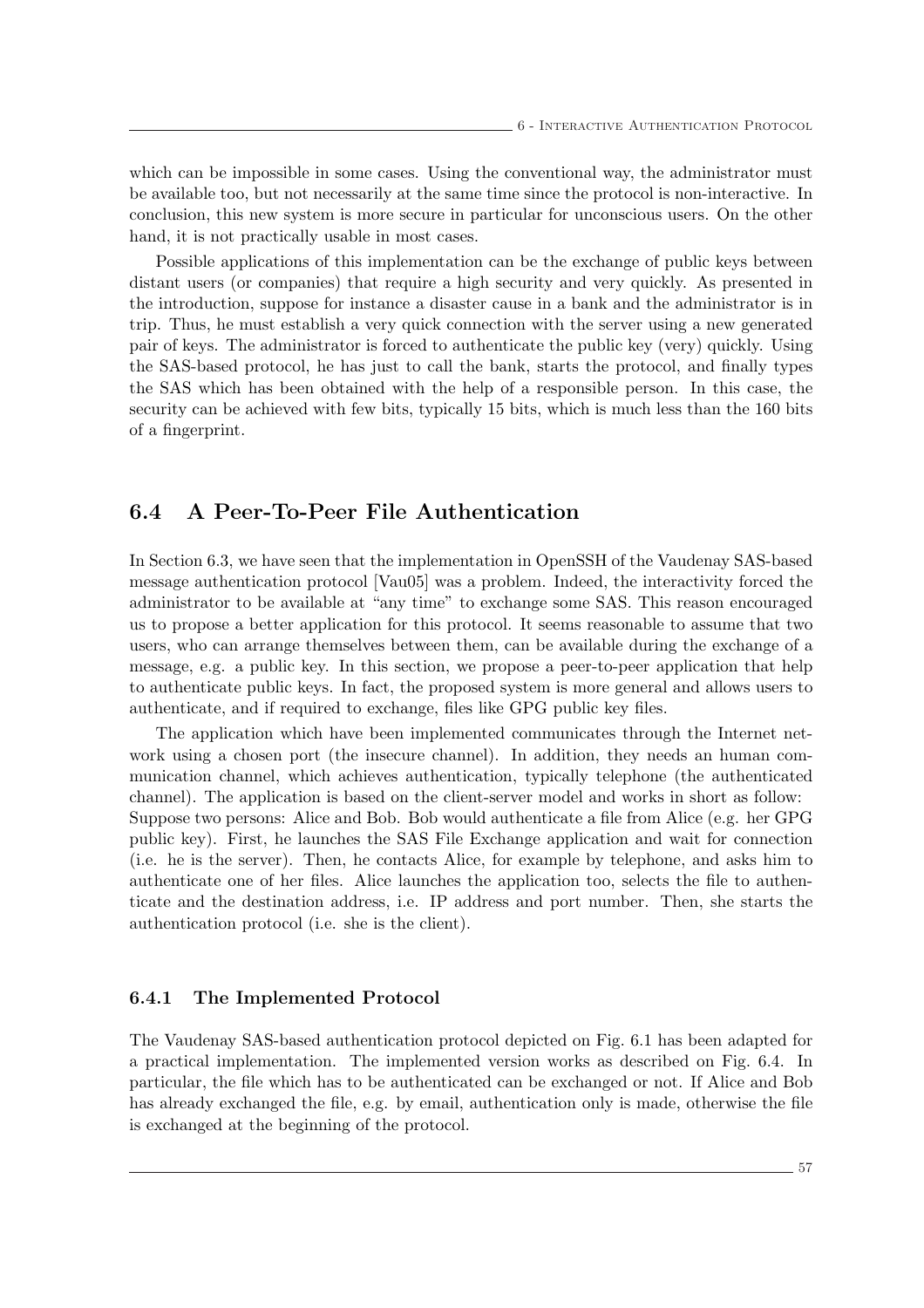

Figure 6.4. Implementation of the Vaudenay SAS-based Message Authentication with Random Oracle Commitment.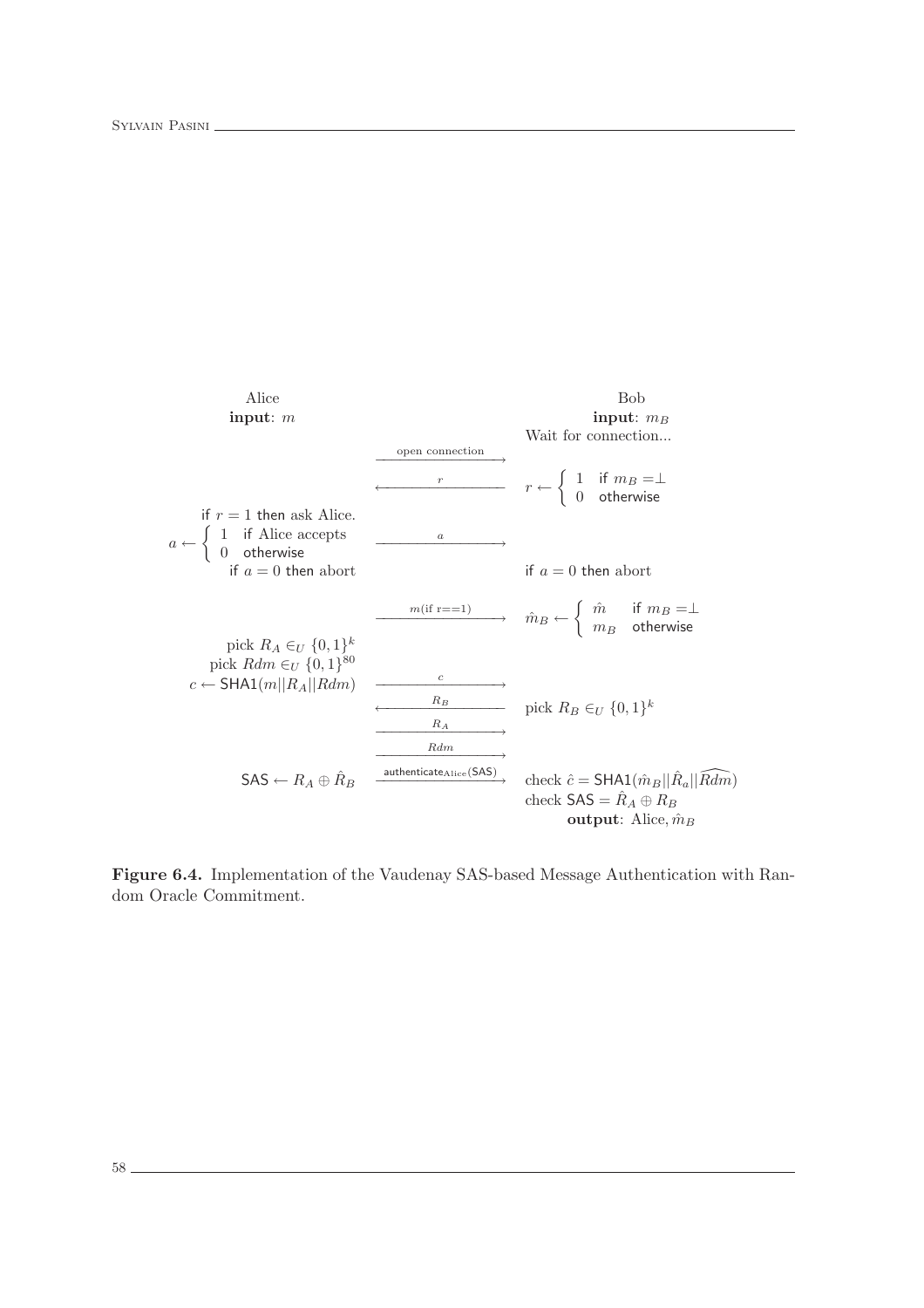6 - Interactive Authentication Protocol

| LASEC |                                         | <b>File Authentication</b> | <b>CPAU</b> |
|-------|-----------------------------------------|----------------------------|-------------|
|       | Select the action that you will start : |                            |             |
|       | Start authentication                    | Authenticate a source      |             |
|       |                                         |                            |             |

Figure 6.5. Screen-shot of the Main Frame

#### 6.4.2 The Final Application

The final application has been implemented in Java for its simplicity of designing user-friendly interfaces. It is principally composed of three windows.

- The main window is the only visible at the launches of the application. It allows users to open one of the two other windows or to quit the application. A screen-shot is printed on Fig. 6.5.
- The receive window is normally opened by the user, i.e. Bob, who will authenticate a distant file, i.e. form Alice, and possibly will receive it. A screen-shot is printed on Fig. 6.7.

He has to specify the port number and the file destination. Three cases are possible for the file destination:

- No filename specified. The protocol (Bob) requests the source (Alice) to send the file. If the source accept, Bob receives the file and the correspondent filename. The received file would be saved in the received filename.
- A non-existent filename specified. The protocol (Bob) requests the source (Alice) to send the file. The received file would be saved in the specified filename.
- An existent filename specified. The protocol (Bob) does not request the source (Alice) to send the file and later use the specified file to check the commit.

By clicking on the button "Waiting authentication", Bob enters in a waiting mode until it receives a connection on the specified port.

After the execution of the protocol, Bob has to enter the SAS which has been yield by Alice for instance by telephone.

The send window is normally opened by the user who has the source of the file, i.e. Alice. A screen-shot is printed on Fig. 6.6.

She has to specify the source filename, the destination hostname, i.e. the on of Bob, and the port number to be used.

By clicking on the button "Start authentication", Alice starts the protocol by establishing a connection to Bob.

If Bob would have requested the file transfer, a dialog window is opened. Alice can either accept to send the file, or either abort the protocol.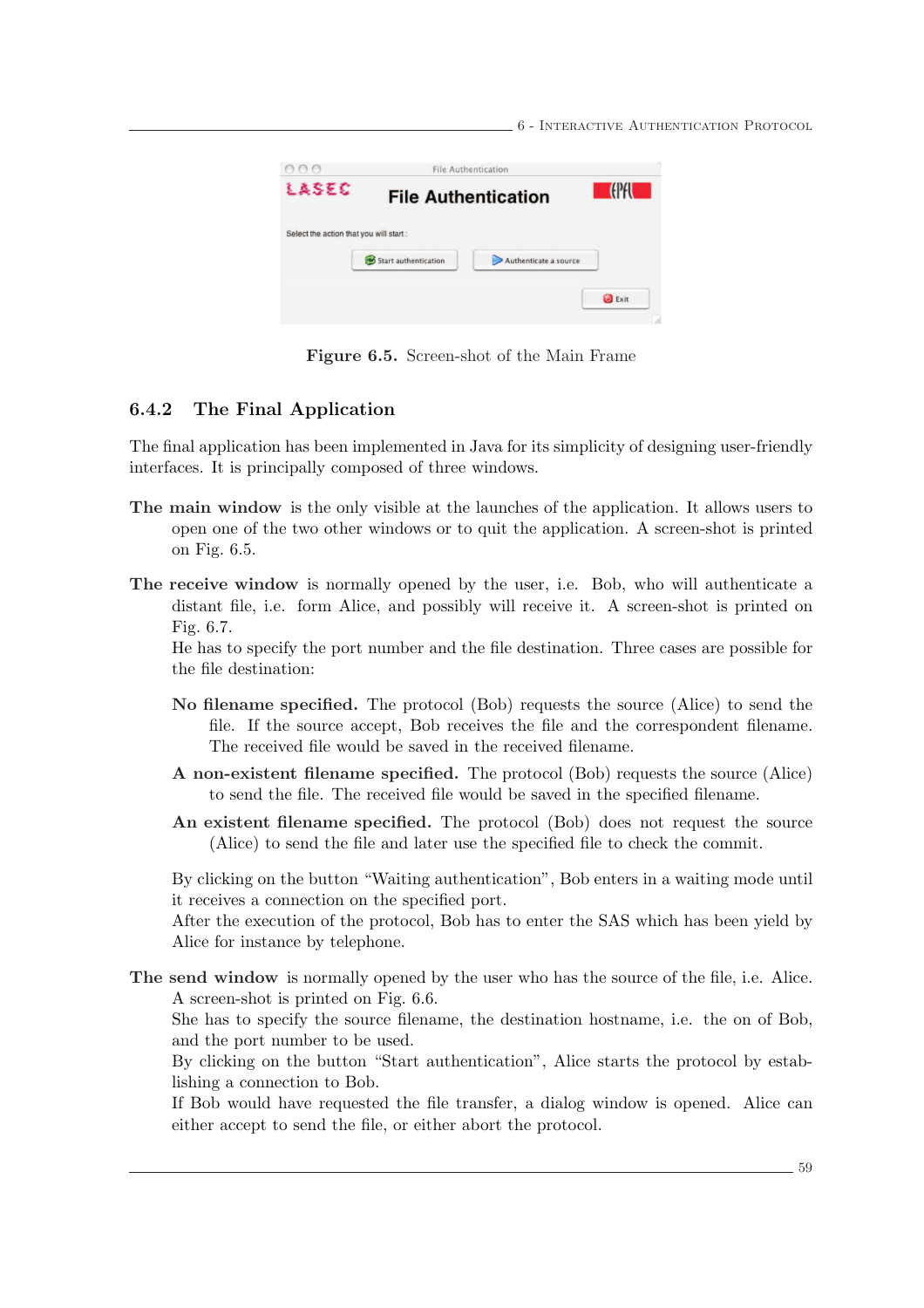At the end of the execution of the protocol, Alice has to gives the SAS to Bob using an authenticated channel, for instance a telephone.

The executions of the SAS-based protocol on Alice and on Bob sides are depicted respectively on Fig. 6.6 and Fig. 6.7. These executions represent a public key authentication without transfer by considering that Alice has send its public key to Bob prior the protocol, e.g. by email.

#### 6.4.3 Number of SAS Trials

The used SAS has a fixed length of 5 digits. A sixth digit has been added to check its validity. In an application of this type, it is important to allow users to make mistake(s). On the other hand, this flexibility does not reduce the security. If simply two tries are allowed, an attacker has two tries to attack the protocol. Consequently, the probability of success is twice the probability of success of the original protocol.

The sixth digit is a digit of redundancy. It is the sum of the five original digits modulo 10. When Bob enter a SAS, first the redundancy is checked.

- If the redundancy is bad , Bob has entered a non-valid SAS and can try another one (only). Note that an attacker has no chance with a generated SAS with bad redundancy since it would be rejected with probability 1.
- If the redundancy is correct , either the SAS entered is right and also the file is authenticated, either it is false and the file authentication is aborted since an attack can be occurred.

Using this method, users can make a mistake typing the SAS, but the security is not decreased. On the other hand, it costs one additional digit.

#### 6.4.4 In Short

The proposed application allows users to exchange files on an authenticated way. It can be used to exchange PGP, or GPG, public keys by authenticating only six digits. Note that the current method uses the protocol of Fig. 5.2 and requires 160 authenticated bits which are usually represented by 32 hexadecimal digits. Fortunately, the proposed protocol requires the exchange of only 15 authenticated bits which is much smaller than the current method.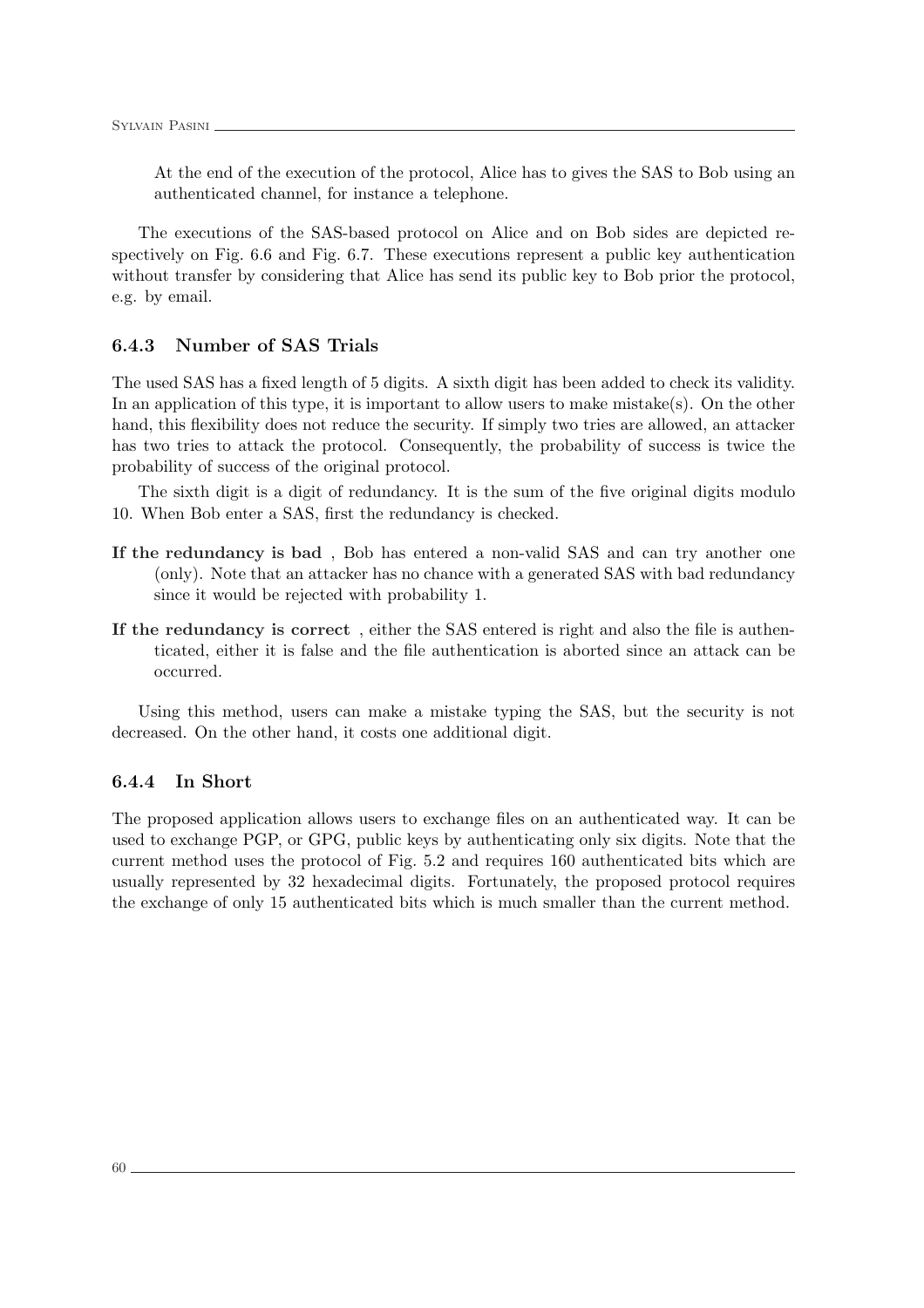6 - Interactive Authentication Protocol

 $\mathbb{R}$ 

|                                        | /PGP Key.asc                                                         | Browse               |
|----------------------------------------|----------------------------------------------------------------------|----------------------|
| Host name                              | localhost                                                            |                      |
| Port number                            | 4711                                                                 |                      |
| The SAS you must transmit is           | 54<br>75<br>21                                                       | Start authentication |
| $\sqrt{\phantom{a}}$ Verbose mode      | Clear                                                                | Close                |
| Start SAS Protocol.<br>$Rc = 57996$    |                                                                      |                      |
|                                        | Rdm=181838596214282329086820                                         |                      |
|                                        | No need to send the file.                                            |                      |
|                                        |                                                                      |                      |
|                                        | Send commit=cd:78:4d:9c:b1:55:1a:02:73:94:d0:8f:5f:5c:c3:08:2e:40:9( |                      |
| Receive Rs=94158                       | Send Rdm=181838596214282329086820                                    |                      |
| Send $Rc = 57996$<br>The SAS is 752154 |                                                                      |                      |

Figure 6.6. Screen-shot of the Frame on Alice Side (Verbose Mode)

|                                                              | 4711                                                                 |              |
|--------------------------------------------------------------|----------------------------------------------------------------------|--------------|
| File destination                                             | /PGP Key.asc                                                         | Browse       |
| You can enter the SAS.                                       |                                                                      | Stop waiting |
|                                                              | Enter the SAS for authentification :                                 | $\vee$ Ok    |
| Verbose mode                                                 | Clear                                                                | Close        |
|                                                              |                                                                      |              |
| Start SAS protocol.                                          | Start listening on port 4711.                                        |              |
|                                                              |                                                                      |              |
|                                                              | Receive commit=cd:78:4d:9c:b1:55:1a:02:73:94:d0:8f:5f:5c:c3:08:2e:40 |              |
|                                                              | Receive Rdm=181838596214282329086820                                 |              |
| Send Request=0.<br>Send $Rs = 94158$<br>Receive $Rc = 57996$ | Check commit=cd:78:4d:9c:b1:55:1a:02:73:94:d0:8f:5f:5c:c3:08:2e:40:9 |              |

Figure 6.7. Screen-shot of the Frame on Bob Side (Verbose Mode)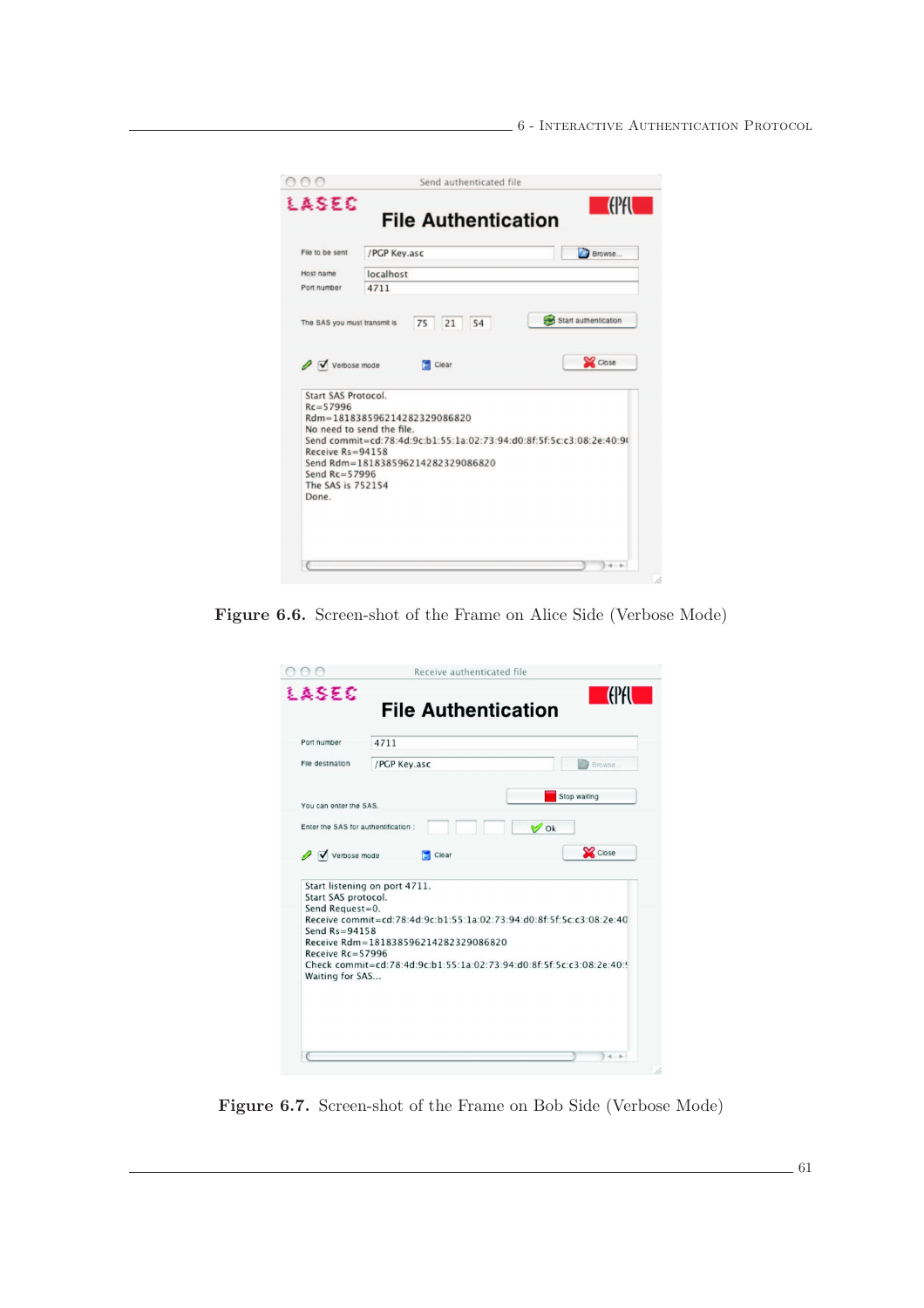Sylvain Pasini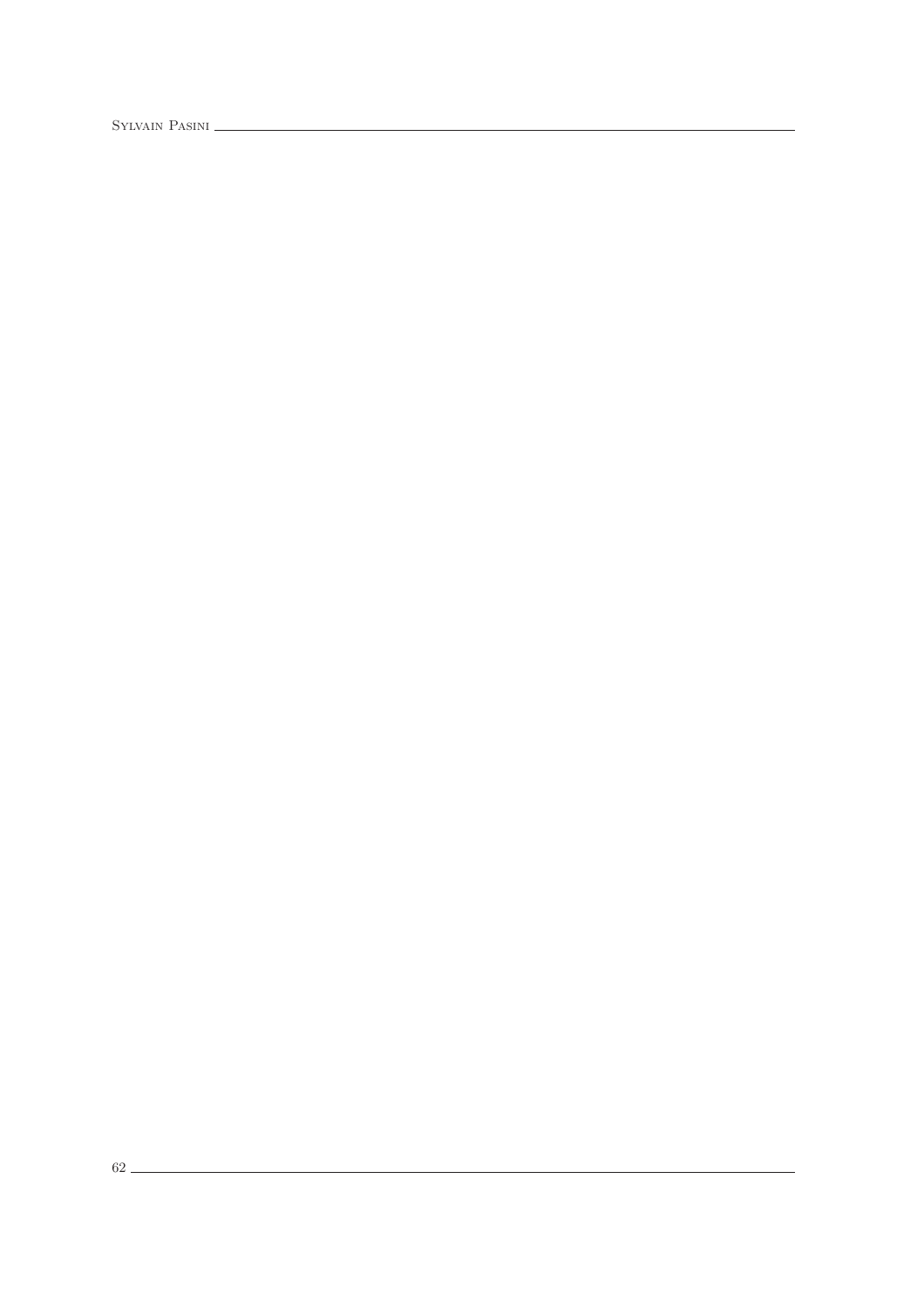| Chapter      |  |
|--------------|--|
| <b>SEVEN</b> |  |

# Interactive vs. Non-Interactive Protocols and their Applications

In Chapter 6, we have seen two applications of the interactive SAS-based protocol. In the OpenSSH application, the interactivity was a problem, recall that the administrator became quickly overloaded by the SAS distribution. In the second application, the peer-to-peer file authentication, the interactivity was an advantage since it allowed users to exchange short strings instead of longer ones.

In this chapter, we try to compare and analyze interactive and non-interactive protocols. In a second time, we sketch some applications and we discuss whether interactive or noninteractive is better in this case.

# 7.1 A Short Comparison

Usability An interactive protocol allows shorter authenticated strings and thus it is more user-friendly. On the other hand, an interactive protocol forces the users to be synchronized which can be not user-friendly.

Security We have seen in Chapter 5 that non-interactive protocols are vulnerable to offline and online attacks. Interactive protocols are in general resistant to offline attacks and thus their security is better.

Cost In term of amount of authenticated bits, interactive protocols are lower cost since they don't have to resist to offline attacks and thus can use shorter authenticated string

An exception is MANA. Indeed, it is a non-interactive protocol using only few authenticated bits. On the other hand, it requires a stronger authenticated channel which is more expensive than a weak authenticated one.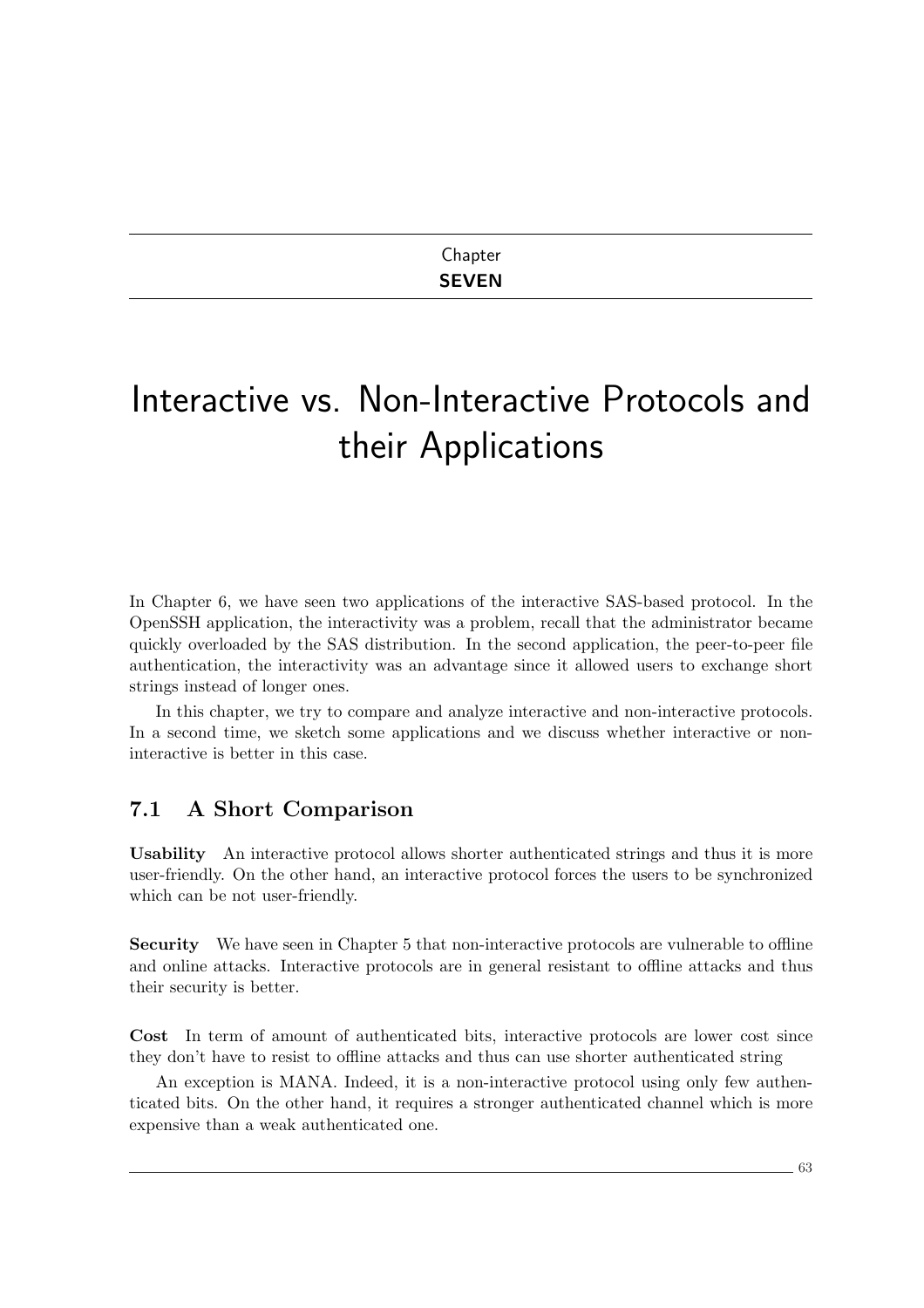Complexity The non-interactive protocols often use one-way hash functions. Thus, their complexity is basically a hash computation on each sides of the protocol.

In the proposed (non-interactive) protocol, a commitment scheme is used in addition to the hash function. Consequently, its complexity is a commitment and a hash computation on each side.

The only interactive protocol seen in this work uses a commitment and its complexity is a commit call and an open call on each side respectively.

Note that a commitment scheme can be very complex compared to a simple hash computation. Thus, protocols using a commitment scheme are in general more complex than ones using only hash functions.

## 7.2 Some Applications Examples

#### 7.2.1 Applications Based on Public Keys

SSH. In Section 6.3, we have seen the problem of an interactive protocol in this case. On the other hand, the interactivity forces users to authenticate the distant public key and not just accept them. Indeed, with the presented solution, the user must enter the good SAS to continue.

PGP, GPG. Currently, the protocol used is non-interactive. Consequently, it allows the two distant users to run a non-synchronized authentication. On the other hand, they must authenticate a long string, e.g. 160 bits.

In Section 6.4, we have seen that an interactive protocol can be used for peer-to-peer key (file) authentication. Here, we assume that two distant users can run a synchronized protocol. The interactivity has the advantage of allowing shorter SAS.

PGPfone. PGPfone is a software package that allows to transform a computer into a secure telephone. Suppose two persons would communicate securely, i.e. Bob calls Alice. A possible scenario can be to start with a non-secure communication. The two users can communicate. In particular, if Bob knows Alice, the non-secure communication is an authenticated channel. Thus, Alice can send its public key to Bob, e.g. using another TCP port or by email, and she can authenticate their public key by spelling its fingerprint. After this authentication step, the two users can setup a secure communication by using the public key which has just been exchanged.

Clearly, both users are eventually synchronized, thus an interactive protocol can be run simultaneously on another TCP port without any additional constraint. In addition, this second method allows shorter SAS as seen in the comparison since the protocol is interactive.

In conclusion, an interactive protocol is better in this case since it allows shorter SAS without requiring any additional constraint.

64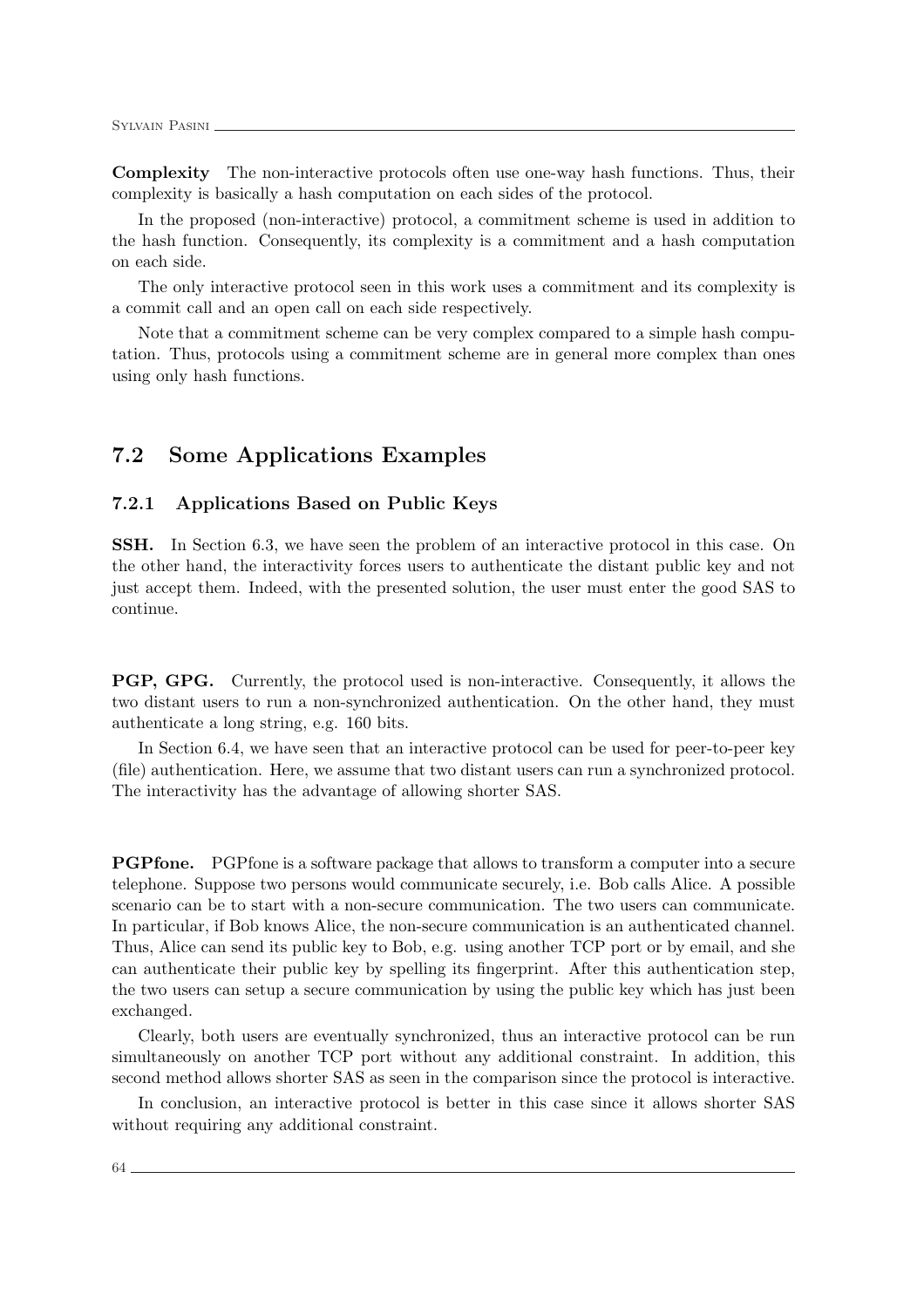#### 7.2.2 Bluetooth Devices Pairing and Wireless USB

An alternative method to Bluetooth pairing can be to exchange a public key and then authenticate it. Note that a device pairing requires both available. Consequently, an interactive protocol requires no additional constraint. Thus, short SAS can be used to authenticate public keys. For small devices, this can be restrictive since costly commitment schemes can be hard to implement. Recall that protocol of Fig. 6.1 requires a commitment scheme.

Wireless USB will appear soon. Some USB devices, such as printers, will become wireless. As for Bluetooth, a WUSB device requires a pairing step otherwise attacks can be run.

Let us consider some applications. We does not focus on the implementation of the authentication protocol, but rather on the user interface.

A headset has no keyboard and no display and it must communicate to exchange the SAS (if an interactive protocol is used). Clearly, a telephone must authenticate its headset. After the protocol execution, a SAS must be exchanged from the headset to the telephone. A solution would be that the ear-phone pronounces the SAS and then the user types it on the telephone keyboard.

For a keyboard of a computer, it is important to authenticate the computer and to setup a secure communication. Otherwise, an adversary can for example recover passwords typed on the keyboard. Thus, a SAS must be exchanged from the computer to the keyboard. Fortunately, the keyboard has inputs. The users could type on his keyboard a SAS which is displayed on the screen of the computer. Here, we consider that the display to user is an authenticated channel. Note that it does not need a confidential channel since a SAS is not a PIN code. A symmetric problem is to make sure that the computer is linked to the right keyboard. For this, we only require the keyboard to have a LED showing when the secure communication was successfully set up: if the computer says that a connection was setup to a keyboard but the right keyboard does not, then it was made by a wrong one.

When a user on the road would like to print a confidential document from his laptop computer to a wireless printer, authentication of the printer is necessary. In the case where the printer has a display, it is not a problem: the printer just displays the SAS which is typed on the laptop. Consider that the printer has no display. The printer can still print the SAS on a page. The protocol can be interactive in this case to allow short SAS.

A hard disk has in general no input/output with the user. Here are some alternate ways for "deaf-mute" devices:

- 1. Start with a wired connection to setup a security association. After this step, it can be disconnected and can use the wireless link securely. Note that a good solution can be that the device remembers the security association for the next time.
- 2. "Hard-code" a key on the device and print them on its box. The user has to type it on its computer during the authentication step.
- 3. Use resurrecting duckling paradigm from Stajano-Anderson [SA99]. In short, when a device is booted the first time, it searches another device in its vicinity and trusts the first found for always.
- 4. Use a distance bounding authentication which is well adapted in these cases since we are doing pairings and devices are very close.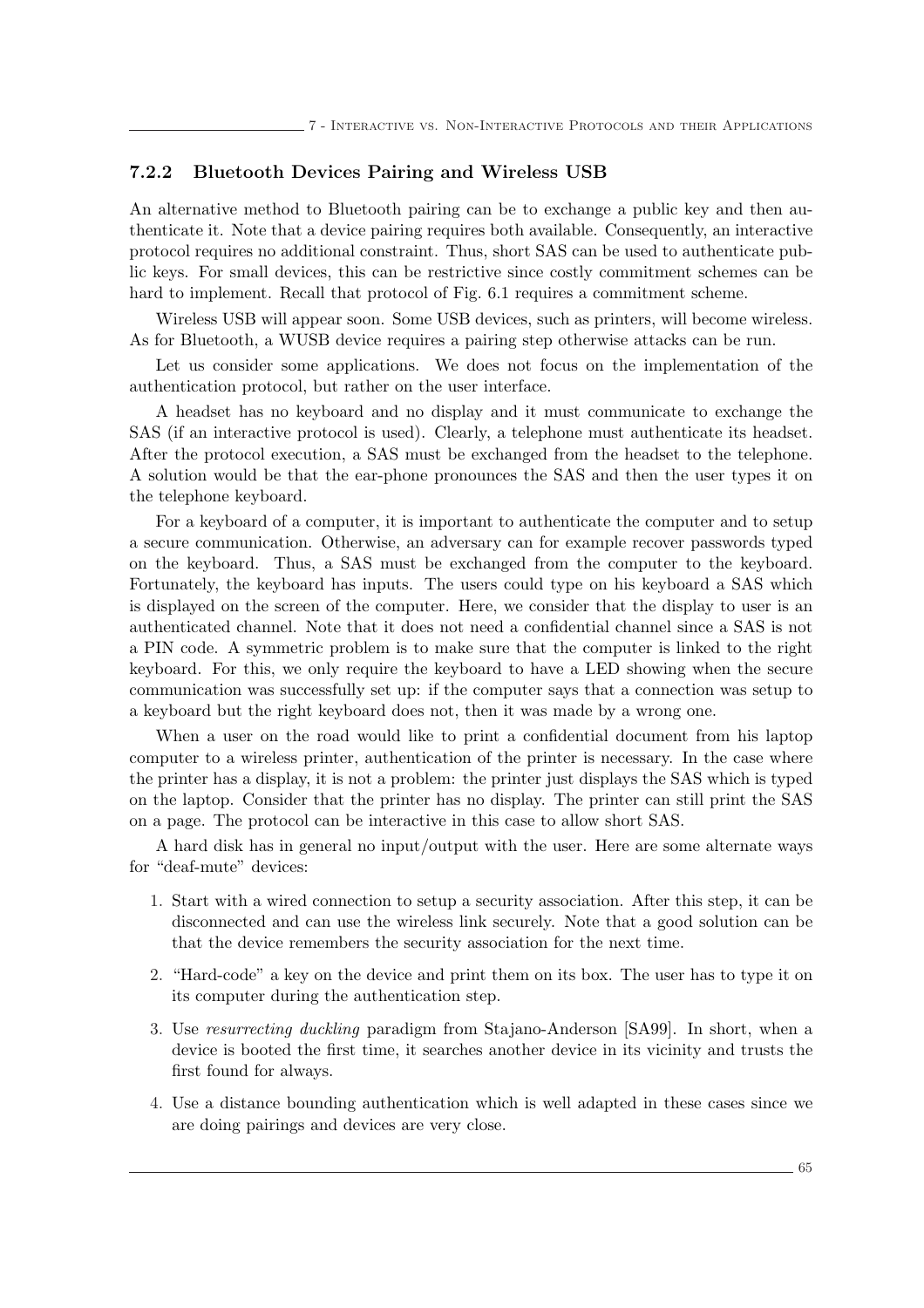Sylvain Pasini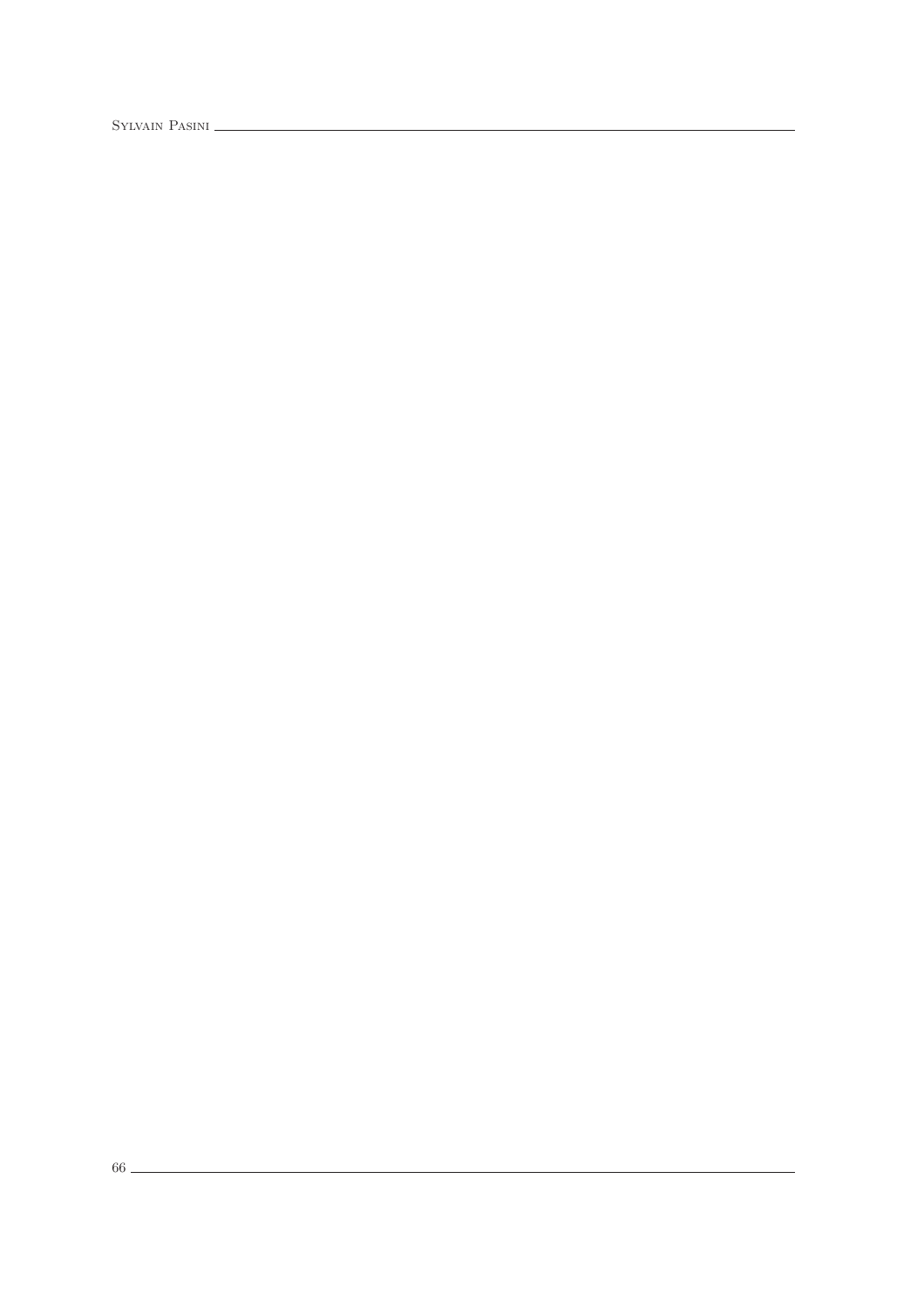# Conclusion

We have analyzed on a global perspective the security of message authentication protocols. In particular, we have seen that there exists a generic one-shot attack with probability of success essentially  $1/s$  where s is the size of the set of all possible authenticated strings. We have also sketched a generic attack which uses  $Q_A$  instances of Alice and  $Q_B$  of Bob with probability of success essentially  $1 - e^{\frac{Q_A Q_B}{s}}$ . Thus, any message authentication protocol which has no better attack is essentially "optimal" since any other protocol can be attacked using these generic attacks and consequently can not have a better security.

We have discussed the security of the non-interactive protocols of Fig. 5.2 and 5.3. We have proposed a new non-interactive message authentication protocol based on a commitment scheme. It has the same security as the currently used in SSH (Fig. 5.2) against one-shot attacks but using only half authenticated bits, e.g. 80 bits. 100 bits only are required against more general attacks and allowing a quite good security. Indeed, due to the commitment scheme, the authenticated value is not foreseeable and the proposed protocol is resistant to collision attacks that are run offline. We stress that the security of our protocol relies essentially on the hardness of the SB game of the commitment scheme and on the hardness on the WCR game of the hash function.

In addition, we have proposed two implementations of the Vaudenay SAS-based authentication protocol. The first was an implementation in OpenSSH and the second was a peerto-peer file authentication. These two implementations bought us to discuss whether an application must use an interactive protocol or if it is better to use a non-interactive one. As expected, it is in fact dependent on the application. Indeed, an interactive protocol allows shorter SAS than a non-interactive one, but requires a synchronization between the users. For instance, an interactive protocol in SSH is not well adapted since the synchronization leads to some problems, but for the second application an interactive protocol is better since it allows shorter authenticated strings and thus becomes more user-friendly.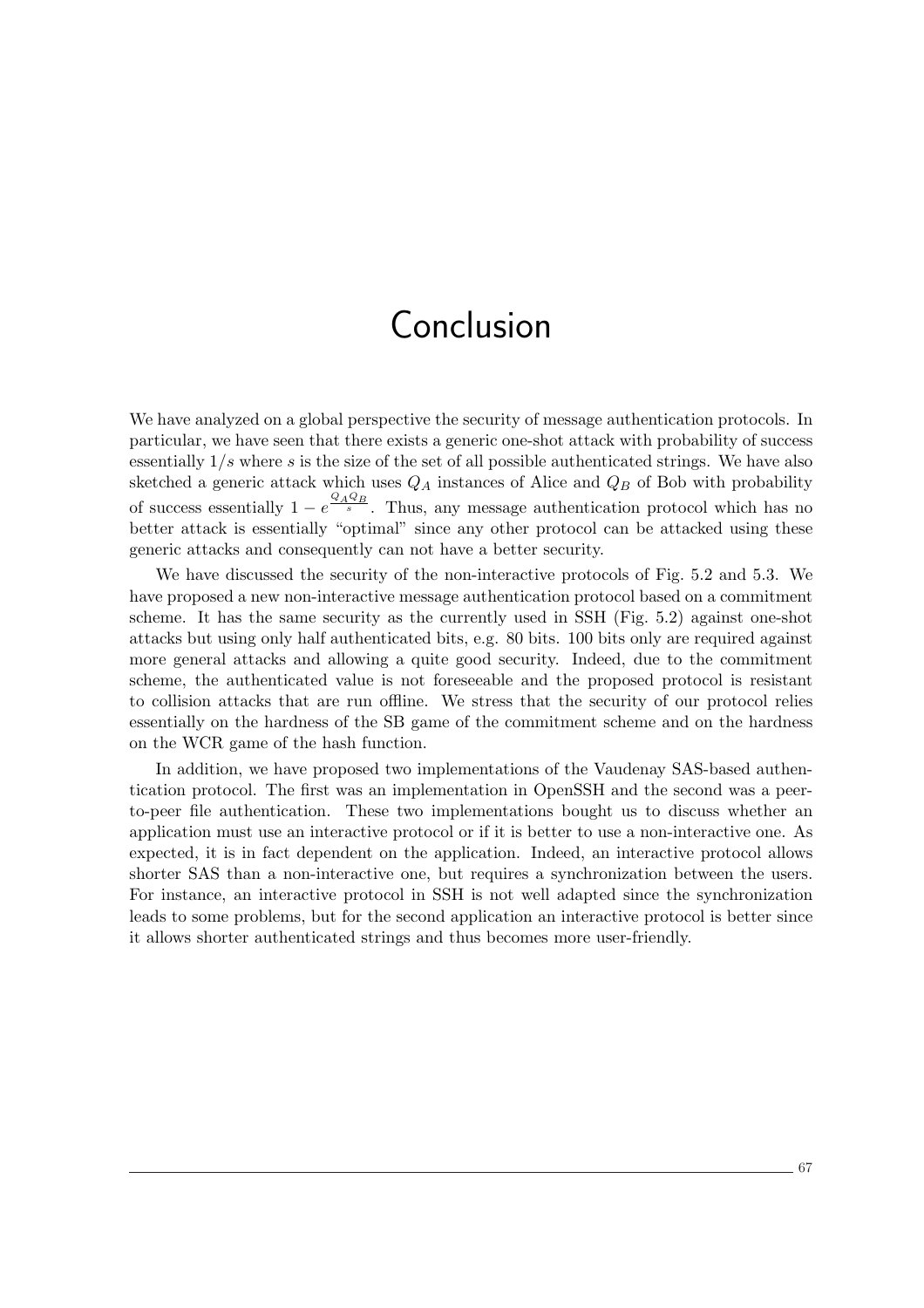Sylvain Pasini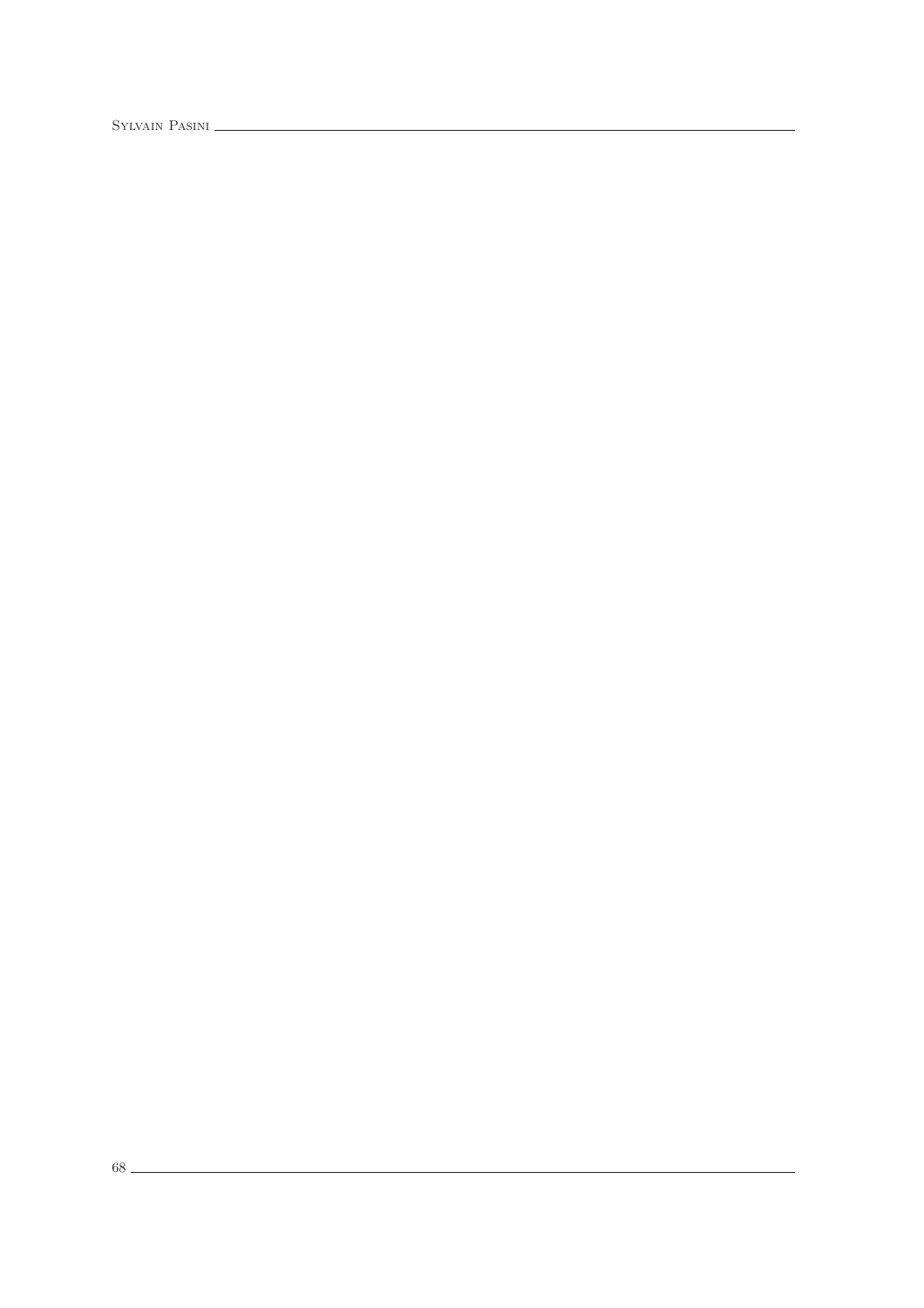# Bibliography

- [AES01] Advanced encryption standard (AES). Federal Information Processing Standards, Publication 197, U.S. Department of Commerce, National Institute of Standards and Technology, 2001.
- [BB05] Laurent Bussard and Walid Bagga. Distance-bounding proof of knowledge to avoid real-time attacks. In SEC '05: 20th IFIP International Information Security Conference, Makuhari-Messe, Chiba, Japan, May 2005.
- [BC93] Stefan Brands and David Chaum. Distance-bounding protocols. In Tor Helleseth, editor, Advances in cryptology –  $EUROCRYPT'$  '93: Workshop on the Theory and Application of Cryptographic Techniques, volume 765 of Lecture Notes in Computer Science, pages 344–359, Lofthus, Norway, May 1993. Springer-Verlag.
- [BCC88] Gilles Brassard, David Chaum, and Claude Crépeau. Minimum disclosure proofs of knowledge. Journal of Computer and System Sciences, 37(2):156–189, 1988.
- [BCJ+05] Eli Biham, Rafi Chen, Antoine Joux, Patrick Carribault, Christophe Lemuet, and William Jalby. Collisions of SHA-0 and reduced SHA-1. In Advances in  $Cryptology - EUROCRYPT'05: 24th Annual International Conference on the$ Theory and Applications of Cryptographic Techniques, Lecture Notes in Computer Science, pages 36–57, Aarhus, Denmark, 2005. Springer-Verlag.
- [BCK96] Mihir Bellare, Ran Canetti, and Hugo Krawczyk. Keying hash functions for message authentication. In Neal Koblitz, editor, Advances in Cryptology – CRYPTO '96: 16th Annual International Cryptology Conference, volume 1109 of Lecture Notes in Computer Science, pages 1–15, Santa Barbara, California, U.S.A., August 1996. Springer-Verlag.
- [BCP03] Emmanuel Bresson, Dario Catalano, and David Pointcheval. A simple publickey cryptosystem with a double trapdoor decryption mechanism and its applications. In Chi-Sung Laih, editor, Advances in cryptology –  $ASIACRYPT'03$ : 9th International Conference on the Theory and Application of Cryptology and Information Security, volume 2894 of Lecture Notes in Computer Science, pages 37–54, Taipei, Taiwan, January 2003. Springer-Verlag.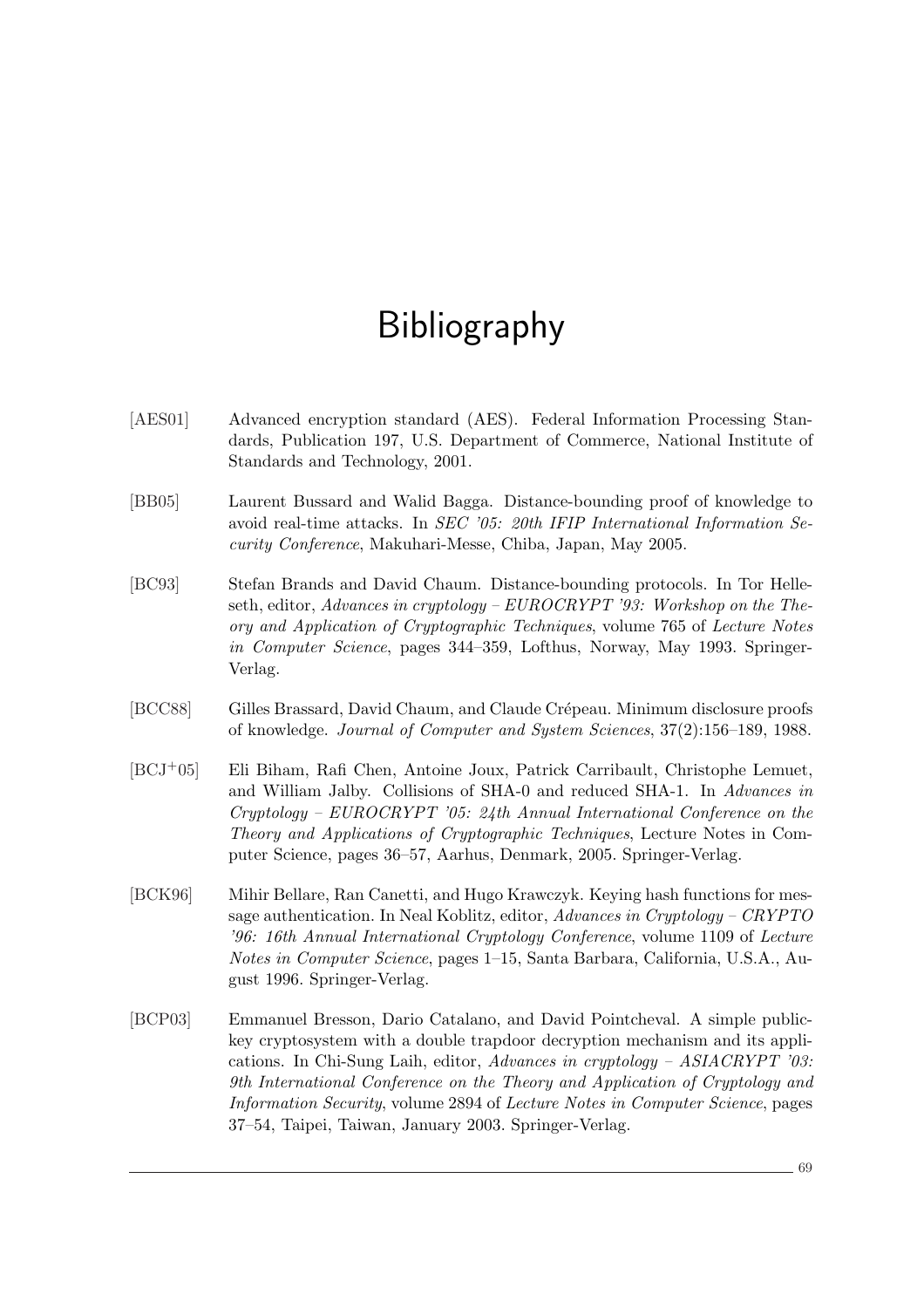- [BK90] Joan F. Boyar and Stuart A. Kurtz. A discrete logarithm implementation of perfect zero-knowledge blobs. Journal of Cryptology, 2(2):63–76, 1990.
- [Blu03] Bluetooth. Specification of the Bluetooth System. Version 1.2, 2003.
- [BR93] Mihir Bellare and Phillip Rogaway. Entity authentication and key distribution. In Douglas R. Stinson, editor, Advances in Cryptology – CRYPTO '93: 13th Annual International Cryptology Conference, volume 773 of Lecture Notes in Computer Science, pages 232–249, Santa Barbara, California, U.S.A., August 1993. Springer-Verlag.
- [BR00] John Black and Phillip Rogaway. CBC MACs for arbitrary-length messages: The three-key constructions. In Mihir Bellare, editor, Advances in Cryptology – CRYPTO '00: 20th Annual International Cryptology Conference, volume 1880 of Lecture Notes in Computer Science, pages 197–215, Santa Barbara, California, U.S.A., 2000. Springer-Verlag.
- [BSSW02] Dirk Balfanz, Diana K. Smetters, Paul Stewart, and H. Chi Wong. Talking to strangers: Authentication in ad-hoc wireless networks. In Proceedings of Network and Distributed System Security Symposium 2002 (NDSS'02), San Diego, California, U.S.A, February 2002.
- [CCH05] Mario Cagalj, Srdjan Capkun, and Jean-Pierre Hubaux. Key agreement in peerto-peer wireless networks. In Proceedings of the IEEE, Special Issue in Security and Cryptography, 2005.
- [CF01] Ran Canetti and Marc Fischlin. Universally composable commitments. In Joe Kilian, editor, Advances in Cryptology – CRYPTO '01: 21st Annual International Cryptology Conference, volume 2139 of Lecture Notes in Computer Science, pages 19–40, Santa Barbara, California, U.S.A., August 2001. Springer-Verlag.
- [CGHGN01] Dario Catalano, Rosario Gennaro, Nick Howgrave-Graham, and Phong Q. Nguyen. Paillier's cryptosystem revisited. In CCS '01: Proceedings of the 8th ACM conference on Computer and Communications Security, pages 206–214, Philadelphia, Pennsylvania, U.S.A., 2001. ACM Press.
- [CLOS02] Ran Canetti, Yehuda Lindell, Rafail Ostrovsky, and Amit Sahai. Universally composable two-party and multiparty secure computation. In STOC '02: Proceedings of the thiry-fourth annual ACM symposium on Theory of computing, Montreal, Quebec, Canada, 2002. ACM Press.
- [CS02] Ronald Cramer and Victor Shoup. Universal hash proofs and a paradigm for adaptive chosen ciphertext secure public-key encryption. In Lars R. Knudsen, editor, Advances in Cryptology – EUROCRYPT '02: International Conference on the Theory and Applications of Cryptographic Techniques, volume 2332 of Lecture Notes in Computer Science, Amsterdam, The Netherlands, April 2002. Springer-Verlag.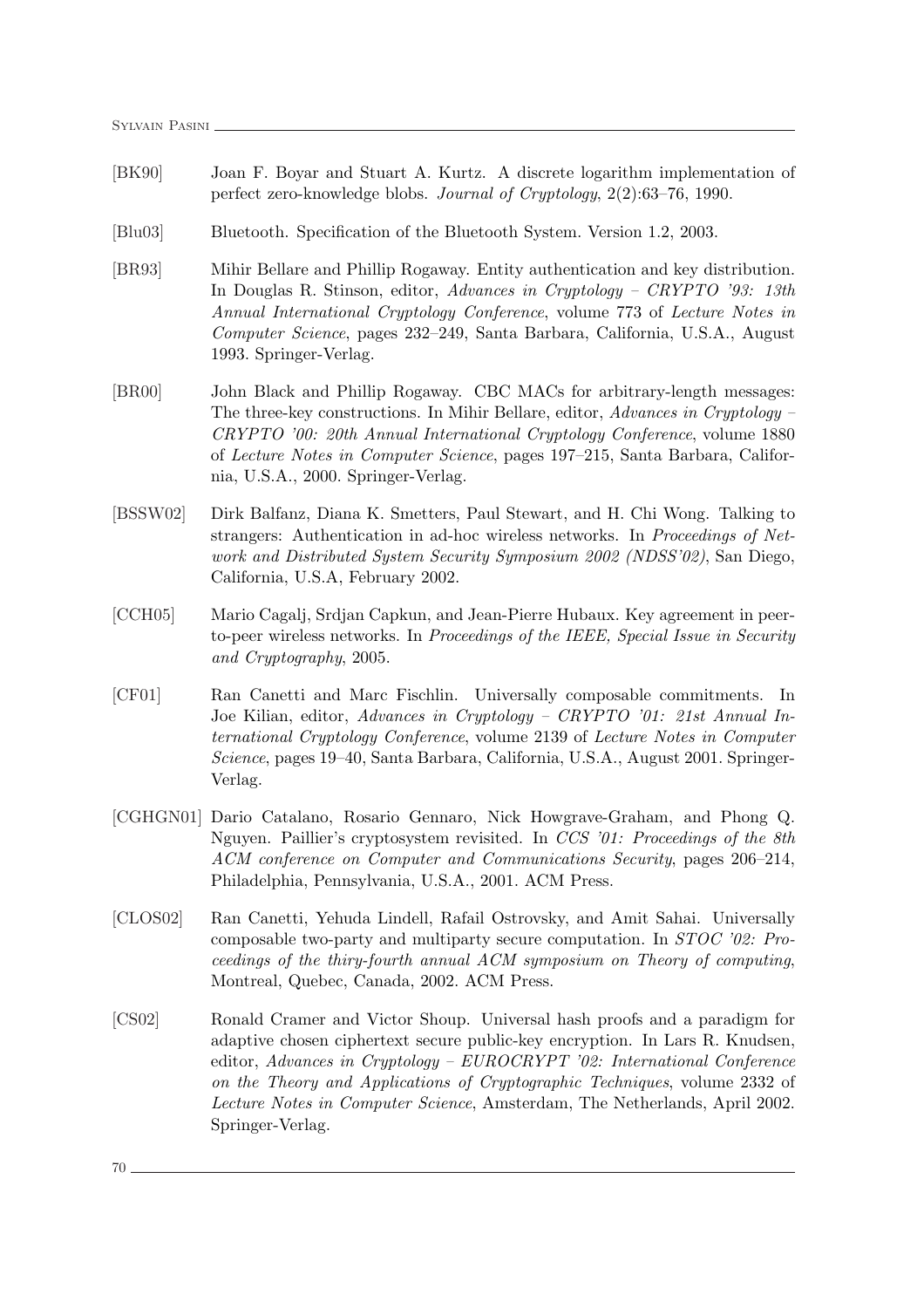- [DES77] Announcing the Data Encryption Standard (DES). Federal Information Processing Standard, Publication 46, National Institute of Standards and Technology (NIST), 1977.
- [DES99] Data Encryption Standard (DES). Federal Information Processing Standard, Publication 46-3, National Institute of Standards and Technology (NIST), 1999.
- [DG03] Ivan Damgård and Jens Groth. Non-interactive and reusable non-malleable commitment schemes. In STOC '03: Proceedings of the thirty-fifth annual ACM symposium on Theory of computing, pages 426–437, San Diego, California, U.S.A., 2003. ACM Press.
- [DH76] Whitfield Diffie and Martin E. Hellman. New directions in cryptography. IEEE Transactions on Information Theory, IT–22(6):644–654, November 1976.
- [DN02] Ivan Damgård and Jesper Buus Nielsen. Perfect hiding and perfect binding universally composable commitment schemes with constant expansion factor. In Moti Yung, editor, Advances in Cryptology – CRYPTO '02: 22nd Annual International Cryptology Conference, volume 2442 of Lecture Notes in Computer Science, pages 581–596, Santa Barbara, California, U.S.A., August 2002. Springer-Verlag.
- [DSS94] Digital signature standard (DSS). Federal Information Processing Standard, Publication 186, U.S. Department of Commerce, National Institute of Standards and Technology, 1994.
- [DSS00] Digital signature standard (DSS). Federal Information Processing Standard, Publication 186-2, U.S. Department of Commerce, National Institute of Standards and Technology, 2000.
- [GMN04] Christian Gehrmann, Chris J. Mitchell, and Kaisa Nyberg. Manual authentication for wireless devices. RSA Cryptobytes, 7(1):29–37, January 2004.
- [GMR88] Shafi Goldwasser, Silvio Micali, and Ronald L. Rivest. A digital signature scheme secure against adaptive chosen-message attacks. SIAM Journal on Computing, 17(2):281–308, 1988.
- [GN01] Christian Gehrmann and Kaisa Nyberg. Enhancements to Bluetooth baseband security. In *Nordsec* '01, Copenhagen, Denmark, November 2001.
- [GN04] Christian Gehrmann and Kaisa Nyberg. Security in personal area networks. Security for Mobility, pages 191–230, 2004.
- [IK03] Tetsu Iwata and Kaoru Kurosawa. Omac: One-key cbc mac. In Thomas Johansson, editor, FSE '03: Fast Software Encryption: 10th International Workshop, volume 2887 of Lecture Notes in Computer Science, pages 129–153, Lund, Sweden, January 2003. Springer-Verlag.
- [JV03] Pascal Junod and Serge Vaudenay. Fox specifications version 1.1. In Technical Report EPFL/IC/2003/82, EPFL, 2003.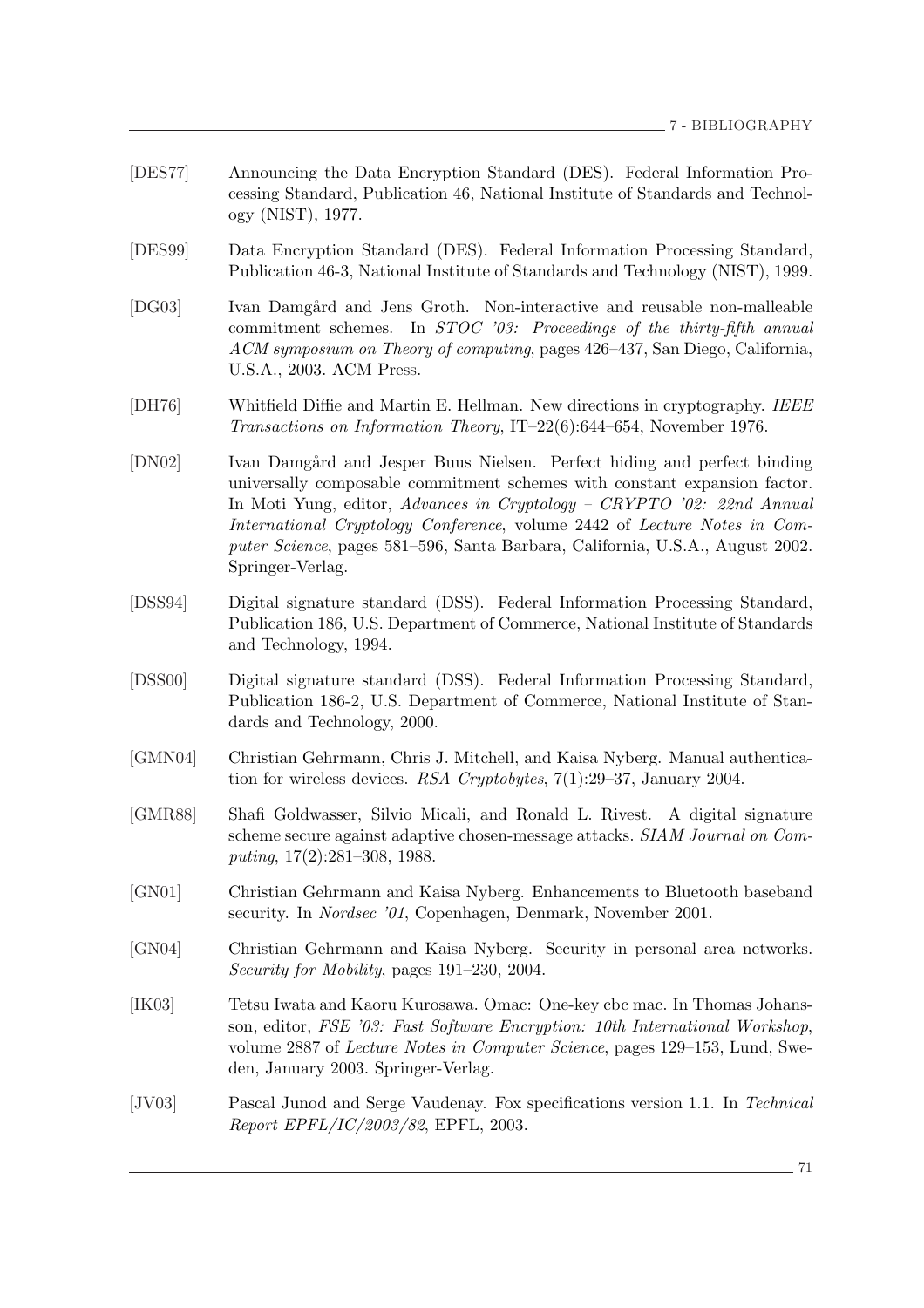| [Mer78]  | Ralph C. Merkle. Secure communications over insecure channels. <i>Communica</i> -<br><i>tions of the ACM</i> , $21(4):294-299$ , 1978.                                                                                                                                                                                                                                                  |  |
|----------|-----------------------------------------------------------------------------------------------------------------------------------------------------------------------------------------------------------------------------------------------------------------------------------------------------------------------------------------------------------------------------------------|--|
| [MUM03]  | International Organization for Standardization, Geneva, Switzerland. ISO/IEC<br>1st CD 9798-6, Information technology $-$ Security techniques $-$ Entity authen-<br>$tication - Part 6$ : Mechanisms using manual data transfer, 2003.                                                                                                                                                  |  |
| [MVOV96] | Alfred J. Menezes, Paul C. Van Oorschot, and Scott A. Vanstone. <i>Handbook of</i><br>Applied Cryptography. CRC Press, 1996.                                                                                                                                                                                                                                                            |  |
| [MY04]   | Philip MacKenzie and Ke Yang. On simulation-sound trapdoor commitments.<br>In Christian Cachin and Jan Camenisch, editors, Advances in Cryptology –<br>$EUROCRYPT'04$ : International Conference on the Theory and Applications of<br>Cryptographic Techniques, volume 3027 of Lecture Notes in Computer Science,<br>pages 382–400, Interlaken, Switzerland, May 2004. Springer-Verlag. |  |
| [Pai99]  | Pascal Paillier. Public-key cryptosystems based on composite degree residuos-<br>ity classes. In Jacques Stern, editor, Advances in Cryptology - EUROCRYPT<br>'99: International Conference on the Theory and Application of Cryptographic<br><i>Techniques, volume 1592 of Lecture Notes in Computer Science, pages 223–238,</i><br>Prague, Czech Republic, May 1999. Springer.        |  |
| [Pas03]  | Rafael Pass. On deniability in the common reference string and random oracle<br>model. In Dan Boneh, editor, Advances in Cryptology - CRYPTO '03: The<br>23rd Annual International Cryptology Conference, volume 2729 of Lecture Notes<br>in Computer Science, pages 316–337, Santa Barbara, California, U.S.A., 2003.<br>Springer-Verlag.                                              |  |
| [Ped91]  | Torben P. Pedersen. Non-interactive and information-theoretic secure verifiable<br>secret sharing. In Joan Feigenbaum, editor, Advances in Cryptology - CRYPTO<br>'91: The 11th Annual International Cryptology Conference, volume 576 of Lec-<br>ture Notes in Computer Science, pages 129–140, Santa Barbara, California,<br>U.S.A., 1991. Springer-Verlag.                           |  |
| [Riv92]  | Ronald L. Rivest. The MD5 message digest algorithm. Technical Report Inter-<br>net RFC-1321, IETF, 1992.                                                                                                                                                                                                                                                                                |  |
| [RSA78]  | Ronald L. Rivest, Adi Shamir, and Leonard M. Adleman. A method for ob-<br>taining digital signatures and public-key cryptosystems. Communications of the<br>$ACM$ , 21(2):120–126, Februar 1978.                                                                                                                                                                                        |  |
| [SA99]   | Frank Stajano and Ross Anderson. The resurrecting duckling: Security issues<br>for ad-hoc wireless networks. In Bruce Christianson, Bruno Crispo, James A.<br>Malcolm, and Michael Roe, editors, <i>Security Protocols</i> , 7th International Work-<br>shop Proceedings, volume 1796 of Lecture Notes in Computer Science, pages<br>172–194, Cambridge, UK, 1999. Springer-Verlag.     |  |
| [Sha49]  | C. E. Shannon. Communication theory of secrecy systems. Bell Sys. Tech. J.,<br>$28:657-715, 1949.$                                                                                                                                                                                                                                                                                      |  |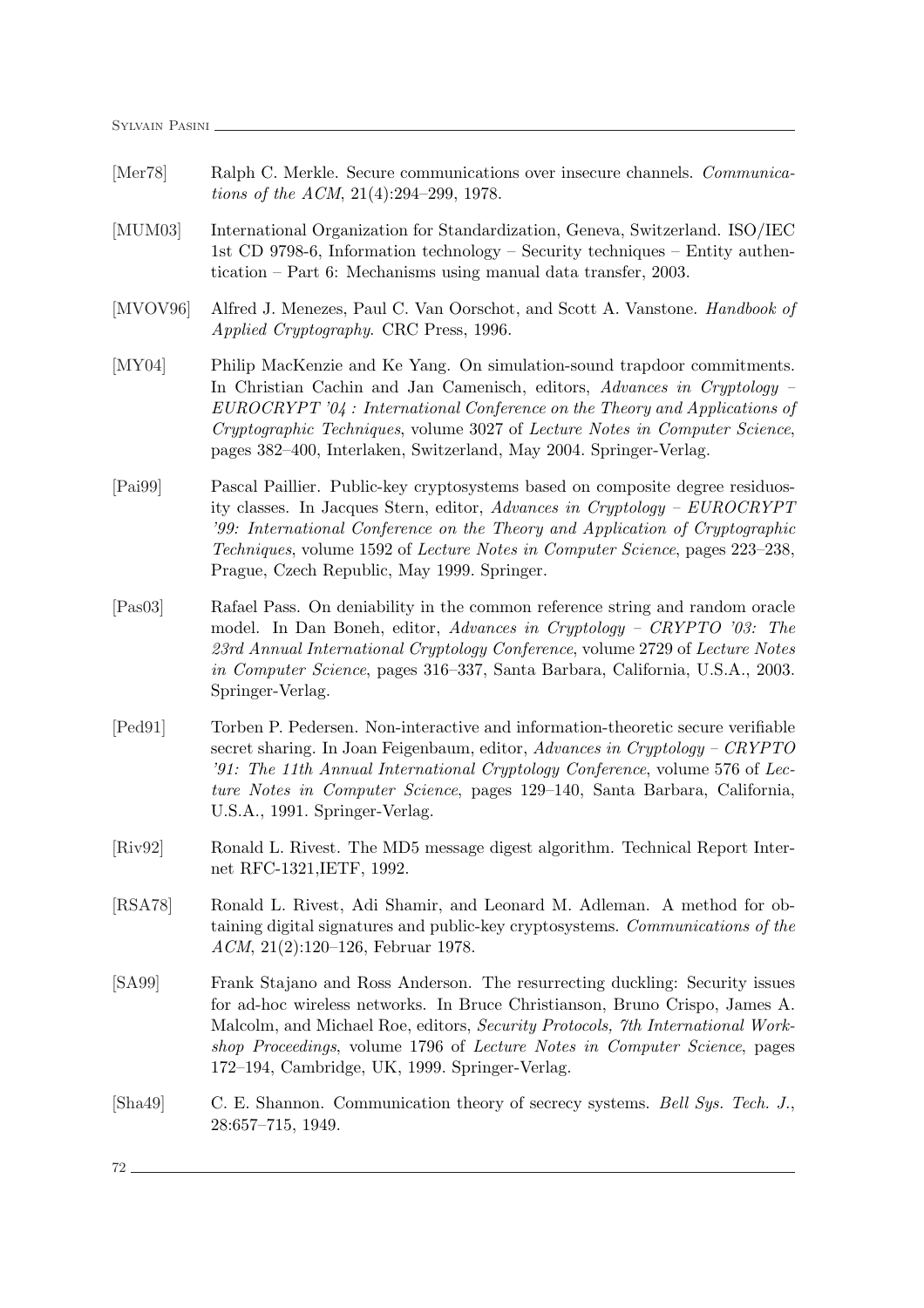- [SHA93] Secure hash standard. Federal Information Processing Standard, Publication 180, U.S. Department of Commerce, National Institute of Standards and Technology, 1993.
- [SHA95] Secure hash standard. Federal Information Processing Standard, Publication 180-1, U.S. Department of Commerce, National Institute of Standards and Technology, 1995.
- [Sim88] Gustavus J. Simmons. How to (really) share a secret. In Shafi Goldwasser, editor, Advances in Cryptology – CRYPTO '88: The 8th Annual International Cryptology Conference, volume 403 of Lecture Notes in Computer Science, pages 390–448, Santa Barbara, California, U.S.A., 1988. Springer-Verlag.
- [Sti95] Douglas R. Stinson. Cryptography: Theory and Practice. CRC Press, 1995.
- [Vau04] Serge Vaudenay. Communication Security : An Introduction to Cryptography. EFPL Course, 2004.
- [Vau05] Serge Vaudenay. Secure communications over insecure channels based on short authenticated strings. In Victor Shoup, editor, Advances in Cryptology – CRYPTO '05: The 25th Annual International Cryptology Conference, volume 3621 of Lecture Notes in Computer Science, pages 309–326, Santa Barbara, California, U.S.A., August 2005. Springer-Verlag.
- [WBD05] Yongdong Wu, Feng Bao, and Robert H. Deng. Secure human communications based on biometrics signals. In SEC '05: 20th IFIP International Information Security Conference, pages 205–221, Chiba, Japan, May 2005.
- [WLF+05] Xiaoyun Wang, Xuejia Lai, Dengguo Feng, Hui Chen, and Xiuyuan Yu. Cryptanalysis of the hash functions MD4 and RIPEMD. In Ronald Cramer, editor, Advances in Cryptology – EUROCRYPT '05: 24th Annual International Conference on the Theory and Applications of Cryptographic Techniques, Lecture Notes in Computer Science, pages 1–18, Aarhus, Denmark, 2005. Springer-Verlag.
- [WY05] Xiaoyun Wang and Hongbo Yu. How to break MD5 and other hash functions. In Ronald Cramer, editor, Advances in Cryptology – EUROCRYPT '05: 24th Annual International Conference on the Theory and Applications of Cryptographic Techniques, Lecture Notes in Computer Science, pages 19–35, Aarhus, Denmark, 2005. Springer-Verlag.
- [WYY05a] Xiaoyun Wang, Yiqun Yin, and Hongbo Yu. Finding collisions in the full SHA1. In Victor Shoup, editor, Advances in Cryptology – CRYPTO '05: The 25th Annual International Cryptology Conference, volume 3621 of Lecture Notes in Computer Science, pages 17–36, Santa Barbara, California, U.S.A., August 2005. Springer-Verlag.
- [WYY05b] Xiaoyun Wang, Xiuyuan Yu, and L. Y. Yin. Efficient collision search attacks on SHA-0. In Victor Shoup, editor, Advances in Cryptology – CRYPTO '05: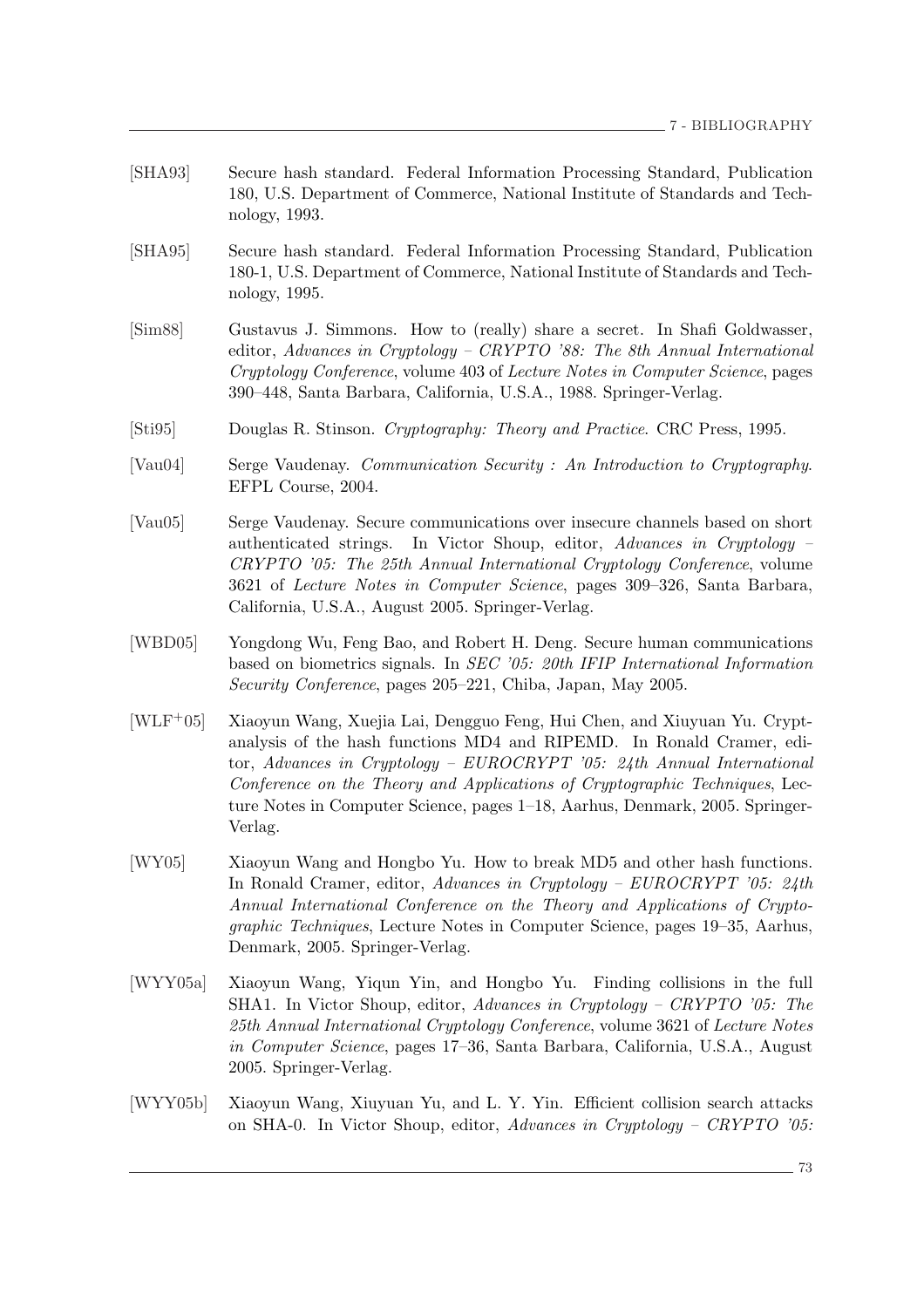The 25th Annual International Cryptology Conference, volume 3621 of Lecture Notes in Computer Science, pages 1–16, Santa Barbara, California, U.S.A., August 2005. Springer-Verlag.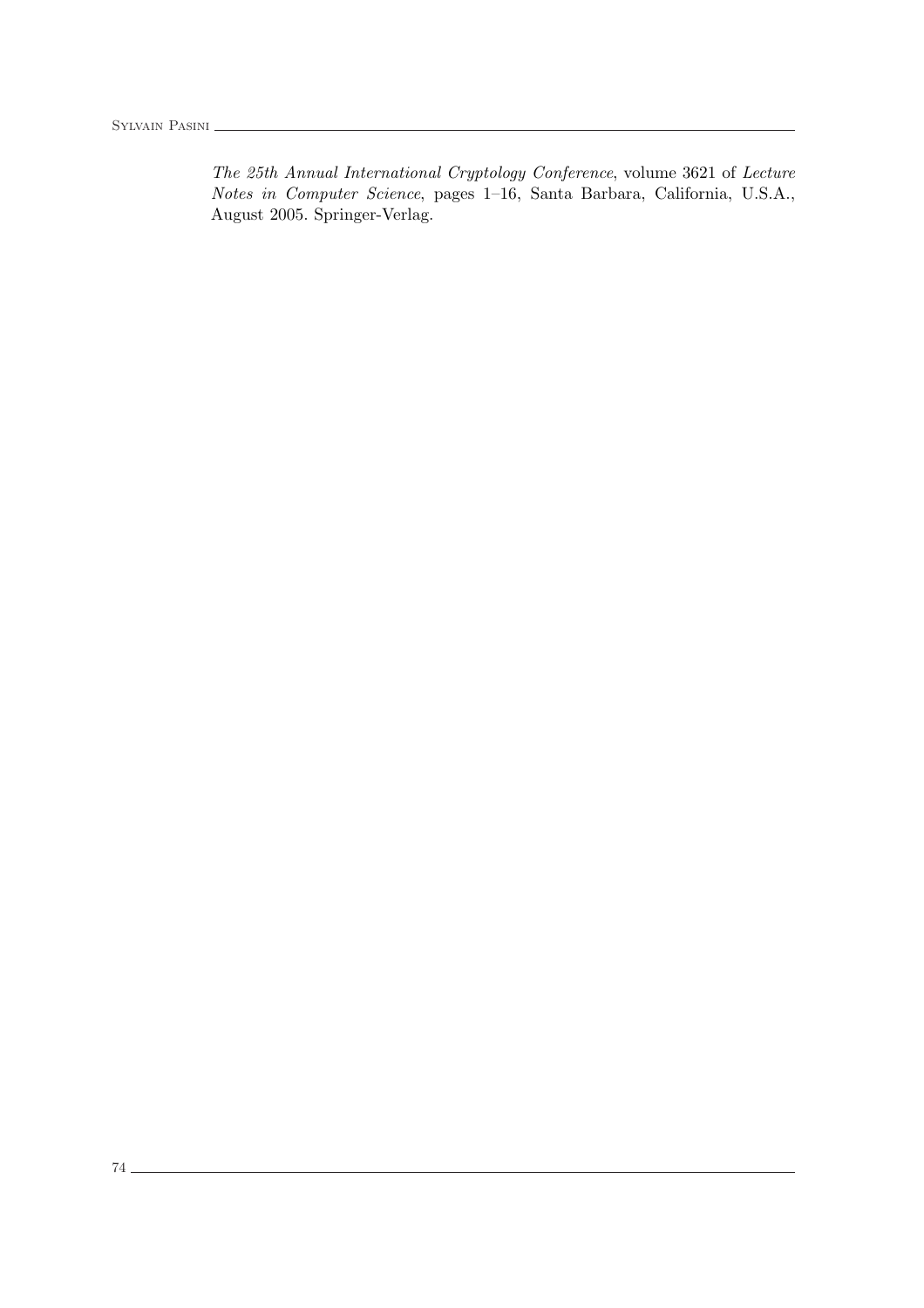## List of Figures

|                                                                                             | 15                                       |
|---------------------------------------------------------------------------------------------|------------------------------------------|
| The Shannon Model [Sha49]. $\ldots \ldots \ldots \ldots \ldots \ldots \ldots \ldots \ldots$ | 16                                       |
|                                                                                             | 16                                       |
|                                                                                             | 17                                       |
| The Semi-Authenticated Key Transfer Using Public-Key Cryptography.                          | 17                                       |
| Non-Interactive Message Authentication based on a CRHF $\ldots \ldots \ldots$               | 20                                       |
|                                                                                             | 21                                       |
| Interactive SAS-based Message Authentication.                                               | 21                                       |
| Semi-Authenticated Key Agreement Using Voice Records.                                       | 22                                       |
| Man-In-The-Middle Attack (Simplified Version).                                              | 23                                       |
|                                                                                             | 24                                       |
| Key Agreement Protocol Using Distance Bounding                                              | $25\,$                                   |
| Message Authentication Protocol Channels (General) Model                                    | 27                                       |
| Stronger Properties of Human Authenticated Channels                                         | 30                                       |
|                                                                                             | 33                                       |
|                                                                                             | 33                                       |
|                                                                                             | 34                                       |
|                                                                                             | 34                                       |
|                                                                                             | 35                                       |
|                                                                                             | 35                                       |
| WCR game.                                                                                   | 40                                       |
|                                                                                             | 42                                       |
|                                                                                             | 45                                       |
| Non-Interactive Message Authentication using a CRHF.                                        | 46                                       |
|                                                                                             | 47                                       |
|                                                                                             | The Common Human Communications Channels |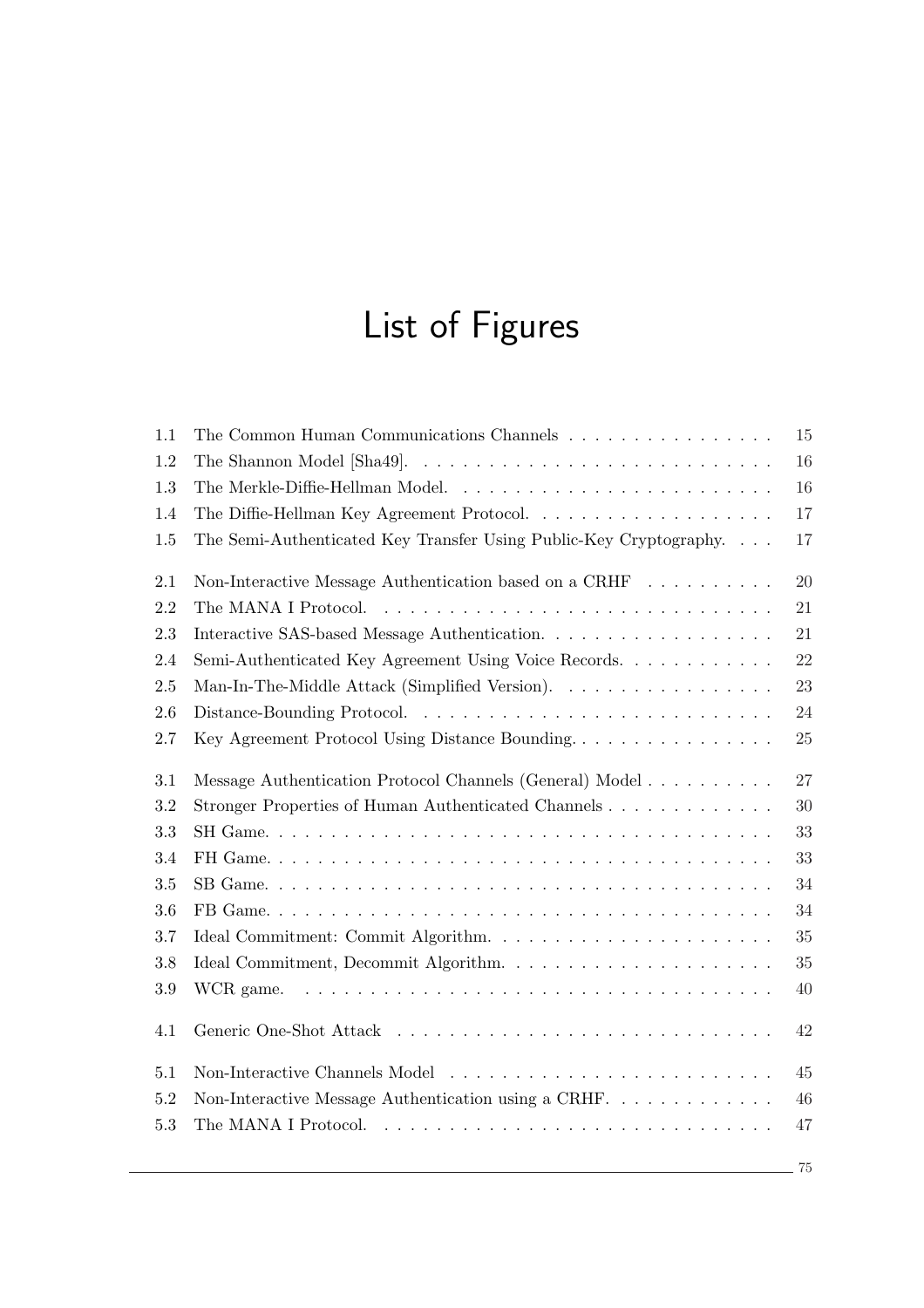| 5.4 | Non-Interactive Message Authentication Based on a WCRHF.                          | 48 |
|-----|-----------------------------------------------------------------------------------|----|
| 5.5 |                                                                                   | 49 |
| 5.6 |                                                                                   | 49 |
| 5.7 |                                                                                   | 50 |
| 5.8 |                                                                                   | 50 |
| 6.1 |                                                                                   | 53 |
| 6.2 | Connection to a Remote Host using a Conventional Protocol $\dots \dots$           | 55 |
| 6.3 | Connection to a Remote Host using the SAS-Based Protocol                          | 56 |
| 6.4 | Implementation of the Vaudenay SAS-based Protocol                                 | 58 |
| 6.5 |                                                                                   | 59 |
| 6.6 | Screen-shot of the Frame on Alice Side (Verbose Mode)                             | 61 |
| 6.7 | Screen-shot of the Frame on Bob Side (Verbose Mode) $\ldots \ldots \ldots \ldots$ | 61 |
| 7.1 |                                                                                   |    |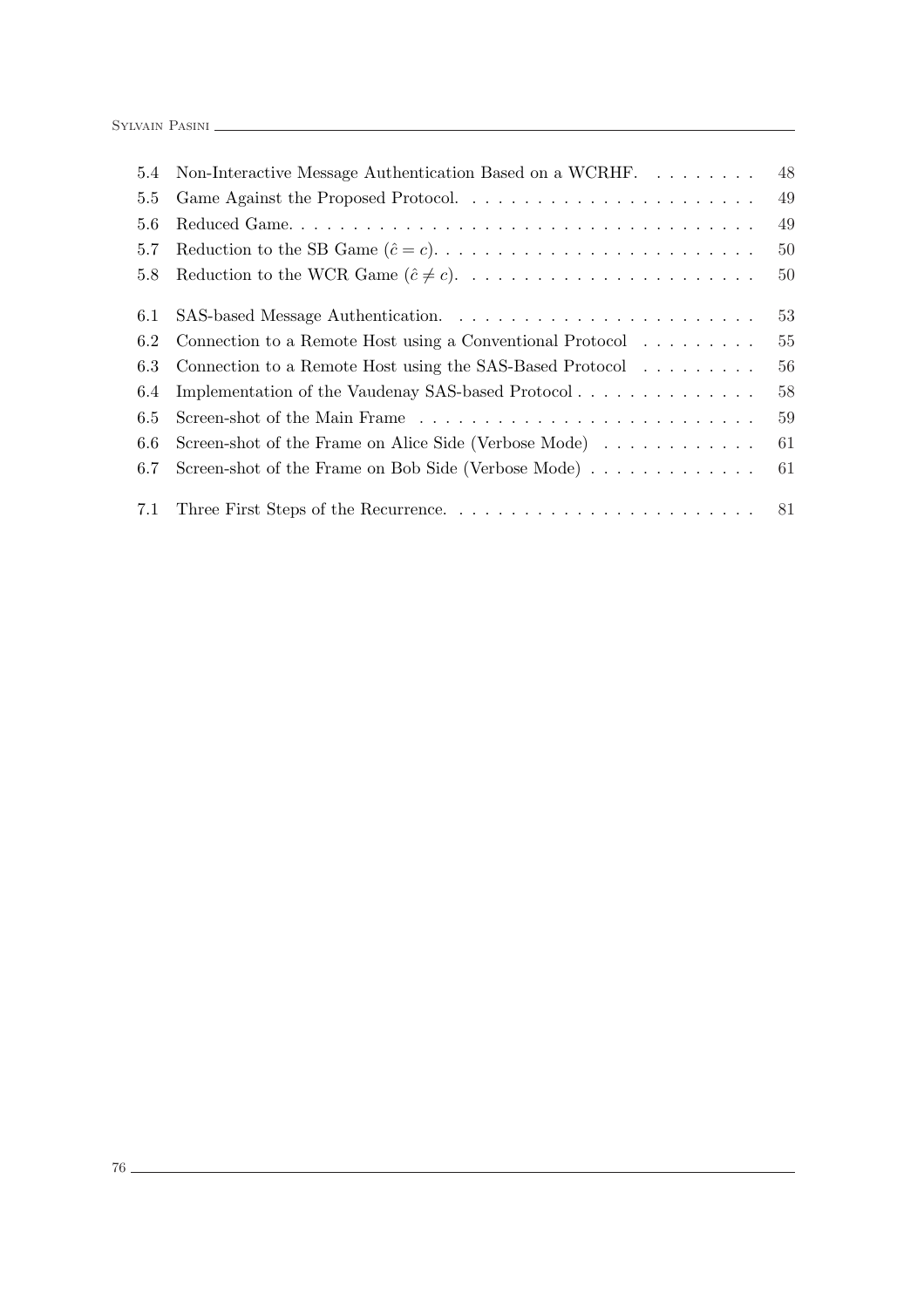## Appendix A

**Lemma 4.** Let  $X$  and  $Y$  be two identically distributed independent random variables with distribution D over a support set S. We have

$$
\Pr[X = Y] \ge \frac{1}{\#S} \tag{7.1}
$$

with equality if and only if D is the uniform distribution.

*Proof.* Let  $s$  be the size of the set  $S$ . We have

$$
\Pr[X = Y] = \sum_{S_i \in S} \Pr[X = S_i] \cdot \Pr[Y = S_i]
$$

$$
= \sum_{S_i \in S} p_i^2
$$

where  $p_i$  is  $Pr[X = S_i]$ .

Let us write  $p_i = \frac{1}{s} + \rho_i$ . Thus, we obtains

$$
\sum_{S_i \in S} p_i^2 = \sum_{S_i \in S} \left(\frac{1}{s}\right)^2 + 2 \sum_{S_i \in S} \frac{1}{s} \rho_i + \sum_{S_i \in S} \rho_i^2
$$

Knowing that the sum of  $p_i$  equals to 1 we can easily deduce that the sum of  $\rho_i$  equals 0. Thus,

$$
\sum_{S_i \in S} p_i^2 = \frac{1}{s} + \sum_{S_i \in S} \rho_i^2
$$

The sum of  $\rho_i^2$  is greater or equal to 0. Note that it is equal to 0 if and only if all  $\rho_i$  are null, i.e. D is uniform.

Finally the probability searched is:

$$
\Pr[X = Y] \ge \frac{1}{s}
$$

with equality if and only if  $D$  is the uniform distribution.

 $\Box$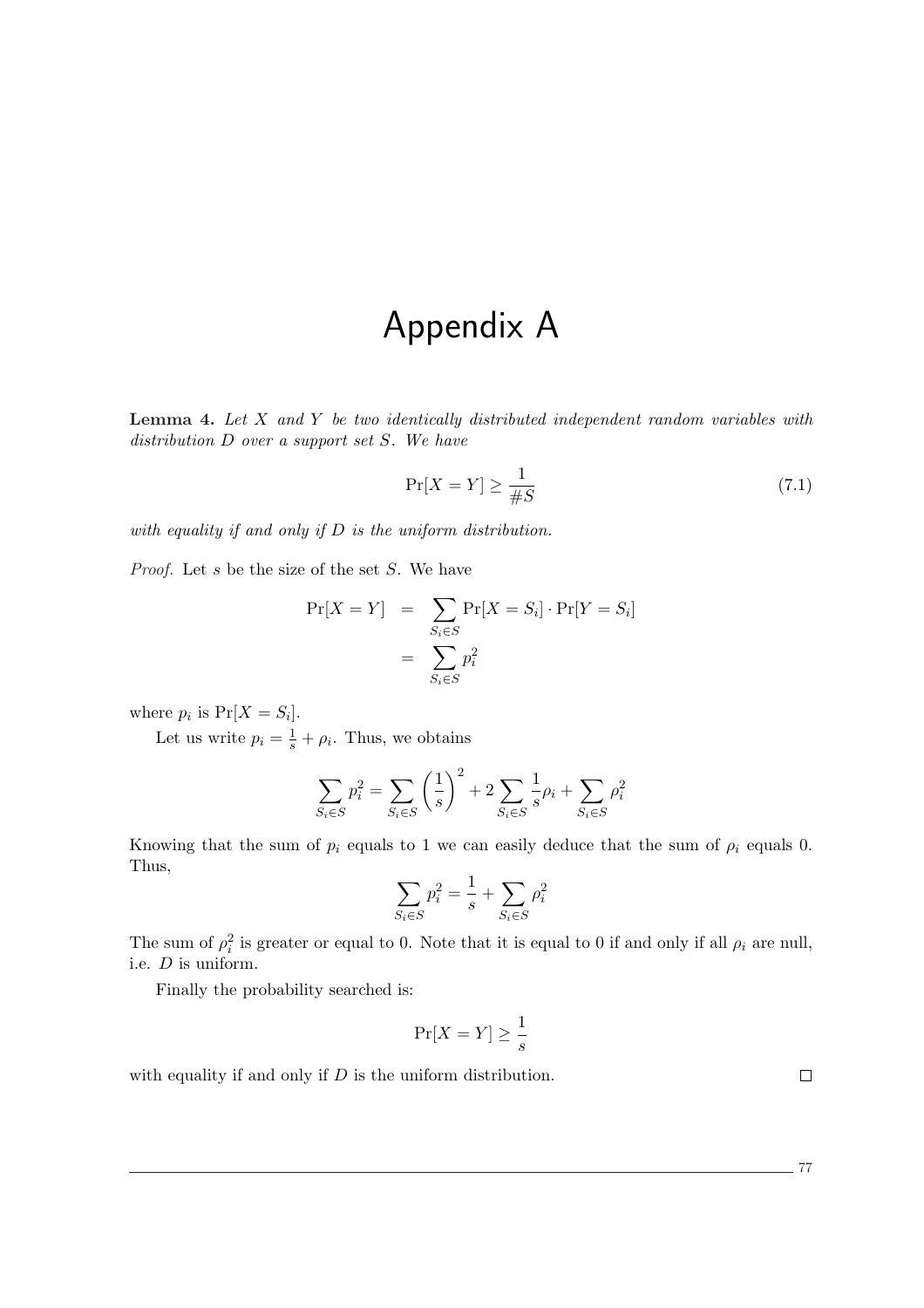Sylvain Pasini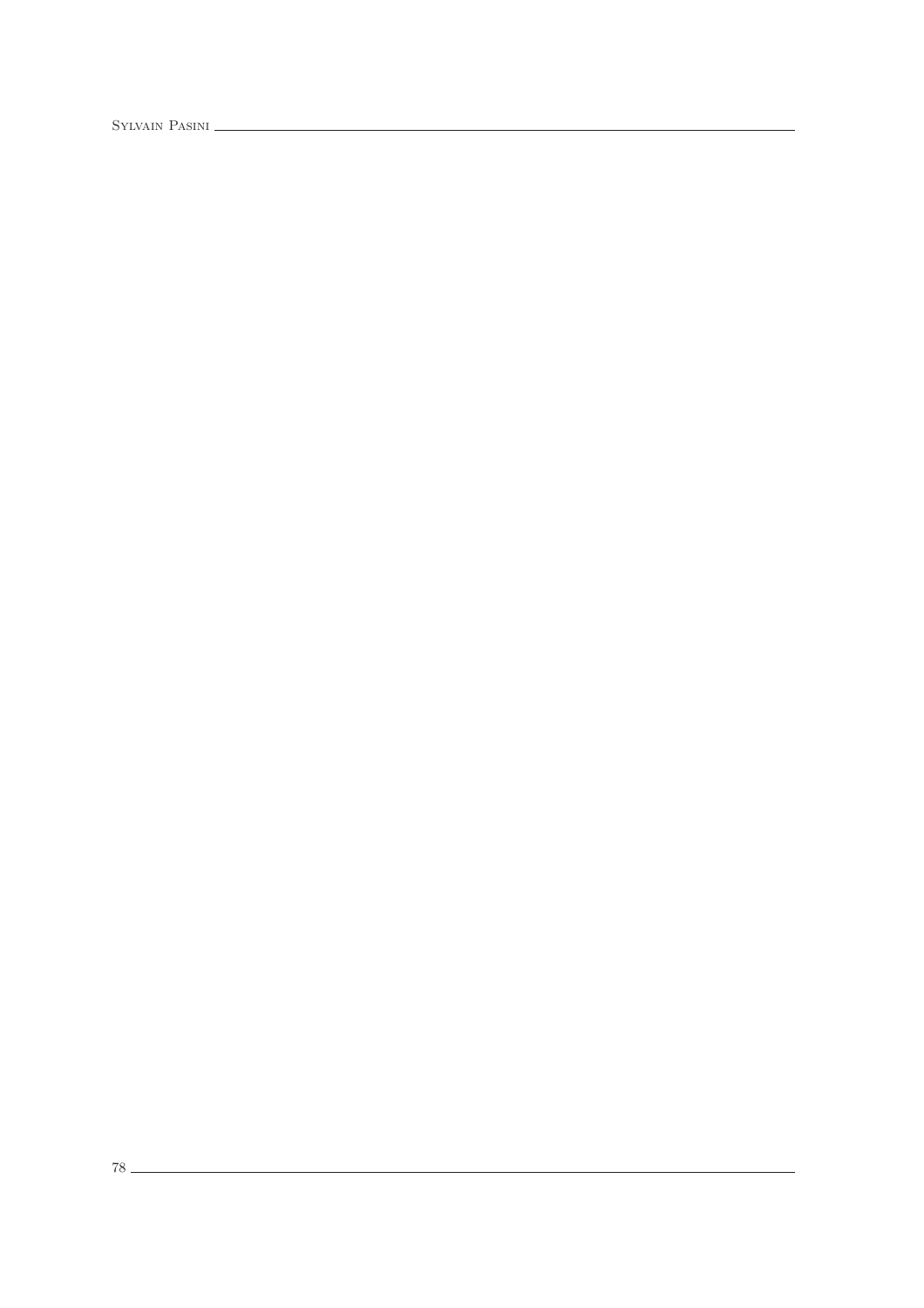## Appendix B

**Lemma 5.** We consider two sets of random values  $\{X_i\}$ , resp.  $\{Y_j\}$ , of size p, resp. q, where the elements are picked in a set S of size s with distribution D.

The probability of collision between the two sets is minimal when the distribution  $D$  is uniform.

*Proof.* Let  $C_D^{p,q}$  the probability that there exists a  $X_i$  which corresponds to a  $Y_j$  given a distribution  $D$  along the set  $S$  of  $s$  elements, i.e. a collision occurred between the two sets.

$$
C_{D}^{p,q} = \Pr\left[\{X_1, \cdots, X_{Q_A}\} \cap \{Y_1, \cdots, Y_{Q_B}\} \neq \emptyset\right]
$$

Formally, we have to prove that

$$
C_D^{p,q} \ge C_{U_s}^{p,q} \tag{7.2}
$$

where  $U_N$  is the uniform distribution among a set of  $N$  possible elements.

We will proceed by first proving that Eq. 7.2 is true for a support  $S$  of one element. Then, we will prove by recurrence that Eq. 7.2 is true for any s, i.e. by proving that it is true for s elements assuming that it is true for  $s - 1$  elements.

- For a set S of one element, i.e.  $s = 1$ , the result is straightforward since the only possible distribution is the uniform distribution and we have  $\widetilde{C}_{D}^{p,q} = C_{U_1}^{p,q}$  $_{U_1}^{p,q}.$
- For a set  $S$  of any size  $n$ , we will prove that it is also true by assuming that Eq. 7.2 is true for  $n-1$  or less elements. Let a an elements of S and  $t_a$  his probability, i.e.  $t_a = Pr_D[X = a]$ . We define the distribution D' as

$$
\Pr_{D'}[X=x] = \begin{cases} 0 & \text{if } x=a\\ \Pr_D[X=x|x\neq a] & \text{if } x\neq a \end{cases}
$$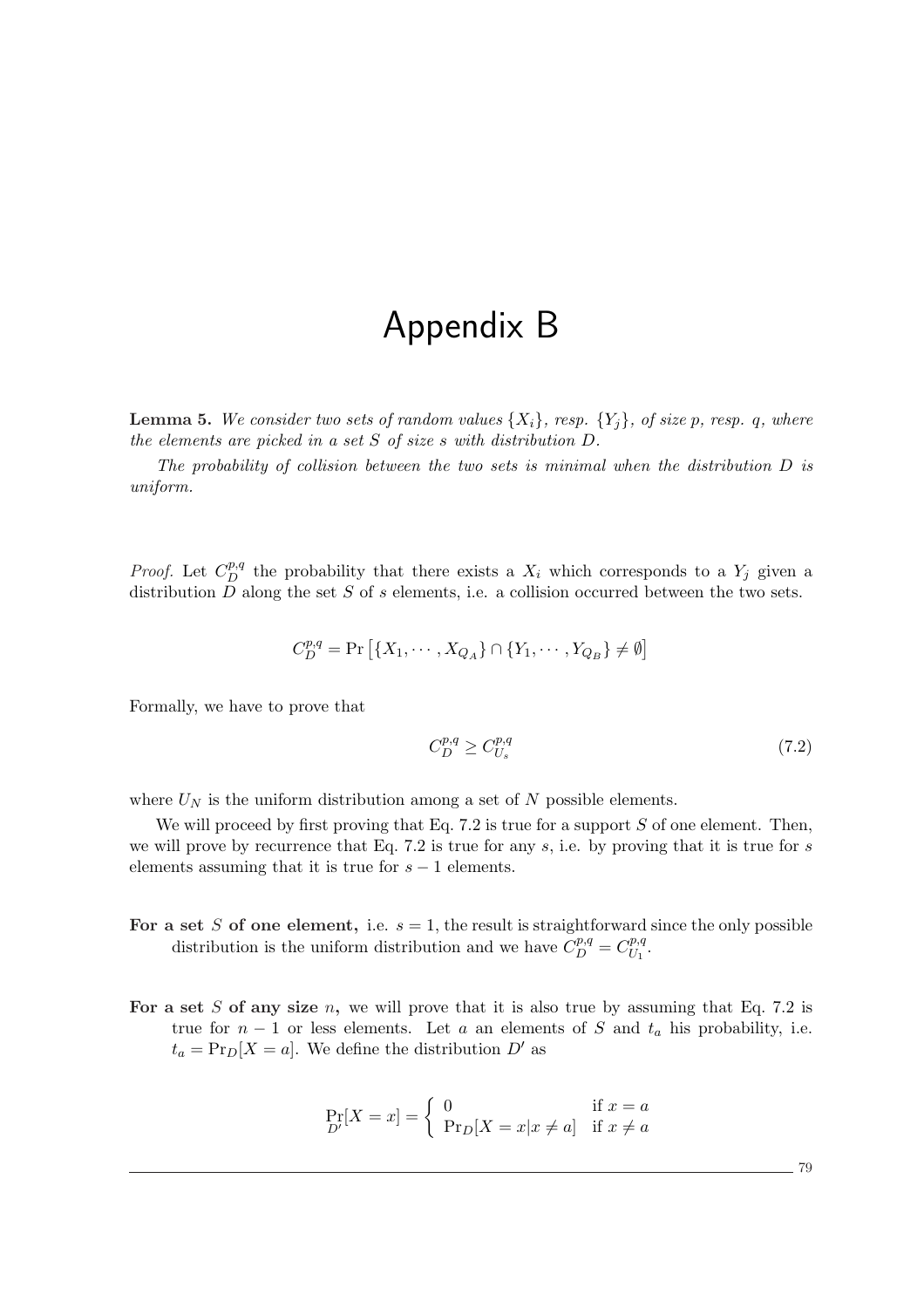Considering the particular element  $a$ , we can write

$$
C_{D}^{p,q} = \Pr \left[ \{ X_{i} \} \cap \{ Y_{j} \} \neq \emptyset \middle| a \notin \{ X_{i} \}, a \notin \{ Y_{j} \} \right] \cdot \Pr[a \notin \{ X_{i} \}, a \notin \{ Y_{j} \}] \n+ \Pr \left[ \{ X_{i} \} \cap \{ Y_{j} \} \neq \emptyset \middle| a \in \{ X_{i} \}, a \in \{ Y_{j} \} \right] \cdot \Pr[a \in \{ X_{i} \}, a \in \{ Y_{j} \}] \n+ \Pr \left[ \{ X_{i} \} \cap \{ Y_{j} \} \neq \emptyset \middle| a \in \{ X_{i} \}, a \notin \{ Y_{j} \} \right] \cdot \Pr[a \in \{ X_{i} \}, a \notin \{ Y_{j} \}] \n+ \Pr \left[ \{ Y_{i} \} \cap \{ Y_{j} \} \neq \emptyset \middle| a \notin \{ X_{i} \}, a \in \{ Y_{j} \} \right] \cdot \Pr[a \notin \{ X_{i} \}, a \in \{ Y_{j} \}]
$$

which can be written as

$$
C_D^{p,q} = C_{D'}^{p,q} \cdot (1 - t_a)^p (1 - t_a)^q
$$
  
+1 \cdot [1 - (1 - t\_a)^p][1 - (1 - t\_a)^q]  
+ 
$$
\sum_{i=1}^p \left\{ C_{D'}^{p-i,q} {p \choose i} t_a^i (1 - t_a)^{p-i} \right\}
$$
  
+ 
$$
\sum_{i=1}^q \left\{ C_{D'}^{p,q-i} {q \choose i} t_a^i (1 - t_a)^q \right\}
$$
  
+ 
$$
\sum_{i=1}^q \left\{ C_{D'}^{p,q-i} {q \choose i} t_a^i (1 - t_a)^{q-i} \right\}
$$
  
-(1 - t\_a)^p [1 - (1 - t\_a)^q].

Noting that  $D'$  is distributed over  $n-1$  elements and assuming that Eq. 7.2 is true for  $n-1$  elements, we obtain

$$
C_{D}^{p,q} \geq C_{U_{n-1}}^{p,q} \cdot (1 - t_a)^p (1 - t_a)^q
$$
  
+1 \cdot [1 - (1 - t\_a)^p][1 - (1 - t\_a)^q]  
+ 
$$
\sum_{i=1}^p \left\{ C_{U_{n-1}}^{p-i,q} {p \choose i} t_a^i (1 - t_a)^{p-i} \right\}
$$
  
+ 
$$
\sum_{i=1}^q \left\{ C_{U_{n-1}}^{p,q-i} {q \choose i} t_a^i (1 - t_a)^{q-i} \right\}
$$
  
+ 
$$
\sum_{i=1}^q \left\{ C_{U_{n-1}}^{p,q-i} {q \choose i} t_a^i (1 - t_a)^{q-i} \right\}
$$
  
-(1 - t\_a)^p [1 - (1 - t\_a)^q].

The right hand side of this inequality corresponds to the probability of collisions  $C_{D_0}^{p,q}$  $D_0$ where the distribution  $D_0$  is defined as

$$
\Pr_{D_0}[X=x] = \begin{cases} t_a & \text{if } x = a \\ \frac{1}{n-1}(1-t_a) & \text{if } x \neq a \end{cases}
$$

.

Consequently, we obtain  $C_D^{p,q} \geq C_{D_0}^{p,q}$  $\mathbb{D}_0^{p,q}$ . We repeat this step using the same reasoning but using another element. Let  $b \neq a$  an element of the set S and let  $t_b$  his probability over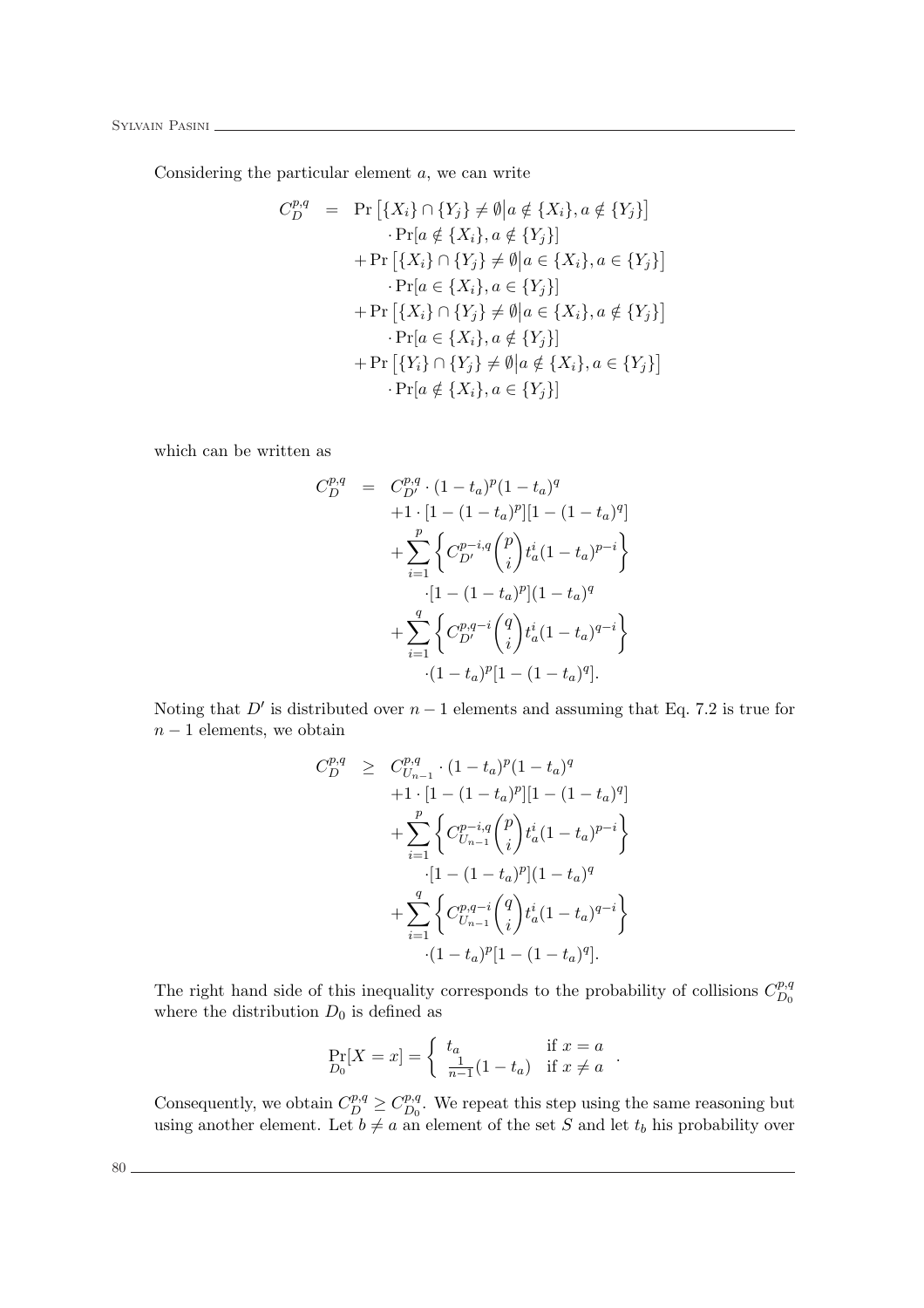$D_0$ , i.e.  $t_b = \Pr_{D_0}[X = b] = \frac{1}{n-1}(1 - t_a)$ . Proceeding as before, we obtain  $C_{D_0}^{p,q}$  $D_0^{p,q} \geq C_{D_1}^{p,q}$  $D_1$ where  $D_1$  is defined as

$$
\Pr_{D_1}[X = x] = \begin{cases} t_b & \text{if } x = b \\ \frac{1}{n-1}(1-t_b) & \text{if } x \neq b \end{cases}.
$$

Finally, we obtain the following recurrence

$$
C_{D}^{p,q} \geq C_{D_0}^{p,q} \geq C_{D_1}^{p,q} \geq \cdots \geq C_{D_i}^{p,q} \geq \cdots
$$

where the distributions are defined as

$$
\Pr_{D_i}[X = x] = \begin{cases} t_i & \text{if } x = a_i \\ \frac{1}{n-1}(1 - t_i) & \text{if } x \neq a_i \end{cases}
$$

with

$$
a_i = \begin{cases} a & \text{if } i \text{ odd} \\ b & \text{if } i \text{ even} \end{cases}
$$

and  $t_0$  is  $Pr_D[X = a_i]$  and for  $i \geq 1$ ,  $t_i$  is  $Pr_{D_{i-1}}[X = a_i]$ .

Fig. 7.1 represents on its top the original distribution  $D$ . The three first steps of the recurrence, i.e.  $D_0, D_1, D_2$ , are represented below it.



Figure 7.1. Three First Steps of the Recurrence.